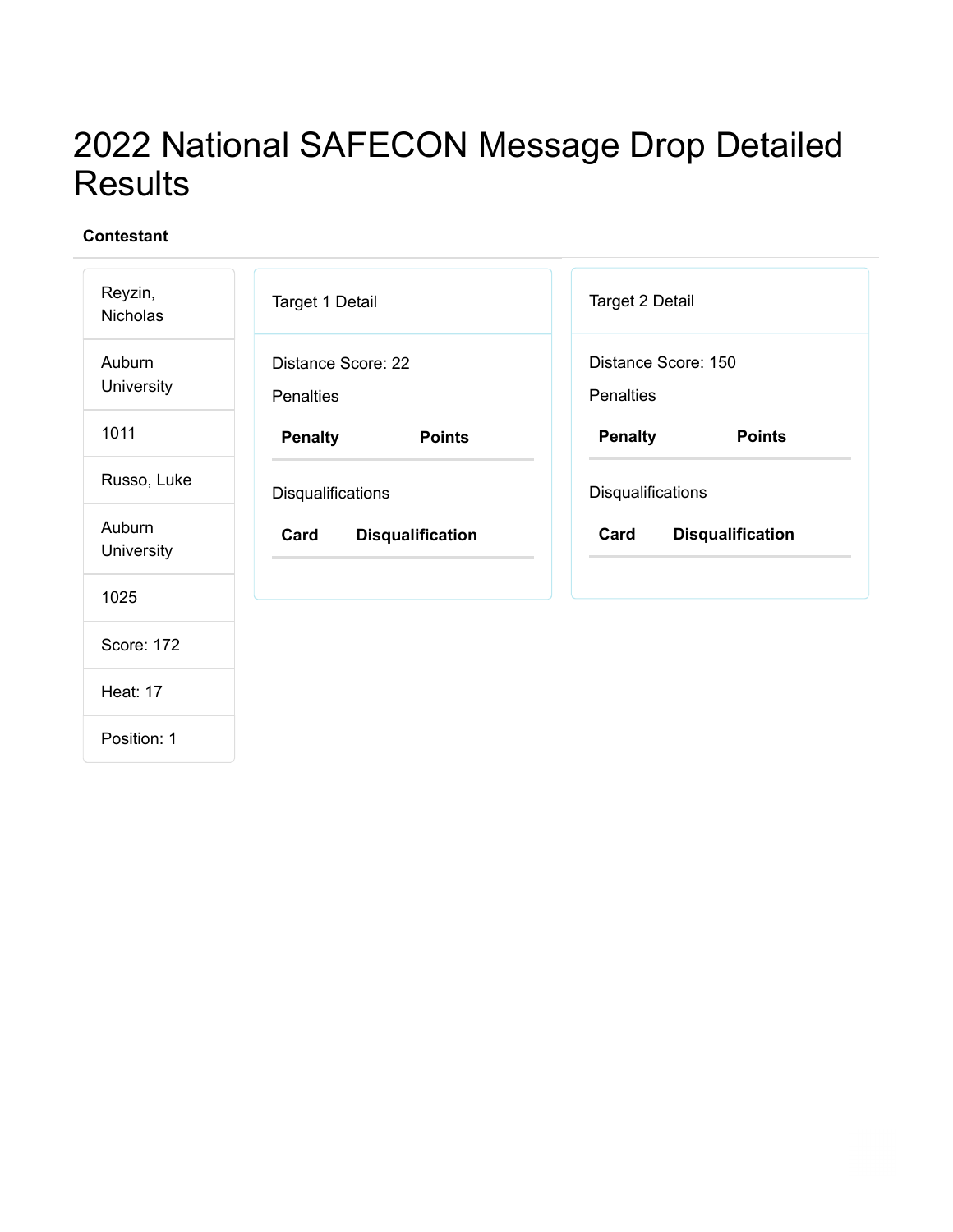Heat: 10

| Rodriguez,<br>Daniel | Target 1 Detail                         | Target 2 Detail                  |
|----------------------|-----------------------------------------|----------------------------------|
| Auburn<br>University | Distance Score: 127<br><b>Penalties</b> | Distance Score: 213<br>Penalties |
| 1013                 | <b>Penalty</b><br><b>Points</b>         | <b>Penalty</b><br><b>Points</b>  |
| Hearn, Maggie        | Disqualifications                       | Disqualifications                |
| Auburn<br>University | Card<br><b>Disqualification</b>         | <b>Disqualification</b><br>Card  |
| 1010                 |                                         |                                  |
| Score: 340           |                                         |                                  |
| <b>Heat: 31</b>      |                                         |                                  |
| Position: 4          |                                         |                                  |

| Hoag, Riley                 | Target 1 Detail                                             | Target 2 Detail                                             |
|-----------------------------|-------------------------------------------------------------|-------------------------------------------------------------|
| Auburn<br>University        | Distance Score: 58.5                                        | Distance Score: 30.8                                        |
| 1016                        | <b>Penalties</b>                                            | <b>Penalties</b>                                            |
| Colliau, Riley              | <b>Penalty</b><br><b>Points</b>                             | <b>Penalty</b><br><b>Points</b>                             |
| <b>Auburn</b><br>University | <b>Disqualifications</b><br>Card<br><b>Disqualification</b> | <b>Disqualifications</b><br><b>Disqualification</b><br>Card |
| 1012                        |                                                             |                                                             |
| Score: 89.3                 |                                                             |                                                             |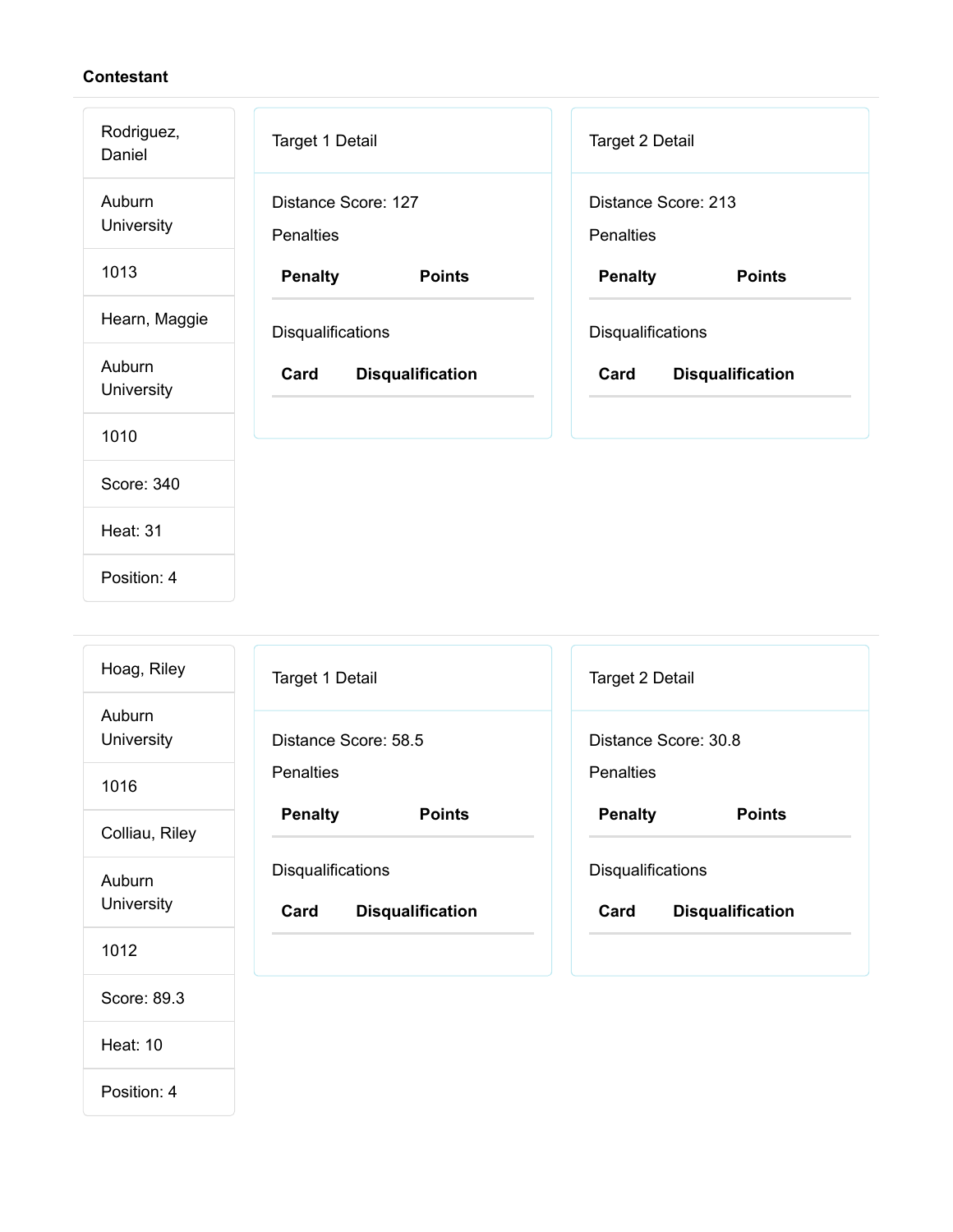| Jeon, William        | Target 1 Detail                                      | Target 2 Detail                                      |
|----------------------|------------------------------------------------------|------------------------------------------------------|
| Auburn<br>University | Distance Score: 79.4                                 | Distance Score: 171                                  |
| 1019                 | <b>Penalties</b>                                     | Penalties                                            |
| Bingham,<br>Thomas   | <b>Penalty</b><br><b>Points</b>                      | <b>Penalty</b><br><b>Points</b>                      |
| Auburn<br>University | Disqualifications<br>Card<br><b>Disqualification</b> | Disqualifications<br>Card<br><b>Disqualification</b> |
| 1021                 |                                                      |                                                      |
| Score: 250.4         |                                                      |                                                      |
| <b>Heat: 24</b>      |                                                      |                                                      |
| Position: 2          |                                                      |                                                      |

| Baldwin, Ashley      | <b>Target 1 Detail</b>                               | Target 2 Detail                                      |
|----------------------|------------------------------------------------------|------------------------------------------------------|
| Auburn<br>University | Distance Score: 168                                  | Distance Score: 147                                  |
| 1026                 | <b>Penalties</b>                                     | <b>Penalties</b>                                     |
| Adkins, Blake        | <b>Penalty</b><br><b>Points</b>                      | <b>Penalty</b><br><b>Points</b>                      |
| Auburn<br>University | Disqualifications<br>Card<br><b>Disqualification</b> | Disqualifications<br>Card<br><b>Disqualification</b> |
| 1018                 |                                                      |                                                      |
| Score: 315           |                                                      |                                                      |
| Heat: 3              |                                                      |                                                      |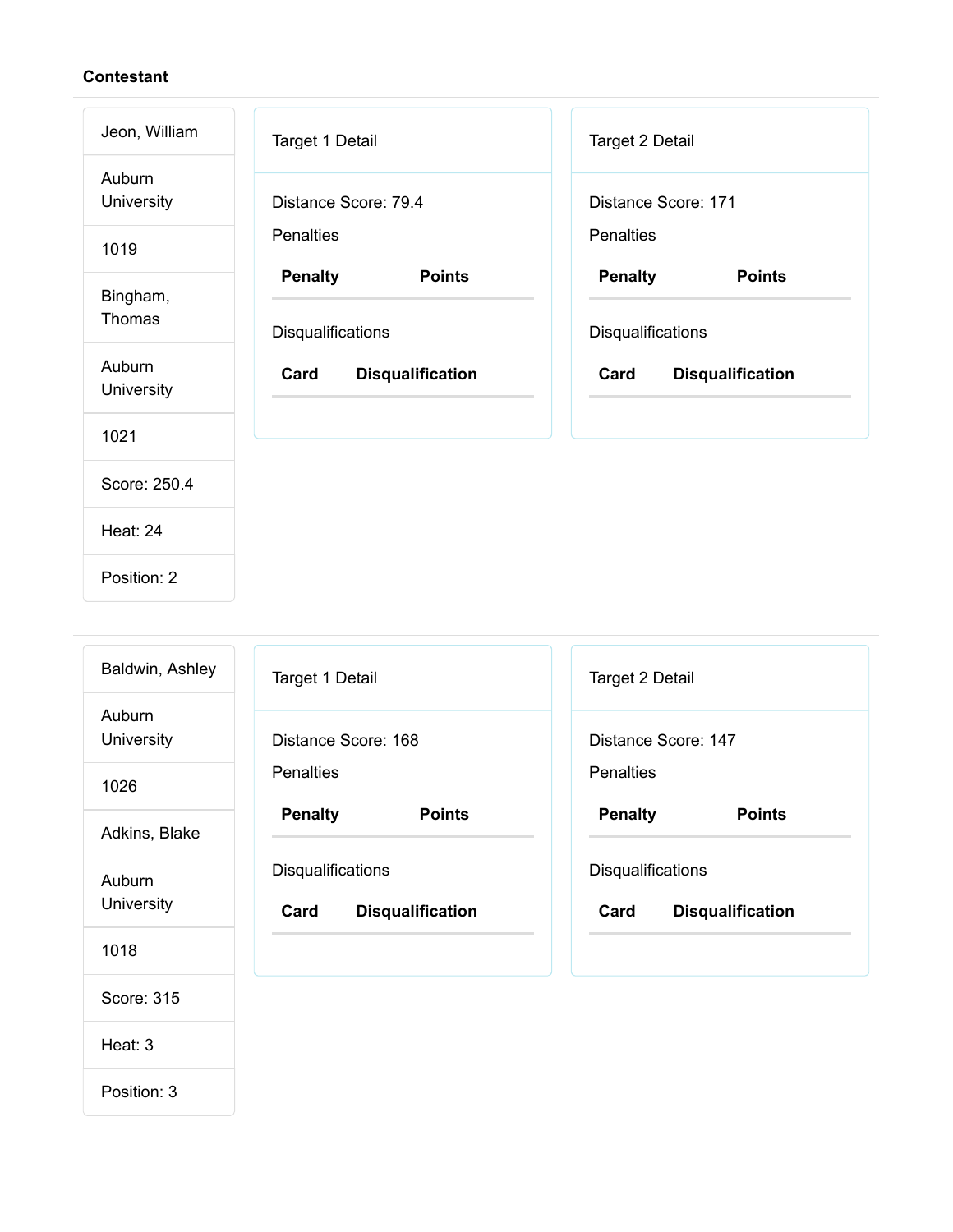| Cummings,<br>Catherine                        | Target 1 Detail                         | Target 2 Detail                         |
|-----------------------------------------------|-----------------------------------------|-----------------------------------------|
| <b>Bridgewater</b><br><b>State University</b> | Distance Score: 616<br><b>Penalties</b> | Distance Score: 411<br><b>Penalties</b> |
| 1110                                          | <b>Penalty</b><br><b>Points</b>         | <b>Penalty</b><br><b>Points</b>         |
| Smith, Kaylee                                 | Disqualifications                       | Disqualifications                       |
| <b>Bridgewater</b><br><b>State University</b> | Card<br><b>Disqualification</b>         | Card<br><b>Disqualification</b>         |
|                                               |                                         |                                         |
| 1115                                          |                                         | Container<br>does not                   |
| Score: DQ                                     |                                         | meet design<br>specifications.          |
| <b>Heat: 15</b>                               |                                         |                                         |

| DeMoras,<br>Christian                         | Target 1 Detail                         | Target 2 Detail                         |
|-----------------------------------------------|-----------------------------------------|-----------------------------------------|
| <b>Bridgewater</b><br><b>State University</b> | Distance Score: 330<br><b>Penalties</b> | Distance Score: 306<br><b>Penalties</b> |
| 1118                                          | <b>Penalty</b><br><b>Points</b>         | <b>Penalty</b><br><b>Points</b>         |
| Conolly, Joe                                  | <b>Disqualifications</b>                | Disqualifications                       |
| <b>Bridgewater</b><br><b>State University</b> | Card<br><b>Disqualification</b>         | Card<br><b>Disqualification</b>         |
| 1117                                          |                                         |                                         |

- Score: 636
- Heat: 1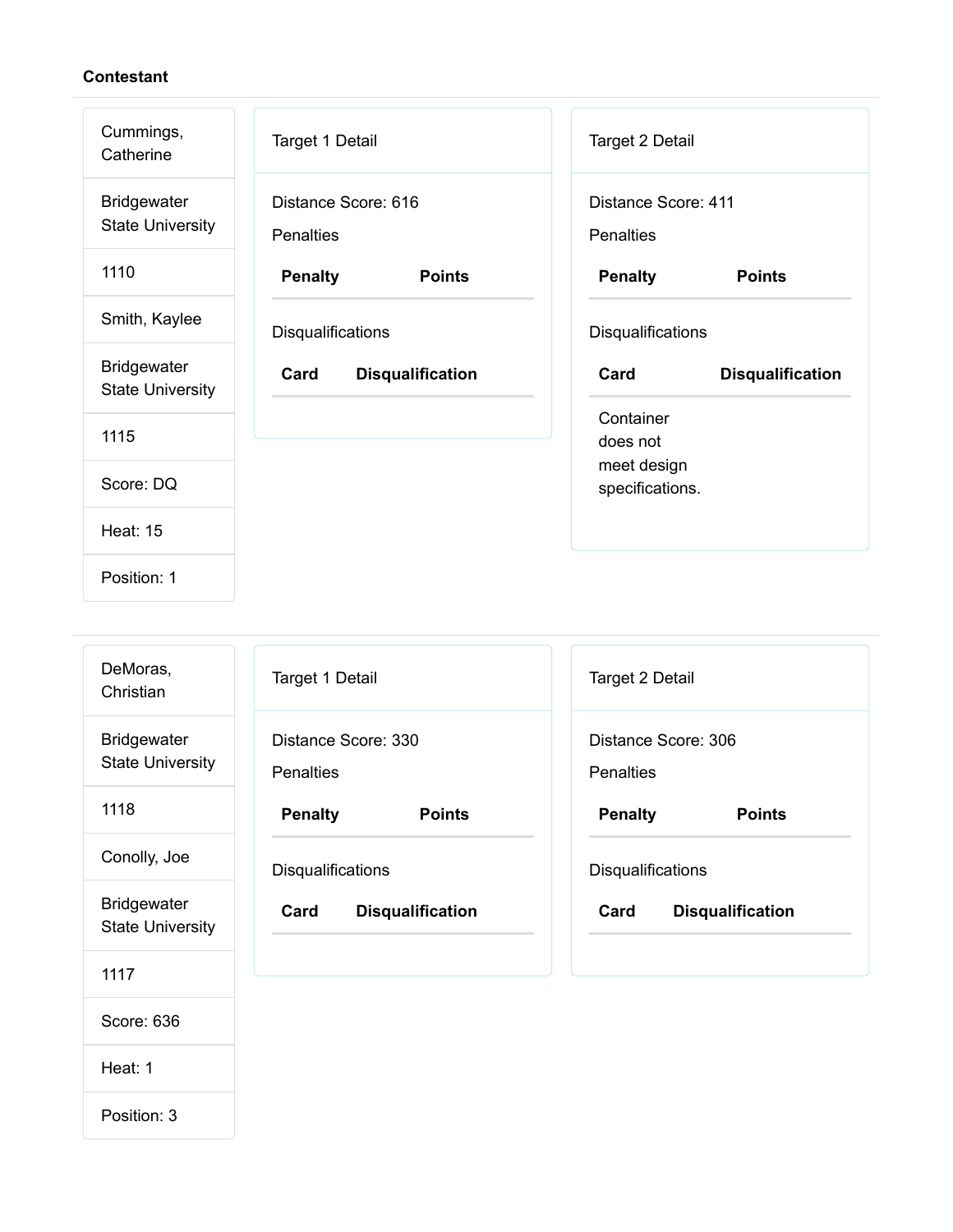| Clancy, Richard                               | Target 1 Detail                 | Target 2 Detail                 |
|-----------------------------------------------|---------------------------------|---------------------------------|
| <b>Bridgewater</b><br><b>State University</b> | Distance Score: 115             | Distance Score: 70.1            |
| 1120                                          | <b>Penalties</b>                | <b>Penalties</b>                |
| Davis, Joey                                   | <b>Penalty</b><br><b>Points</b> | <b>Penalty</b><br><b>Points</b> |
| <b>Bridgewater</b>                            | Disqualifications               | Disqualifications               |
| <b>State University</b>                       | Card<br><b>Disqualification</b> | Card<br><b>Disqualification</b> |
| 1112                                          | Container                       | Container                       |
| Score: DQ                                     | does not<br>meet design         | does not<br>meet design         |
| <b>Heat: 29</b>                               | specifications.                 | specifications.                 |
| Position: 2                                   |                                 |                                 |

| Donohue,<br>Jacob                             | Target 1 Detail                        | Target 2 Detail                         |
|-----------------------------------------------|----------------------------------------|-----------------------------------------|
| <b>Bridgewater</b><br><b>State University</b> | Distance Score: 44<br><b>Penalties</b> | Distance Score: 267<br><b>Penalties</b> |
| 1122                                          | <b>Penalty</b><br><b>Points</b>        | <b>Penalty</b><br><b>Points</b>         |
| Fredricks, Chris                              | Disqualifications                      | Disqualifications                       |
| <b>Bridgewater</b><br><b>State University</b> | Card<br><b>Disqualification</b>        | Card<br><b>Disqualification</b>         |
| 1116                                          | Container<br>does not                  |                                         |
| Score: DQ                                     | meet design<br>specifications.         |                                         |
| Heat: 8                                       |                                        |                                         |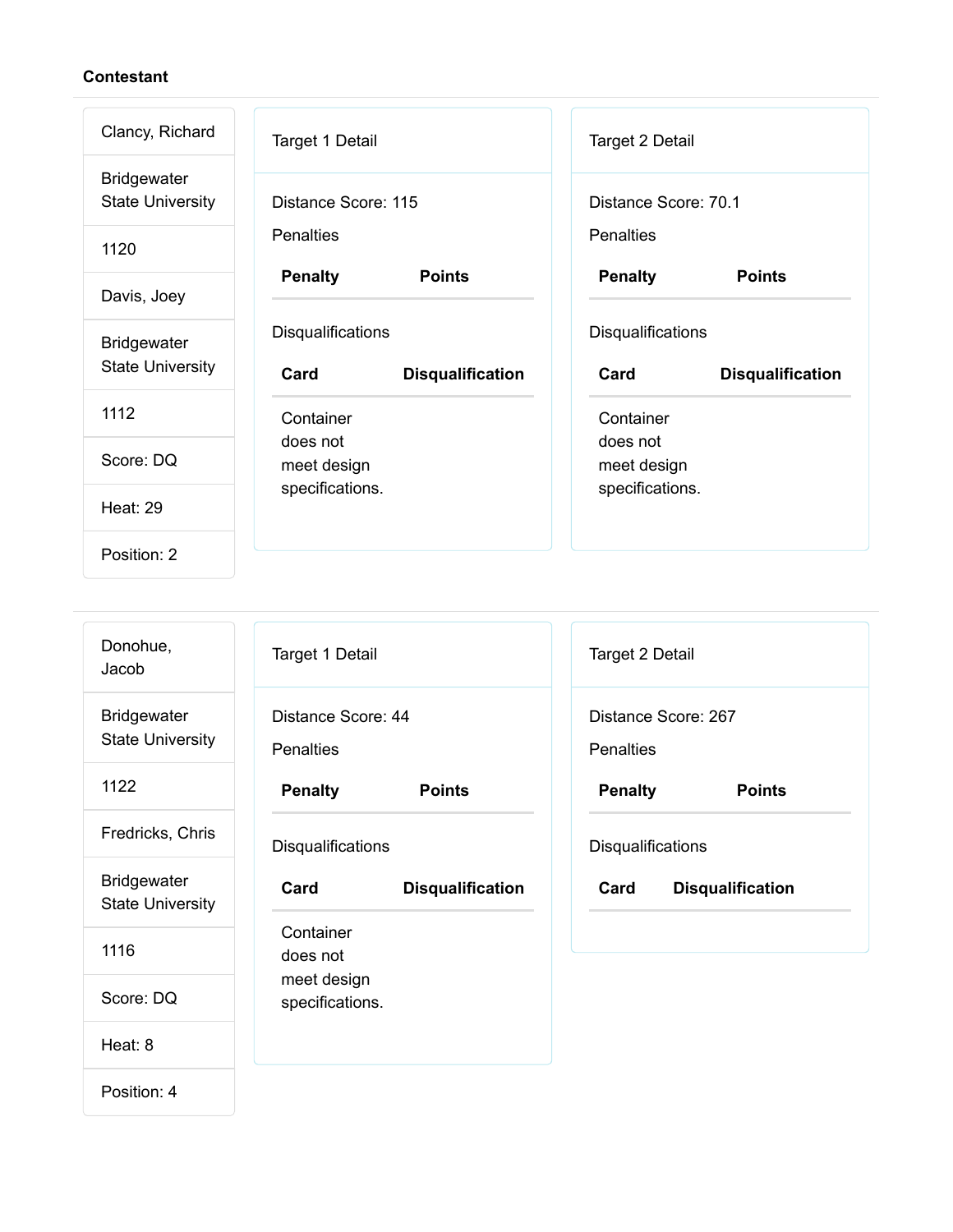| Rodrigues,<br>Darien                          | Target 1 Detail                         | Target 2 Detail                         |
|-----------------------------------------------|-----------------------------------------|-----------------------------------------|
| <b>Bridgewater</b><br><b>State University</b> | Distance Score: 606<br><b>Penalties</b> | Distance Score: 540<br><b>Penalties</b> |
| 1123                                          | <b>Penalty</b><br><b>Points</b>         | <b>Penalty</b><br><b>Points</b>         |
| Lewis, Aden                                   | Disqualifications                       | Disqualifications                       |
|                                               |                                         |                                         |
| <b>Bridgewater</b><br><b>State University</b> | Card<br><b>Disqualification</b>         | Card<br><b>Disqualification</b>         |
| 1114                                          | Container<br>does not                   |                                         |
| Score: DQ                                     | meet design<br>specifications.          |                                         |
| <b>Heat: 22</b>                               |                                         |                                         |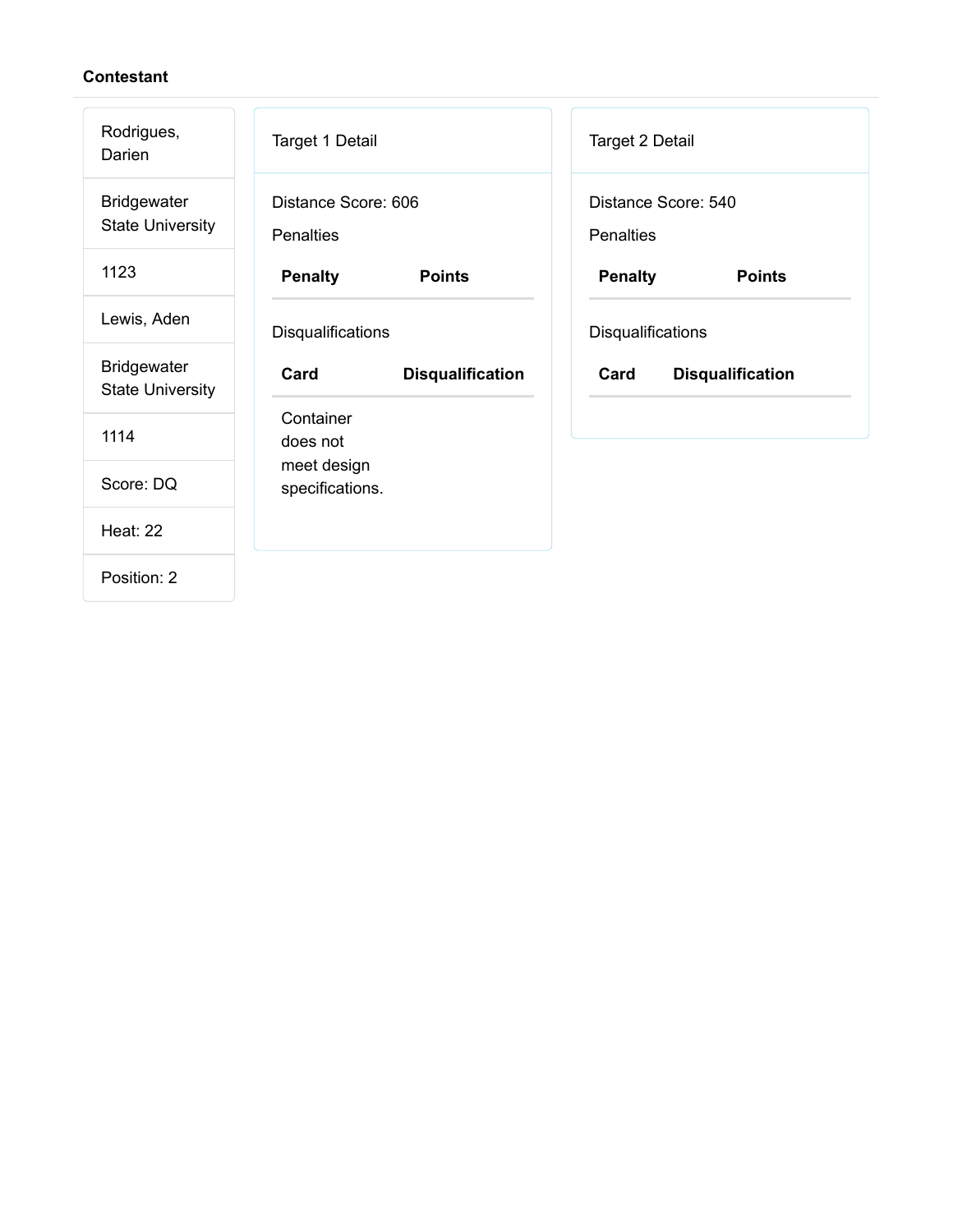| Waldman,<br><b>Matthew</b>               | Target 1 Detail                                      | Target 2 Detail                                      |
|------------------------------------------|------------------------------------------------------|------------------------------------------------------|
| California<br>Aeronautical<br>University | Distance Score: 132<br><b>Penalties</b>              | Distance Score: 99.8<br>Penalties                    |
| 1213                                     | <b>Penalty</b><br><b>Points</b>                      | <b>Penalty</b><br><b>Points</b>                      |
| Johnston,<br>Nathan                      | Disqualifications<br>Card<br><b>Disqualification</b> | Disqualifications<br><b>Disqualification</b><br>Card |
| California<br>Aeronautical<br>University |                                                      |                                                      |
| 1214                                     |                                                      |                                                      |
| Score: 231.8                             |                                                      |                                                      |
| Heat: 9                                  |                                                      |                                                      |
| Position: 1                              |                                                      |                                                      |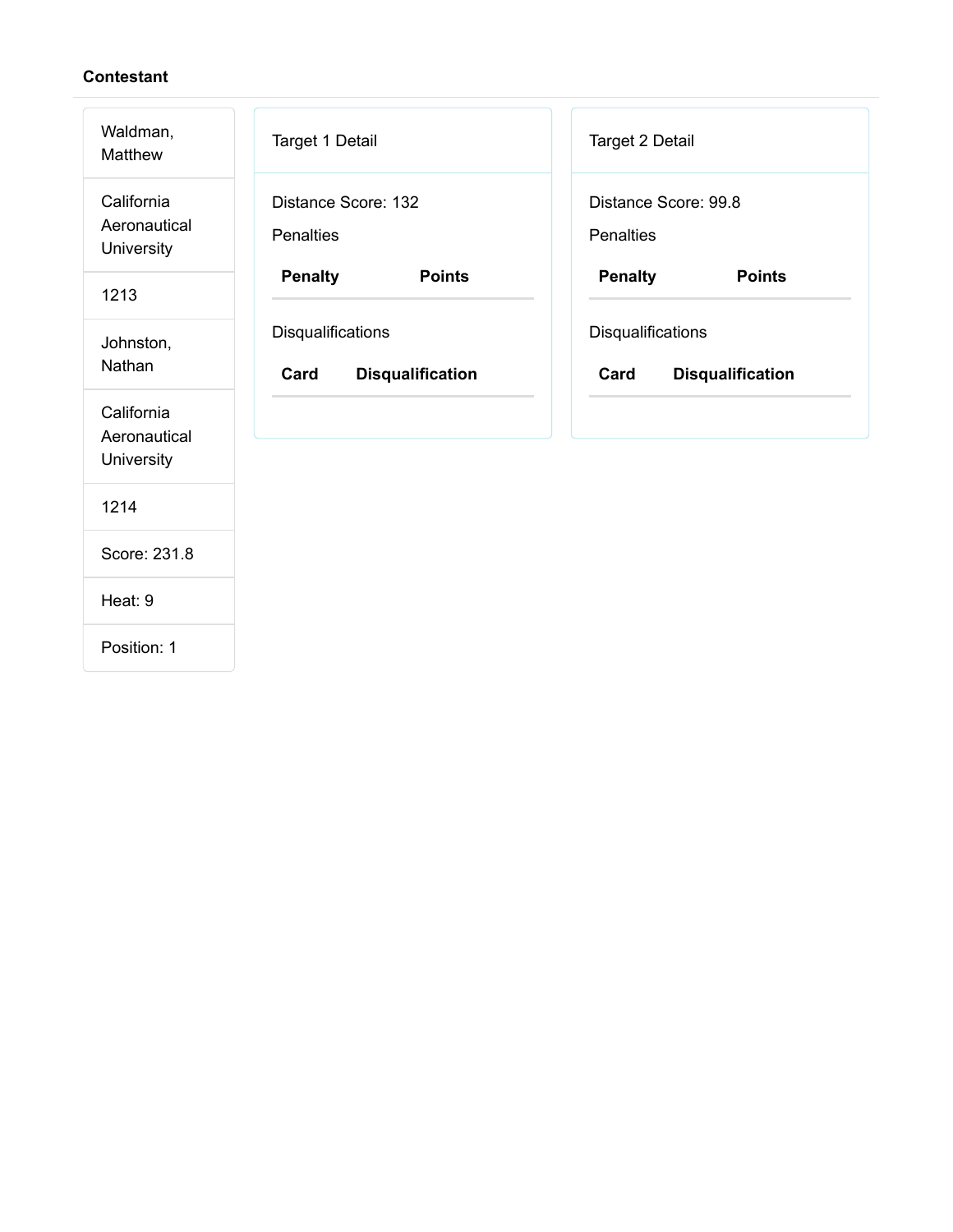| Johnston,<br>Nathan                      | Target 1 Detail                                      | Target 2 Detail                                      |
|------------------------------------------|------------------------------------------------------|------------------------------------------------------|
| California<br>Aeronautical<br>University | Distance Score: 39.4<br><b>Penalties</b>             | Distance Score: 32.8<br>Penalties                    |
| 1214                                     | <b>Penalty</b><br><b>Points</b>                      | <b>Penalty</b><br><b>Points</b>                      |
| Waldman,<br>Matthew                      | Disqualifications<br>Card<br><b>Disqualification</b> | Disqualifications<br>Card<br><b>Disqualification</b> |
| California<br>Aeronautical<br>University |                                                      |                                                      |
| 1213                                     |                                                      |                                                      |
| Score: 72.2                              |                                                      |                                                      |
| Heat: 2                                  |                                                      |                                                      |
| Position: 2                              |                                                      |                                                      |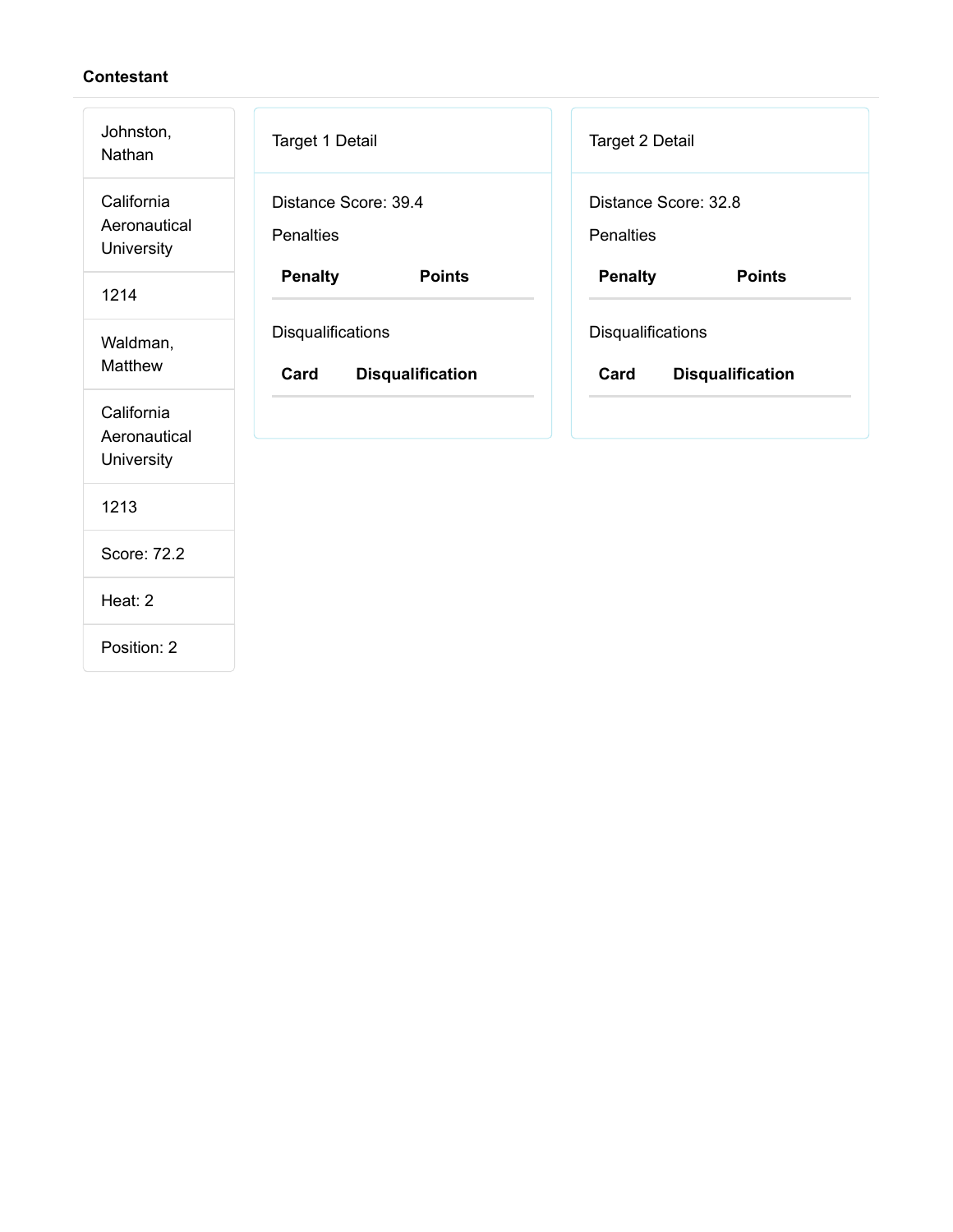| Wilkin, Camille                          | Target 1 Detail                        | Target 2 Detail                   |
|------------------------------------------|----------------------------------------|-----------------------------------|
| California<br>Aeronautical<br>University | Distance Score: 94<br><b>Penalties</b> | Distance Score: 94.3<br>Penalties |
| 1215                                     | <b>Penalty</b><br><b>Points</b>        | <b>Penalty</b><br><b>Points</b>   |
| Yamaguchi,<br><b>Brycen</b>              | Disqualifications                      | Disqualifications                 |
| California<br>Aeronautical<br>University | Card<br><b>Disqualification</b>        | Card<br><b>Disqualification</b>   |
| 1216                                     |                                        |                                   |
| Score: 188.3                             |                                        |                                   |
| <b>Heat: 30</b>                          |                                        |                                   |
| Position: 3                              |                                        |                                   |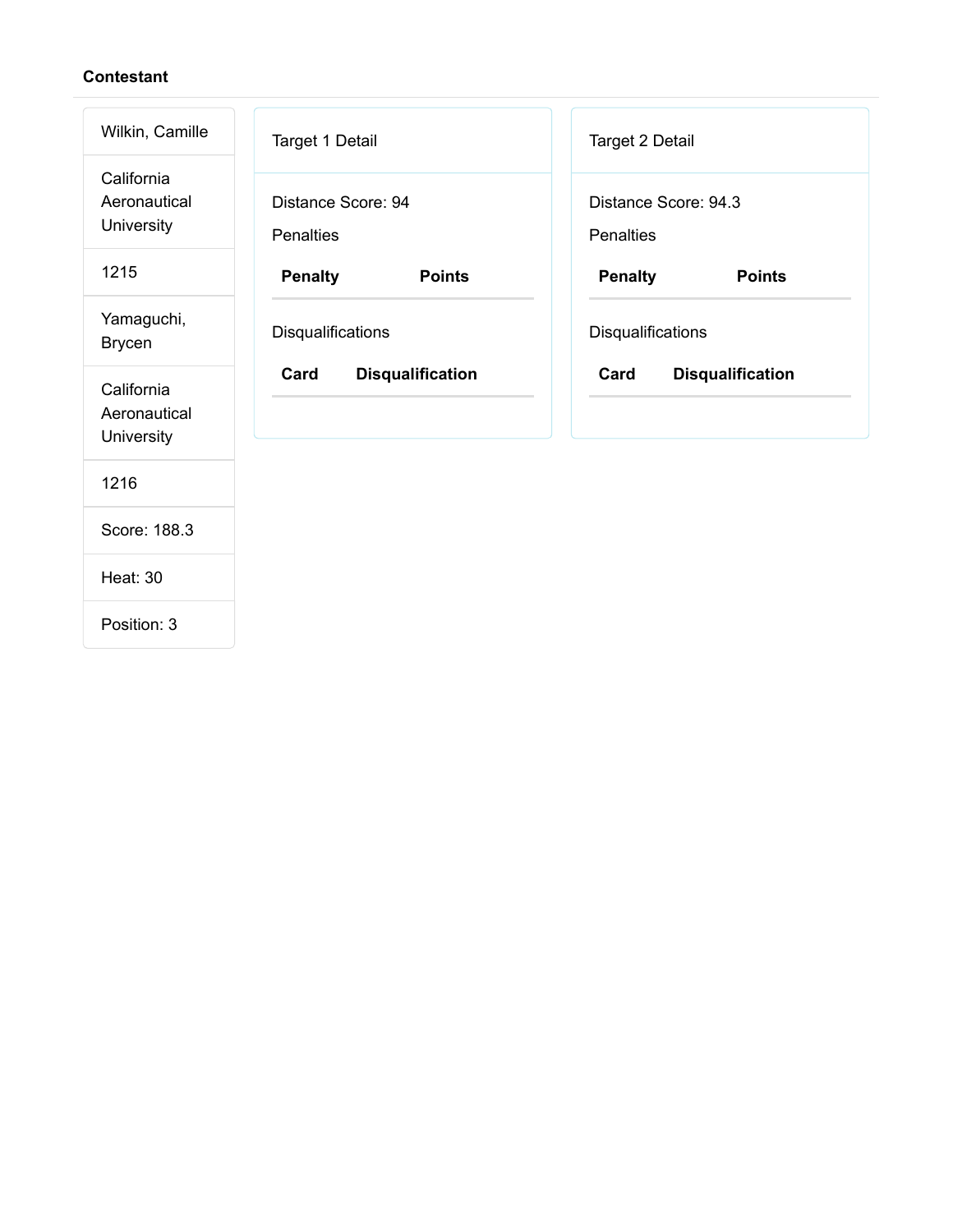| Branger, Jack                            | Target 1 Detail                          | Target 2 Detail                  |
|------------------------------------------|------------------------------------------|----------------------------------|
| California<br>Aeronautical<br>University | Distance Score: 44.3<br><b>Penalties</b> | Distance Score: 165<br>Penalties |
| 1220                                     | <b>Penalty</b><br><b>Points</b>          | <b>Penalty</b><br><b>Points</b>  |
| Johnston,<br>Nathan                      | Disqualifications                        | Disqualifications                |
| California<br>Aeronautical<br>University | Card<br><b>Disqualification</b>          | <b>Disqualification</b><br>Card  |
| 1214                                     |                                          |                                  |
| Score: 209.3                             |                                          |                                  |
| <b>Heat: 16</b>                          |                                          |                                  |
| Position: 4                              |                                          |                                  |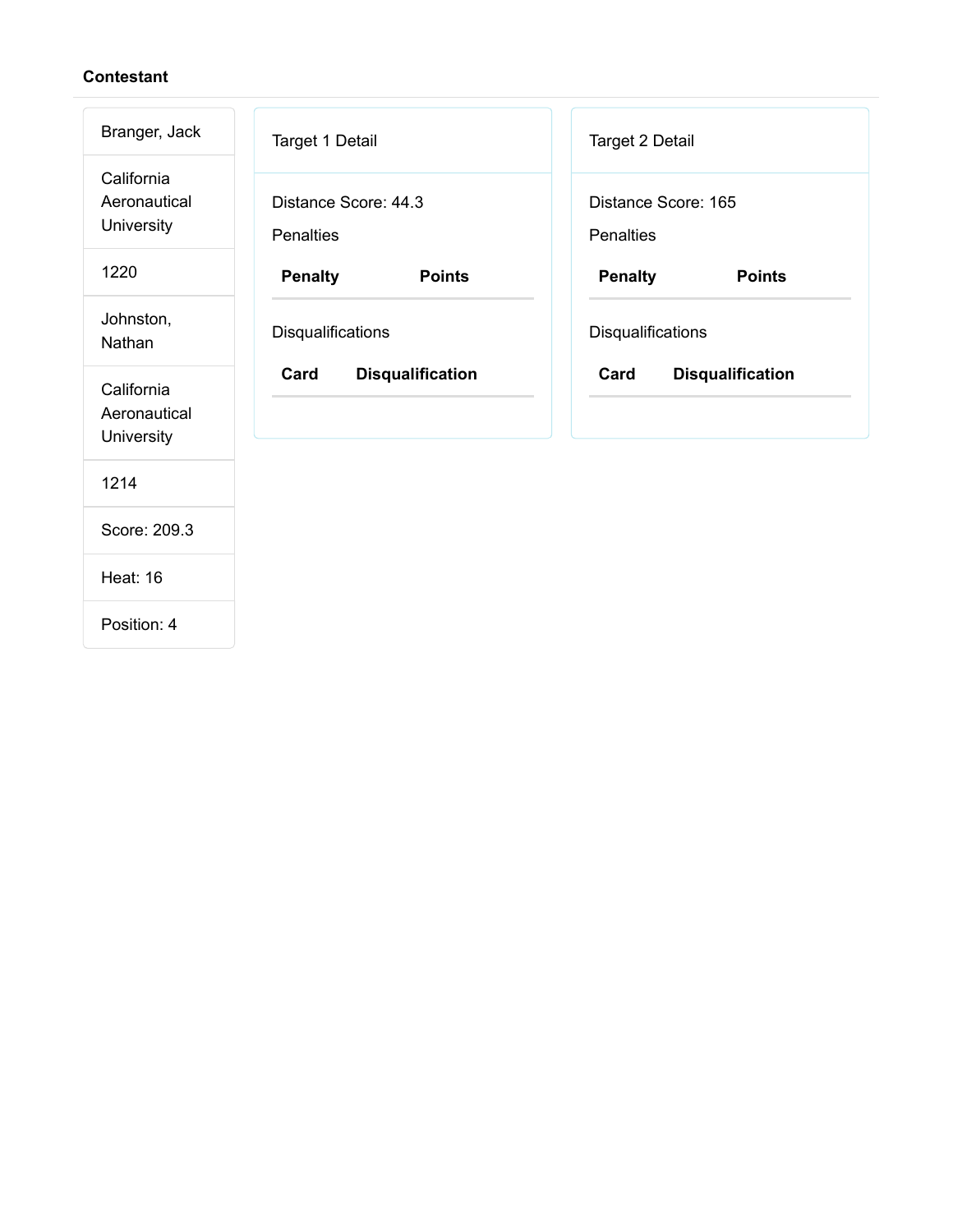| Pitaev, Michael                          | Target 1 Detail                          | Target 2 Detail                   |
|------------------------------------------|------------------------------------------|-----------------------------------|
| California<br>Aeronautical<br>University | Distance Score: 83.7<br><b>Penalties</b> | Distance Score: 51.2<br>Penalties |
| 1222                                     | <b>Penalty</b><br><b>Points</b>          | <b>Penalty</b><br><b>Points</b>   |
| Johnston,<br>Nathan                      | Disqualifications                        | Disqualifications                 |
| California<br>Aeronautical<br>University | Card<br><b>Disqualification</b>          | Card<br><b>Disqualification</b>   |
| 1214                                     |                                          |                                   |
| Score: 134.9                             |                                          |                                   |
| <b>Heat: 23</b>                          |                                          |                                   |
| Position: 3                              |                                          |                                   |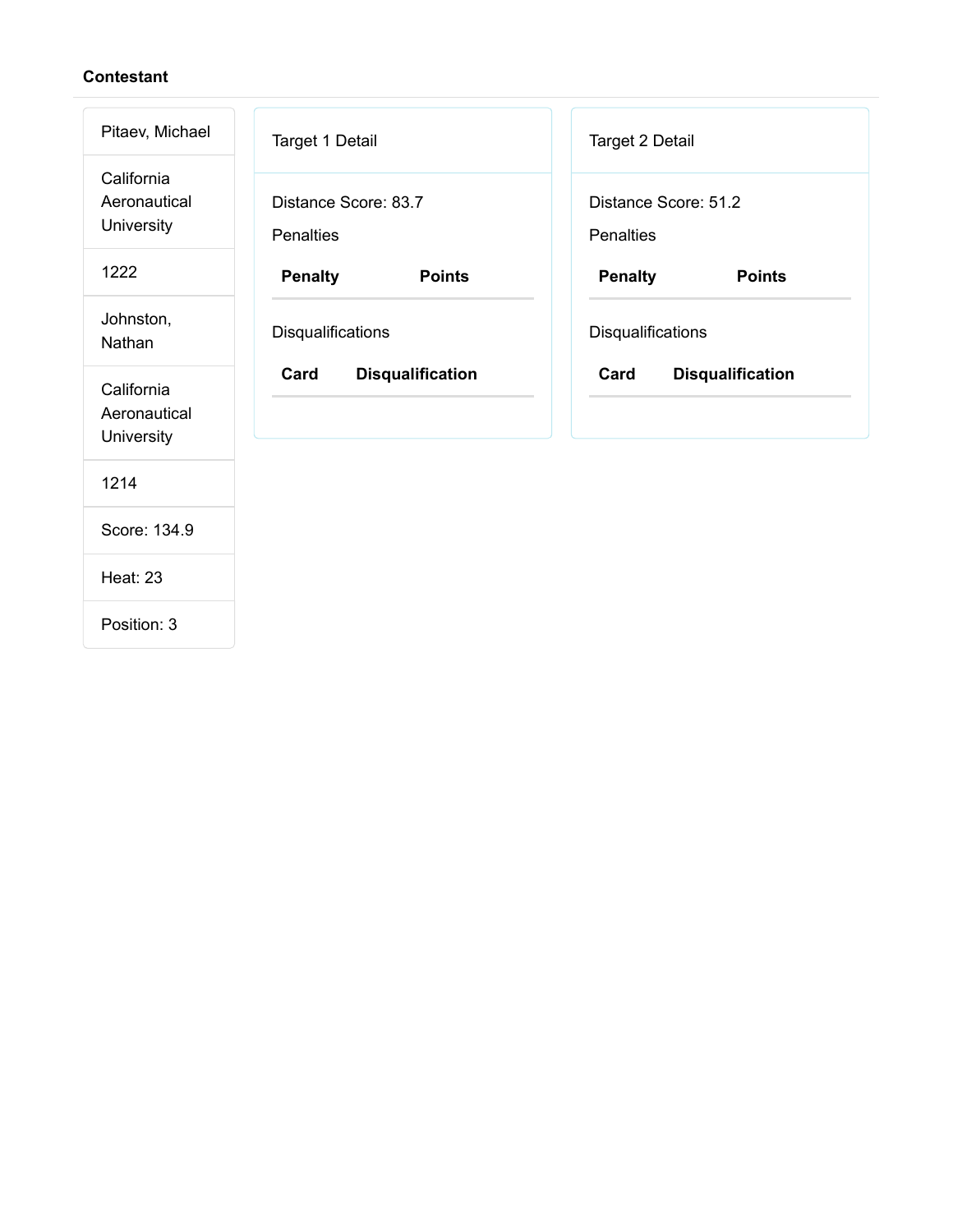| Kelly, Katelyn                                   | Target 1 Detail                                      | Target 2 Detail                                      |
|--------------------------------------------------|------------------------------------------------------|------------------------------------------------------|
| <b>Elizabeth City</b><br><b>State University</b> | Distance Score: 231                                  | Distance Score: 159                                  |
| 1313                                             | <b>Penalties</b>                                     | <b>Penalties</b>                                     |
| Zima, Will                                       | <b>Penalty</b><br><b>Points</b>                      | <b>Penalty</b><br><b>Points</b>                      |
| <b>Elizabeth City</b><br><b>State University</b> | Disqualifications<br>Card<br><b>Disqualification</b> | Disqualifications<br>Card<br><b>Disqualification</b> |
| 1318                                             |                                                      | Container                                            |
| Score: DQ                                        |                                                      | does not<br>meet design                              |
| <b>Heat: 13</b>                                  |                                                      | specifications.                                      |
| Position: 3                                      |                                                      |                                                      |

| Bunch, Kylan                                     | Target 1 Detail                 | Target 2 Detail                 |
|--------------------------------------------------|---------------------------------|---------------------------------|
| <b>Elizabeth City</b><br><b>State University</b> | Distance Score: 132             | Distance Score: 162             |
| 1317                                             | <b>Penalties</b>                | Penalties                       |
| Nguyen,                                          | <b>Penalty</b><br><b>Points</b> | <b>Penalty</b><br><b>Points</b> |
| <b>Brandon</b>                                   | Disqualifications               | Disqualifications               |
| <b>Elizabeth City</b><br><b>State University</b> | Card<br><b>Disqualification</b> | Card<br><b>Disqualification</b> |
| 1316                                             | Container<br>does not           |                                 |
| Score: DQ                                        | meet design<br>specifications.  |                                 |
| Heat: 6                                          |                                 |                                 |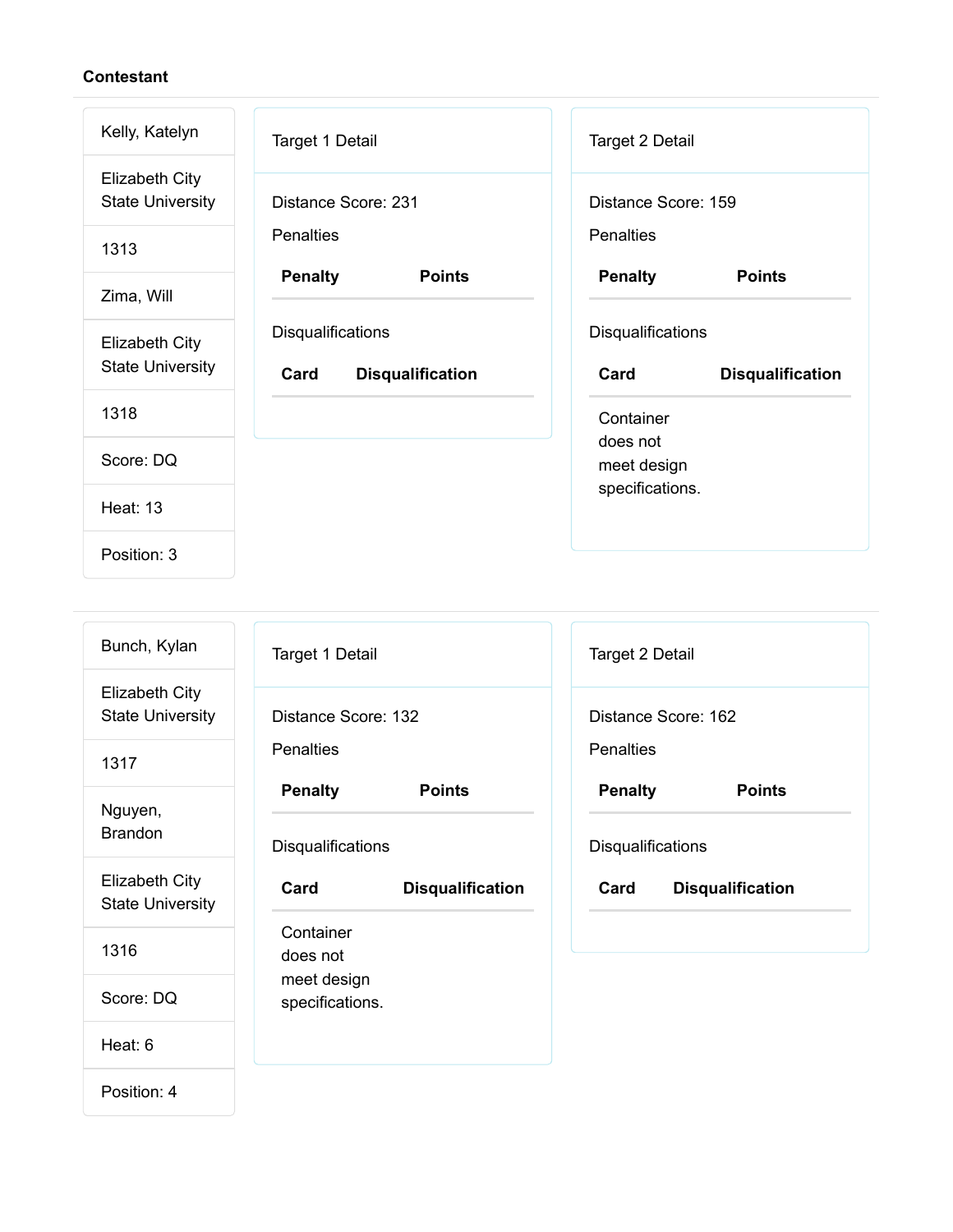| Baker, Corey                              | Target 1 Detail                                      | Target 2 Detail                                      |
|-------------------------------------------|------------------------------------------------------|------------------------------------------------------|
| Elizabeth City<br><b>State University</b> | Distance Score: 73.3                                 | Distance Score: 144                                  |
| 1320                                      | <b>Penalties</b>                                     | <b>Penalties</b>                                     |
| Nguyen,<br><b>Brandon</b>                 | <b>Penalty</b><br><b>Points</b><br>Disqualifications | <b>Penalty</b><br><b>Points</b><br>Disqualifications |
|                                           |                                                      |                                                      |
| Elizabeth City<br><b>State University</b> | Card<br><b>Disqualification</b>                      | Card<br><b>Disqualification</b>                      |
| 1316                                      |                                                      | Container<br>does not                                |
| Score: DQ                                 |                                                      | meet design<br>specifications.                       |
| <b>Heat: 20</b>                           |                                                      |                                                      |

| Petteway,<br><b>Brandyn</b>                      | Target 1 Detail                          |                         | Target 2 Detail                        |                         |
|--------------------------------------------------|------------------------------------------|-------------------------|----------------------------------------|-------------------------|
| <b>Elizabeth City</b><br><b>State University</b> | Distance Score: 59.2<br><b>Penalties</b> |                         | Distance Score: 31<br><b>Penalties</b> |                         |
| 1321                                             | <b>Penalty</b>                           | <b>Points</b>           | <b>Penalty</b>                         | <b>Points</b>           |
| Zima, Will                                       | <b>Disqualifications</b>                 |                         | Disqualifications                      |                         |
| <b>Elizabeth City</b><br><b>State University</b> | Card                                     | <b>Disqualification</b> | Card                                   | <b>Disqualification</b> |
| 1318                                             | Altitude less<br>than 200 feet           |                         |                                        |                         |
| Score: DQ                                        | AGL during<br>the drop run.              |                         |                                        |                         |
| <b>Heat: 27</b>                                  |                                          |                         |                                        |                         |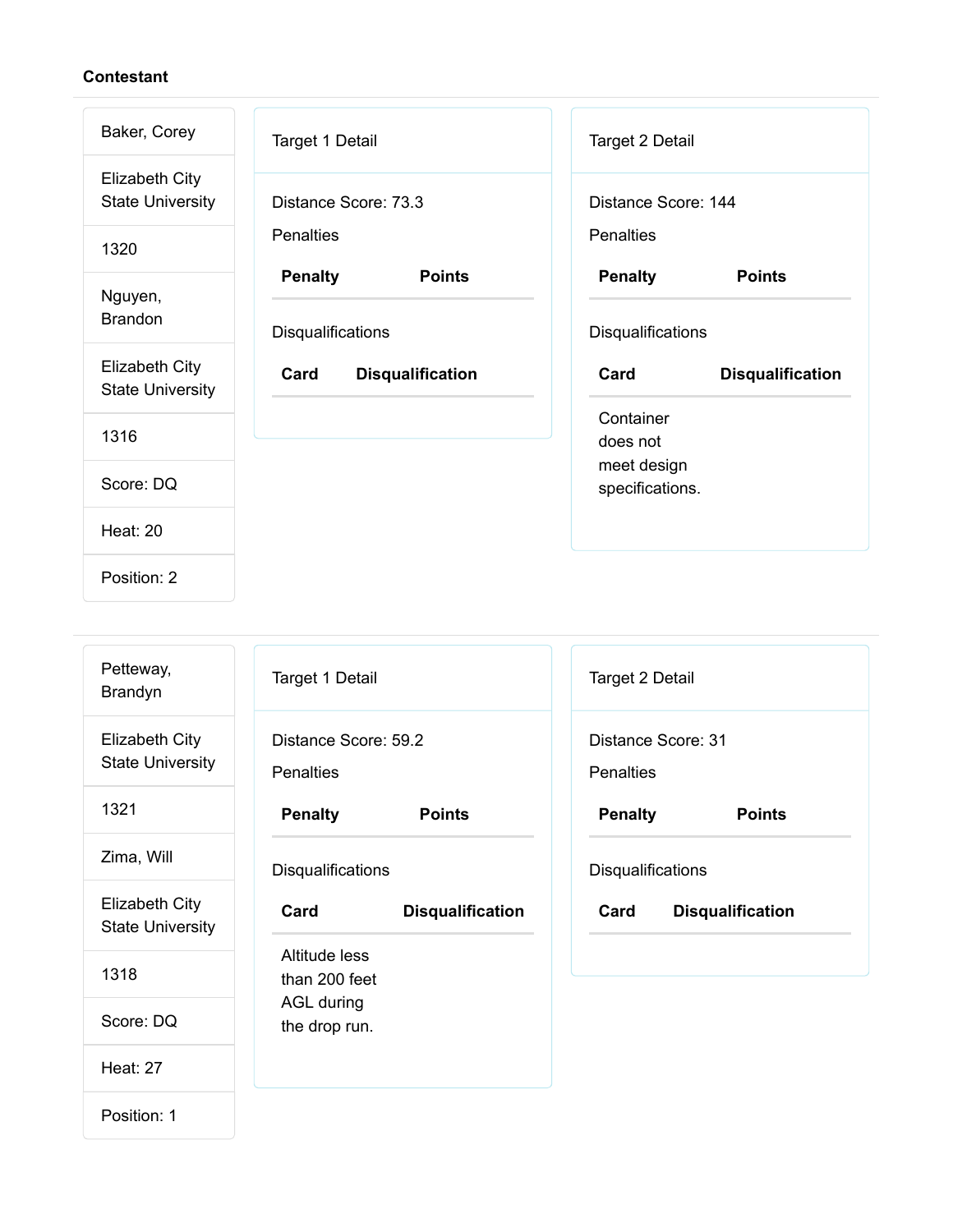| Romans,<br>Joseph                               | Target 1 Detail                          |                         | <b>Target 2 Detail</b>                 |                         |
|-------------------------------------------------|------------------------------------------|-------------------------|----------------------------------------|-------------------------|
| <b>Embry Riddle</b><br>Aero. Univ. -<br>Daytona | Distance Score: 16.5<br><b>Penalties</b> |                         | Distance Score: 37<br><b>Penalties</b> |                         |
| 1410                                            | <b>Penalty</b>                           | <b>Points</b>           | <b>Penalty</b>                         | <b>Points</b>           |
| Hanover,<br>James                               | <b>Disqualifications</b><br>Card         | <b>Disqualification</b> | Disqualifications<br>Card              | <b>Disqualification</b> |
| <b>Embry Riddle</b><br>Aero. Univ. -<br>Daytona | Container<br>does not<br>meet design     |                         | Container<br>does not<br>meet design   |                         |
| 1411                                            | specifications.                          |                         | specifications.                        |                         |
| Score: DQ                                       |                                          |                         |                                        |                         |
| Heat: 9                                         |                                          |                         |                                        |                         |
| Position: 2                                     |                                          |                         |                                        |                         |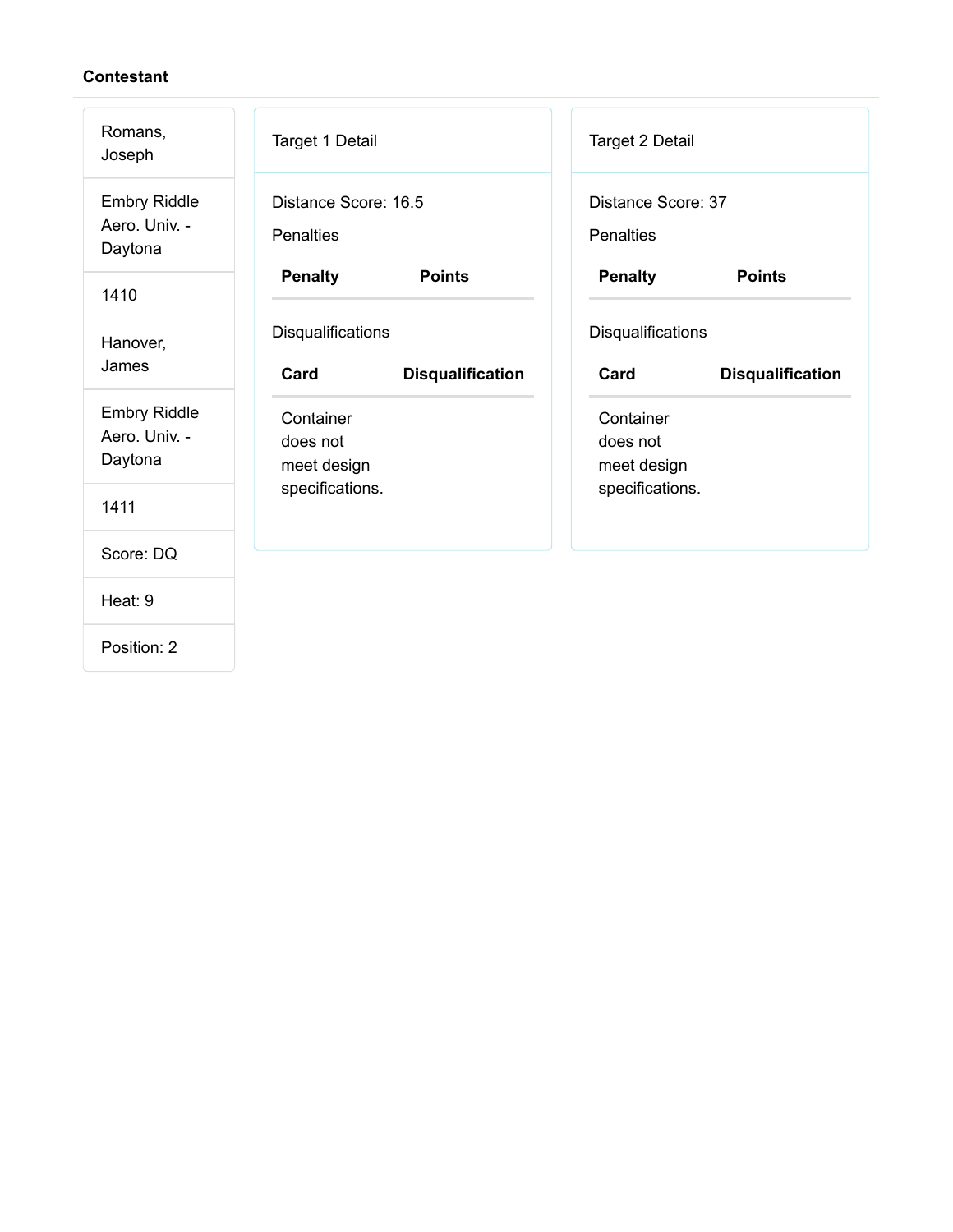| Hanover,<br>James                               | Target 1 Detail                          | Target 2 Detail                                          |
|-------------------------------------------------|------------------------------------------|----------------------------------------------------------|
| <b>Embry Riddle</b><br>Aero. Univ. -<br>Daytona | Distance Score: 48.1<br><b>Penalties</b> | Distance Score: 41.3<br><b>Penalties</b>                 |
| 1411                                            | <b>Penalty</b><br><b>Points</b>          | <b>Penalty</b><br><b>Points</b>                          |
| Jihad, Saiful                                   | Disqualifications                        | <b>Disqualifications</b>                                 |
| <b>Embry Riddle</b><br>Aero. Univ. -<br>Daytona | Card<br><b>Disqualification</b>          | Card<br><b>Disqualification</b><br>Container<br>does not |
| 1415                                            |                                          | meet design<br>specifications.                           |
| Score: DQ                                       |                                          |                                                          |
| <b>Heat: 16</b>                                 |                                          |                                                          |
| Position: 3                                     |                                          |                                                          |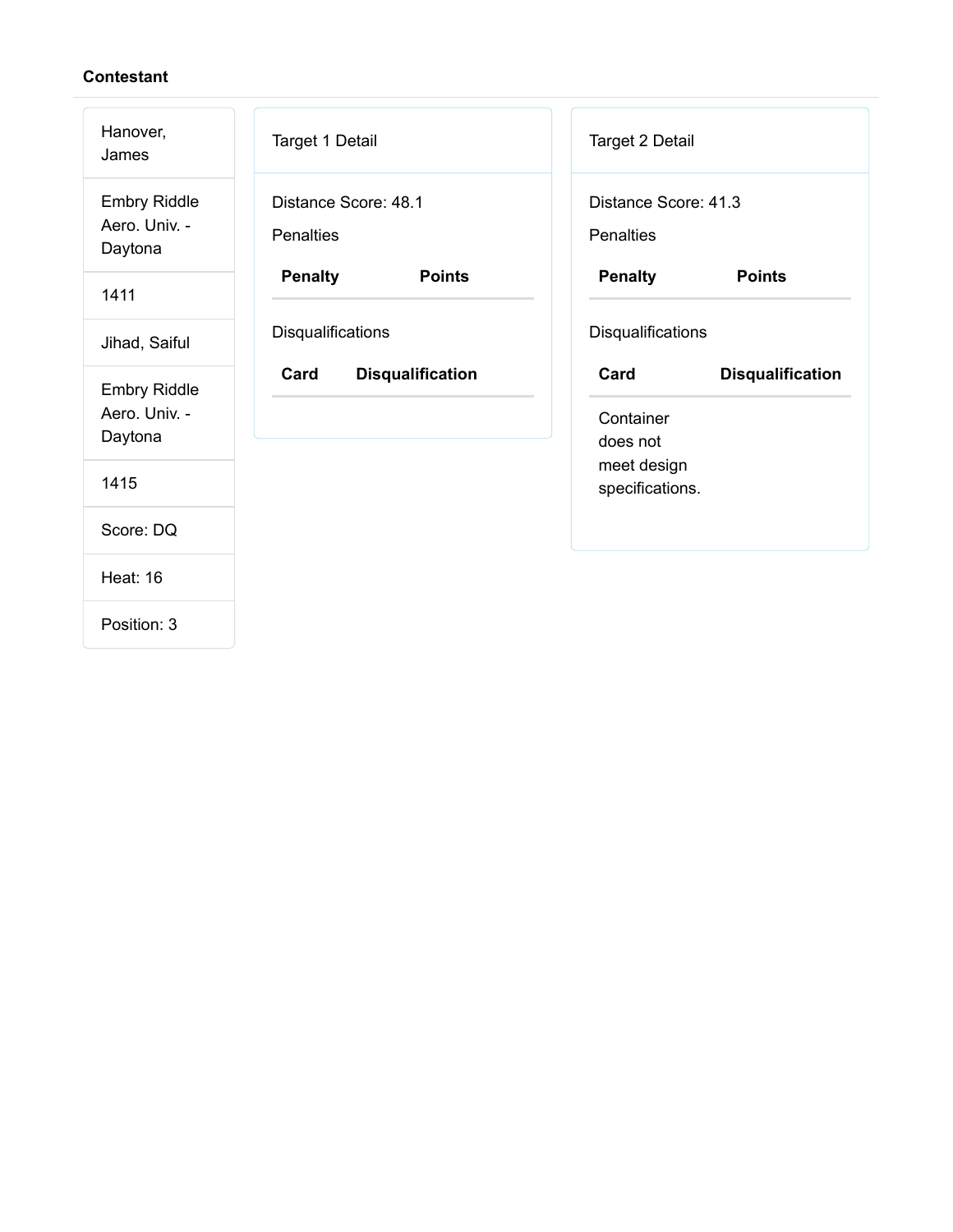| Picciano,<br>Anthony                            | Target 1 Detail                                          | Target 2 Detail                   |  |
|-------------------------------------------------|----------------------------------------------------------|-----------------------------------|--|
| <b>Embry Riddle</b><br>Aero. Univ. -<br>Daytona | Distance Score: 31.8<br><b>Penalties</b>                 | Distance Score: 47.1<br>Penalties |  |
| 1418                                            | <b>Penalty</b><br><b>Points</b>                          | <b>Penalty</b><br><b>Points</b>   |  |
| Jihad, Saiful                                   | Disqualifications                                        | Disqualifications                 |  |
| <b>Embry Riddle</b><br>Aero. Univ. -<br>Daytona | Card<br><b>Disqualification</b><br>Container<br>does not | Card<br><b>Disqualification</b>   |  |
| 1415                                            | meet design<br>specifications.                           |                                   |  |
| Score: DQ                                       |                                                          |                                   |  |
| Heat: 2                                         |                                                          |                                   |  |
| Position: 1                                     |                                                          |                                   |  |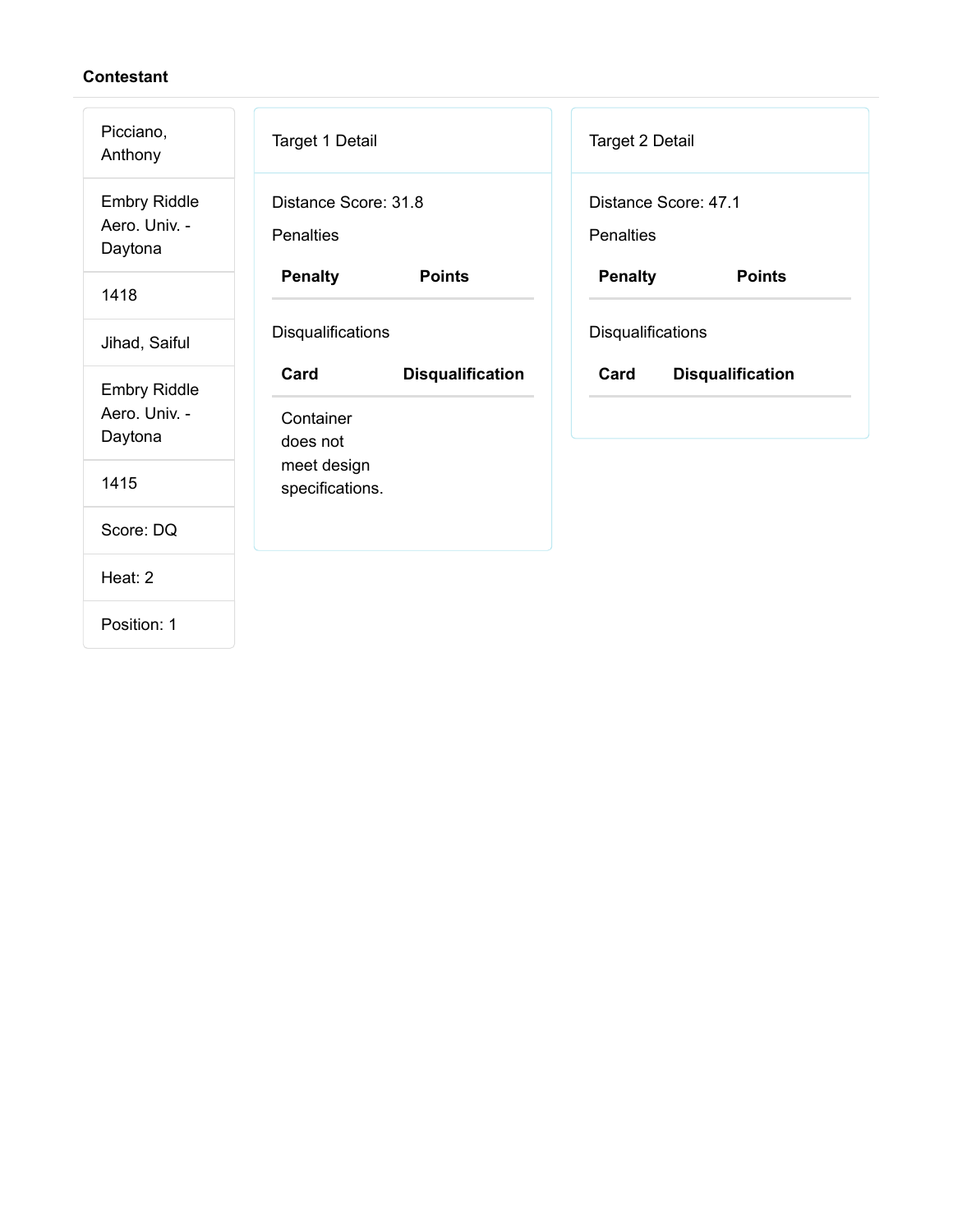| Morris, Grace                                   | Target 1 Detail                          | Target 2 Detail                   |
|-------------------------------------------------|------------------------------------------|-----------------------------------|
| <b>Embry Riddle</b><br>Aero. Univ. -<br>Daytona | Distance Score: 21.9<br><b>Penalties</b> | Distance Score: 51.3<br>Penalties |
| 1421                                            | <b>Penalty</b><br><b>Points</b>          | <b>Penalty</b><br><b>Points</b>   |
| Stoltz, Sean                                    | Disqualifications                        | Disqualifications                 |
| <b>Embry Riddle</b><br>Aero. Univ. -<br>Daytona | Card<br><b>Disqualification</b>          | Card<br><b>Disqualification</b>   |
| 1425                                            |                                          |                                   |
| Score: 73.2                                     |                                          |                                   |
| <b>Heat: 23</b>                                 |                                          |                                   |
| Position: 4                                     |                                          |                                   |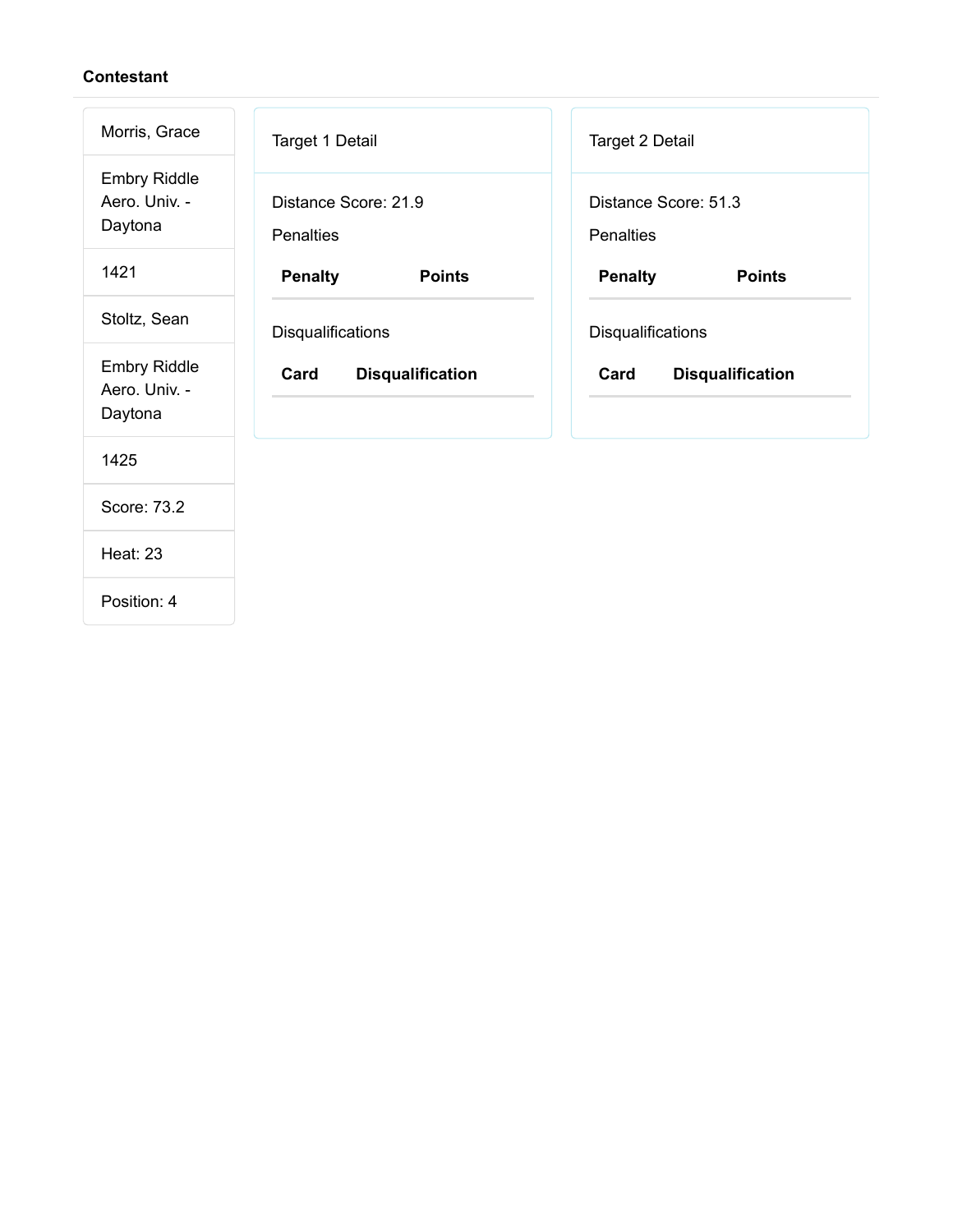| Frihart, Austin                                 | Target 1 Detail                              | Target 2 Detail                              |
|-------------------------------------------------|----------------------------------------------|----------------------------------------------|
| <b>Embry Riddle</b><br>Aero. Univ. -<br>Daytona | Distance Score: 40.5<br><b>Penalties</b>     | Distance Score: 48.3<br><b>Penalties</b>     |
| 1429                                            | <b>Penalty</b><br><b>Points</b>              | <b>Penalty</b><br><b>Points</b>              |
| Stoltz, Sean                                    | Disqualifications                            | Disqualifications                            |
| <b>Embry Riddle</b><br>Aero. Univ. -<br>Daytona | Card<br><b>Disqualification</b><br>Container | Card<br><b>Disqualification</b><br>Container |
| 1425                                            | does not<br>meet design                      | does not<br>meet design                      |
| Score: DQ                                       | specifications.                              | specifications.                              |
| <b>Heat: 30</b>                                 |                                              |                                              |
| Position: 2                                     |                                              |                                              |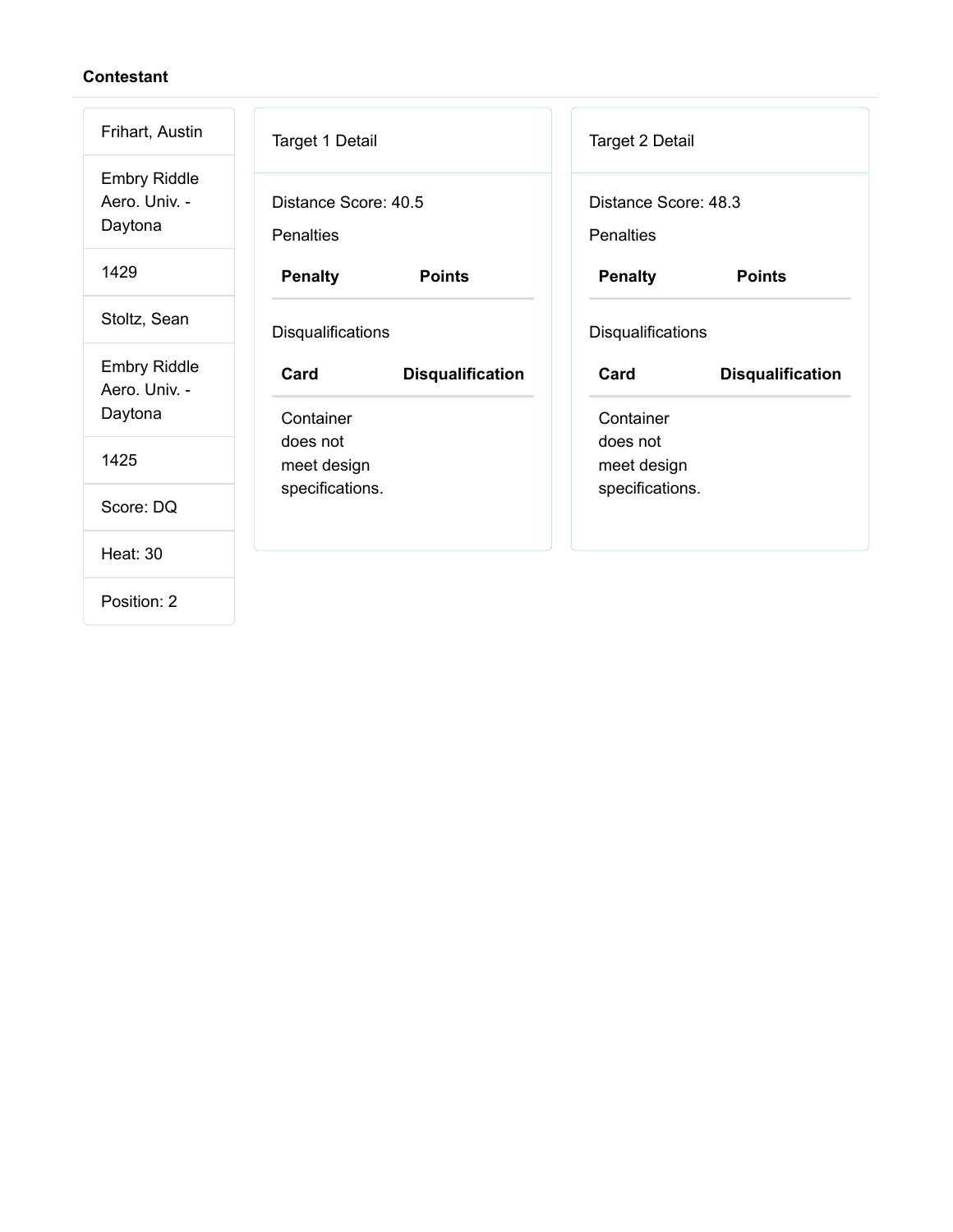| Lau, Karen                                       | Target 1 Detail                        | Target 2 Detail                   |
|--------------------------------------------------|----------------------------------------|-----------------------------------|
| <b>Embry Riddle</b><br>Aero. Univ. -<br>Prescott | Distance Score: 47<br><b>Penalties</b> | Distance Score: 67.3<br>Penalties |
| 1510                                             | <b>Penalty</b><br><b>Points</b>        | <b>Penalty</b><br><b>Points</b>   |
| Witt, Gabriel                                    | Disqualifications                      | Disqualifications                 |
| <b>Embry Riddle</b><br>Aero. Univ. -<br>Prescott | Card<br><b>Disqualification</b>        | Card<br><b>Disqualification</b>   |
| 1515                                             |                                        |                                   |
| Score: 114.3                                     |                                        |                                   |
| <b>Heat: 29</b>                                  |                                        |                                   |
| Position: 3                                      |                                        |                                   |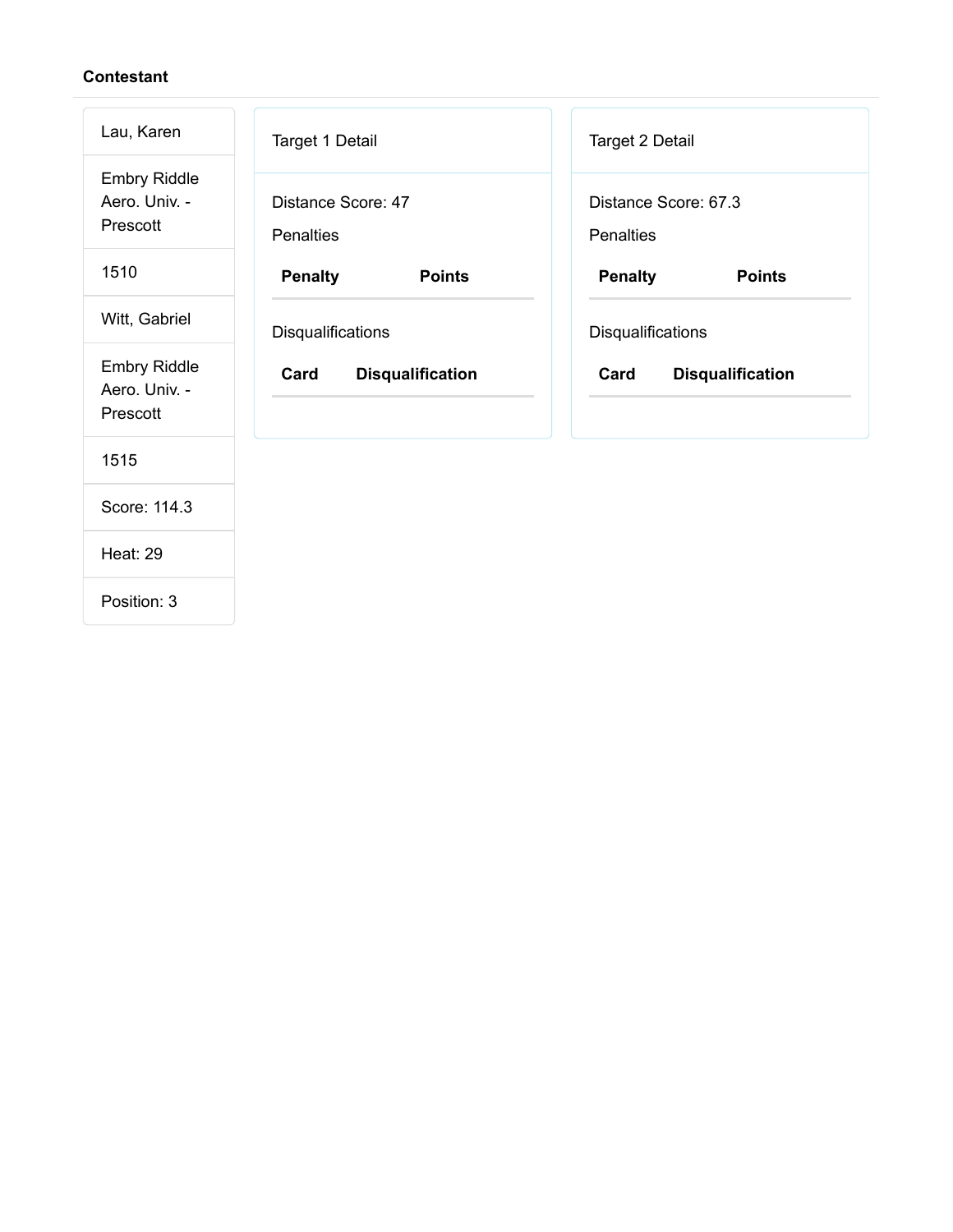| Dellar, Camden                                   | Target 1 Detail                         | Target 2 Detail                  |
|--------------------------------------------------|-----------------------------------------|----------------------------------|
| <b>Embry Riddle</b><br>Aero. Univ. -<br>Prescott | Distance Score: 126<br><b>Penalties</b> | Distance Score: 132<br>Penalties |
| 1513                                             | <b>Penalty</b><br><b>Points</b>         | <b>Penalty</b><br><b>Points</b>  |
| Johnson, Cami                                    | Disqualifications                       | Disqualifications                |
| <b>Embry Riddle</b><br>Aero. Univ. -<br>Prescott | Card<br><b>Disqualification</b>         | Card<br><b>Disqualification</b>  |
| 1521                                             |                                         |                                  |
| Score: 258                                       |                                         |                                  |
| Heat: 1                                          |                                         |                                  |
|                                                  |                                         |                                  |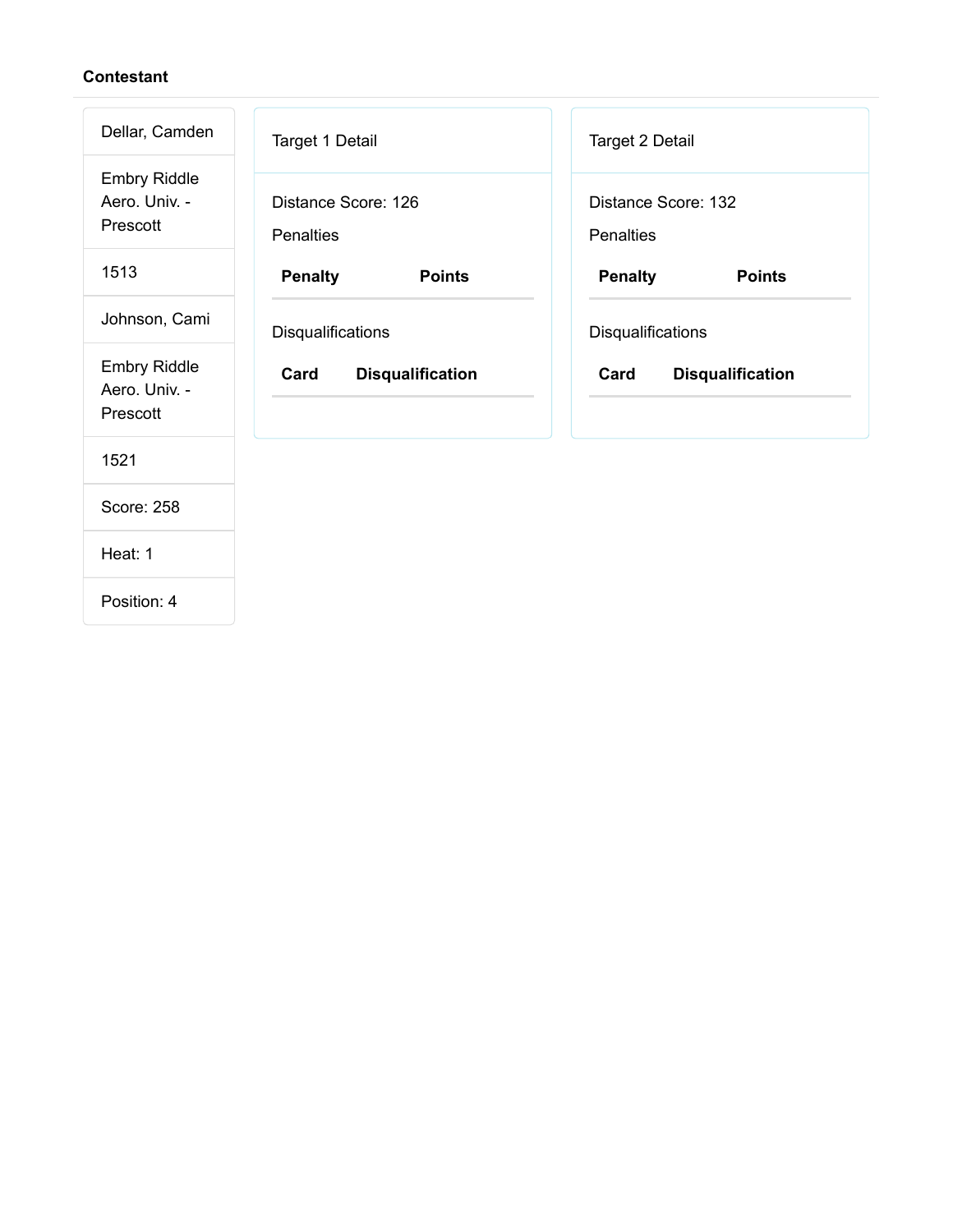| Haynes, Logan                                    | Target 1 Detail                          | Target 2 Detail                  |  |
|--------------------------------------------------|------------------------------------------|----------------------------------|--|
| <b>Embry Riddle</b><br>Aero. Univ. -<br>Prescott | Distance Score: 82.5<br><b>Penalties</b> | Distance Score: 123<br>Penalties |  |
| 1522                                             | <b>Penalty</b><br><b>Points</b>          | <b>Penalty</b><br><b>Points</b>  |  |
| Fiscu, George                                    | Disqualifications                        | Disqualifications                |  |
| <b>Embry Riddle</b><br>Aero. Univ. -<br>Prescott | <b>Disqualification</b><br>Card          | Card<br><b>Disqualification</b>  |  |
| 1526                                             |                                          |                                  |  |
| Score: 205.5                                     |                                          |                                  |  |
| Heat: 8                                          |                                          |                                  |  |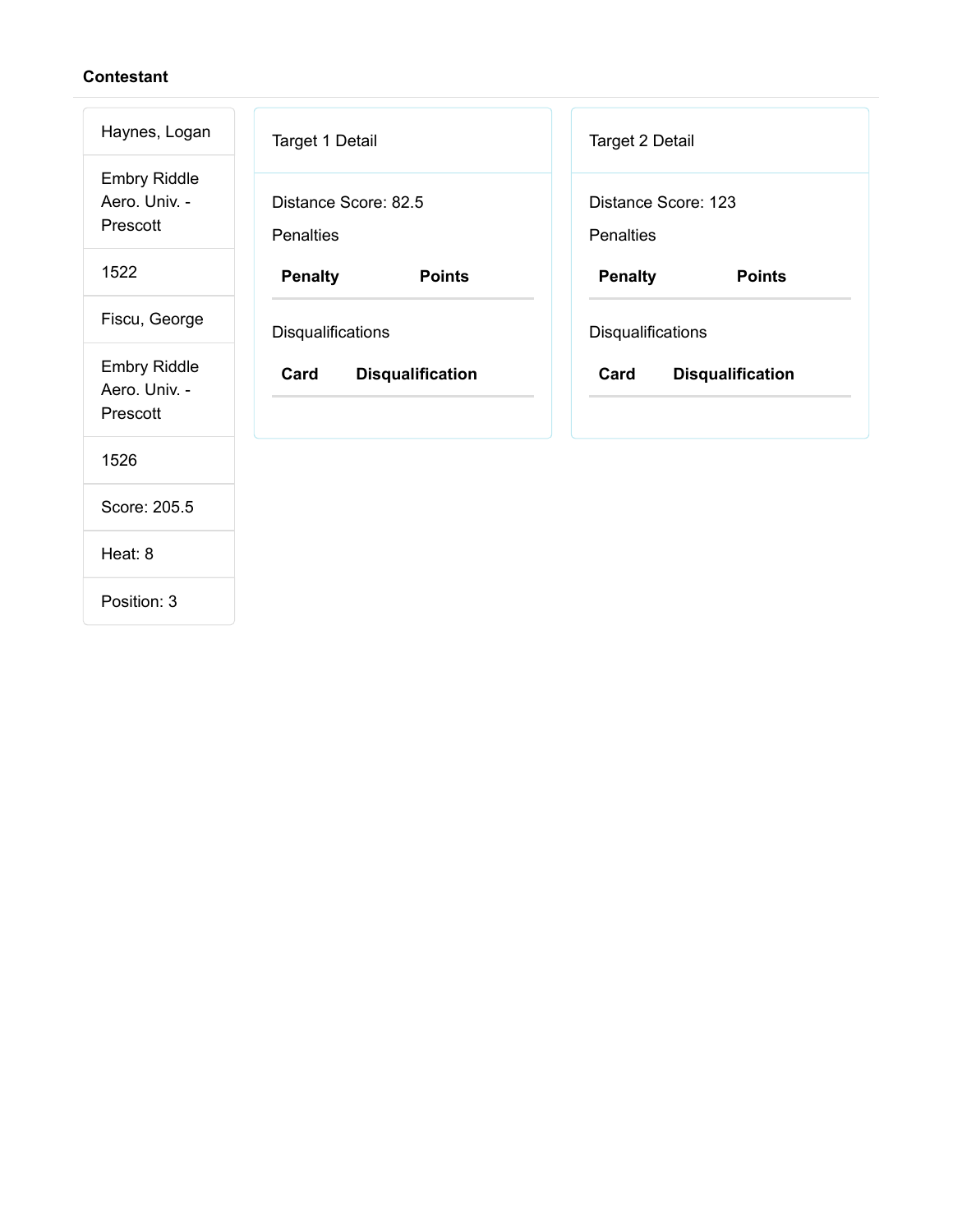| Morse, Hayden                                    | <b>Target 1 Detail</b>               |                           | Target 2 Detail                     |                         |
|--------------------------------------------------|--------------------------------------|---------------------------|-------------------------------------|-------------------------|
| <b>Embry Riddle</b><br>Aero. Univ. -<br>Prescott | Distance Score:<br><b>Penalties</b>  |                           | Distance Score:<br><b>Penalties</b> |                         |
| 1523                                             | <b>Penalty</b>                       | <b>Points</b>             | <b>Penalty</b>                      | <b>Points</b>           |
| Scott, Anna                                      | Disqualifications                    |                           | Disqualifications                   |                         |
| <b>Embry Riddle</b><br>Aero. Univ. -<br>Prescott | Card<br>Failure to                   | <b>Disqualification</b>   | Card<br>Failure to                  | <b>Disqualification</b> |
| 1512                                             | drop two<br>containers on<br>the run | drop two<br>containers on |                                     |                         |
| Score: DQ                                        |                                      | the run                   |                                     |                         |
| <b>Heat: 22</b>                                  |                                      |                           |                                     |                         |
|                                                  |                                      |                           |                                     |                         |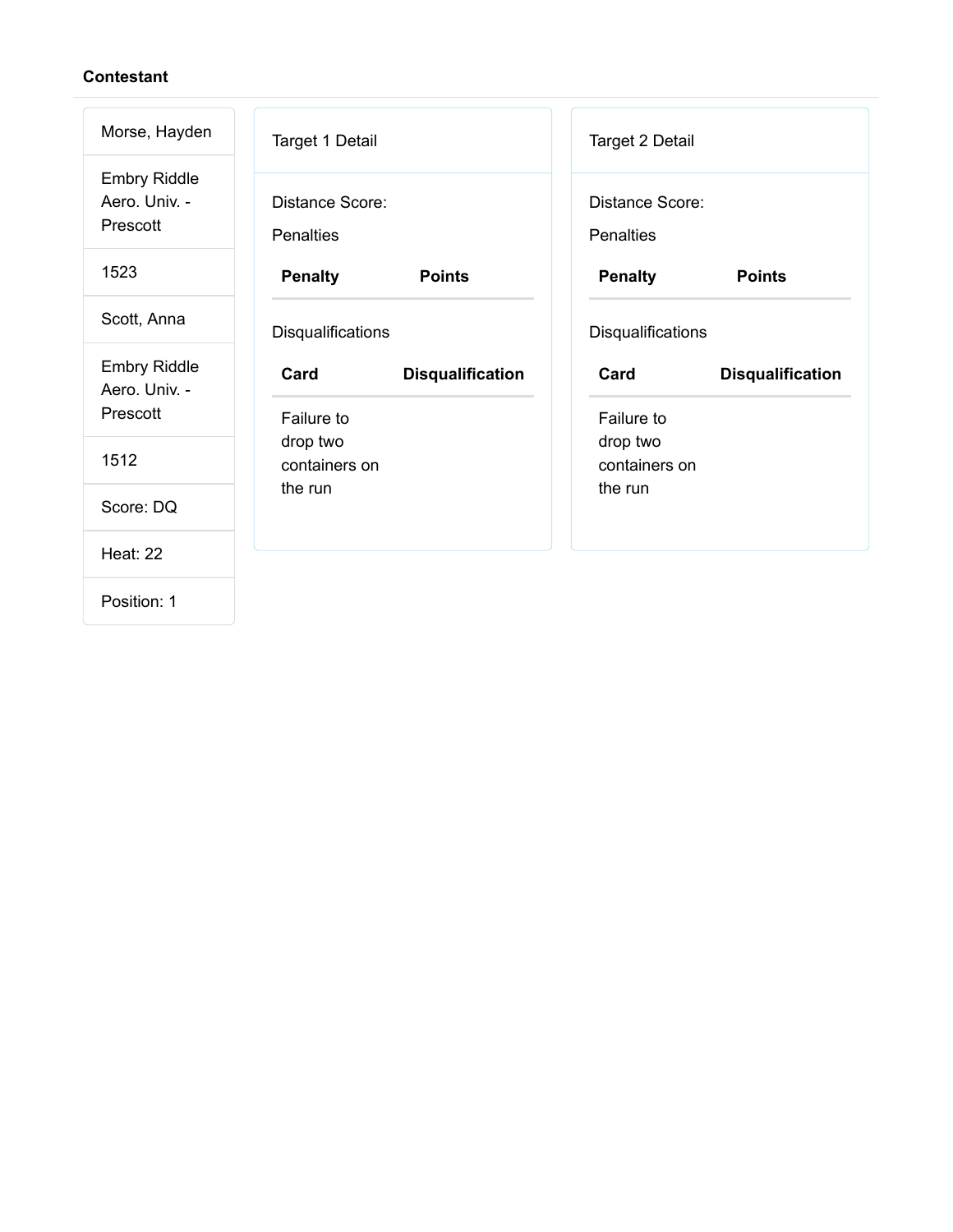| Niemela,<br>Douglas                              | Target 1 Detail                         | Target 2 Detail                                          |
|--------------------------------------------------|-----------------------------------------|----------------------------------------------------------|
| <b>Embry Riddle</b><br>Aero. Univ. -<br>Prescott | Distance Score: 160<br><b>Penalties</b> | Distance Score: 153<br>Penalties                         |
| 1527                                             | <b>Penalty</b><br><b>Points</b>         | <b>Penalty</b><br><b>Points</b>                          |
| Miller, Luke                                     | Disqualifications                       | Disqualifications                                        |
| <b>Embry Riddle</b><br>Aero. Univ. -<br>Prescott | Card<br><b>Disqualification</b>         | Card<br><b>Disqualification</b><br>Container<br>does not |
| 1528                                             |                                         | meet design<br>specifications.                           |
| Score: DQ                                        |                                         |                                                          |
| <b>Heat: 15</b>                                  |                                         |                                                          |
| Position: 2                                      |                                         |                                                          |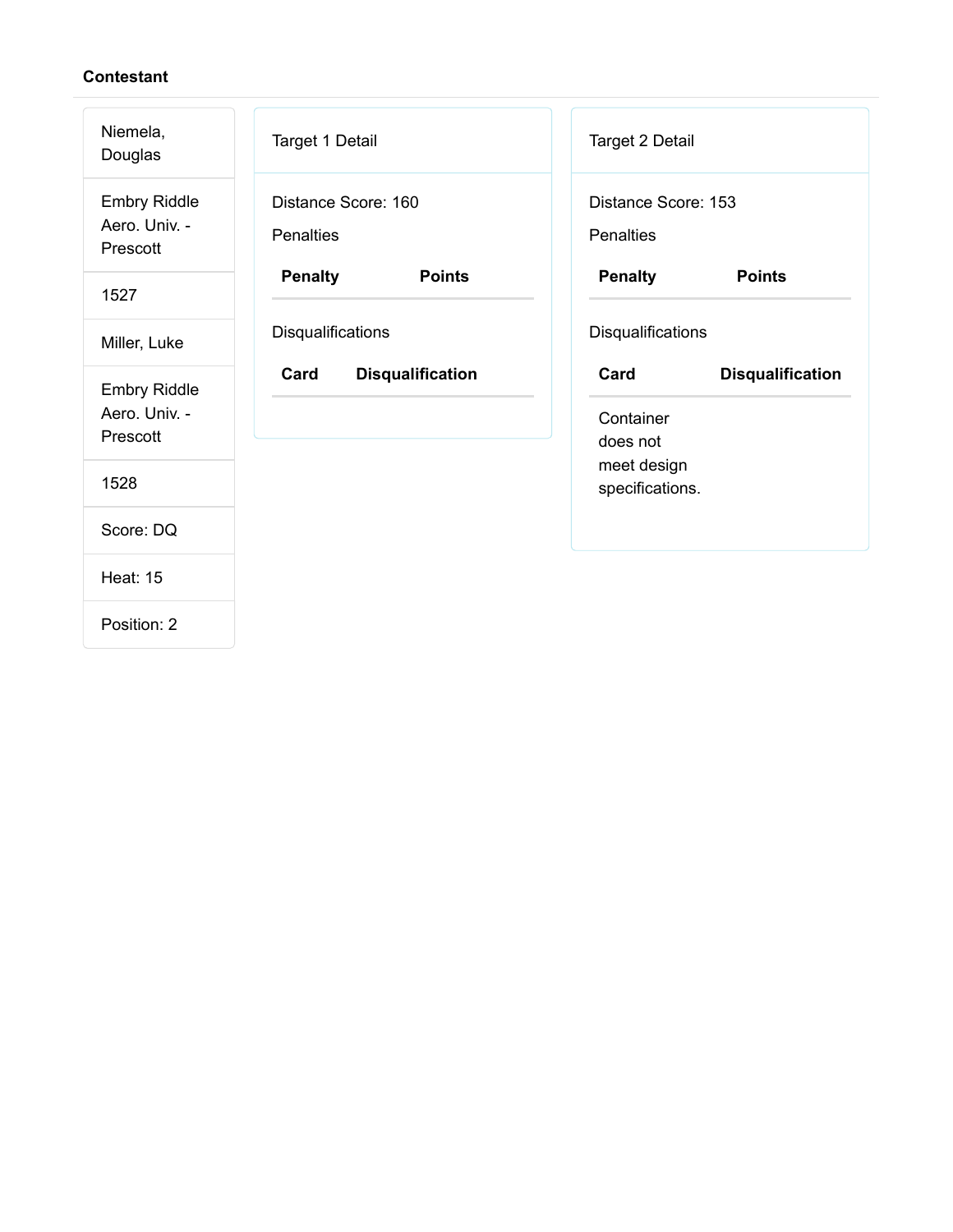| Ector, Dallas              | Target 1 Detail                                      | Target 2 Detail                                      |
|----------------------------|------------------------------------------------------|------------------------------------------------------|
| Jacksonville<br>University | Distance Score: 213                                  | Distance Score: 360                                  |
| 1610                       | <b>Penalties</b>                                     | <b>Penalties</b>                                     |
| Zmarlicki,<br>Nathalan     | <b>Penalty</b><br><b>Points</b><br>Disqualifications | <b>Penalty</b><br><b>Points</b><br>Disqualifications |
| Jacksonville<br>University | Card<br><b>Disqualification</b>                      | <b>Disqualification</b><br>Card                      |
| 1616                       |                                                      |                                                      |
| Score: 573                 |                                                      |                                                      |
| Heat: 1                    |                                                      |                                                      |
| Position: 2                |                                                      |                                                      |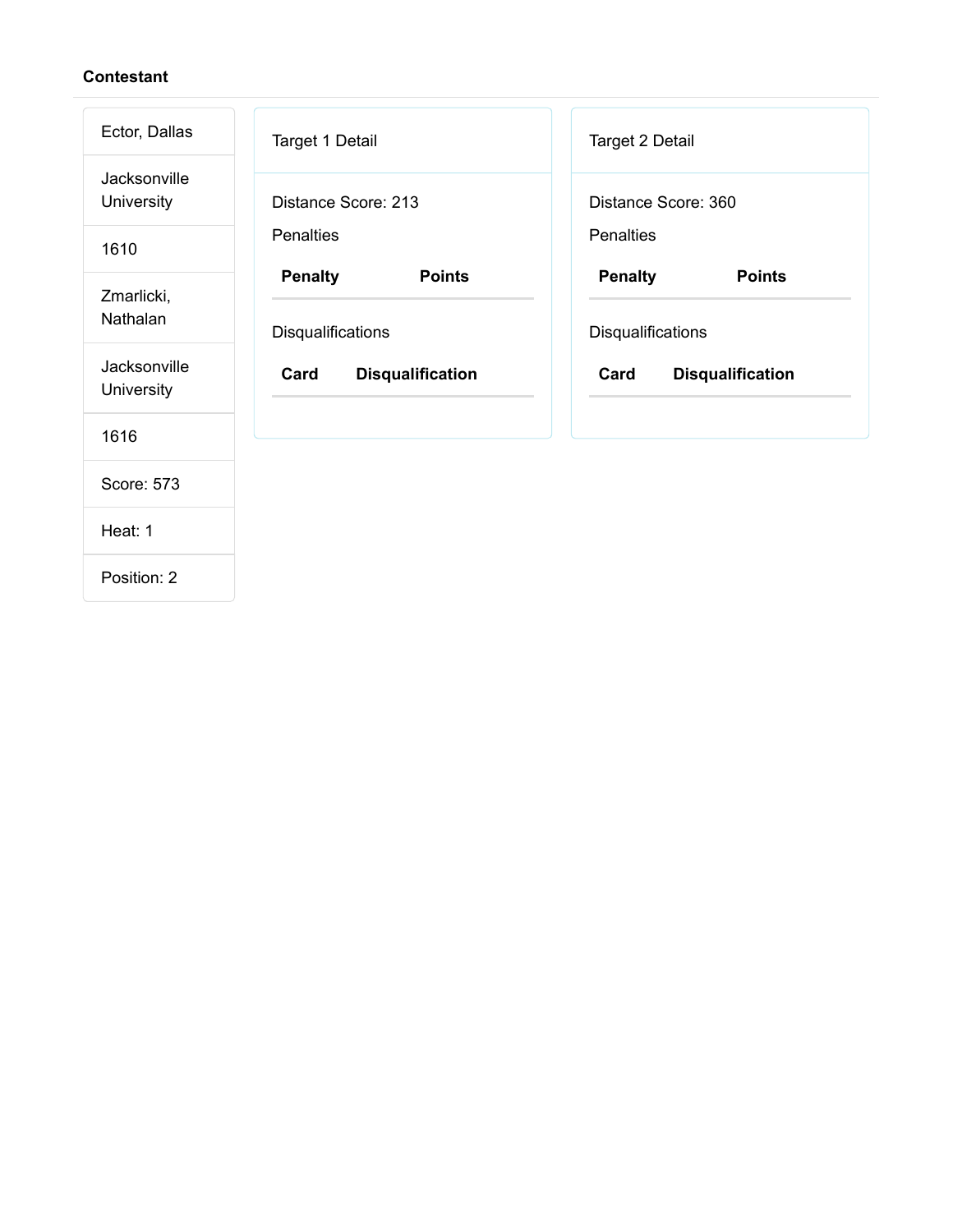| Simona,<br>Roberto         | Target 1 Detail                          | Target 2 Detail                   |
|----------------------------|------------------------------------------|-----------------------------------|
| Jacksonville<br>University | Distance Score: 94.8<br><b>Penalties</b> | Distance Score: 82.5<br>Penalties |
| 1611                       | <b>Penalty</b><br><b>Points</b>          | <b>Penalty</b><br><b>Points</b>   |
| Holmes,<br>Dobbin          | Disqualifications                        | Disqualifications                 |
| Jacksonville<br>University | <b>Disqualification</b><br>Card          | Card<br><b>Disqualification</b>   |
| 1613                       |                                          |                                   |
| Score: 177.3               |                                          |                                   |
| <b>Heat: 29</b>            |                                          |                                   |
|                            |                                          |                                   |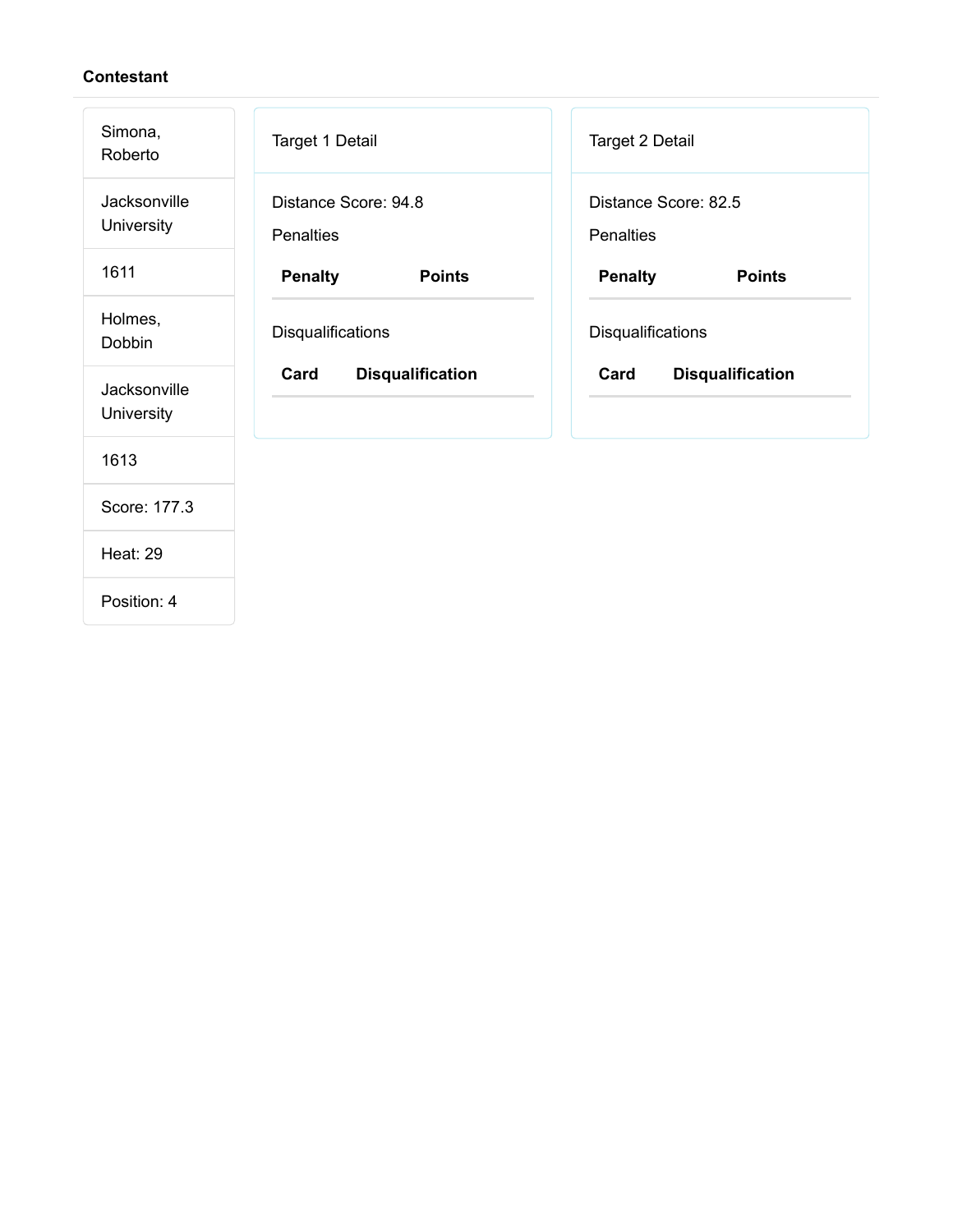| D'Orio,<br>Matthew         | Target 1 Detail                         | Target 2 Detail                  |
|----------------------------|-----------------------------------------|----------------------------------|
| Jacksonville<br>University | Distance Score: 180<br><b>Penalties</b> | Distance Score: 201<br>Penalties |
| 1614                       | <b>Penalty</b><br><b>Points</b>         | <b>Penalty</b><br><b>Points</b>  |
| Muise, Jeremy              | Disqualifications                       | Disqualifications                |
| Jacksonville<br>University | Card<br><b>Disqualification</b>         | Card<br><b>Disqualification</b>  |
| 1615                       |                                         |                                  |
| Score: 381                 |                                         |                                  |
| Heat: 8                    |                                         |                                  |
| Position: 1                |                                         |                                  |

| Muise, Jeremy              | Target 1 Detail                 | Target 2 Detail                 |
|----------------------------|---------------------------------|---------------------------------|
| Jacksonville<br>University | Distance Score: 166             | Distance Score: 66              |
| 1615                       | <b>Penalties</b>                | <b>Penalties</b>                |
| Oberholtzer,               | <b>Penalty</b><br><b>Points</b> | <b>Penalty</b><br><b>Points</b> |
| Ryan                       | Disqualifications               | Disqualifications               |
| Jacksonville<br>University | Card<br><b>Disqualification</b> | Card<br><b>Disqualification</b> |
| 1612                       |                                 |                                 |
| Score: 232                 |                                 |                                 |

Heat: 15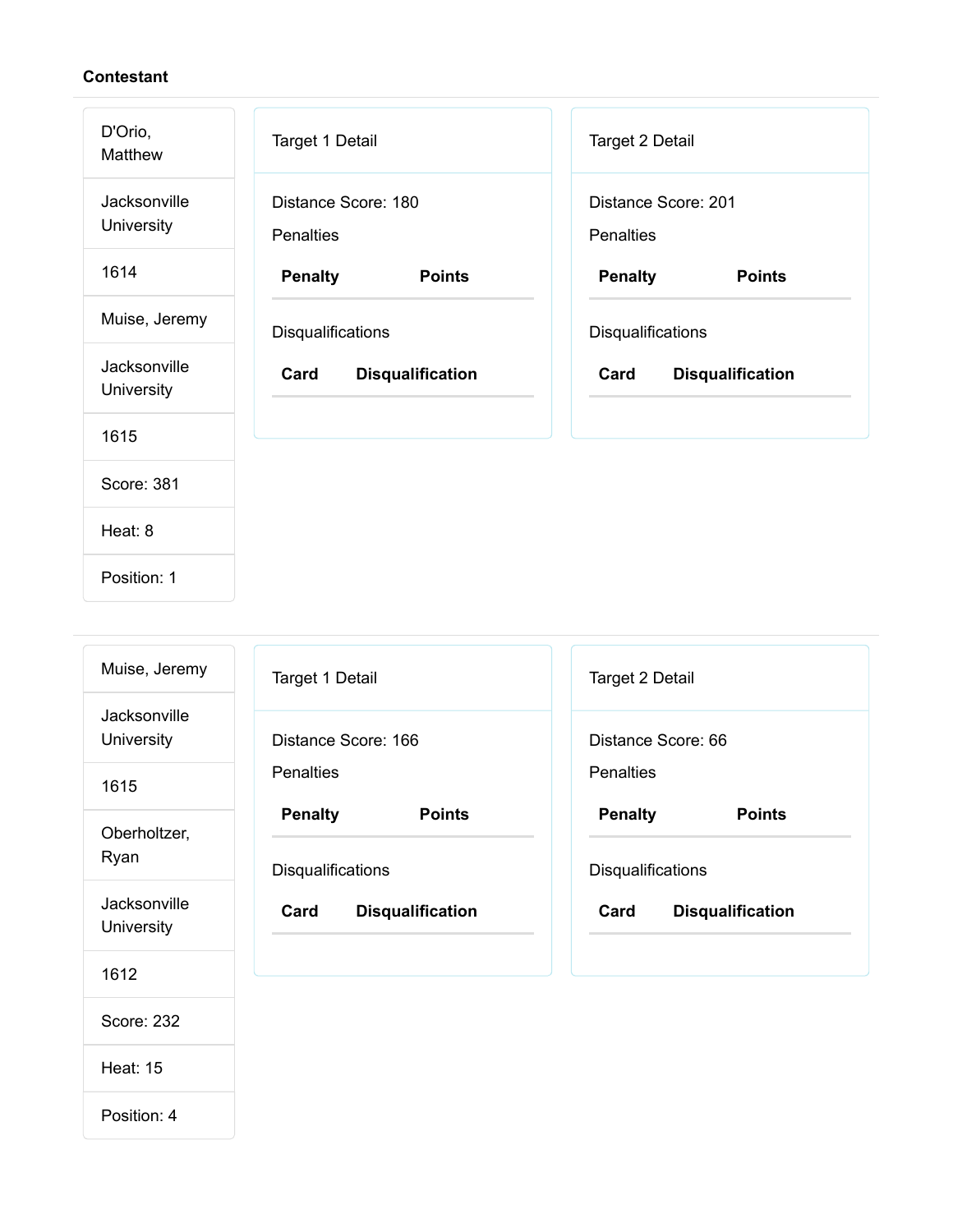| Zmarlicki,<br>Nathalan     | <b>Target 1 Detail</b>                  | Target 2 Detail                         |
|----------------------------|-----------------------------------------|-----------------------------------------|
| Jacksonville<br>University | Distance Score: 259<br><b>Penalties</b> | Distance Score: 195<br><b>Penalties</b> |
| 1616                       | <b>Penalty</b><br><b>Points</b>         | <b>Penalty</b><br><b>Points</b>         |
| Ector, Dallas              | Disqualifications                       | Disqualifications                       |
| Jacksonville<br>University | Card<br><b>Disqualification</b>         | Card<br><b>Disqualification</b>         |
| 1610                       |                                         |                                         |
| Score: 454                 |                                         |                                         |
| <b>Heat: 22</b>            |                                         |                                         |
| Position: 3                |                                         |                                         |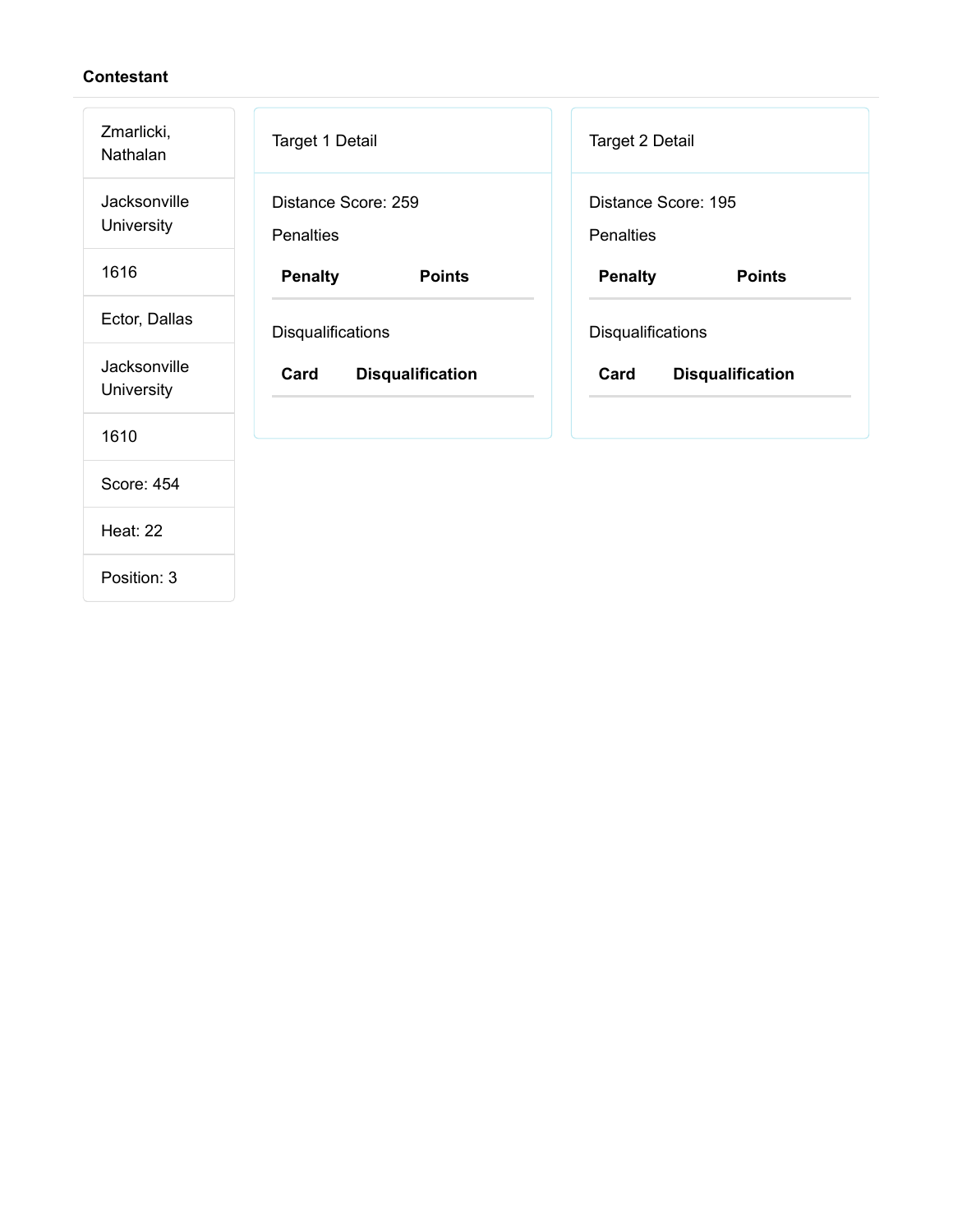| Seberger,<br>Johannes                            | Target 1 Detail                                            | Target 2 Detail                         |
|--------------------------------------------------|------------------------------------------------------------|-----------------------------------------|
| <b>Kansas State</b><br>University<br>Polytechnic | Distance Score: 236<br><b>Penalties</b>                    | Distance Score: 258<br><b>Penalties</b> |
| 1710                                             | <b>Penalty</b><br><b>Points</b>                            | <b>Penalty</b><br><b>Points</b>         |
| Murdock, Josh                                    | <b>Streamer Fails to</b><br>300<br>Deploy (or separates in | Disqualifications                       |
| <b>Kansas State</b><br>University<br>Polytechnic | flight)<br>Disqualifications                               | Card<br><b>Disqualification</b>         |
| 1713                                             | Card<br><b>Disqualification</b>                            |                                         |
| Score: DQ                                        | Container<br>does not<br>meet design                       |                                         |
| Heat: 7                                          | specifications.                                            |                                         |
| Position: 3                                      |                                                            |                                         |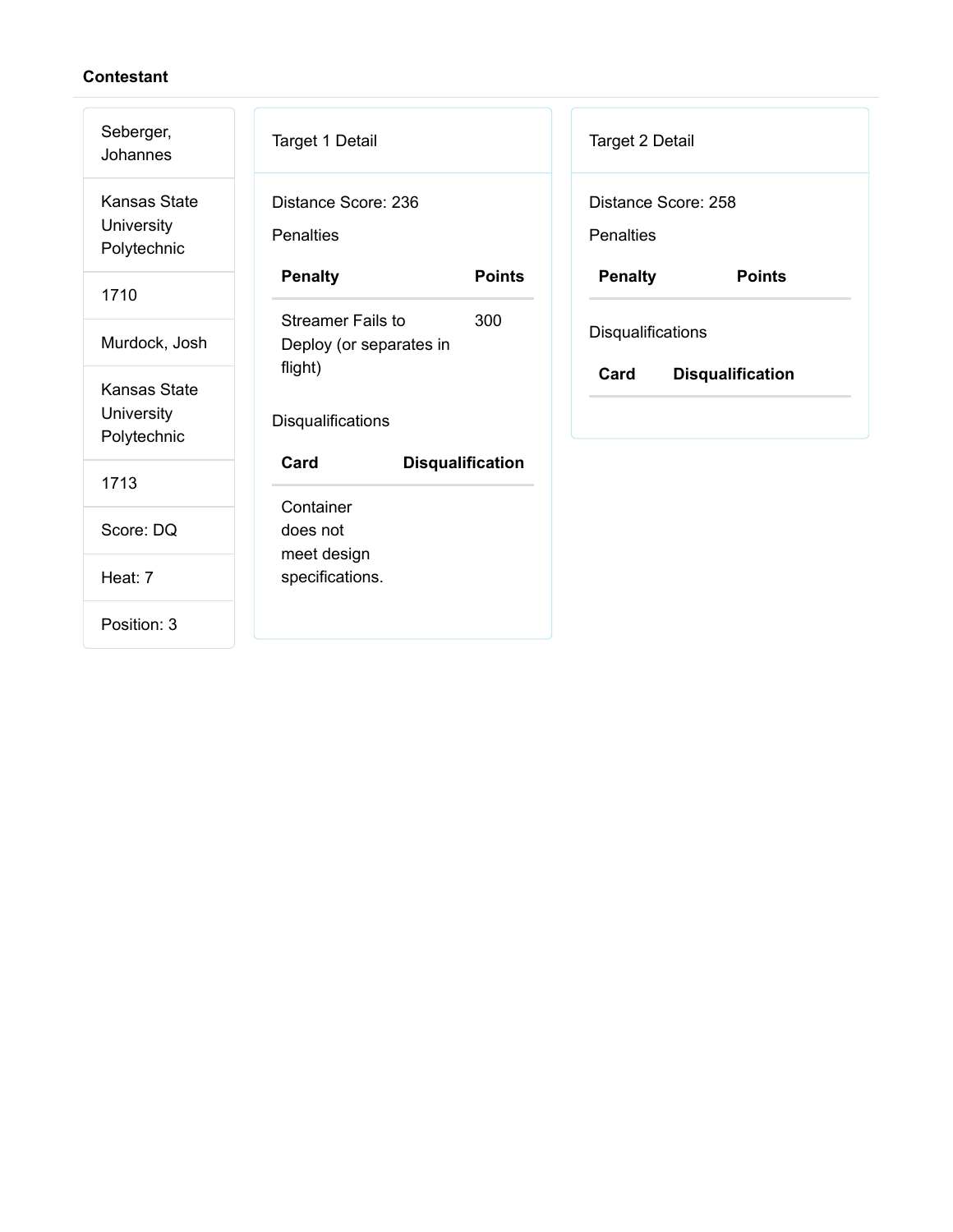| RICKELMAN,<br><b>AIDAN</b>                       | Target 1 Detail                          | Target 2 Detail                         |
|--------------------------------------------------|------------------------------------------|-----------------------------------------|
| <b>Kansas State</b><br>University<br>Polytechnic | Distance Score: 62.6<br><b>Penalties</b> | Distance Score: 105<br><b>Penalties</b> |
| 1711                                             | <b>Penalty</b><br><b>Points</b>          | <b>Penalty</b><br><b>Points</b>         |
| Wood, Zachary                                    | Disqualifications                        | Disqualifications                       |
| <b>Kansas State</b><br>University<br>Polytechnic | Card<br><b>Disqualification</b>          | Card<br><b>Disqualification</b>         |
| 1720                                             |                                          |                                         |
| Score: 167.6                                     |                                          |                                         |
| <b>Heat: 28</b>                                  |                                          |                                         |
| Position: 2                                      |                                          |                                         |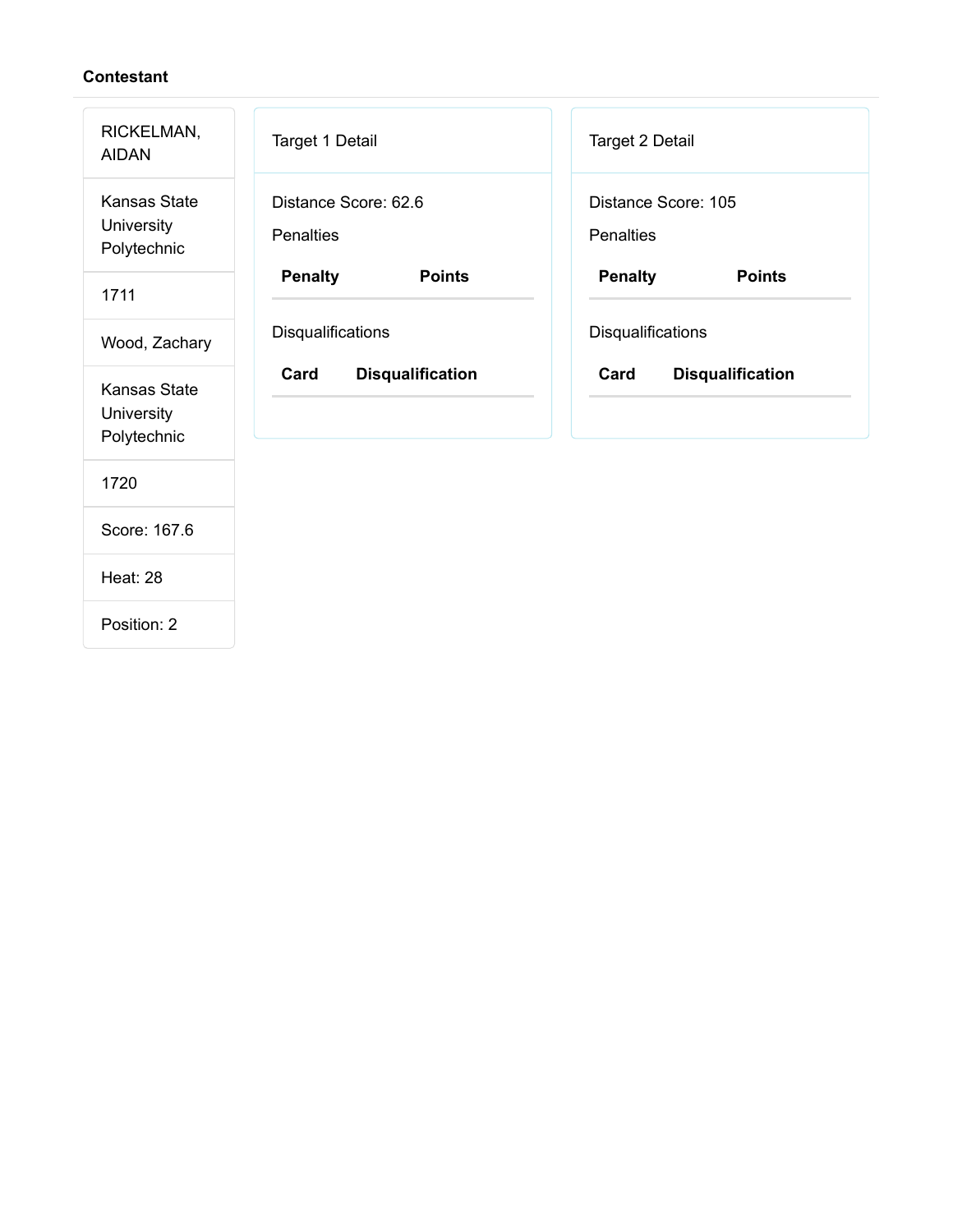| Gabriel, Josh                                    | Target 1 Detail                          | <b>Target 2 Detail</b>             |
|--------------------------------------------------|------------------------------------------|------------------------------------|
| <b>Kansas State</b><br>University<br>Polytechnic | Distance Score: 80.9<br><b>Penalties</b> | Distance Score: 100.3<br>Penalties |
| 1712                                             | <b>Penalty</b><br><b>Points</b>          | <b>Penalty</b><br><b>Points</b>    |
| McGuire, Derek                                   | Disqualifications                        | Disqualifications                  |
| <b>Kansas State</b><br>University<br>Polytechnic | Card<br><b>Disqualification</b>          | Card<br><b>Disqualification</b>    |
| 1719                                             |                                          |                                    |
| Score: 181.2                                     |                                          |                                    |
| <b>Heat: 35</b>                                  |                                          |                                    |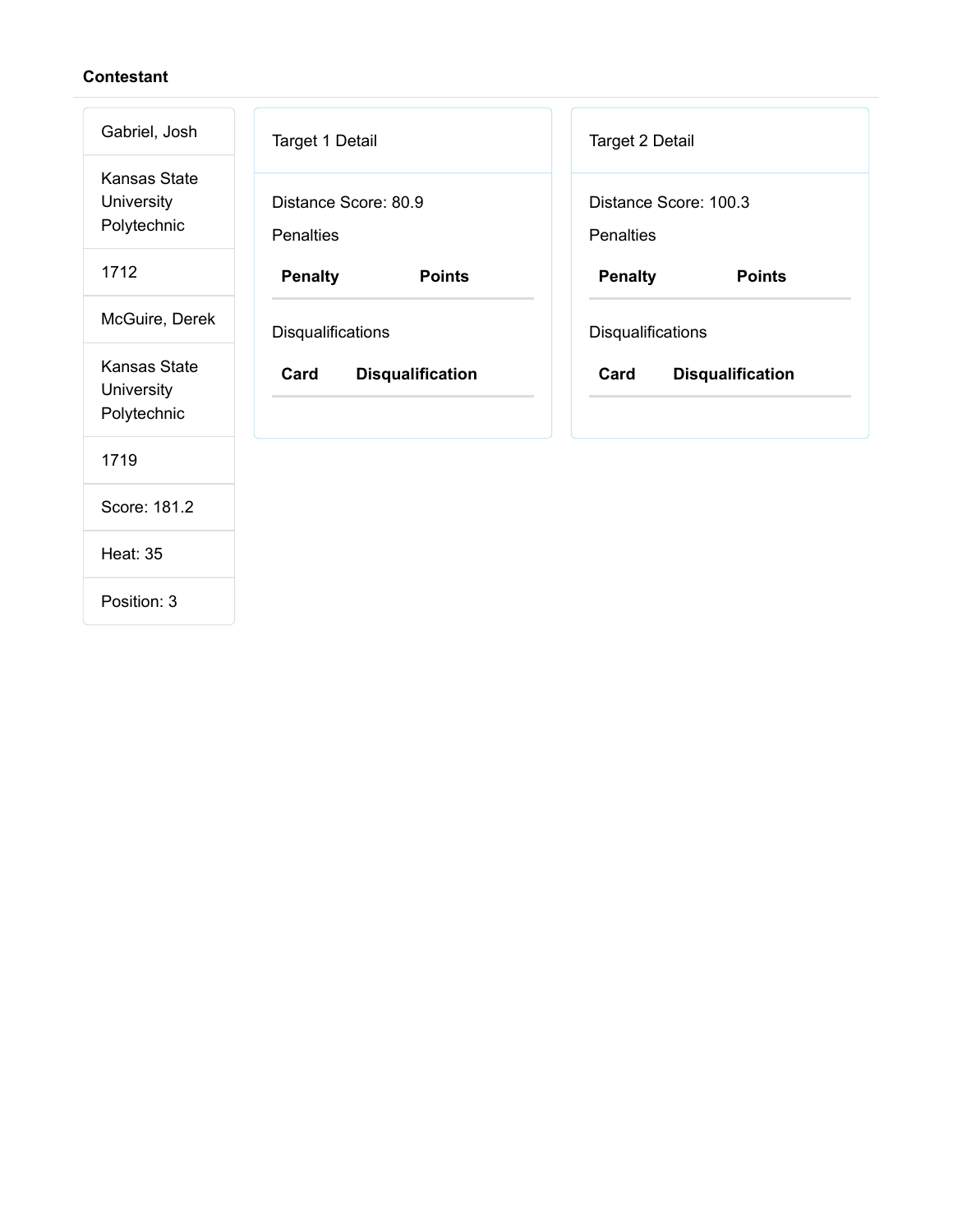| Post, Braeden                                    | Target 1 Detail                         | Target 2 Detail                         |
|--------------------------------------------------|-----------------------------------------|-----------------------------------------|
| <b>Kansas State</b><br>University<br>Polytechnic | Distance Score: 404<br><b>Penalties</b> | Distance Score: 279<br><b>Penalties</b> |
| 1714                                             | <b>Penalty</b><br><b>Points</b>         | <b>Penalty</b><br><b>Points</b>         |
| Kerns, Daniel                                    | Disqualifications                       | Disqualifications                       |
| <b>Kansas State</b><br>University<br>Polytechnic | <b>Disqualification</b><br>Card         | Card<br><b>Disqualification</b>         |
| 1718                                             |                                         |                                         |
| Score: 683                                       |                                         |                                         |
| <b>Heat: 21</b>                                  |                                         |                                         |
|                                                  |                                         |                                         |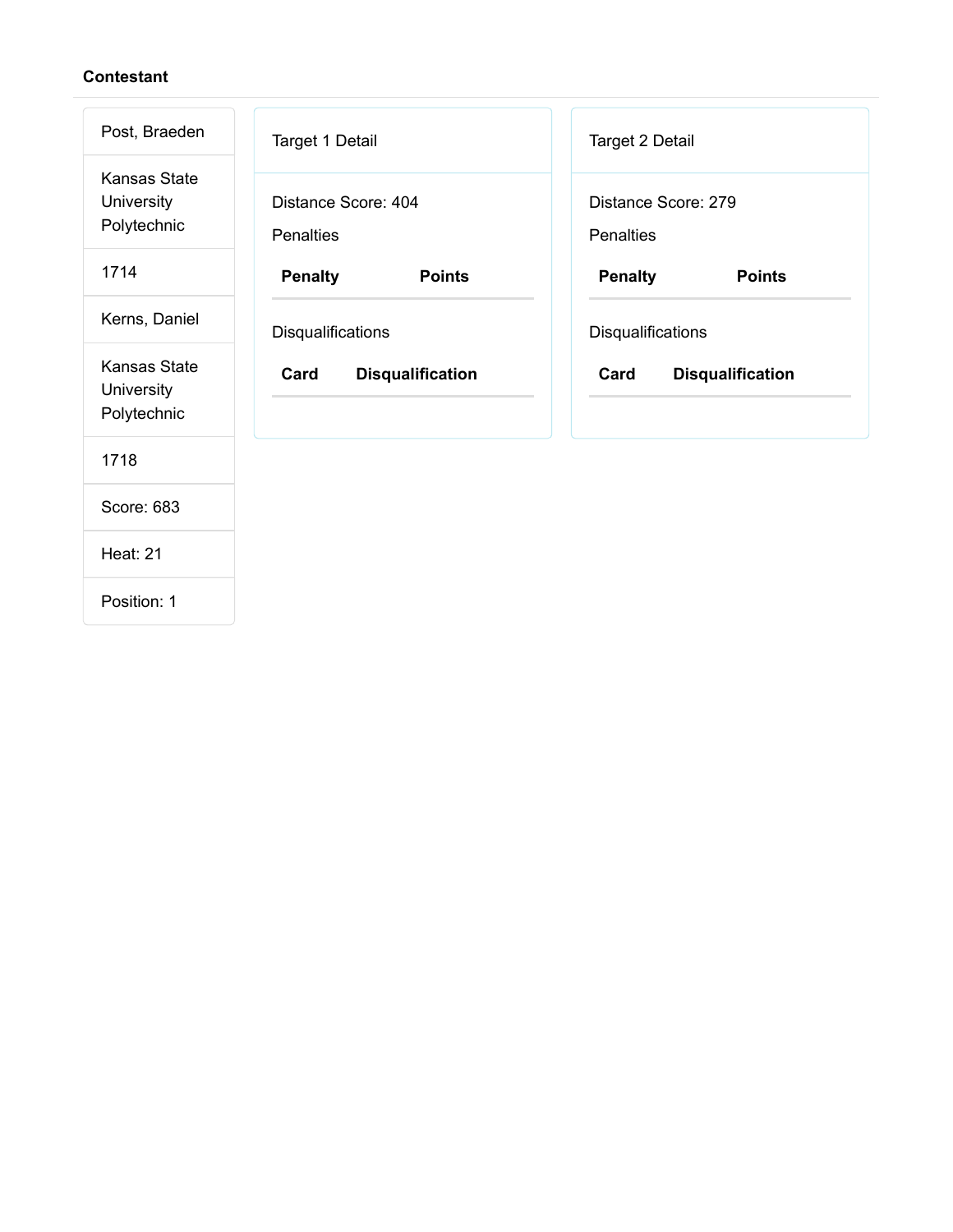| Wrecke, Robert                                   | Target 1 Detail                         | Target 2 Detail                        |
|--------------------------------------------------|-----------------------------------------|----------------------------------------|
| <b>Kansas State</b><br>University<br>Polytechnic | Distance Score: 259<br><b>Penalties</b> | Distance Score: 93<br><b>Penalties</b> |
| 1716                                             | <b>Penalty</b><br><b>Points</b>         | <b>Penalty</b><br><b>Points</b>        |
| Nango, Toshiki                                   | Disqualifications                       | Disqualifications                      |
| <b>Kansas State</b><br>University<br>Polytechnic | <b>Disqualification</b><br>Card         | Card<br><b>Disqualification</b>        |
| 1715                                             |                                         |                                        |
| Score: 352                                       |                                         |                                        |
| <b>Heat: 14</b>                                  |                                         |                                        |
|                                                  |                                         |                                        |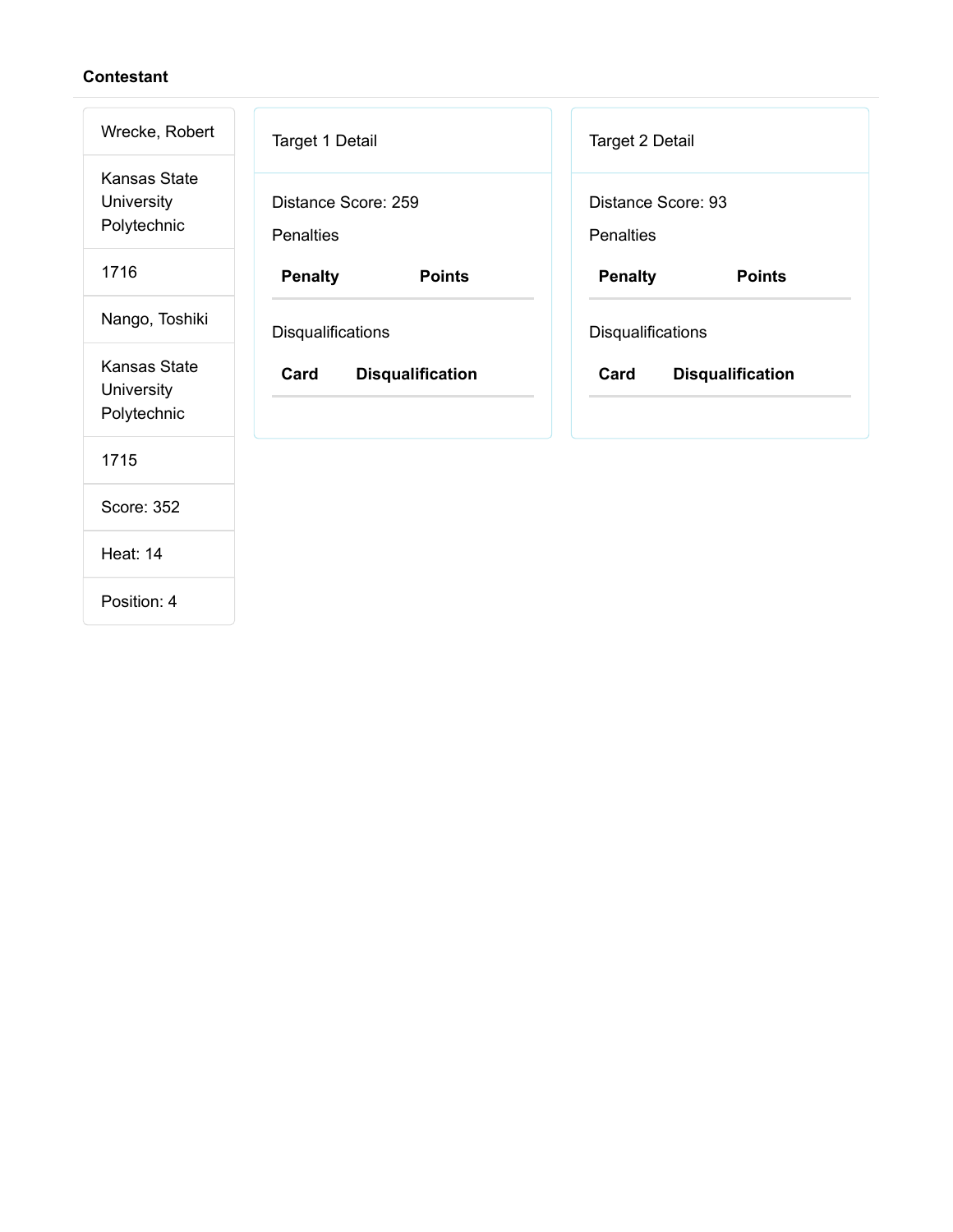| Conrad, joe                     | Target 1 Detail                 | Target 2 Detail                 |
|---------------------------------|---------------------------------|---------------------------------|
| <b>Kent State</b><br>University | Distance Score: 51.1            | Distance Score: 100.1           |
| 1811                            | <b>Penalties</b>                | Penalties                       |
| Legarth,                        | <b>Penalty</b><br><b>Points</b> | <b>Penalty</b><br><b>Points</b> |
| Samuel                          | Disqualifications               | Disqualifications               |
| <b>Kent State</b><br>University | Card<br><b>Disqualification</b> | <b>Disqualification</b><br>Card |
| 1814                            |                                 |                                 |
| Score: 151.2                    |                                 |                                 |
| <b>Heat: 27</b>                 |                                 |                                 |
|                                 |                                 |                                 |

| Kunu, Takashi                   | <b>Target 1 Detail</b>          | Target 2 Detail                 |
|---------------------------------|---------------------------------|---------------------------------|
| <b>Kent State</b><br>University | Distance Score: 206             | Distance Score: 273             |
| 1812                            | <b>Penalties</b>                | <b>Penalties</b>                |
| Lorenzon,                       | <b>Penalty</b><br><b>Points</b> | <b>Penalty</b><br><b>Points</b> |
| Victoria                        | <b>Disqualifications</b>        | Disqualifications               |
| <b>Kent State</b><br>University | Card<br><b>Disqualification</b> | <b>Disqualification</b><br>Card |
| 1824                            |                                 |                                 |
| Score: 479                      |                                 |                                 |

Heat: 13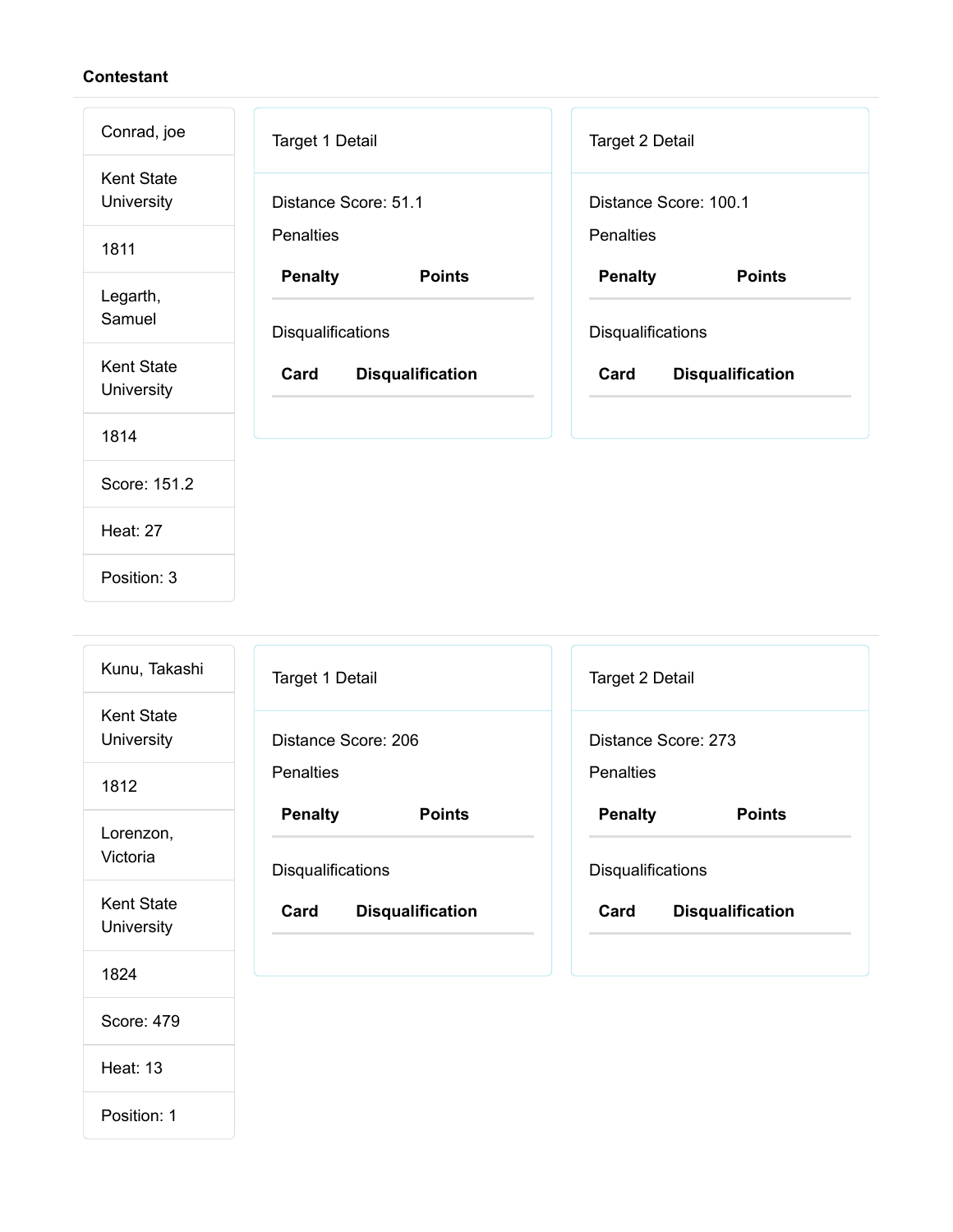| Hebbard, Cole                   | Target 1 Detail                                      | Target 2 Detail                                      |
|---------------------------------|------------------------------------------------------|------------------------------------------------------|
| <b>Kent State</b><br>University | Distance Score: 59.4                                 | Distance Score: 79.3                                 |
| 1817                            | Penalties                                            | Penalties                                            |
| McKinley,<br>Andrew             | <b>Penalty</b><br><b>Points</b><br>Disqualifications | <b>Penalty</b><br><b>Points</b><br>Disqualifications |
| <b>Kent State</b>               | Card                                                 | Card<br><b>Disqualification</b>                      |
| University                      | <b>Disqualification</b>                              |                                                      |
| 1822                            | Altitude less<br>than 200 feet                       |                                                      |
| Score: DQ                       | <b>AGL during</b><br>the drop run.                   |                                                      |
| <b>Heat: 20</b>                 |                                                      |                                                      |

| Krentz,<br><b>Nicholas</b>      | Target 1 Detail                           | Target 2 Detail                          |
|---------------------------------|-------------------------------------------|------------------------------------------|
| <b>Kent State</b><br>University | Distance Score: 128.4<br><b>Penalties</b> | Distance Score: 97.6<br><b>Penalties</b> |
| 1820                            | <b>Penalty</b><br><b>Points</b>           | <b>Penalty</b><br><b>Points</b>          |
| Csaszar, Holly                  | <b>Disqualifications</b>                  | <b>Disqualifications</b>                 |
| <b>Kent State</b><br>University | Card<br><b>Disqualification</b>           | Card<br><b>Disqualification</b>          |
| 1816                            |                                           |                                          |
| Score: 226                      |                                           |                                          |

Heat: 34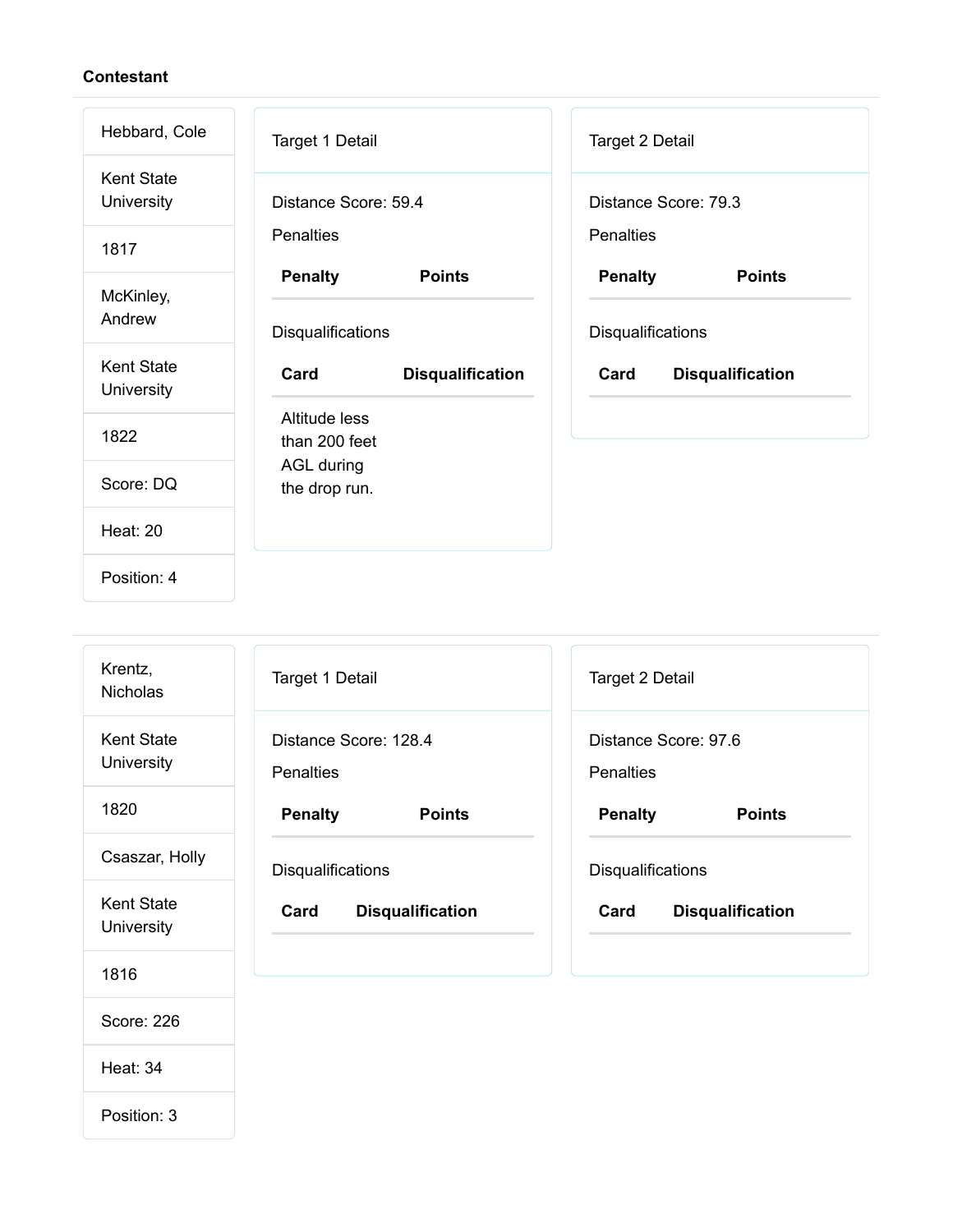| Ludwiczak,<br>George            | Target 1 Detail                            | Target 2 Detail                   |
|---------------------------------|--------------------------------------------|-----------------------------------|
| <b>Kent State</b><br>University | Distance Score: 128.83<br><b>Penalties</b> | Distance Score: 52.3<br>Penalties |
| 1821                            | <b>Penalty</b><br><b>Points</b>            | <b>Penalty</b><br><b>Points</b>   |
| Hagler, Grant                   | Disqualifications                          | Disqualifications                 |
| <b>Kent State</b><br>University | Card<br><b>Disqualification</b>            | Card<br><b>Disqualification</b>   |
| 1813                            |                                            |                                   |
| Score: 181.13                   |                                            |                                   |
|                                 |                                            |                                   |
| Heat: 6                         |                                            |                                   |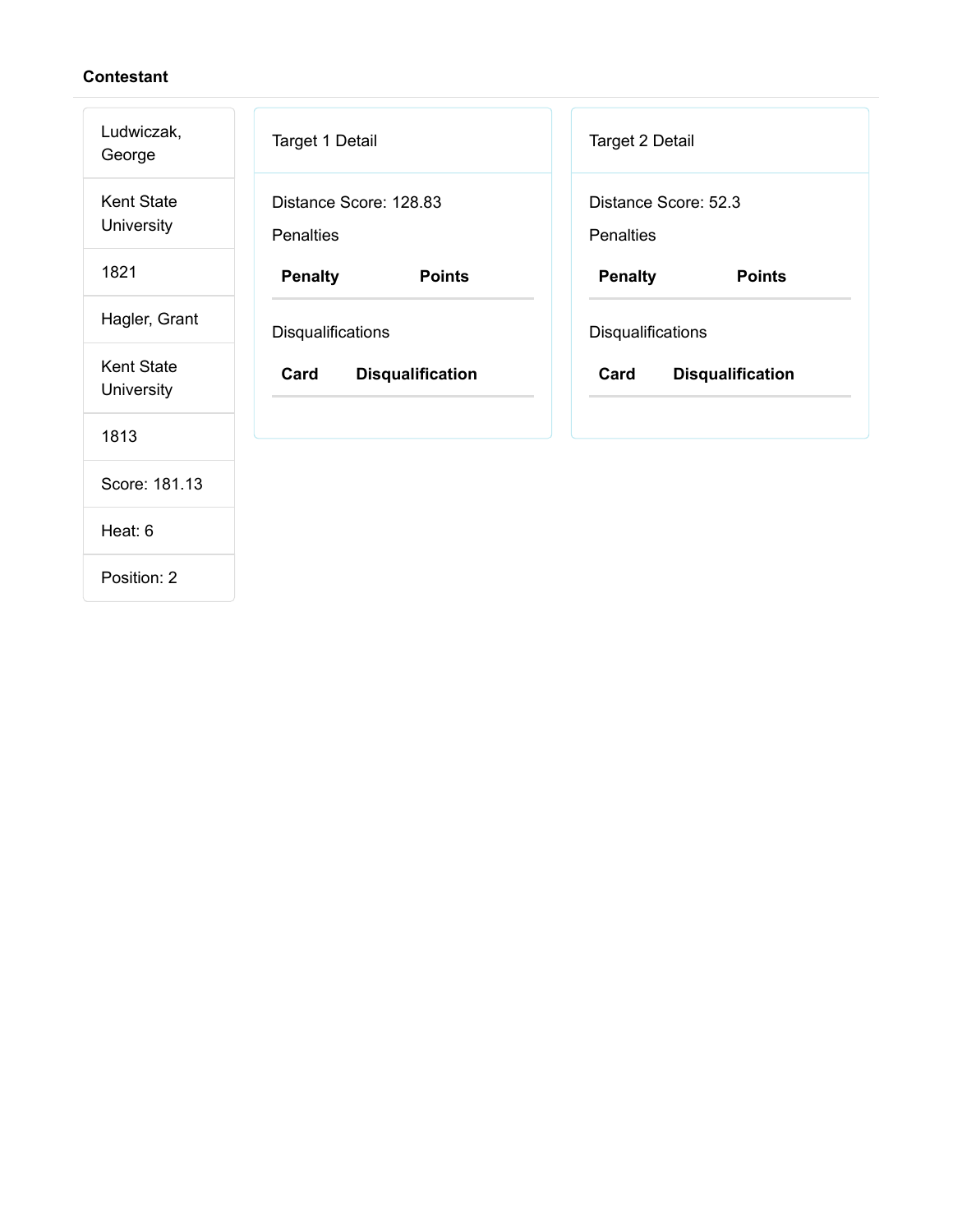| Yeatman,<br>Connor                     | Target 1 Detail                           | Target 2 Detail                         |
|----------------------------------------|-------------------------------------------|-----------------------------------------|
| LeTourneau<br>University -<br>Longview | Distance Score: 100.5<br><b>Penalties</b> | Distance Score: 144<br><b>Penalties</b> |
| 1915                                   | <b>Penalty</b><br><b>Points</b>           | <b>Penalty</b><br><b>Points</b>         |
| Petry, Brendan                         | Disqualifications                         | Disqualifications                       |
| LeTourneau<br>University -<br>Longview | Card<br><b>Disqualification</b>           | Card<br><b>Disqualification</b>         |
| 1920                                   |                                           |                                         |
| Score: 244.5                           |                                           |                                         |
| <b>Heat: 19</b>                        |                                           |                                         |
| Position: 2                            |                                           |                                         |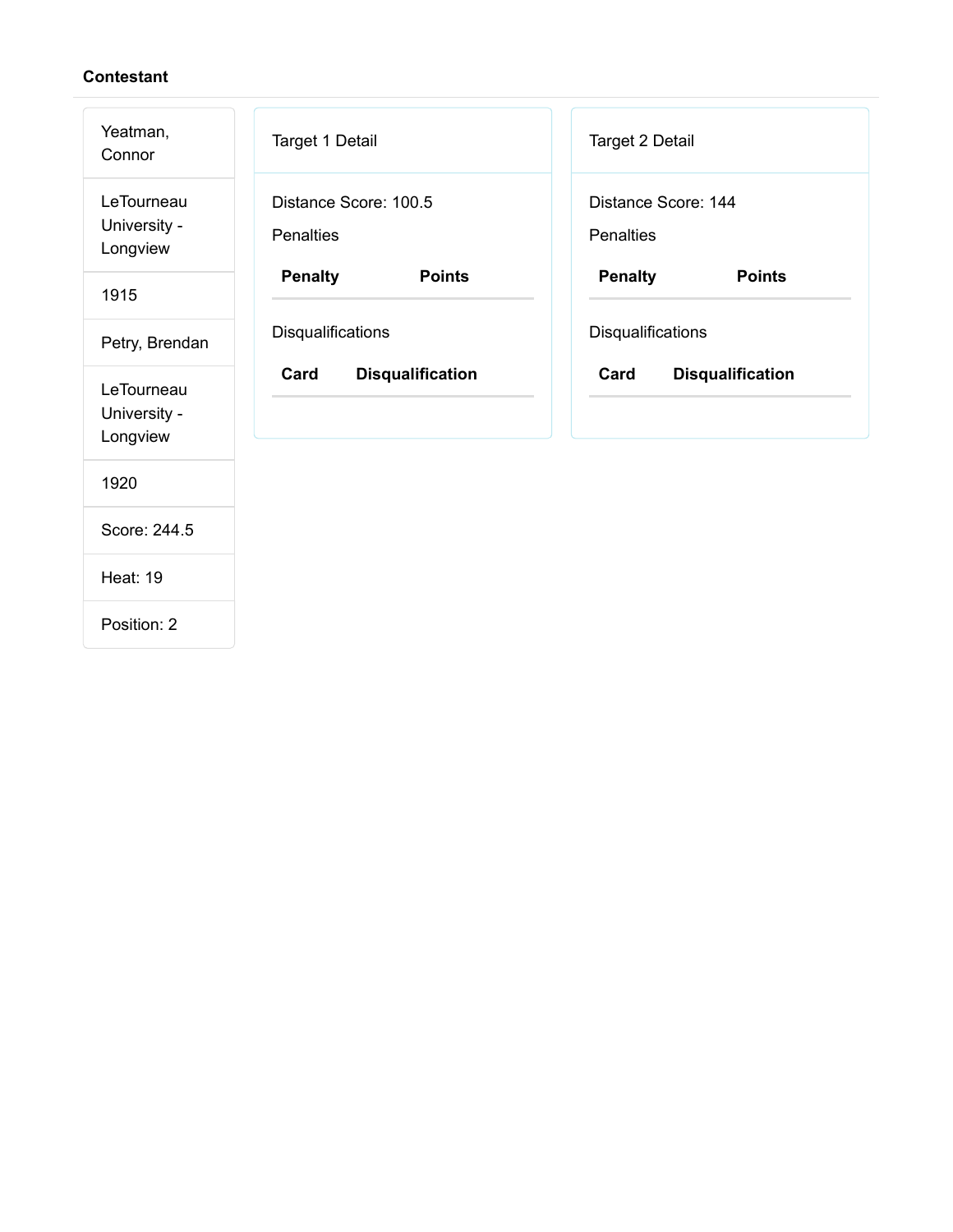| Gasca, Marcelo                         | Target 1 Detail                        | Target 2 Detail                                      |  |
|----------------------------------------|----------------------------------------|------------------------------------------------------|--|
| LeTourneau<br>University -<br>Longview | Distance Score: 98<br><b>Penalties</b> | Distance Score: 123<br><b>Penalties</b>              |  |
| 1917                                   | <b>Penalty</b><br><b>Points</b>        | <b>Penalty</b><br><b>Points</b>                      |  |
| Turner, Joseph                         | Disqualifications                      | Disqualifications<br>Card<br><b>Disqualification</b> |  |
| LeTourneau<br>University -<br>Longview | Card<br><b>Disqualification</b>        |                                                      |  |
| 1912                                   |                                        |                                                      |  |
| <b>Score: 221</b>                      |                                        |                                                      |  |
| Heat: 5                                |                                        |                                                      |  |
|                                        |                                        |                                                      |  |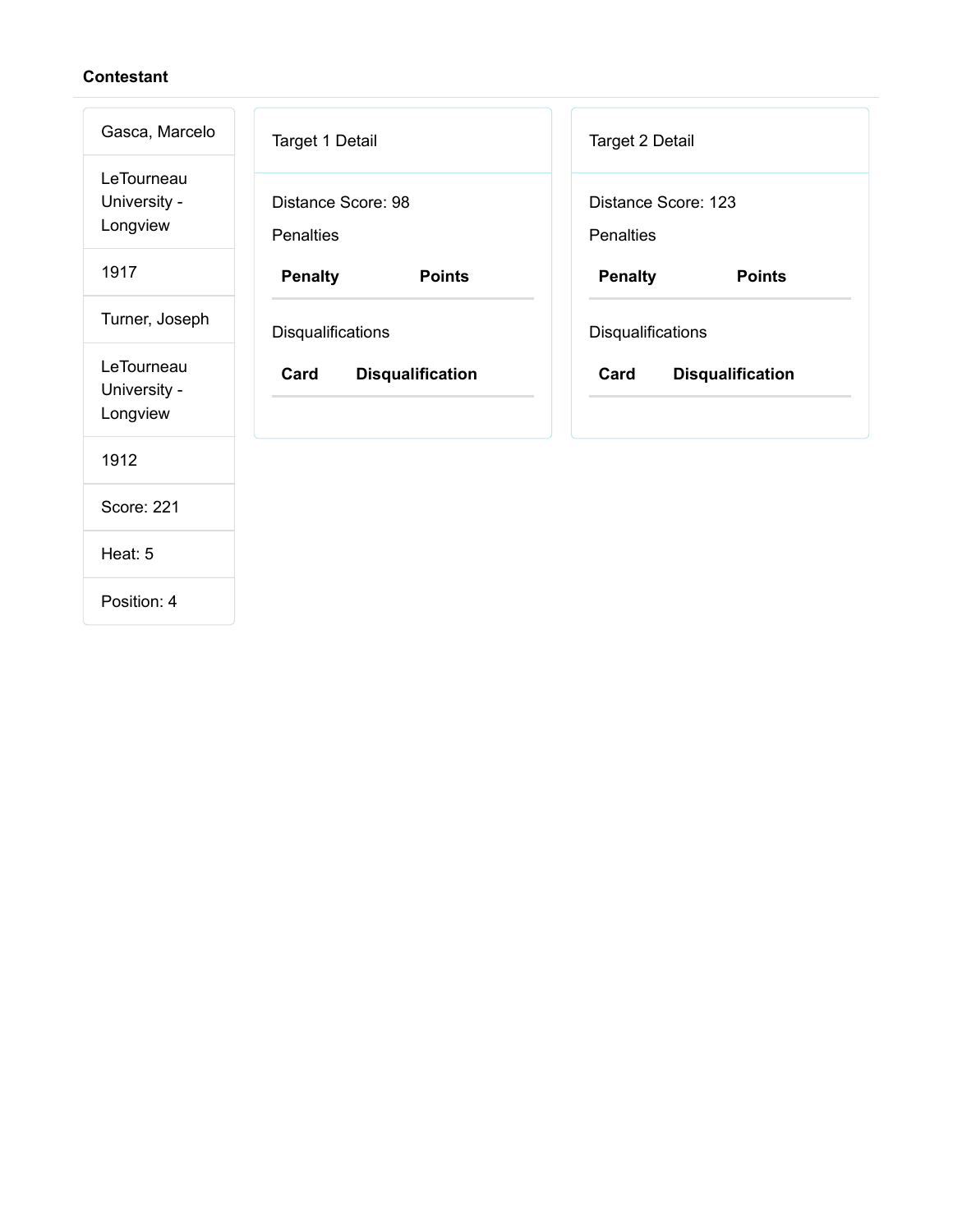| Day, Jesse                             | Target 1 Detail                            | <b>Target 2 Detail</b>            |  |
|----------------------------------------|--------------------------------------------|-----------------------------------|--|
| LeTourneau<br>University -<br>Longview | Distance Score: 170.75<br><b>Penalties</b> | Distance Score: 69.1<br>Penalties |  |
| 1921                                   | <b>Penalty</b><br><b>Points</b>            | <b>Penalty</b><br><b>Points</b>   |  |
| Rechtsteiner,<br><b>Brynn</b>          | Disqualifications                          | Disqualifications                 |  |
| LeTourneau<br>University -<br>Longview | <b>Disqualification</b><br>Card            | <b>Disqualification</b><br>Card   |  |
| 1911                                   |                                            |                                   |  |
| Score: 239.85                          |                                            |                                   |  |
| <b>Heat: 12</b>                        |                                            |                                   |  |
| Position: 3                            |                                            |                                   |  |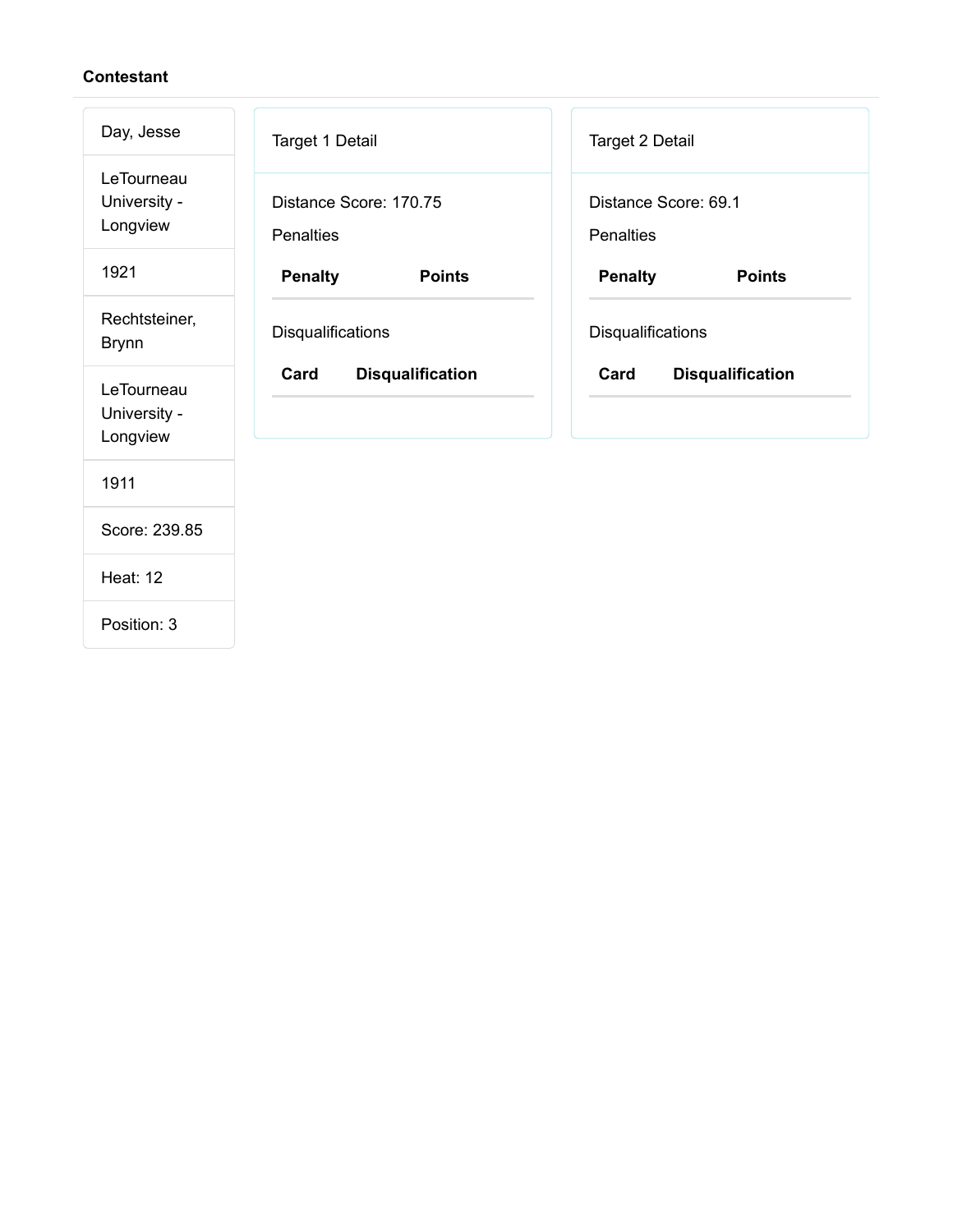| Argote, Mateo                          | Target 1 Detail                          | <b>Target 2 Detail</b>                               |  |
|----------------------------------------|------------------------------------------|------------------------------------------------------|--|
| LeTourneau<br>University -<br>Longview | Distance Score: 35.4<br><b>Penalties</b> | Distance Score: 153<br><b>Penalties</b>              |  |
| 1922                                   | <b>Penalty</b><br><b>Points</b>          | <b>Penalty</b><br><b>Points</b>                      |  |
| Moore, Daylon                          | Disqualifications                        | Disqualifications<br>Card<br><b>Disqualification</b> |  |
| LeTourneau<br>University -<br>Longview | Card<br><b>Disqualification</b>          |                                                      |  |
| 1910                                   |                                          |                                                      |  |
| Score: 188.4                           |                                          |                                                      |  |
| <b>Heat: 26</b>                        |                                          |                                                      |  |
|                                        |                                          |                                                      |  |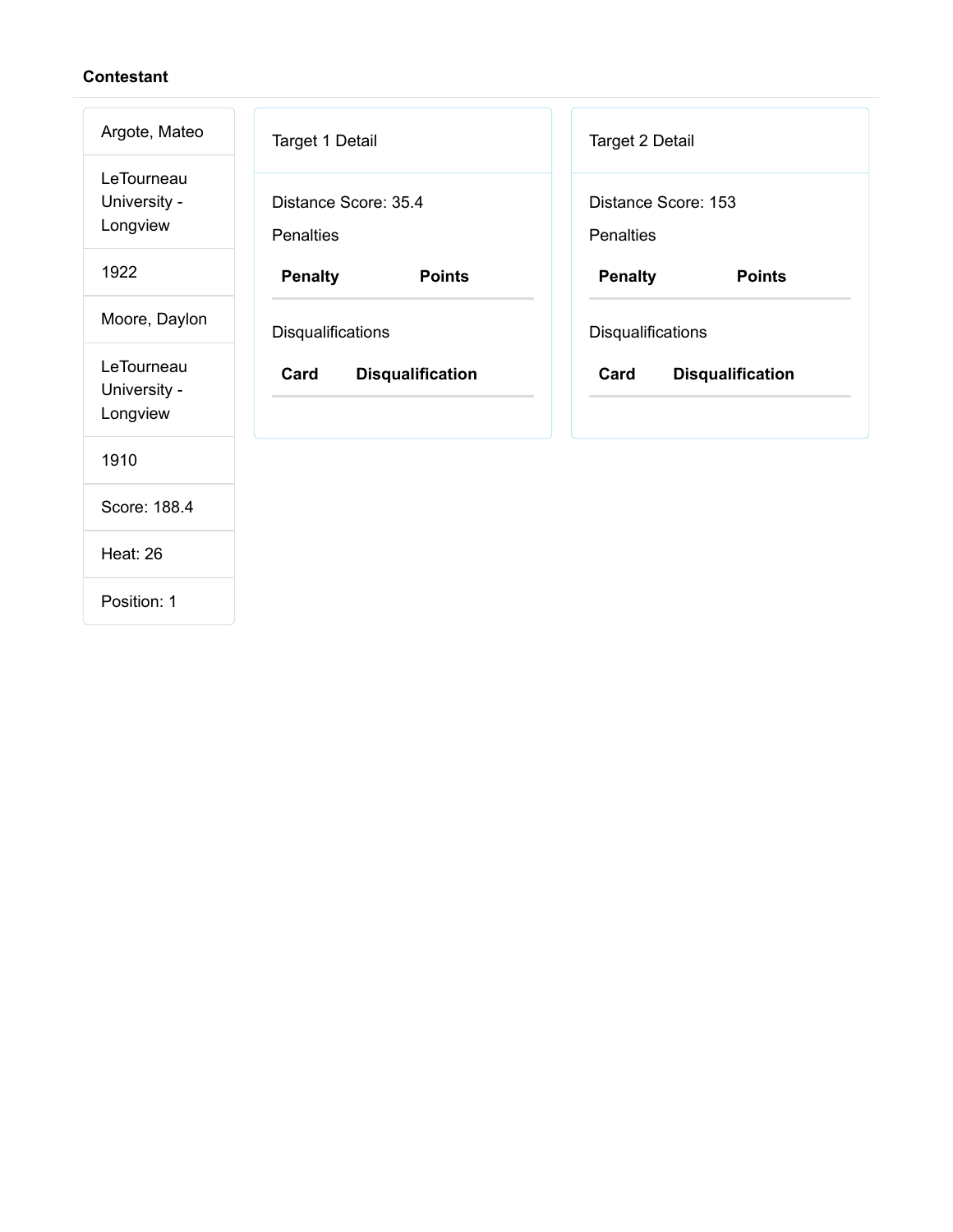| Stanton, Silas                         | Target 1 Detail                        | Target 2 Detail                          |  |
|----------------------------------------|----------------------------------------|------------------------------------------|--|
| LeTourneau<br>University -<br>Longview | Distance Score: 29<br><b>Penalties</b> | Distance Score: 63.8<br><b>Penalties</b> |  |
| 1925                                   | <b>Penalty</b><br><b>Points</b>        | <b>Penalty</b><br><b>Points</b>          |  |
| Yannibelli,<br>Keenan                  | Disqualifications                      | Disqualifications                        |  |
| LeTourneau<br>University -<br>Longview | Card<br><b>Disqualification</b>        | Card<br><b>Disqualification</b>          |  |
| 1916                                   |                                        |                                          |  |
| Score: 92.8                            |                                        |                                          |  |
| <b>Heat: 33</b>                        |                                        |                                          |  |
| Position: 3                            |                                        |                                          |  |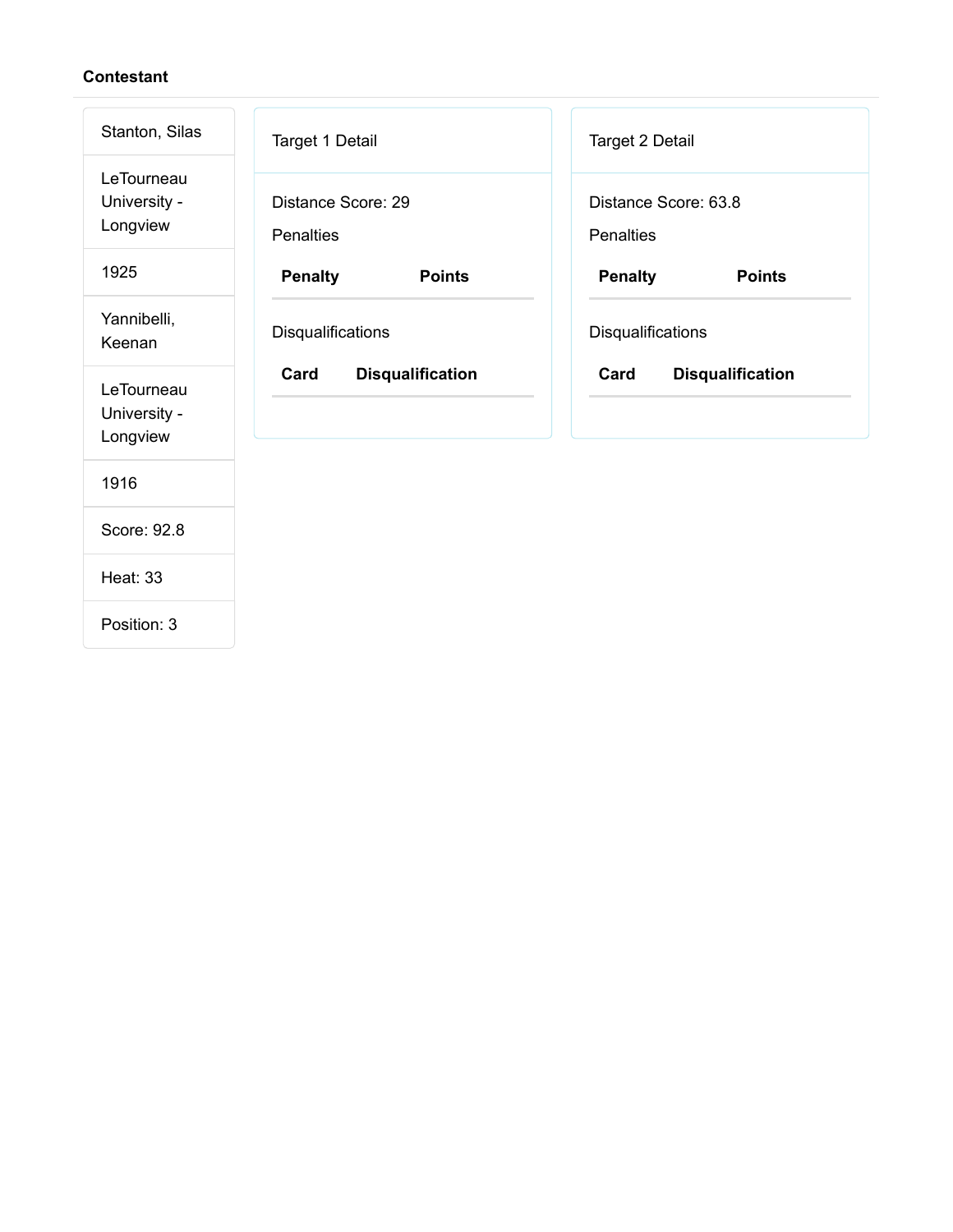| Schwark,<br>Makaylah | Target 1 Detail                         | Target 2 Detail                         |  |  |
|----------------------|-----------------------------------------|-----------------------------------------|--|--|
| Lewis<br>University  | Distance Score: 175<br><b>Penalties</b> | Distance Score: 210<br><b>Penalties</b> |  |  |
| 2011                 | <b>Penalty</b><br><b>Points</b>         | <b>Penalty</b><br><b>Points</b>         |  |  |
| Anderson,<br>Scott   | Disqualifications                       | Disqualifications                       |  |  |
| Lewis<br>University  | Card<br><b>Disqualification</b>         | <b>Disqualification</b><br>Card         |  |  |
| 2018                 |                                         |                                         |  |  |
| Score: 385           |                                         |                                         |  |  |
| <b>Heat: 32</b>      |                                         |                                         |  |  |
| Position: 3          |                                         |                                         |  |  |

| Mueller, steven     | Target 1 Detail                                      | Target 2 Detail<br>Distance Score: 177<br><b>Penalties</b> |  |
|---------------------|------------------------------------------------------|------------------------------------------------------------|--|
| Lewis<br>University | Distance Score: 130                                  |                                                            |  |
| 2014                | <b>Penalties</b>                                     |                                                            |  |
| Kopczyk, Jacob      | <b>Penalty</b><br><b>Points</b>                      | <b>Penalty</b><br><b>Points</b>                            |  |
| Lewis<br>University | Disqualifications<br>Card<br><b>Disqualification</b> | Disqualifications<br>Card<br><b>Disqualification</b>       |  |
| 2022                |                                                      |                                                            |  |
| Score: 307          |                                                      |                                                            |  |
| <b>Heat: 21</b>     |                                                      |                                                            |  |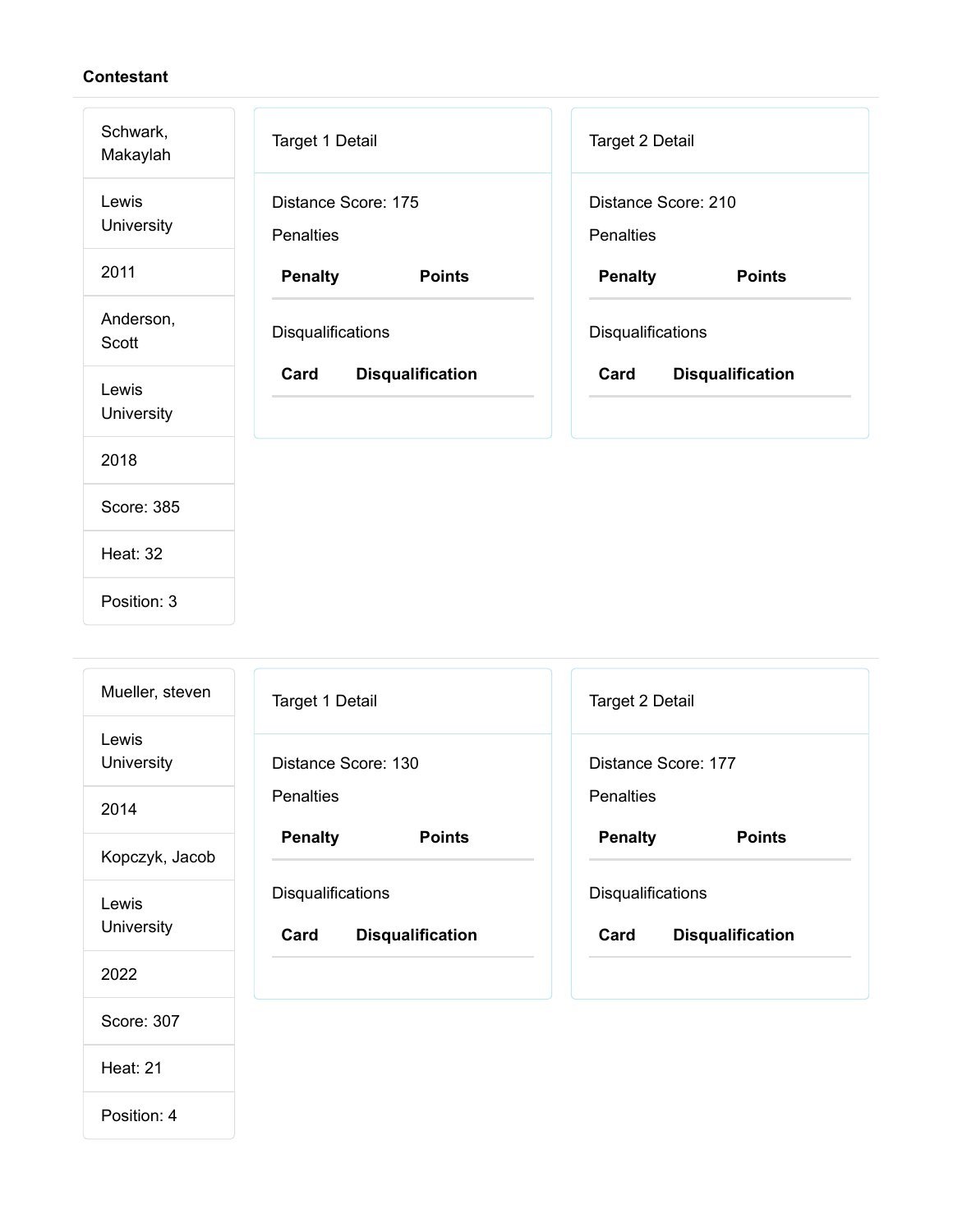| Stange,<br>Sebastian | Target 1 Detail                          | Target 2 Detail                          |  |  |
|----------------------|------------------------------------------|------------------------------------------|--|--|
| Lewis<br>University  | Distance Score: 50.3<br><b>Penalties</b> | Distance Score: 50.3<br><b>Penalties</b> |  |  |
| 2020                 | <b>Penalty</b><br><b>Points</b>          | <b>Penalty</b><br><b>Points</b>          |  |  |
| Ernsting,<br>Matthew | Disqualifications                        | Disqualifications                        |  |  |
| Lewis<br>University  | <b>Disqualification</b><br>Card          | Card<br><b>Disqualification</b>          |  |  |
| 2021                 |                                          |                                          |  |  |
| Score: 100.6         |                                          |                                          |  |  |
| Heat: 7              |                                          |                                          |  |  |
| Position: 2          |                                          |                                          |  |  |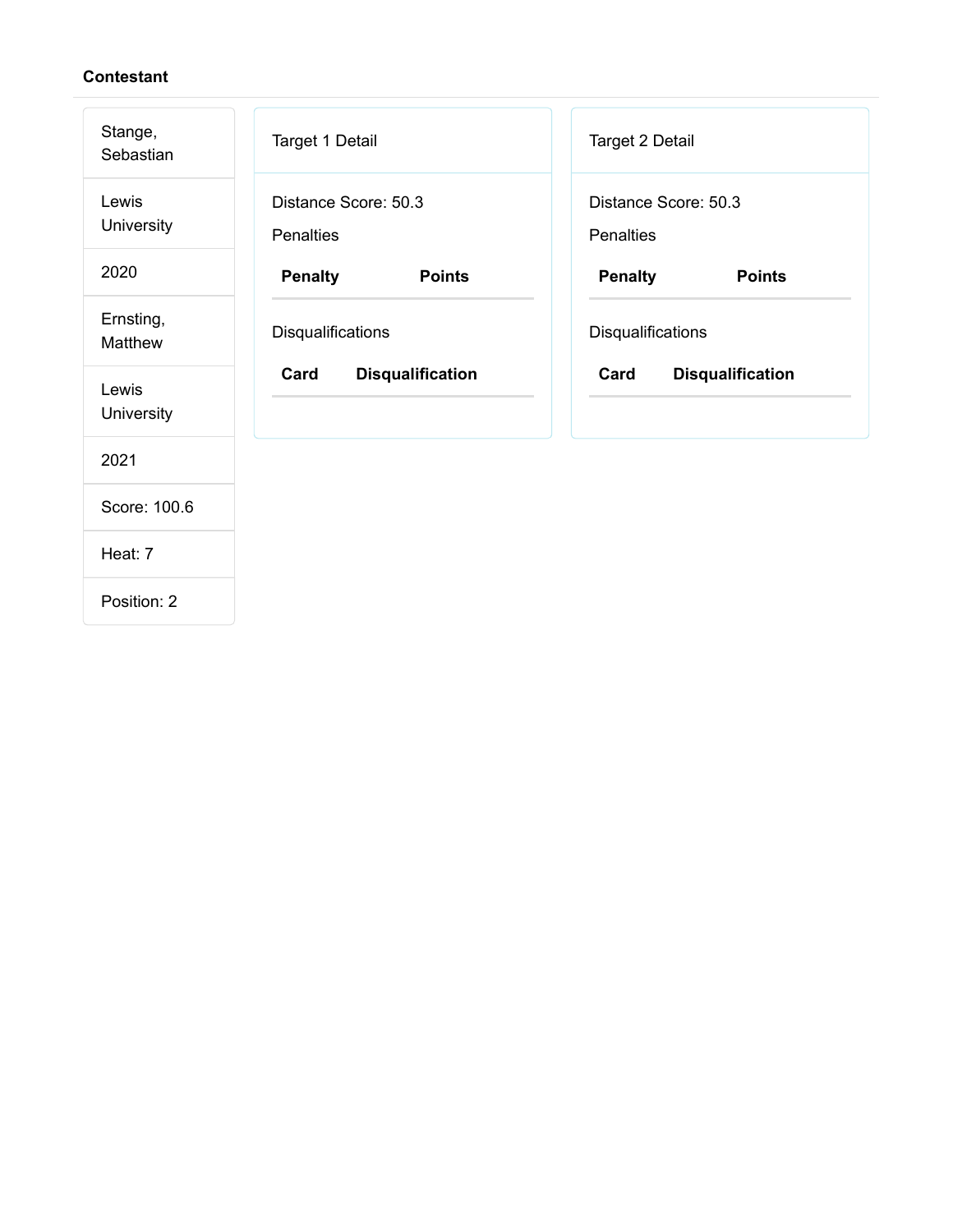| Ernsting,<br>Matthew | Target 1 Detail                          | Target 2 Detail                         |  |  |
|----------------------|------------------------------------------|-----------------------------------------|--|--|
| Lewis<br>University  | Distance Score: 54.8<br><b>Penalties</b> | Distance Score: 102<br><b>Penalties</b> |  |  |
| 2021                 | <b>Penalty</b><br><b>Points</b>          | <b>Penalty</b><br><b>Points</b>         |  |  |
| Stange,<br>Sebastian | Disqualifications                        | Disqualifications                       |  |  |
| Lewis<br>University  | Card<br><b>Disqualification</b>          | <b>Disqualification</b><br>Card         |  |  |
| 2020                 |                                          |                                         |  |  |
| Score: 156.8         |                                          |                                         |  |  |
| <b>Heat: 14</b>      |                                          |                                         |  |  |
| Position: 1          |                                          |                                         |  |  |

| Kopczyk, Jacob      | Target 1 Detail                                      | Target 2 Detail<br>Distance Score: 95.8<br><b>Penalties</b> |  |
|---------------------|------------------------------------------------------|-------------------------------------------------------------|--|
| Lewis<br>University | Distance Score: 101                                  |                                                             |  |
| 2022                | <b>Penalties</b>                                     |                                                             |  |
| Mueller, steven     | <b>Penalty</b><br><b>Points</b>                      | <b>Points</b><br><b>Penalty</b>                             |  |
| Lewis<br>University | Disqualifications<br>Card<br><b>Disqualification</b> | Disqualifications<br>Card<br><b>Disqualification</b>        |  |
| 2014                |                                                      |                                                             |  |
| Score: 196.8        |                                                      |                                                             |  |
| <b>Heat: 35</b>     |                                                      |                                                             |  |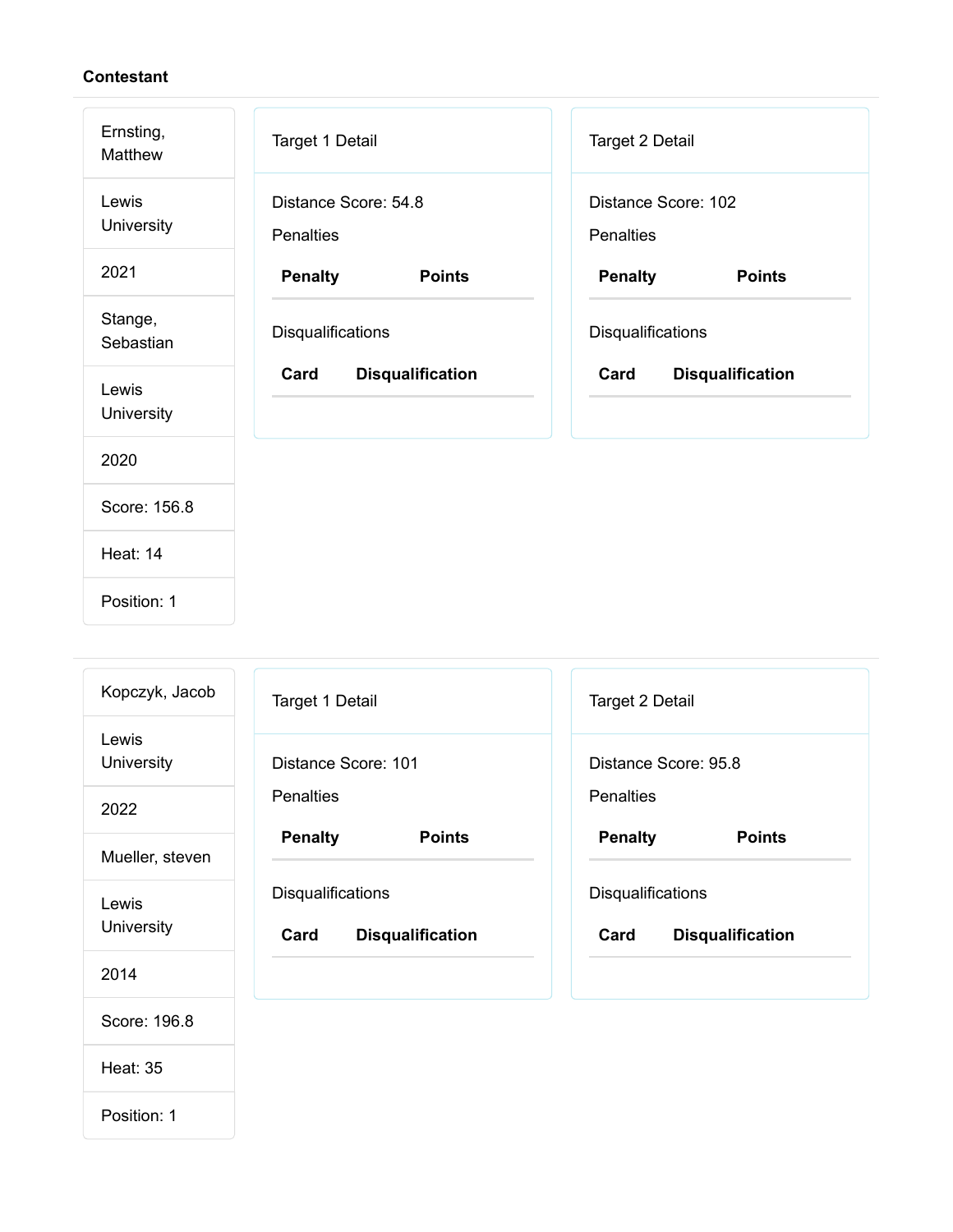| Kim, Soohyun          | Target 1 Detail                                      | <b>Target 2 Detail</b><br>Distance Score: 135<br><b>Penalties</b> |  |
|-----------------------|------------------------------------------------------|-------------------------------------------------------------------|--|
| Liberty<br>University | Distance Score: 165                                  |                                                                   |  |
| 2115                  | <b>Penalties</b>                                     |                                                                   |  |
| Coldren, Alex         | <b>Penalty</b><br><b>Points</b>                      | <b>Penalty</b><br><b>Points</b>                                   |  |
| Liberty<br>University | Disqualifications<br><b>Disqualification</b><br>Card | Disqualifications<br><b>Disqualification</b><br>Card              |  |
| 2118                  |                                                      |                                                                   |  |
| Score: 300            |                                                      |                                                                   |  |
| Heat: 3               |                                                      |                                                                   |  |
| Position: 1           |                                                      |                                                                   |  |

| CHOO,<br><b>SEONG HYUN</b> | Target 1 Detail                          | Target 2 Detail                         |  |  |
|----------------------------|------------------------------------------|-----------------------------------------|--|--|
| Liberty<br>University      | Distance Score: 43.7<br><b>Penalties</b> | Distance Score: 180<br><b>Penalties</b> |  |  |
| 2116                       | <b>Penalty</b><br><b>Points</b>          | <b>Penalty</b><br><b>Points</b>         |  |  |
| Hollo, Matthew             | Disqualifications                        | Disqualifications                       |  |  |
| Liberty<br>University      | <b>Disqualification</b><br>Card          | Card<br><b>Disqualification</b>         |  |  |
| 2114                       |                                          |                                         |  |  |
| Score: 223.7               |                                          |                                         |  |  |

Heat: 24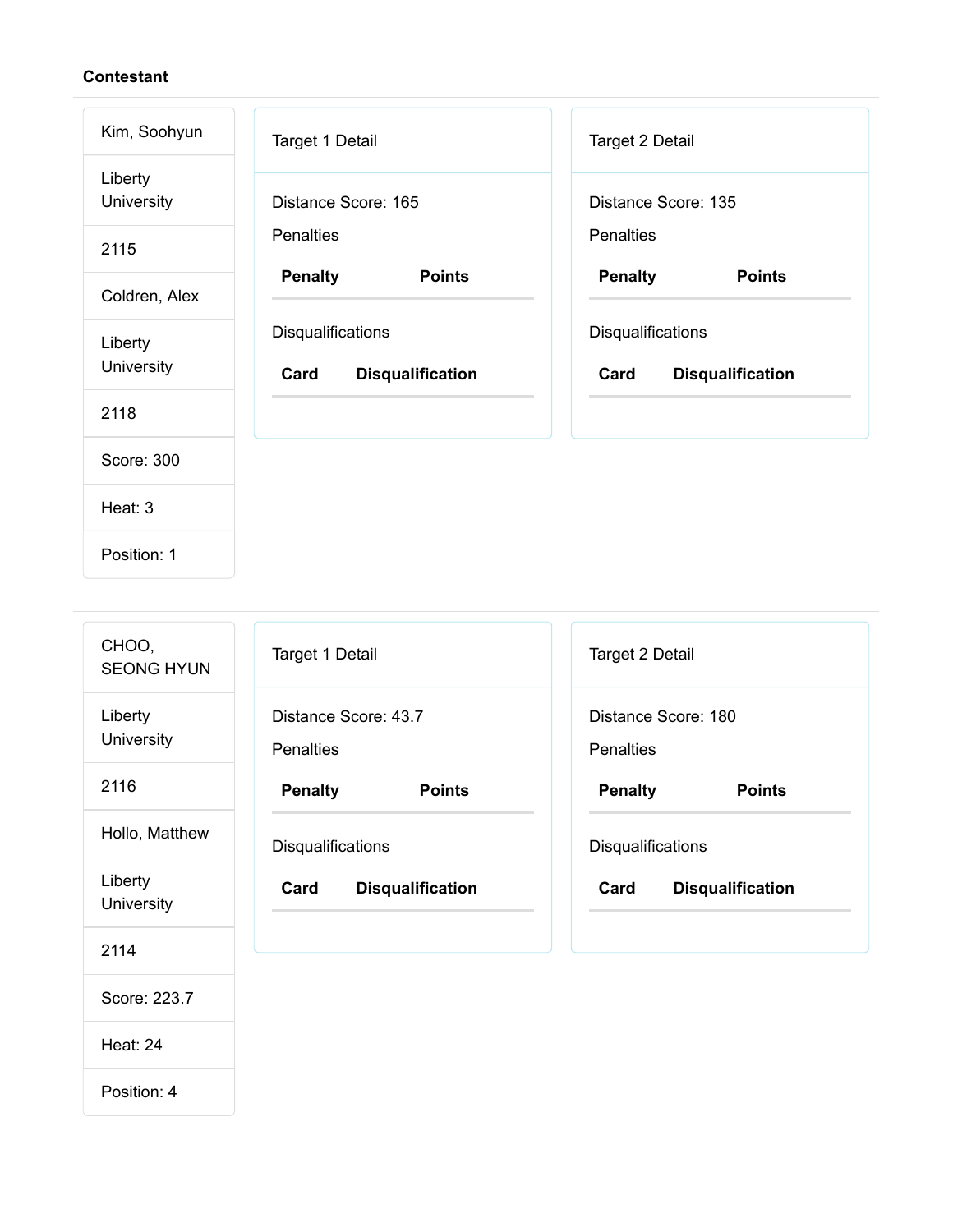| Kasyanov,<br>Maison   | Target 1 Detail                         |                         | Target 2 Detail                          |                         |
|-----------------------|-----------------------------------------|-------------------------|------------------------------------------|-------------------------|
| Liberty<br>University | Distance Score: 159<br><b>Penalties</b> |                         | Distance Score: 26.6<br><b>Penalties</b> |                         |
| 2119                  | <b>Penalty</b>                          | <b>Points</b>           | <b>Penalty</b>                           | <b>Points</b>           |
| Sanchez,<br>James     | Disqualifications                       |                         | Disqualifications                        |                         |
| Liberty               | Card                                    | <b>Disqualification</b> | Card                                     | <b>Disqualification</b> |
| University            | Altitude less                           |                         |                                          |                         |
| 2117                  | than 200 feet<br><b>AGL during</b>      |                         |                                          |                         |
| Score: DQ             | the drop run.                           |                         |                                          |                         |
| <b>Heat: 31</b>       |                                         |                         |                                          |                         |
| Position: 3           |                                         |                         |                                          |                         |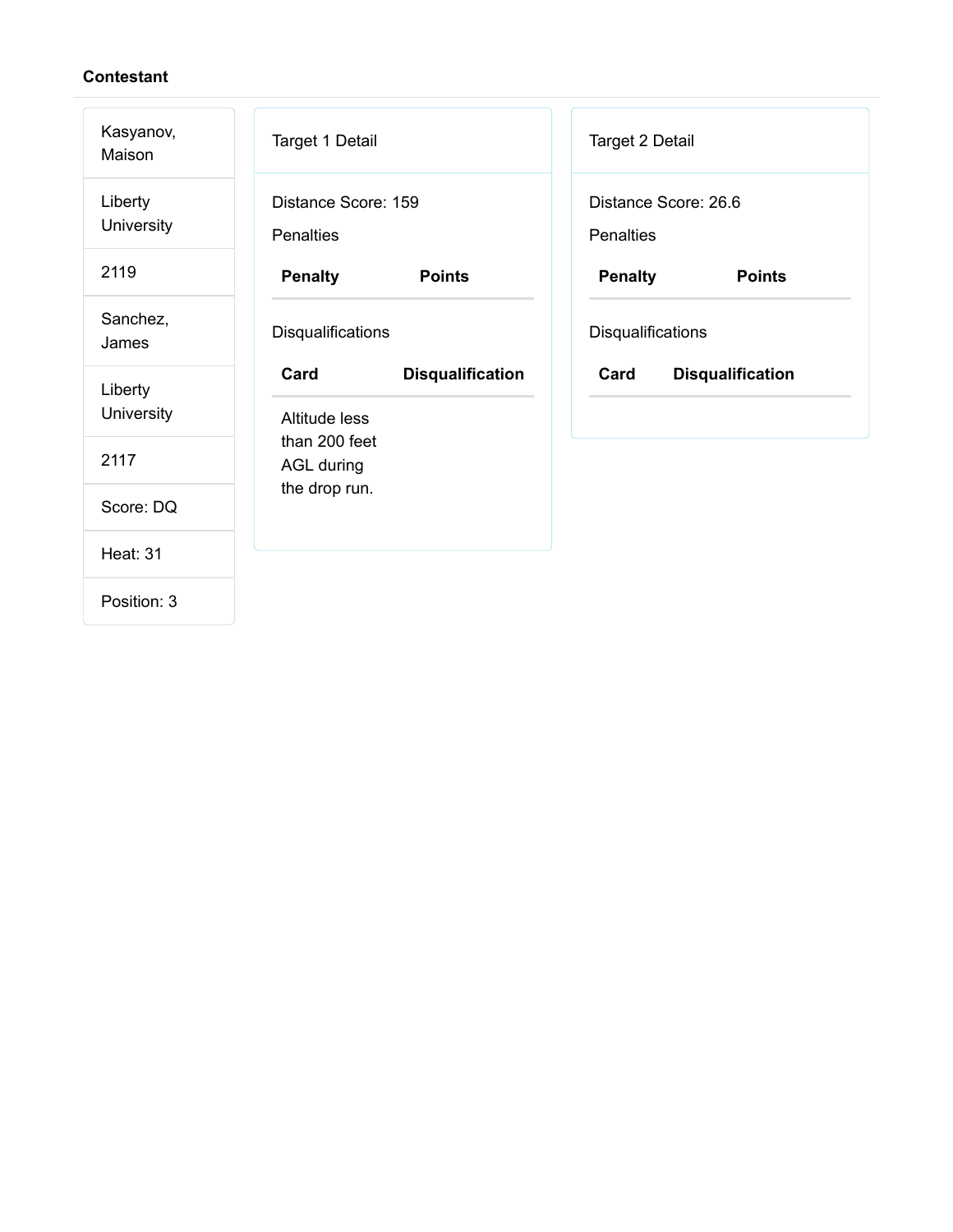| Cardoza,<br>Joshua    | Target 1 Detail                           | Target 2 Detail                         |
|-----------------------|-------------------------------------------|-----------------------------------------|
| Liberty<br>University | Distance Score: 132.1<br><b>Penalties</b> | Distance Score: 234<br><b>Penalties</b> |
| 2120                  | <b>Points</b><br><b>Penalty</b>           | <b>Penalty</b><br><b>Points</b>         |
| Bae, Taegoon          | Disqualifications                         | Disqualifications                       |
| Liberty<br>University | Card<br><b>Disqualification</b>           | Card<br><b>Disqualification</b>         |
| 2113                  |                                           |                                         |
| Score: 366.1          |                                           |                                         |
| <b>Heat: 10</b>       |                                           |                                         |
| Position: 2           |                                           |                                         |

| Lynn, Matthew         | Target 1 Detail                                             | <b>Target 2 Detail</b>                                      |
|-----------------------|-------------------------------------------------------------|-------------------------------------------------------------|
| Liberty<br>University | Distance Score: 105                                         | Distance Score: 105                                         |
| 2121                  | <b>Penalties</b>                                            | <b>Penalties</b>                                            |
| Rogers, Robert        | <b>Penalty</b><br><b>Points</b>                             | <b>Penalty</b><br><b>Points</b>                             |
| Liberty<br>University | <b>Disqualifications</b><br>Card<br><b>Disqualification</b> | <b>Disqualifications</b><br><b>Disqualification</b><br>Card |
| 2122                  |                                                             |                                                             |
| Score: 210            |                                                             |                                                             |

Heat: 17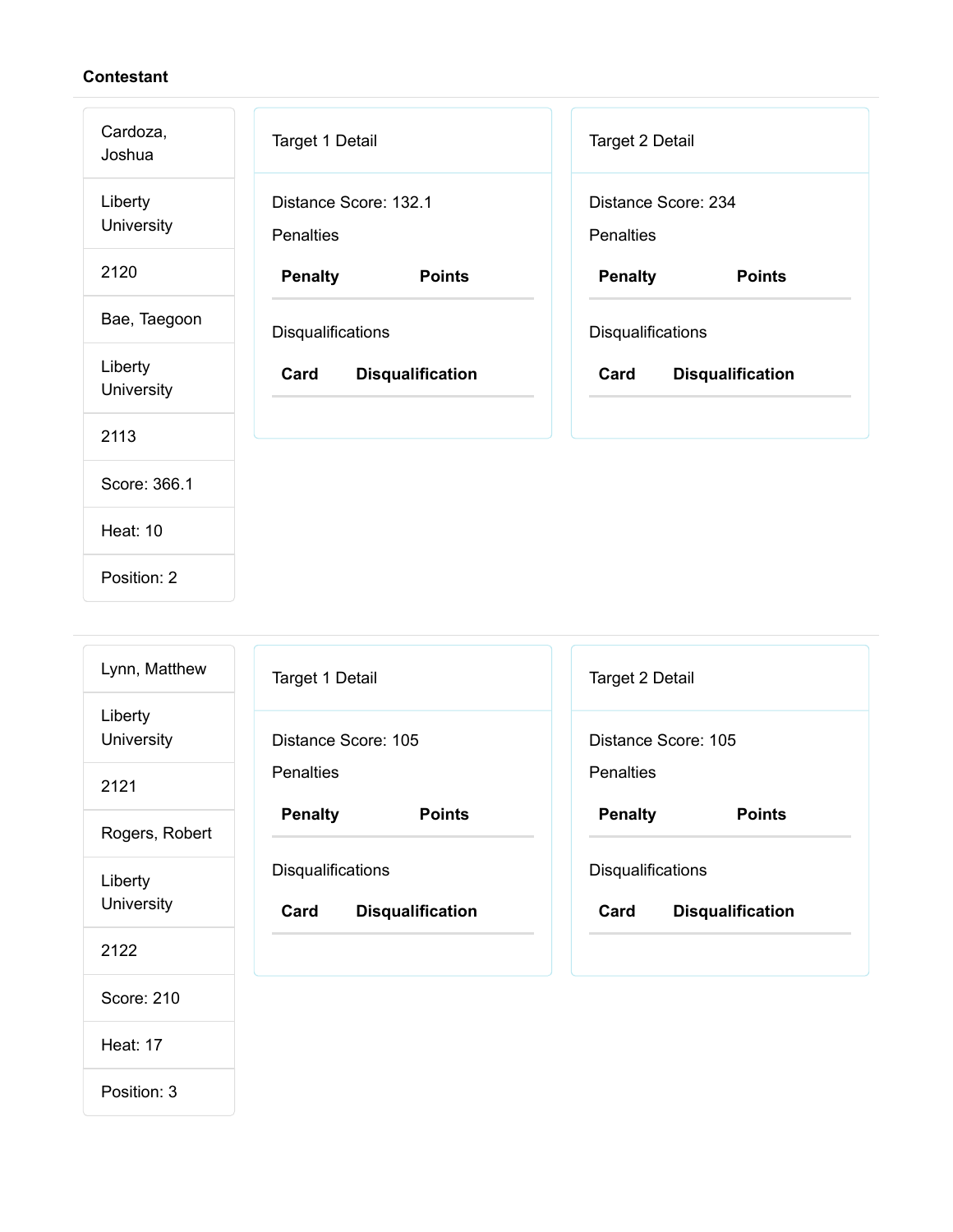| Madoerin,<br>Raegan         | Target 1 Detail                         | Target 2 Detail                         |
|-----------------------------|-----------------------------------------|-----------------------------------------|
| Lousiana Tech<br>University | Distance Score: 243<br><b>Penalties</b> | Distance Score: 111<br><b>Penalties</b> |
| 2210                        | <b>Penalty</b><br><b>Points</b>         | <b>Penalty</b><br><b>Points</b>         |
| Daniel, Laura               | Disqualifications                       | Disqualifications                       |
| Lousiana Tech<br>University | Card<br><b>Disqualification</b>         | Card<br><b>Disqualification</b>         |
| 2218                        |                                         |                                         |
| Score: 354                  |                                         |                                         |
| <b>Heat: 14</b>             |                                         |                                         |
| Position: 2                 |                                         |                                         |

| Asdel, Daniel               | Target 1 Detail                                             | Target 2 Detail                                             |
|-----------------------------|-------------------------------------------------------------|-------------------------------------------------------------|
| Lousiana Tech<br>University | Distance Score: 93                                          | Distance Score: 186                                         |
| 2211                        | <b>Penalties</b>                                            | <b>Penalties</b>                                            |
| DeLoach, Cade               | <b>Penalty</b><br><b>Points</b>                             | <b>Penalty</b><br><b>Points</b>                             |
| Lousiana Tech<br>University | <b>Disqualifications</b><br>Card<br><b>Disqualification</b> | <b>Disqualifications</b><br>Card<br><b>Disqualification</b> |
| 2212                        |                                                             |                                                             |
| Score: 279                  |                                                             |                                                             |

Heat: 28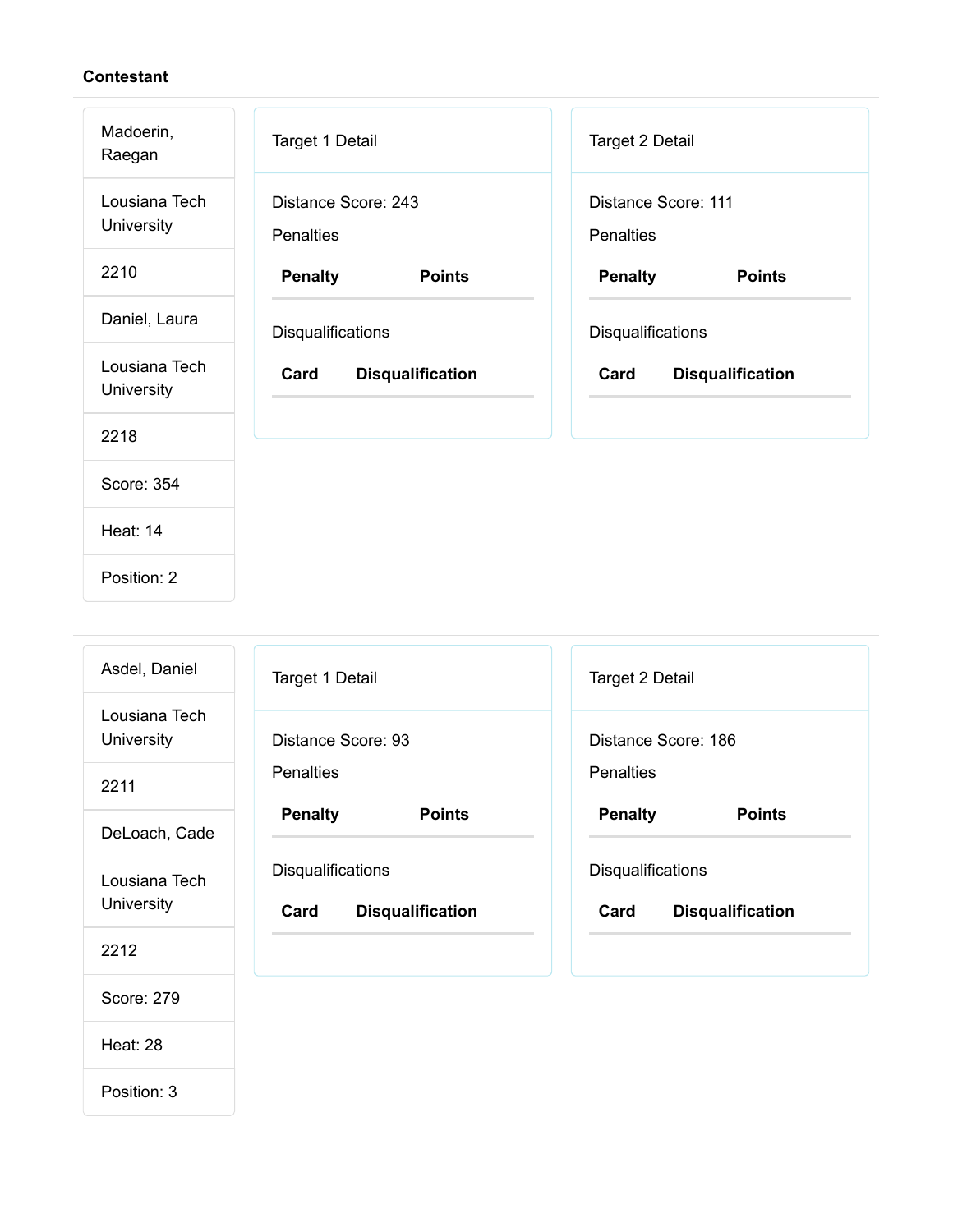| Martin, Holden              | Target 1 Detail                                      | Target 2 Detail                                      |
|-----------------------------|------------------------------------------------------|------------------------------------------------------|
| Lousiana Tech<br>University | Distance Score: 239                                  | Distance Score: 198                                  |
| 2215                        | <b>Penalties</b>                                     | <b>Penalties</b>                                     |
| Crews, Caitlin              | <b>Penalty</b><br><b>Points</b>                      | <b>Penalty</b><br><b>Points</b>                      |
| Lousiana Tech<br>University | Disqualifications<br>Card<br><b>Disqualification</b> | Disqualifications<br>Card<br><b>Disqualification</b> |
| 2216                        |                                                      |                                                      |
| Score: 437                  |                                                      |                                                      |
| <b>Heat: 21</b>             |                                                      |                                                      |

Position: 3

| Prescott,<br>Lauren         | Target 1 Detail                         | Target 2 Detail                         |
|-----------------------------|-----------------------------------------|-----------------------------------------|
| Lousiana Tech<br>University | Distance Score: 208<br><b>Penalties</b> | Distance Score: 216<br><b>Penalties</b> |
| 2217                        | <b>Penalty</b><br><b>Points</b>         | <b>Penalty</b><br><b>Points</b>         |
| Coker, Cody                 | Disqualifications                       | Disqualifications                       |
| Lousiana Tech<br>University | Card<br><b>Disqualification</b>         | Card<br><b>Disqualification</b>         |
| 2220                        |                                         | Container<br>does not                   |
| Score: DQ                   |                                         | meet design<br>specifications.          |
| Heat: 7                     |                                         |                                         |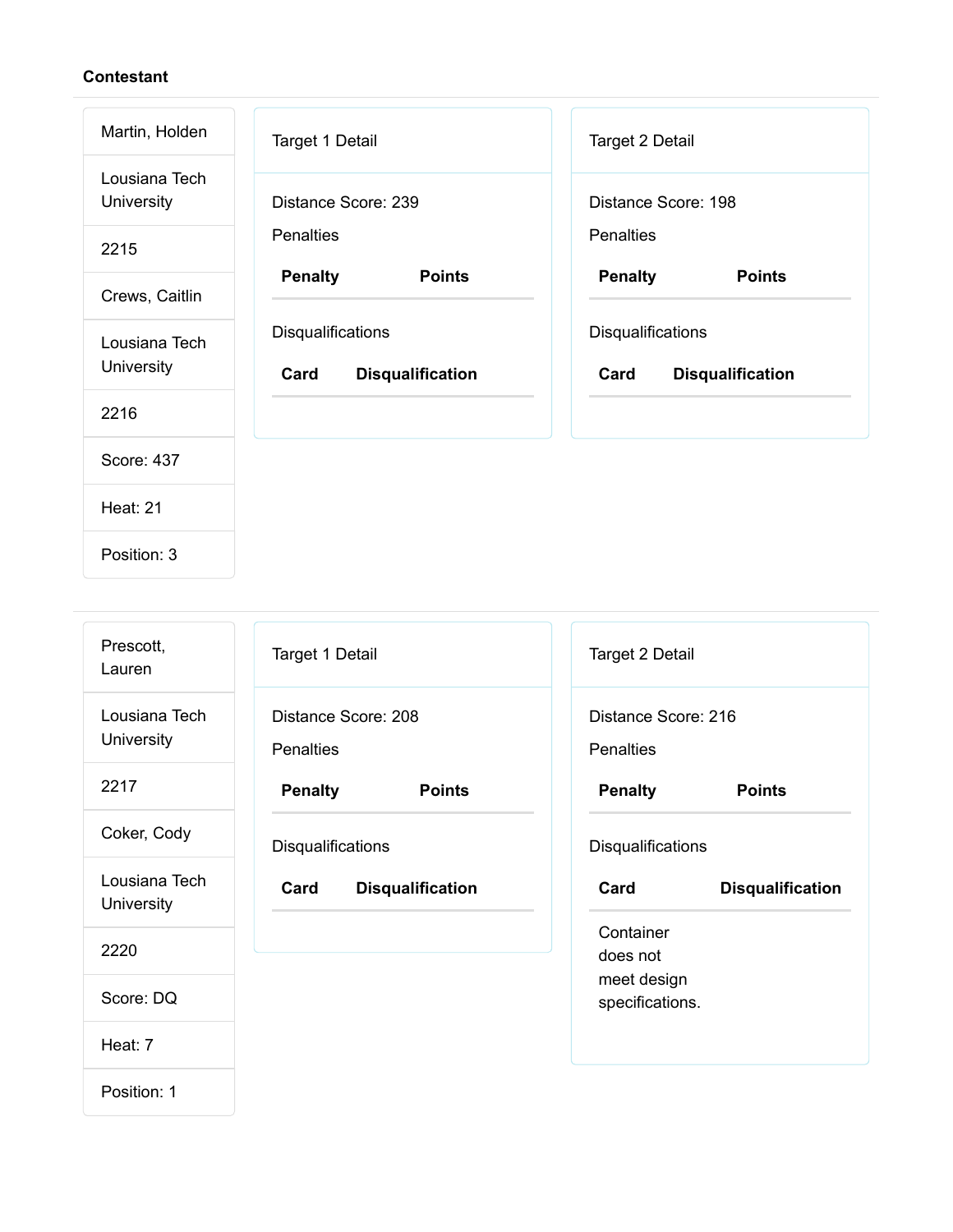Position: 4

| hanks, zachary              | <b>Target 1 Detail</b>                               | Target 2 Detail                                      |
|-----------------------------|------------------------------------------------------|------------------------------------------------------|
| Lousiana Tech<br>University | Distance Score: 48.5                                 | Distance Score: 66.8                                 |
| 2219                        | <b>Penalties</b>                                     | <b>Penalties</b>                                     |
| Lewis, Russell              | <b>Penalty</b><br><b>Points</b>                      | <b>Penalty</b><br><b>Points</b>                      |
| Lousiana Tech<br>University | Disqualifications<br><b>Disqualification</b><br>Card | Disqualifications<br><b>Disqualification</b><br>Card |
| 2214                        |                                                      |                                                      |
| Score: 115.3                |                                                      |                                                      |
| <b>Heat: 35</b>             |                                                      |                                                      |
|                             |                                                      |                                                      |

| Moll, Michael                            | <b>Target 1 Detail</b>                   | Target 2 Detail                        |
|------------------------------------------|------------------------------------------|----------------------------------------|
| Metropolitan<br>State Univ. of<br>Denver | Distance Score: 88.2<br><b>Penalties</b> | Distance Score: 80<br><b>Penalties</b> |
| 2312                                     | <b>Penalty</b><br><b>Points</b>          | <b>Penalty</b><br><b>Points</b>        |
| Fozzard, Eli                             | <b>Disqualifications</b>                 | Disqualifications                      |
| Metropolitan<br>State Univ. of<br>Denver | Card<br><b>Disqualification</b>          | Card<br><b>Disqualification</b>        |
| 2316                                     |                                          |                                        |
| Score: 168.2                             |                                          |                                        |
| <b>Heat: 10</b>                          |                                          |                                        |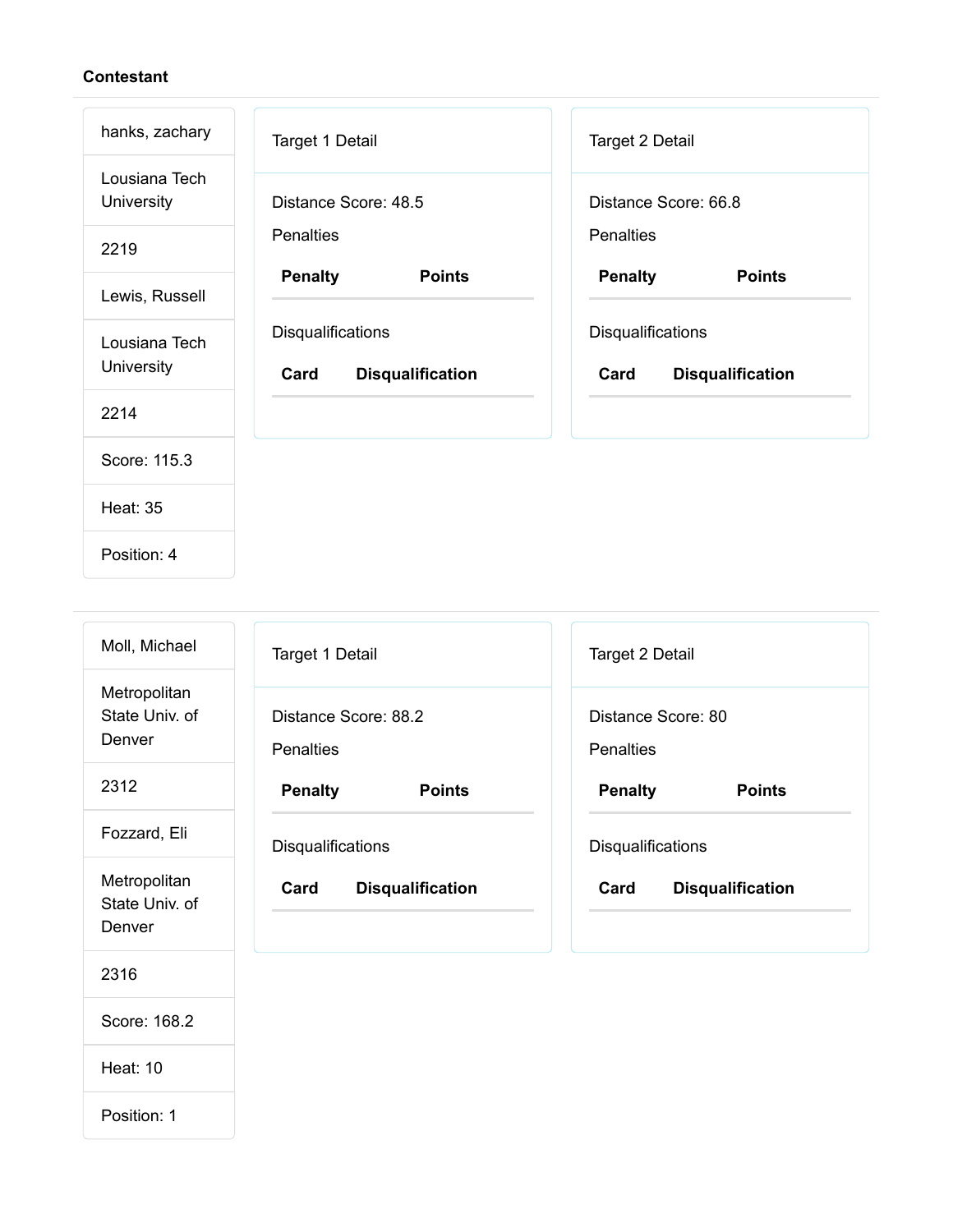| Carroll,<br>Danielle                     | Target 1 Detail                                      | Target 2 Detail                                      |
|------------------------------------------|------------------------------------------------------|------------------------------------------------------|
| Metropolitan<br>State Univ. of<br>Denver | Distance Score: 139<br><b>Penalties</b>              | Distance Score: 75.1<br>Penalties                    |
| 2313                                     | <b>Penalty</b><br><b>Points</b>                      | <b>Penalty</b><br><b>Points</b>                      |
| McMinn,<br>Michael                       | Disqualifications<br>Card<br><b>Disqualification</b> | Disqualifications<br>Card<br><b>Disqualification</b> |
| Metropolitan<br>State Univ. of<br>Denver |                                                      |                                                      |
| 2315                                     |                                                      |                                                      |
| Score: 214.1                             |                                                      |                                                      |
| <b>Heat: 17</b>                          |                                                      |                                                      |
| Position: 4                              |                                                      |                                                      |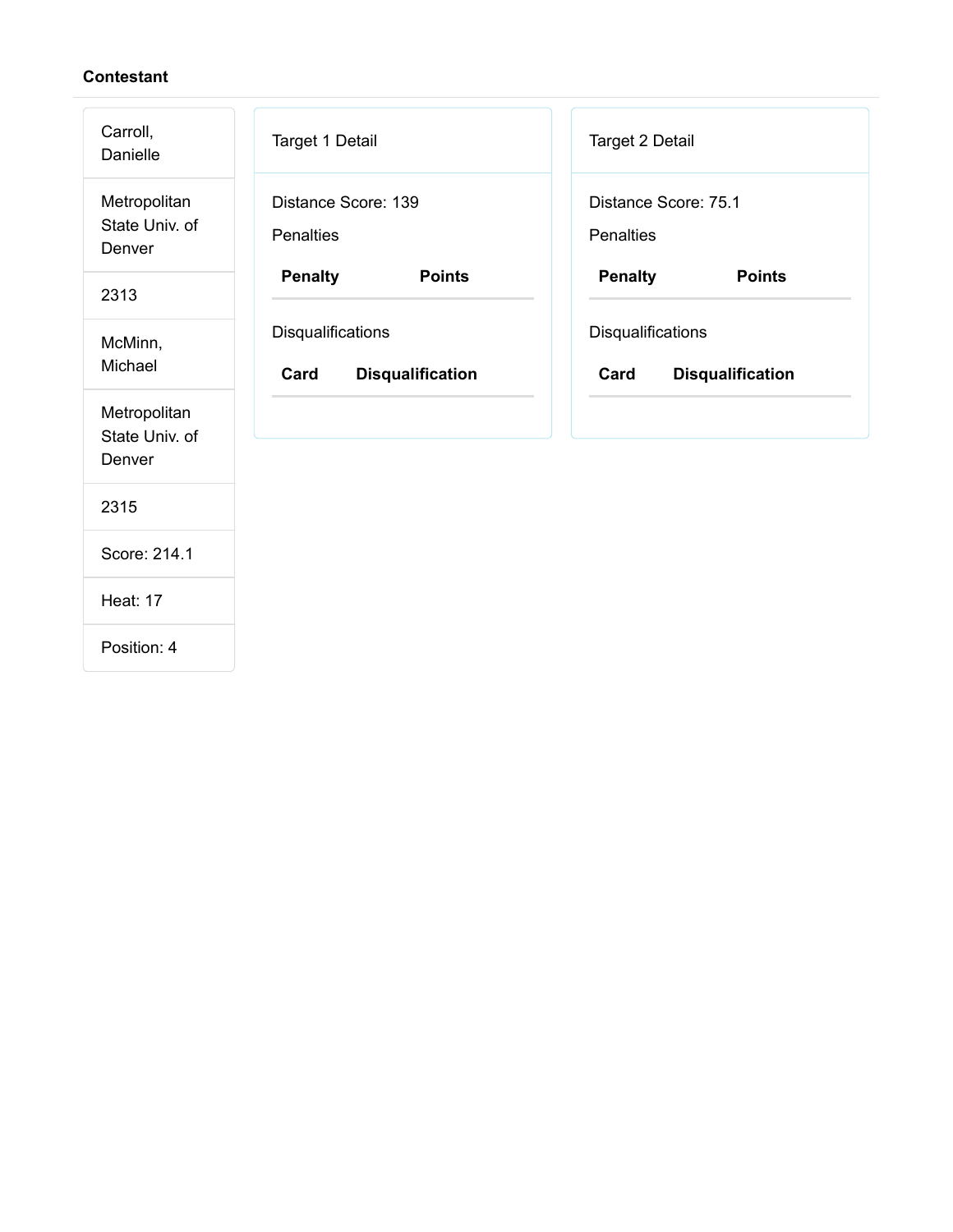| McMinn,<br>Michael                       | Target 1 Detail                            | Target 2 Detail                         |
|------------------------------------------|--------------------------------------------|-----------------------------------------|
| Metropolitan<br>State Univ. of<br>Denver | Distance Score: 131.41<br><b>Penalties</b> | Distance Score: 111<br><b>Penalties</b> |
| 2315                                     | <b>Penalty</b><br><b>Points</b>            | <b>Penalty</b><br><b>Points</b>         |
| Walter, Jason                            | Disqualifications                          | Disqualifications                       |
| Metropolitan<br>State Univ. of<br>Denver | <b>Disqualification</b><br>Card            | Card<br><b>Disqualification</b>         |
| 2317                                     |                                            |                                         |
| Score: 242.41                            |                                            |                                         |
| Heat: 3                                  |                                            |                                         |
| Position: 2                              |                                            |                                         |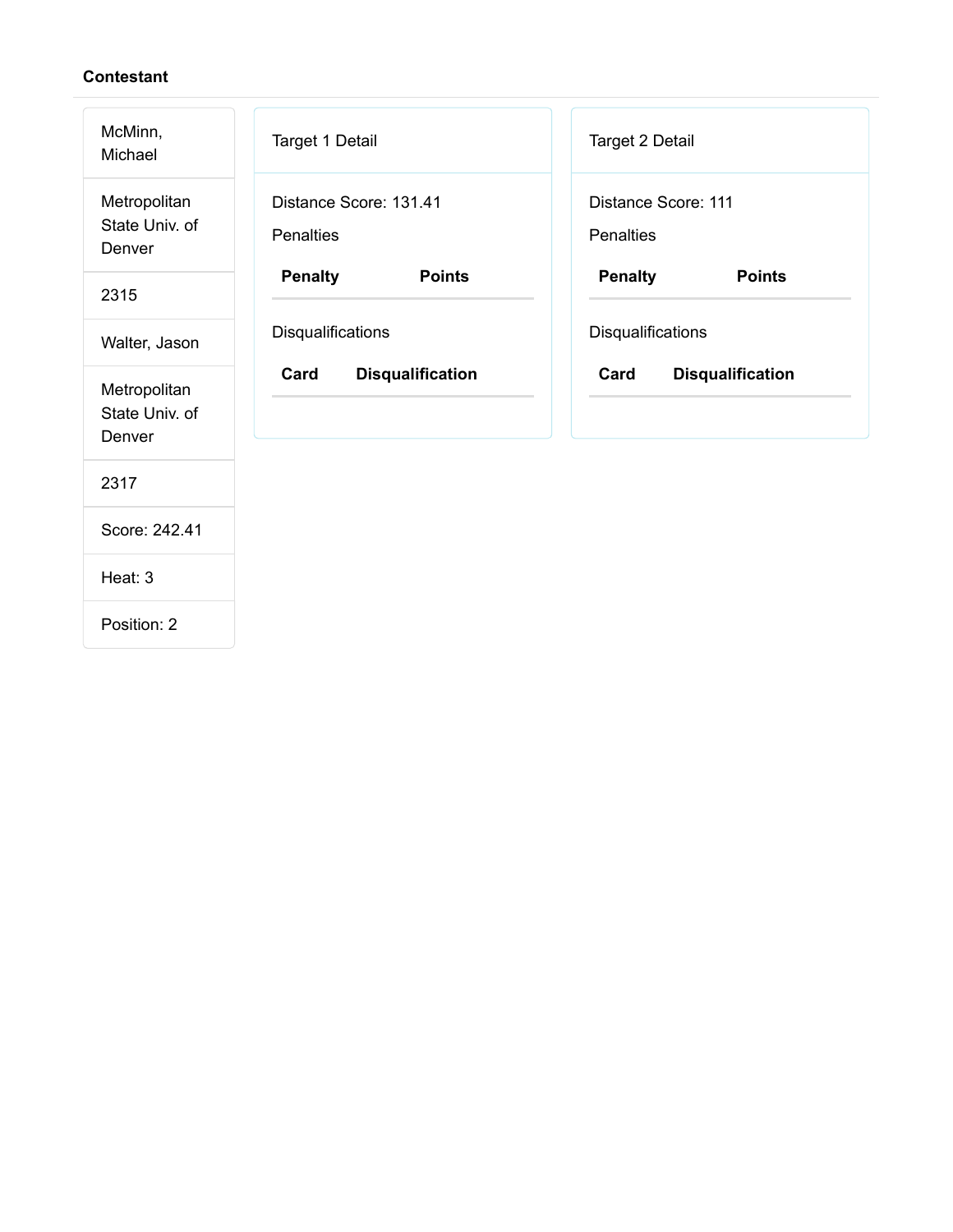| Luera,<br>Ameyaltzin                     | Target 1 Detail                          | Target 2 Detail                          |
|------------------------------------------|------------------------------------------|------------------------------------------|
| Metropolitan<br>State Univ. of<br>Denver | Distance Score: 1041<br><b>Penalties</b> | Distance Score: 88.5<br><b>Penalties</b> |
| 2320                                     | <b>Penalty</b><br><b>Points</b>          | <b>Penalty</b><br><b>Points</b>          |
| Beal, Dylan                              | Disqualifications                        | Disqualifications                        |
| Metropolitan<br>State Univ. of<br>Denver | Card<br><b>Disqualification</b>          | Card<br><b>Disqualification</b>          |
| 2319                                     |                                          |                                          |
| Score: 1129.5                            |                                          |                                          |
| <b>Heat: 24</b>                          |                                          |                                          |
| Position: 3                              |                                          |                                          |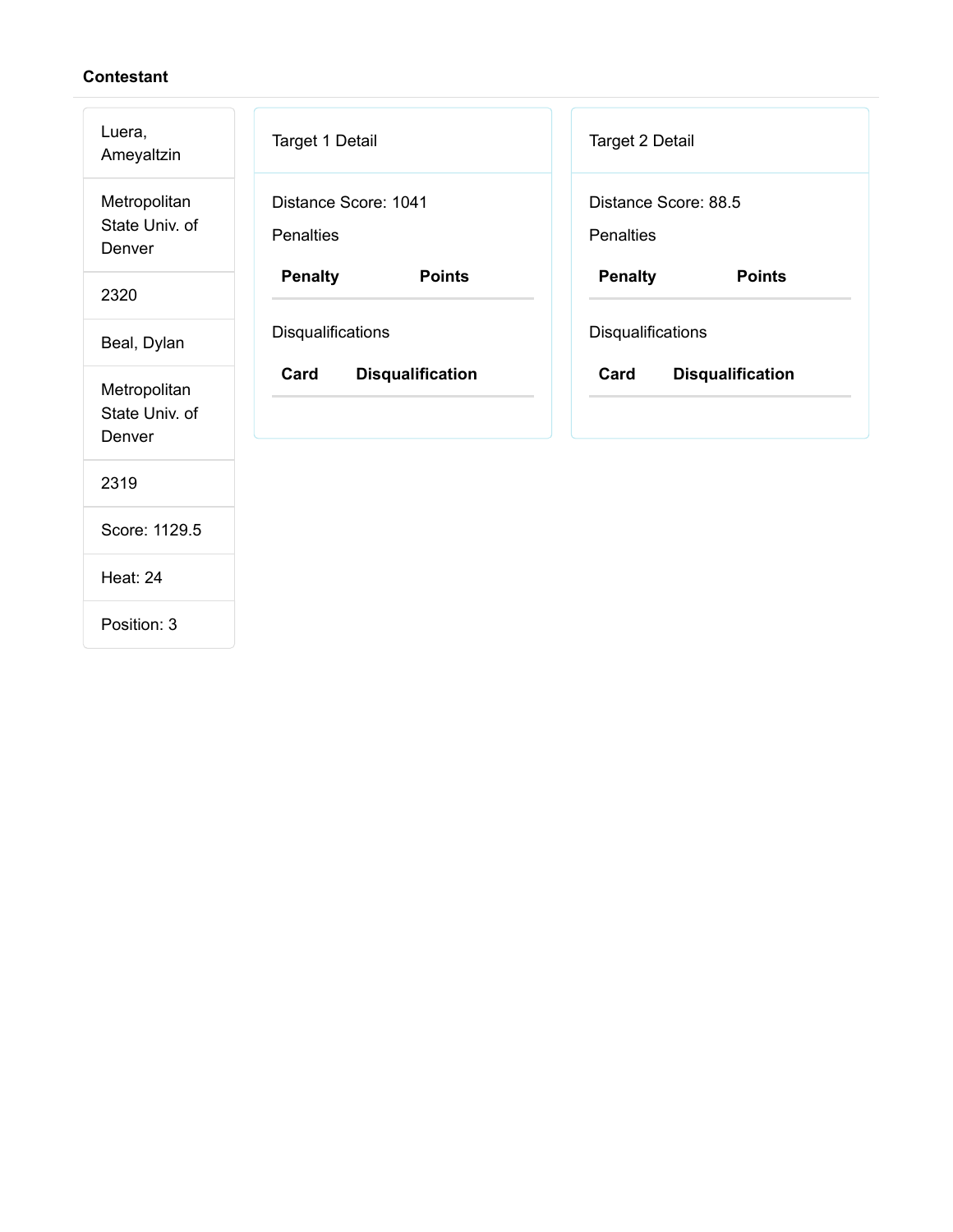| Blumenthal,<br><b>Bennet</b>             | Target 1 Detail                        | Target 2 Detail                   |
|------------------------------------------|----------------------------------------|-----------------------------------|
| Metropolitan<br>State Univ. of<br>Denver | Distance Score: 50<br><b>Penalties</b> | Distance Score: 61.8<br>Penalties |
| 2322                                     | <b>Penalty</b><br><b>Points</b>        | <b>Penalty</b><br><b>Points</b>   |
| Beal, Dylan                              | Disqualifications                      | Disqualifications                 |
| Metropolitan<br>State Univ. of<br>Denver | Card<br><b>Disqualification</b>        | Card<br><b>Disqualification</b>   |
| 2319                                     |                                        |                                   |
| Score: 111.8                             |                                        |                                   |
| <b>Heat: 31</b>                          |                                        |                                   |
| Position: 2                              |                                        |                                   |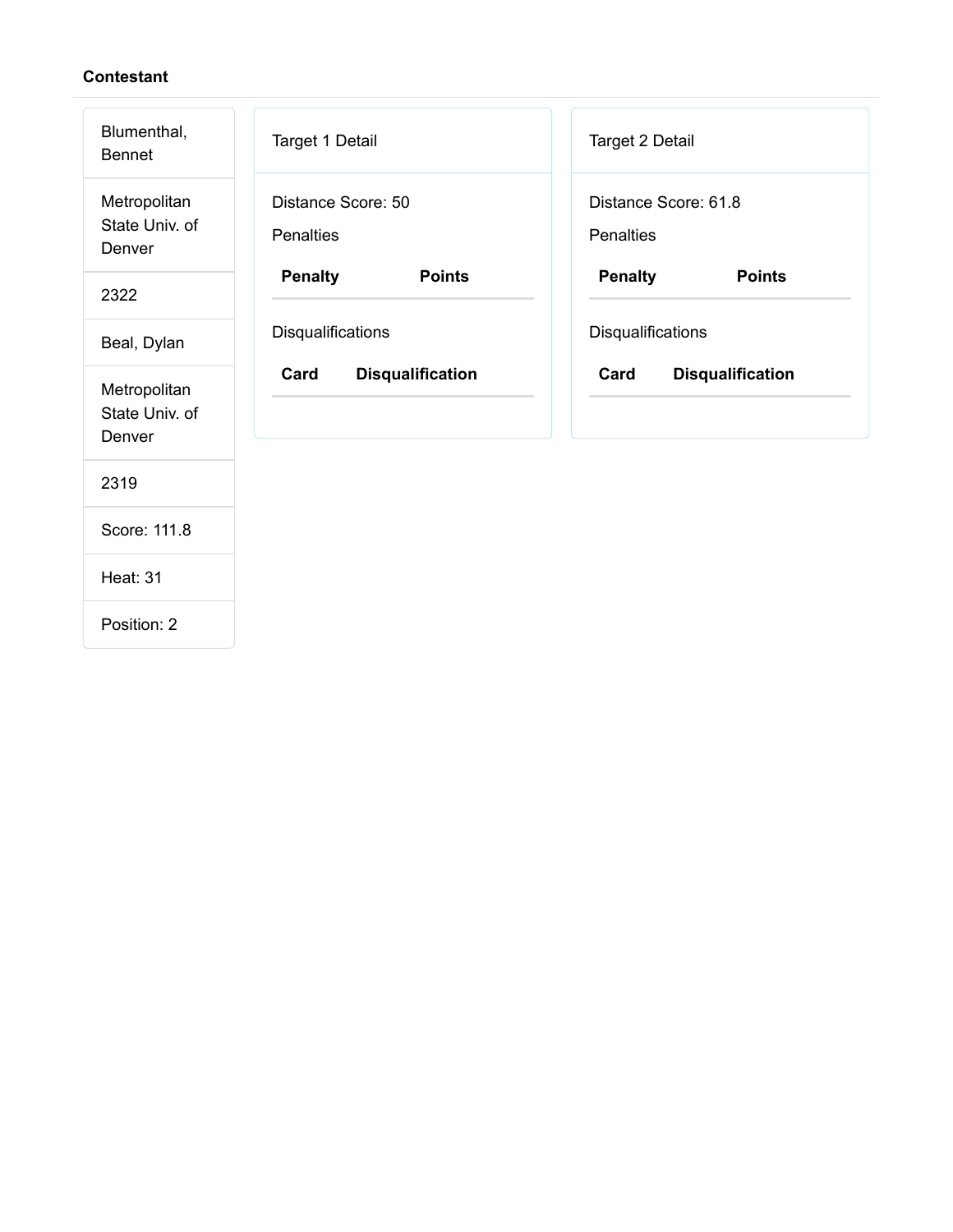| Sensenbrenner,<br>Michael             | <b>Target 1 Detail</b>                  | Target 2 Detail                         |
|---------------------------------------|-----------------------------------------|-----------------------------------------|
| Minnesota<br>State Univ. -<br>Mankato | Distance Score: 950<br><b>Penalties</b> | Distance Score: 615<br><b>Penalties</b> |
| 2414                                  | <b>Penalty</b><br><b>Points</b>         | <b>Penalty</b><br><b>Points</b>         |
| Bragg, David                          | Disqualifications                       | Disqualifications                       |
| Minnesota<br>State Univ. -<br>Mankato | Card<br><b>Disqualification</b>         | Card<br><b>Disqualification</b>         |
| 2410                                  |                                         |                                         |
| Score: 1565                           |                                         |                                         |
| <b>Heat: 14</b>                       |                                         |                                         |
| Position: 3                           |                                         |                                         |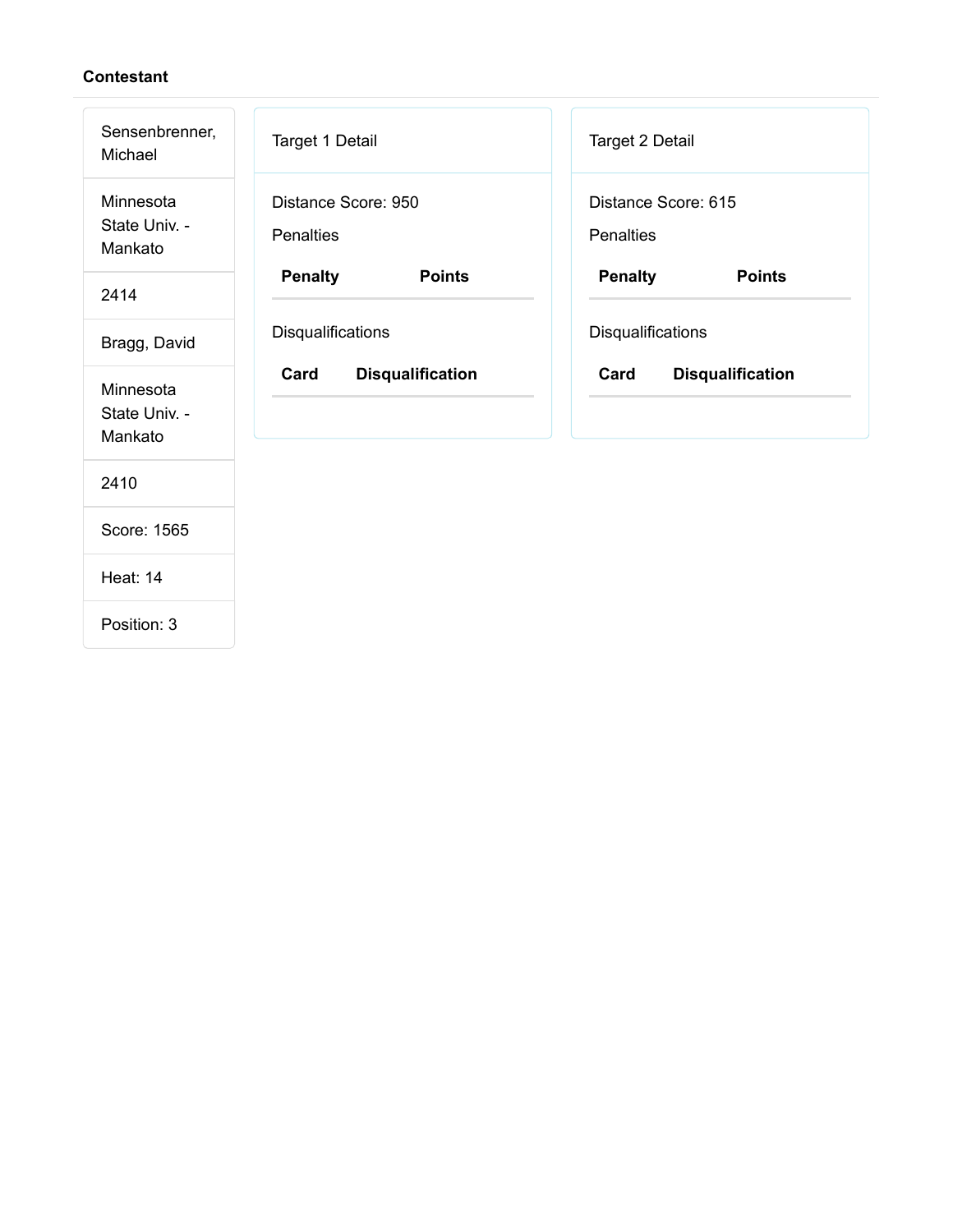| Cade, Matthew                         | Target 1 Detail                         | Target 2 Detail                         |
|---------------------------------------|-----------------------------------------|-----------------------------------------|
| Minnesota<br>State Univ. -<br>Mankato | Distance Score: 304<br><b>Penalties</b> | Distance Score: 261<br><b>Penalties</b> |
| 2415                                  | <b>Penalty</b><br><b>Points</b>         | <b>Penalty</b><br><b>Points</b>         |
| Hauck,<br><b>Nicholas</b>             | Disqualifications                       | Disqualifications                       |
| Minnesota<br>State Univ. -<br>Mankato | Card<br><b>Disqualification</b>         | Card<br><b>Disqualification</b>         |
| 2421                                  |                                         |                                         |
| Score: 565                            |                                         |                                         |
| <b>Heat: 28</b>                       |                                         |                                         |
| Position: 1                           |                                         |                                         |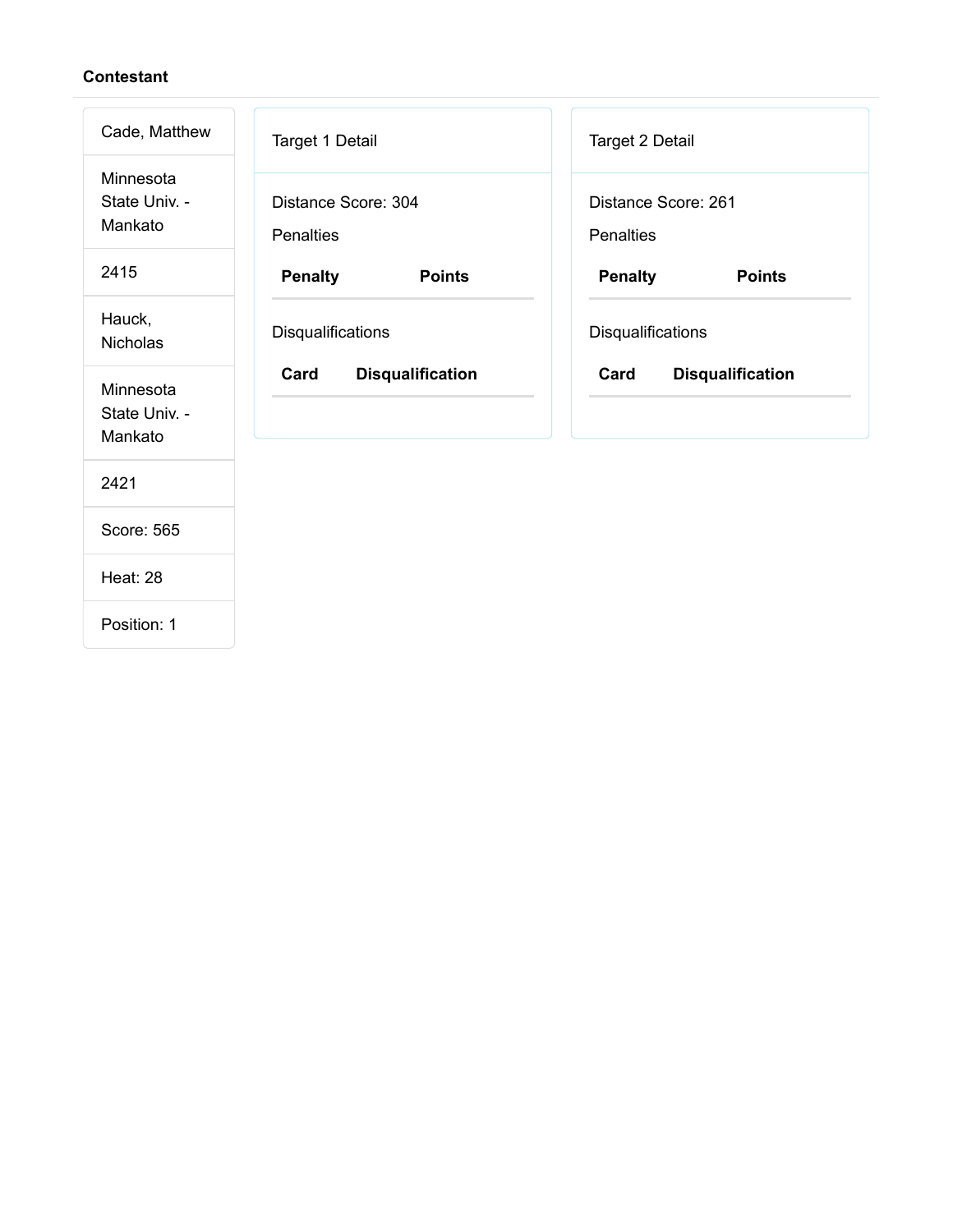| Hanson, Jacob                         | Target 1 Detail                         | <b>Target 2 Detail</b>                  |
|---------------------------------------|-----------------------------------------|-----------------------------------------|
| Minnesota<br>State Univ. -<br>Mankato | Distance Score: 9.8<br><b>Penalties</b> | Distance Score: 159<br><b>Penalties</b> |
| 2416                                  | <b>Penalty</b><br><b>Points</b>         | <b>Penalty</b><br><b>Points</b>         |
| Voit, Alyssa                          | Disqualifications                       | Disqualifications                       |
| Minnesota<br>State Univ. -<br>Mankato | Card<br><b>Disqualification</b>         | Card<br><b>Disqualification</b>         |
| 2412                                  |                                         |                                         |
| Score: 168.8                          |                                         |                                         |
| Heat: 7                               |                                         |                                         |
|                                       |                                         |                                         |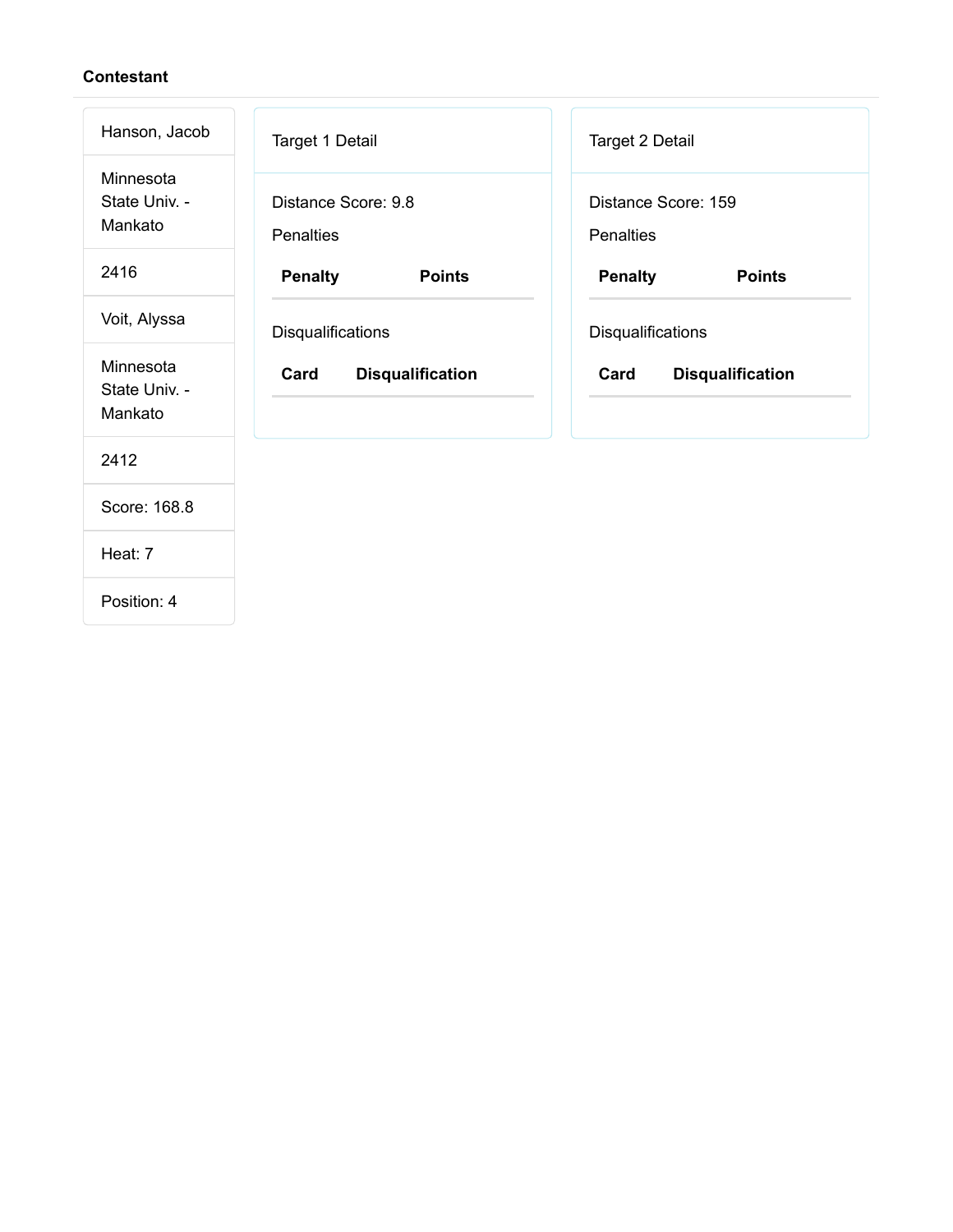| Voit, Andrew                          | Target 1 Detail                           | Target 2 Detail                         |
|---------------------------------------|-------------------------------------------|-----------------------------------------|
| Minnesota<br>State Univ. -<br>Mankato | Distance Score: 125.4<br><b>Penalties</b> | Distance Score: 138<br><b>Penalties</b> |
| 2417                                  | <b>Penalty</b><br><b>Points</b>           | <b>Penalty</b><br><b>Points</b>         |
| Klepinger,<br><b>Nicholas</b>         | Disqualifications                         | Disqualifications                       |
| Minnesota<br>State Univ. -<br>Mankato | Card<br><b>Disqualification</b>           | Card<br><b>Disqualification</b>         |
| 2420                                  |                                           |                                         |
| Score: 263.4                          |                                           |                                         |
| <b>Heat: 35</b>                       |                                           |                                         |
| Position: 2                           |                                           |                                         |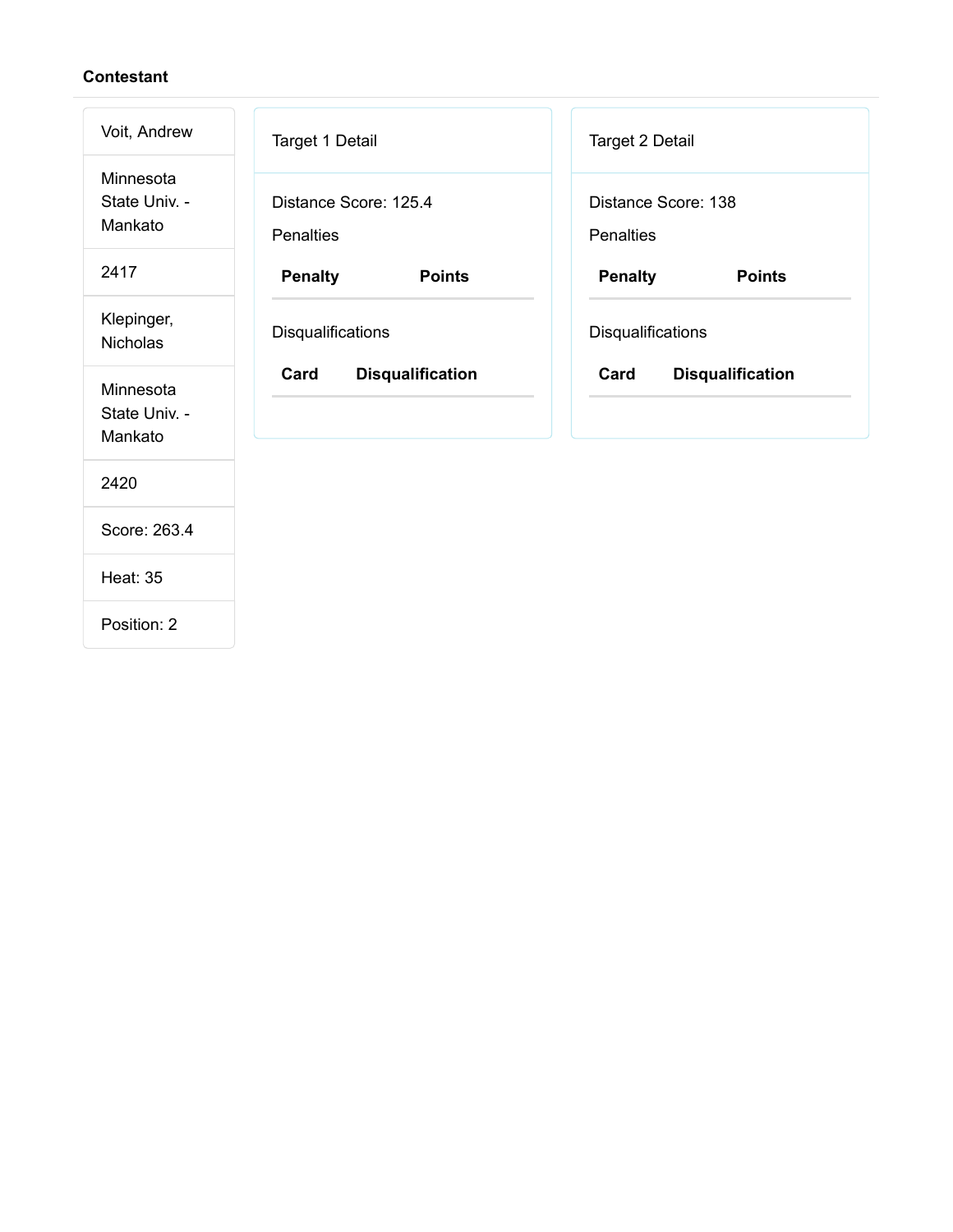| Albright,<br>Joseph                   | Target 1 Detail                         | Target 2 Detail                  |
|---------------------------------------|-----------------------------------------|----------------------------------|
| Minnesota<br>State Univ. -<br>Mankato | Distance Score: 200<br><b>Penalties</b> | Distance Score: 222<br>Penalties |
| 2419                                  | <b>Penalty</b><br><b>Points</b>         | <b>Penalty</b><br><b>Points</b>  |
| Anderson, Aric                        | Disqualifications                       | Disqualifications                |
| Minnesota<br>State Univ. -<br>Mankato | Card<br><b>Disqualification</b>         | <b>Disqualification</b><br>Card  |
| 2418                                  |                                         |                                  |
| Score: 422                            |                                         |                                  |
| <b>Heat: 21</b>                       |                                         |                                  |
| Position: 2                           |                                         |                                  |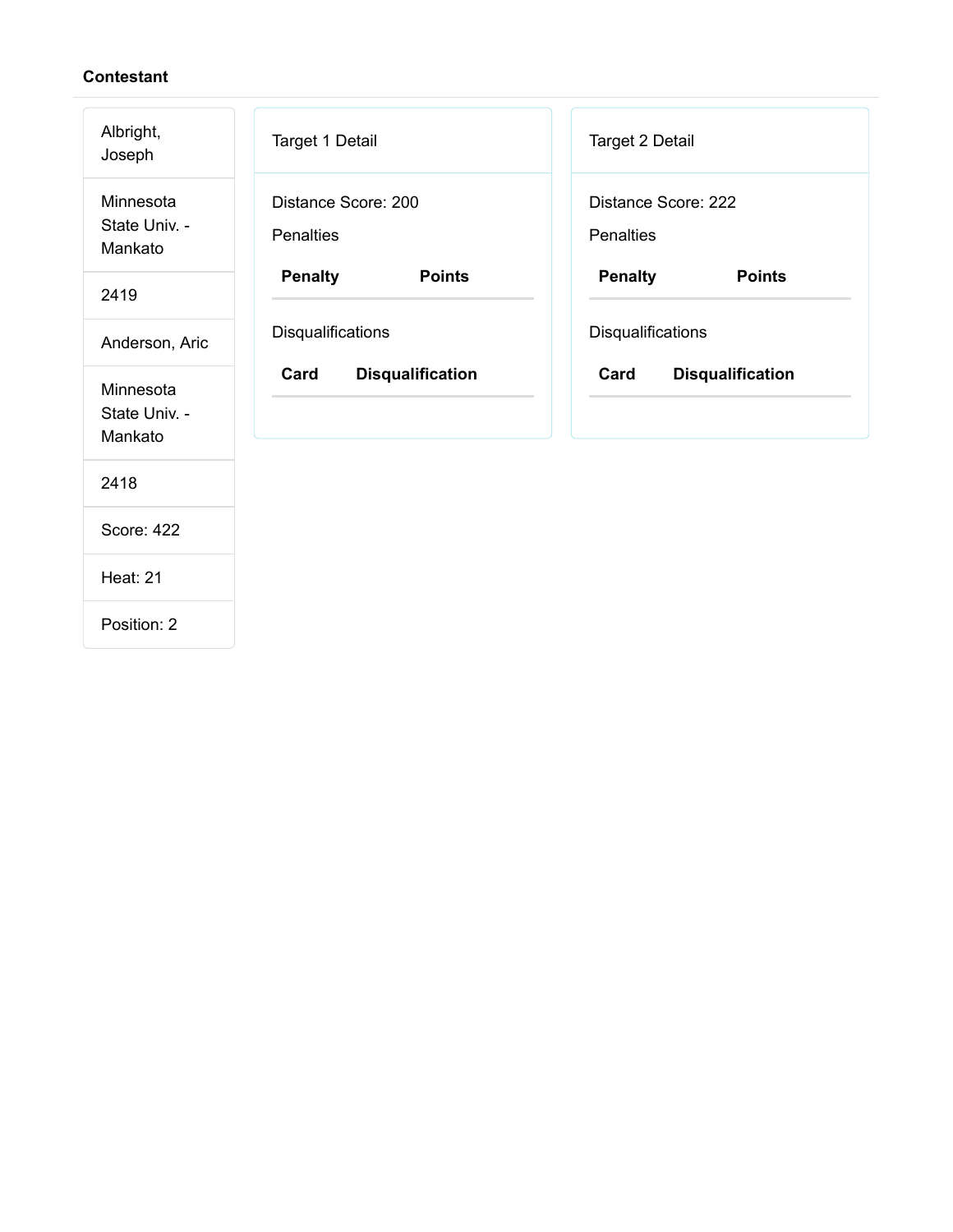| Foster,<br>Christopher              | Target 1 Detail                          | Target 2 Detail                 |
|-------------------------------------|------------------------------------------|---------------------------------|
| Oklahoma<br><b>State University</b> | Distance Score: 87.3<br><b>Penalties</b> | Distance Score: 90<br>Penalties |
| 2512                                | <b>Penalty</b><br><b>Points</b>          | <b>Penalty</b><br><b>Points</b> |
| Adams,<br><b>Branden</b>            | Disqualifications                        | Disqualifications               |
| Oklahoma<br><b>State University</b> | <b>Disqualification</b><br>Card          | <b>Disqualification</b><br>Card |
| 2516                                |                                          |                                 |
| Score: 177.3                        |                                          |                                 |
| <b>Heat: 26</b>                     |                                          |                                 |
| Position: 2                         |                                          |                                 |

| Klein, Kaylin                       | Target 1 Detail                                      | Target 2 Detail                                      |
|-------------------------------------|------------------------------------------------------|------------------------------------------------------|
| Oklahoma<br><b>State University</b> | Distance Score: 50.5                                 | Distance Score: 83.7                                 |
| 2515                                | <b>Penalties</b>                                     | <b>Penalties</b>                                     |
| Newman, Macy                        | <b>Penalty</b><br><b>Points</b>                      | <b>Penalty</b><br><b>Points</b>                      |
| Oklahoma<br><b>State University</b> | Disqualifications<br>Card<br><b>Disqualification</b> | Disqualifications<br>Card<br><b>Disqualification</b> |
| 2521                                |                                                      |                                                      |
| Score: 134.2                        |                                                      |                                                      |
| <b>Heat: 33</b>                     |                                                      |                                                      |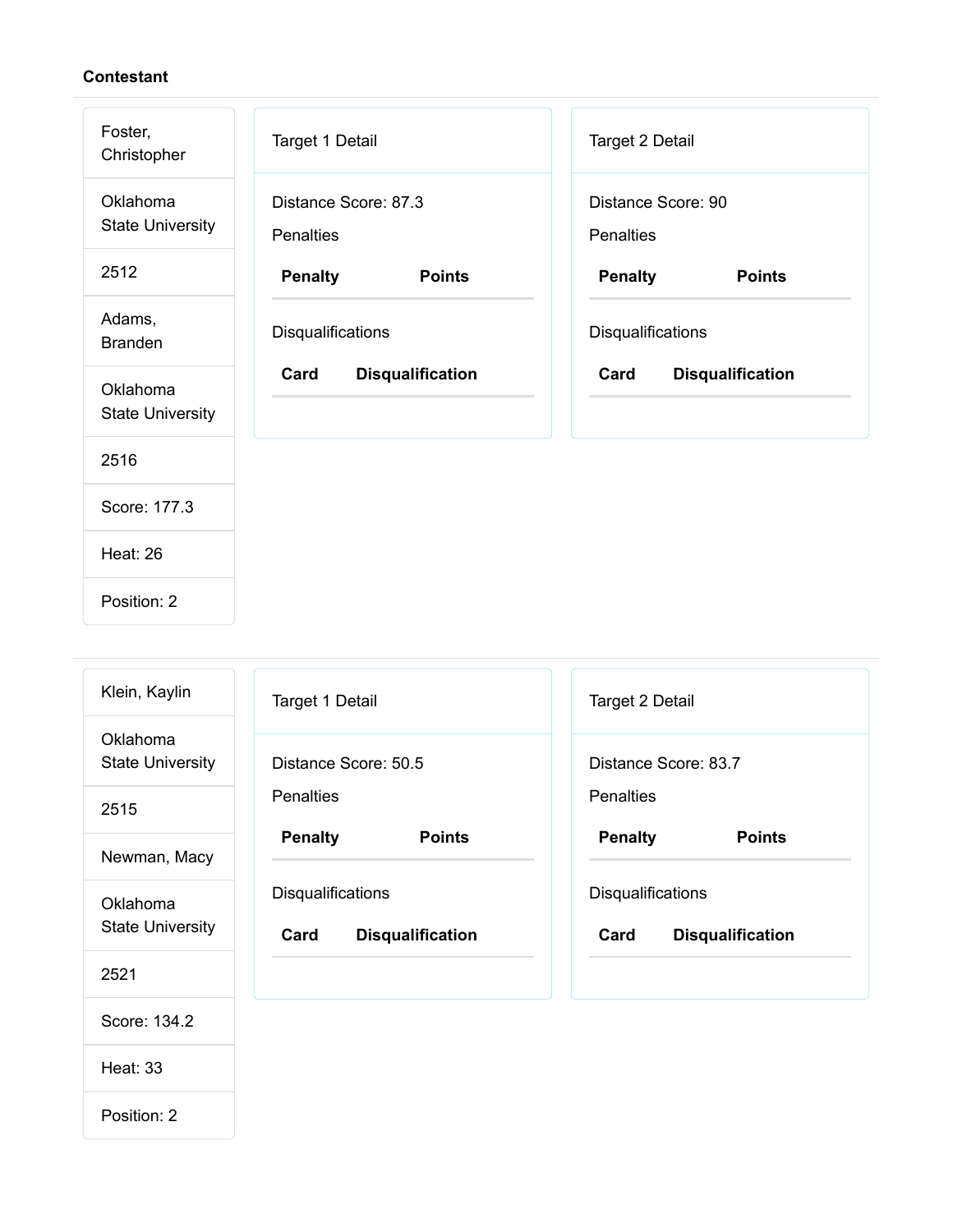| Reenders,<br>David                  | Target 1 Detail                          | Target 2 Detail                         |
|-------------------------------------|------------------------------------------|-----------------------------------------|
| Oklahoma<br><b>State University</b> | Distance Score: 12.2<br><b>Penalties</b> | Distance Score: 162<br><b>Penalties</b> |
| 2517                                | <b>Penalty</b><br><b>Points</b>          | <b>Penalty</b><br><b>Points</b>         |
| Reader, Claire                      | <b>Disqualifications</b>                 | Disqualifications                       |
|                                     |                                          |                                         |
| Oklahoma<br><b>State University</b> | <b>Disqualification</b><br>Card          | Card<br><b>Disqualification</b>         |
| 2518                                |                                          | Container<br>does not                   |
| Score: DQ                           |                                          | meet design<br>specifications.          |
| Heat: 5                             |                                          |                                         |

| Friend, Dana                        | Target 1 Detail                 | Target 2 Detail                 |
|-------------------------------------|---------------------------------|---------------------------------|
| Oklahoma<br><b>State University</b> | Distance Score: 154             | Distance Score: 68.5            |
| 2519                                | <b>Penalties</b>                | <b>Penalties</b>                |
| Cowherd,                            | <b>Penalty</b><br><b>Points</b> | <b>Penalty</b><br><b>Points</b> |
| Grace                               | <b>Disqualifications</b>        | <b>Disqualifications</b>        |
| Oklahoma<br><b>State University</b> | Card<br><b>Disqualification</b> | <b>Disqualification</b><br>Card |
| 2514                                |                                 |                                 |

- Score: 222.5
- Heat: 12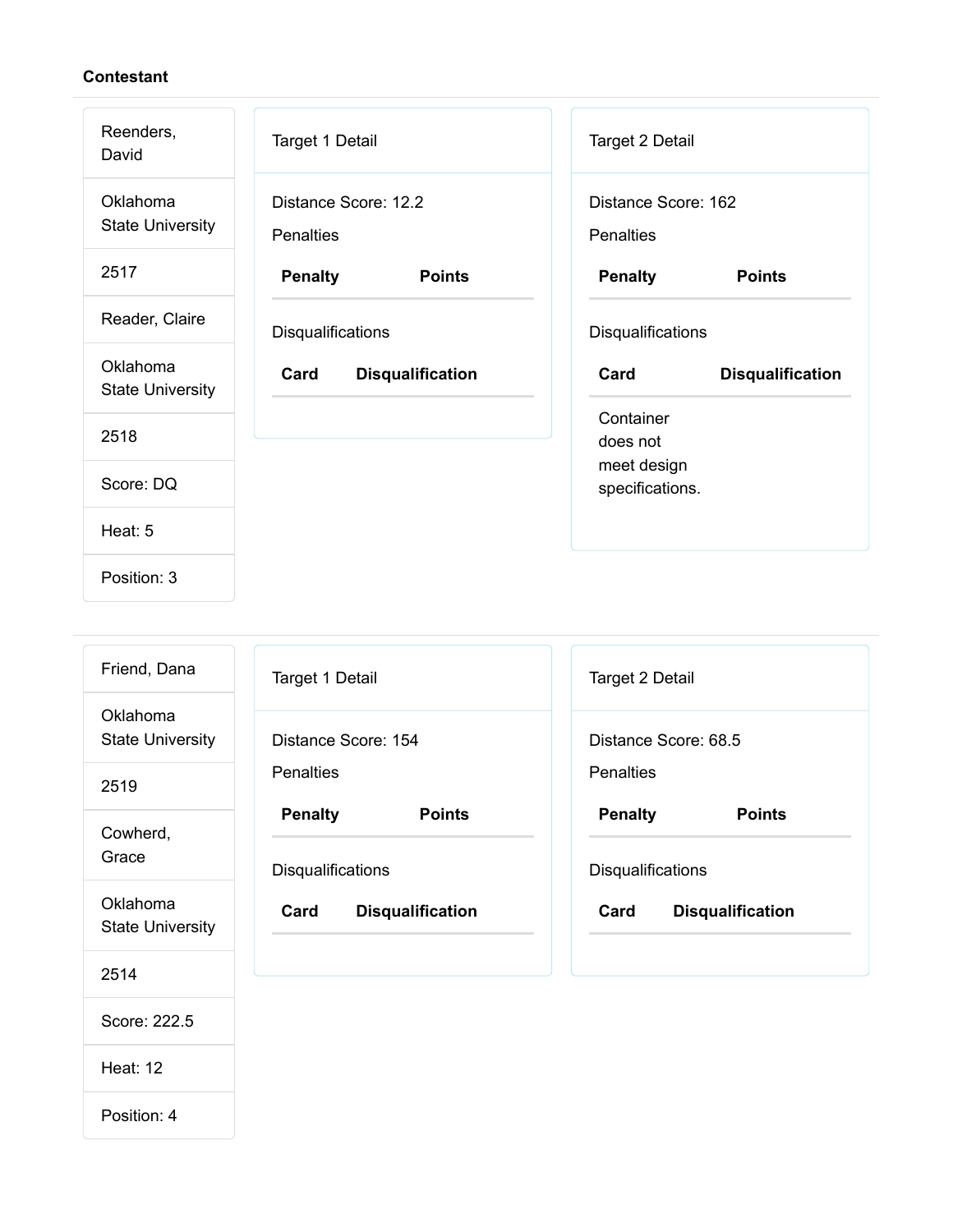| League,<br>Zachary                  | <b>Target 1 Detail</b>                   | Target 2 Detail                          |
|-------------------------------------|------------------------------------------|------------------------------------------|
| Oklahoma<br><b>State University</b> | Distance Score: 21.4<br><b>Penalties</b> | Distance Score: 77.8<br><b>Penalties</b> |
| 2520                                | <b>Penalty</b><br><b>Points</b>          | <b>Penalty</b><br><b>Points</b>          |
| Sills, AJ                           | Disqualifications                        | Disqualifications                        |
| Oklahoma<br><b>State University</b> | <b>Disqualification</b><br>Card          | <b>Disqualification</b><br>Card          |
| 2510                                |                                          |                                          |
| Score: 99.2                         |                                          |                                          |
| <b>Heat: 19</b>                     |                                          |                                          |
| Position: 1                         |                                          |                                          |

| Juve, Oliver         | <b>Target 1 Detail</b>                               | Target 2 Detail                                      |
|----------------------|------------------------------------------------------|------------------------------------------------------|
| Purdue<br>University | Distance Score: 111.5                                | Distance Score: 159                                  |
| 2712                 | <b>Penalties</b>                                     | <b>Penalties</b>                                     |
| Hart, Joshua         | <b>Penalty</b><br><b>Points</b>                      | <b>Penalty</b><br><b>Points</b>                      |
| Purdue<br>University | Disqualifications<br>Card<br><b>Disqualification</b> | Disqualifications<br>Card<br><b>Disqualification</b> |
| 2710                 |                                                      |                                                      |
| Score: 270.5         |                                                      |                                                      |

Heat: 19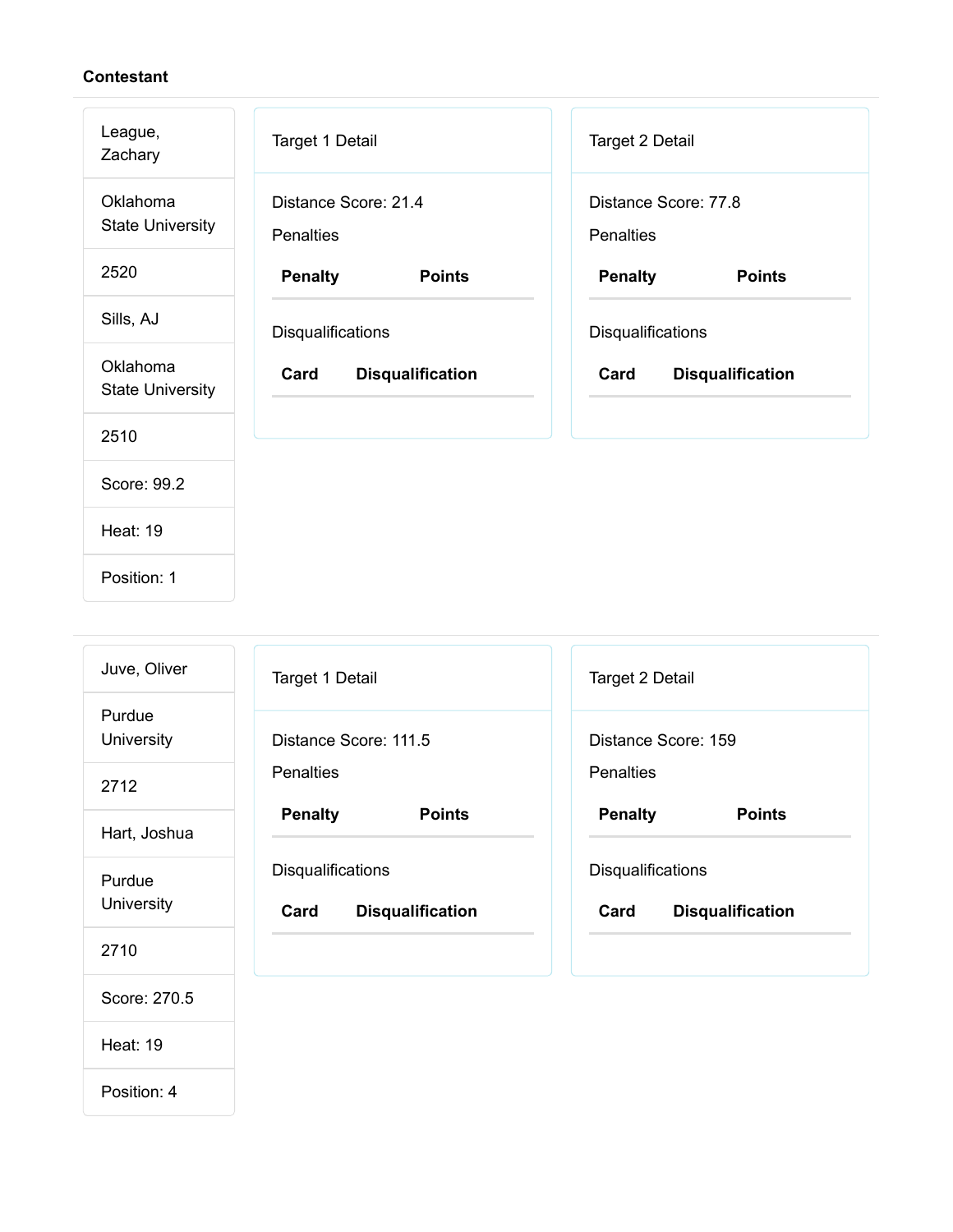| Carroll, Nolan       | Target 1 Detail                                      | Target 2 Detail                                      |
|----------------------|------------------------------------------------------|------------------------------------------------------|
| Purdue<br>University | Distance Score: 270                                  | Distance Score: 369                                  |
| 2715                 | <b>Penalties</b>                                     | <b>Penalties</b>                                     |
| Doyle, Nathan        | <b>Penalty</b><br><b>Points</b>                      | <b>Penalty</b><br><b>Points</b>                      |
| Purdue<br>University | Disqualifications<br>Card<br><b>Disqualification</b> | Disqualifications<br>Card<br><b>Disqualification</b> |
| 2714                 |                                                      |                                                      |
| Score: 639           |                                                      |                                                      |
| <b>Heat: 26</b>      |                                                      |                                                      |
| Position: 3          |                                                      |                                                      |

| Kelawala,<br>Cyrus   | Target 1 Detail                         | Target 2 Detail                         |
|----------------------|-----------------------------------------|-----------------------------------------|
| Purdue<br>University | Distance Score: 171<br><b>Penalties</b> | Distance Score: 129<br><b>Penalties</b> |
| 2719                 | <b>Penalty</b><br><b>Points</b>         | <b>Penalty</b><br><b>Points</b>         |
| Krippel,<br>Keagan   | Disqualifications                       | Disqualifications                       |
| Purdue<br>University | Card<br><b>Disqualification</b>         | Card<br><b>Disqualification</b>         |
| 2716                 |                                         |                                         |
| Score: 300           |                                         |                                         |
| <b>Heat: 12</b>      |                                         |                                         |
| Position: 1          |                                         |                                         |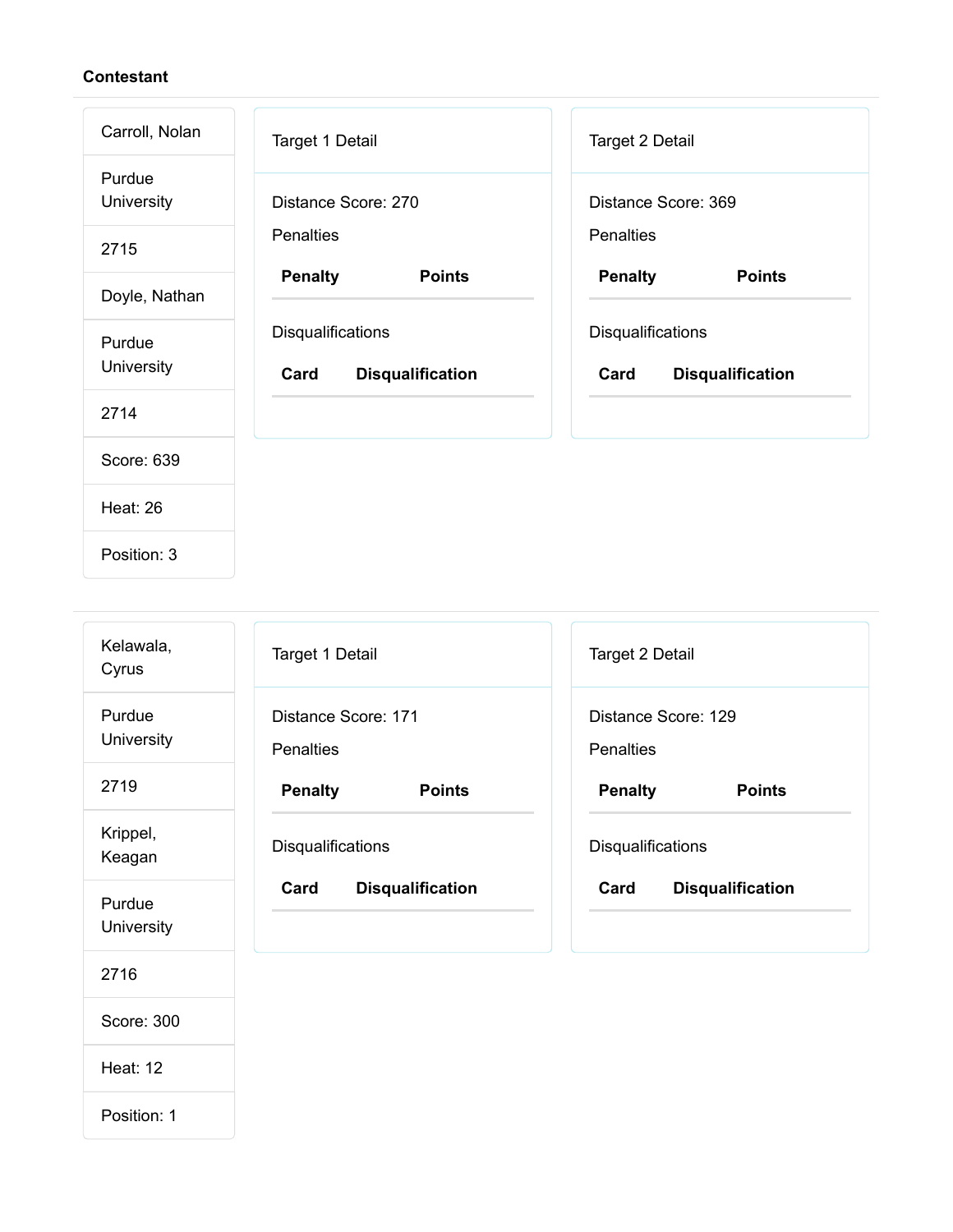| Zamora, Jesus               | Target 1 Detail                                      | Target 2 Detail                                      |
|-----------------------------|------------------------------------------------------|------------------------------------------------------|
| Purdue<br><b>University</b> | Distance Score: 236                                  | Distance Score: 219                                  |
| 2720                        | <b>Penalties</b>                                     | <b>Penalties</b>                                     |
| Tang, David                 | <b>Penalty</b><br><b>Points</b>                      | <b>Penalty</b><br><b>Points</b>                      |
| Purdue<br>University        | Disqualifications<br>Card<br><b>Disqualification</b> | Disqualifications<br>Card<br><b>Disqualification</b> |
| 2711                        |                                                      |                                                      |
| Score: 455                  |                                                      |                                                      |
| Heat: 5                     |                                                      |                                                      |
| Position: 2                 |                                                      |                                                      |

| Du, Aaron            | Target 1 Detail                                             | Target 2 Detail                                      |
|----------------------|-------------------------------------------------------------|------------------------------------------------------|
| Purdue<br>University | Distance Score: 176                                         | Distance Score: 87.4                                 |
| 2721                 | <b>Penalties</b>                                            | <b>Penalties</b>                                     |
| Pan, Jason           | <b>Penalty</b><br><b>Points</b>                             | <b>Penalty</b><br><b>Points</b>                      |
| Purdue<br>University | <b>Disqualifications</b><br>Card<br><b>Disqualification</b> | Disqualifications<br>Card<br><b>Disqualification</b> |
| 2713                 | Altitude less                                               |                                                      |
| Score: DQ            | than 200 feet<br>AGL during                                 |                                                      |
| <b>Heat: 33</b>      | the drop run.                                               |                                                      |
| Position: 4          |                                                             |                                                      |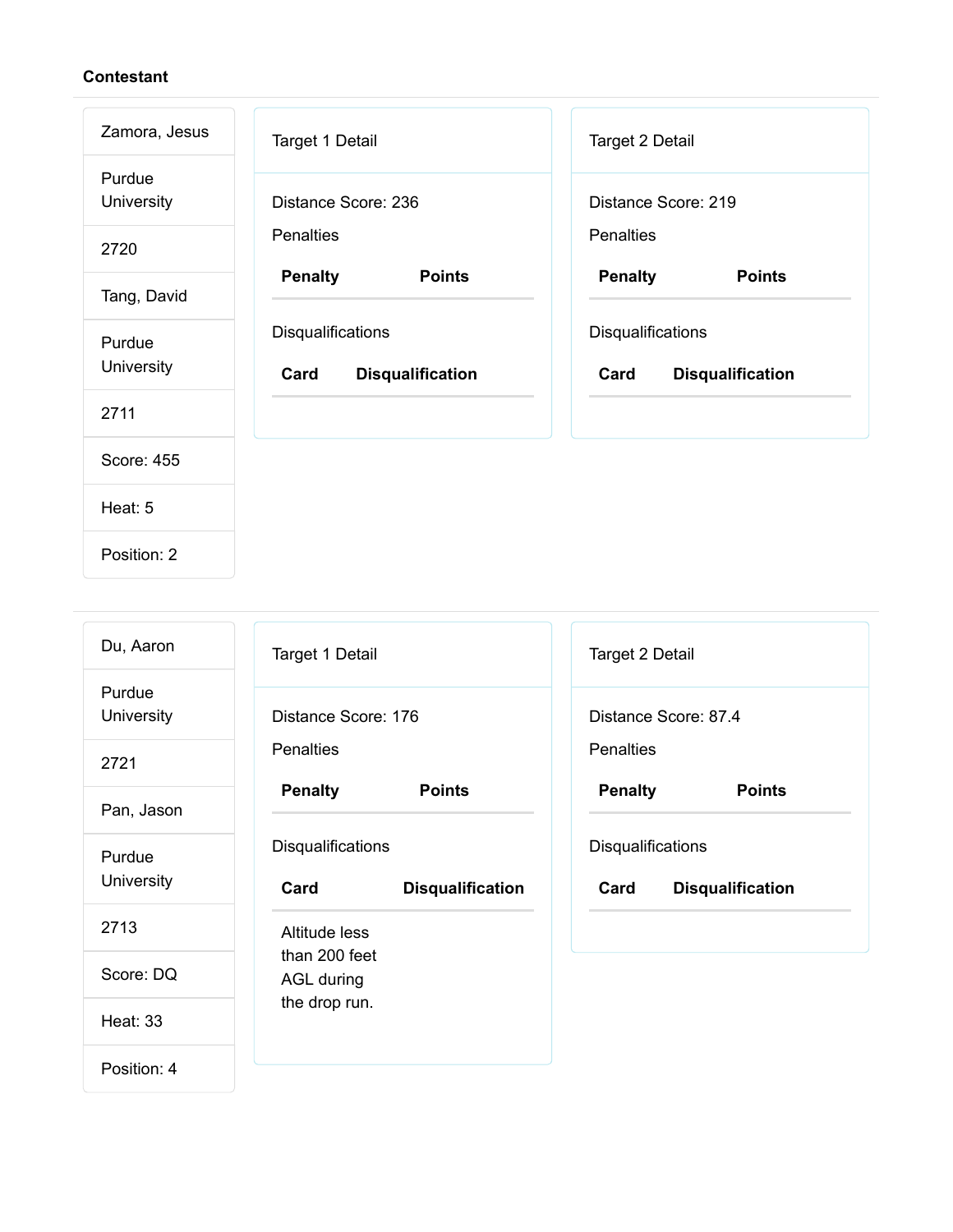Position: 2

| Rubin, Amanda                | Target 1 Detail                                      | Target 2 Detail                                      |
|------------------------------|------------------------------------------------------|------------------------------------------------------|
| San Jose State<br>University | Distance Score: 70.8                                 | Distance Score: 126                                  |
| 2810                         | <b>Penalties</b>                                     | <b>Penalties</b>                                     |
| Abrams, Reese                | <b>Penalty</b><br><b>Points</b>                      | <b>Penalty</b><br><b>Points</b>                      |
| San Jose State<br>University | Disqualifications<br>Card<br><b>Disqualification</b> | Disqualifications<br>Card<br><b>Disqualification</b> |
| 2814                         |                                                      |                                                      |
| Score: 196.8                 |                                                      |                                                      |
| <b>Heat: 27</b>              |                                                      |                                                      |
|                              |                                                      |                                                      |

| Cicmanec,<br>Alexander       | <b>Target 1 Detail</b>                  | Target 2 Detail                  |
|------------------------------|-----------------------------------------|----------------------------------|
| San Jose State<br>University | Distance Score: 254<br><b>Penalties</b> | Distance Score: 171<br>Penalties |
| 2812                         | <b>Penalty</b><br><b>Points</b>         | <b>Penalty</b><br><b>Points</b>  |
| Scholz, Richard<br>(Sam)     | Disqualifications                       | Disqualifications                |
| San Jose State<br>University | Card<br><b>Disqualification</b>         | Card<br><b>Disqualification</b>  |
| 2822                         |                                         |                                  |
| Score: 425                   |                                         |                                  |
| Heat: 6                      |                                         |                                  |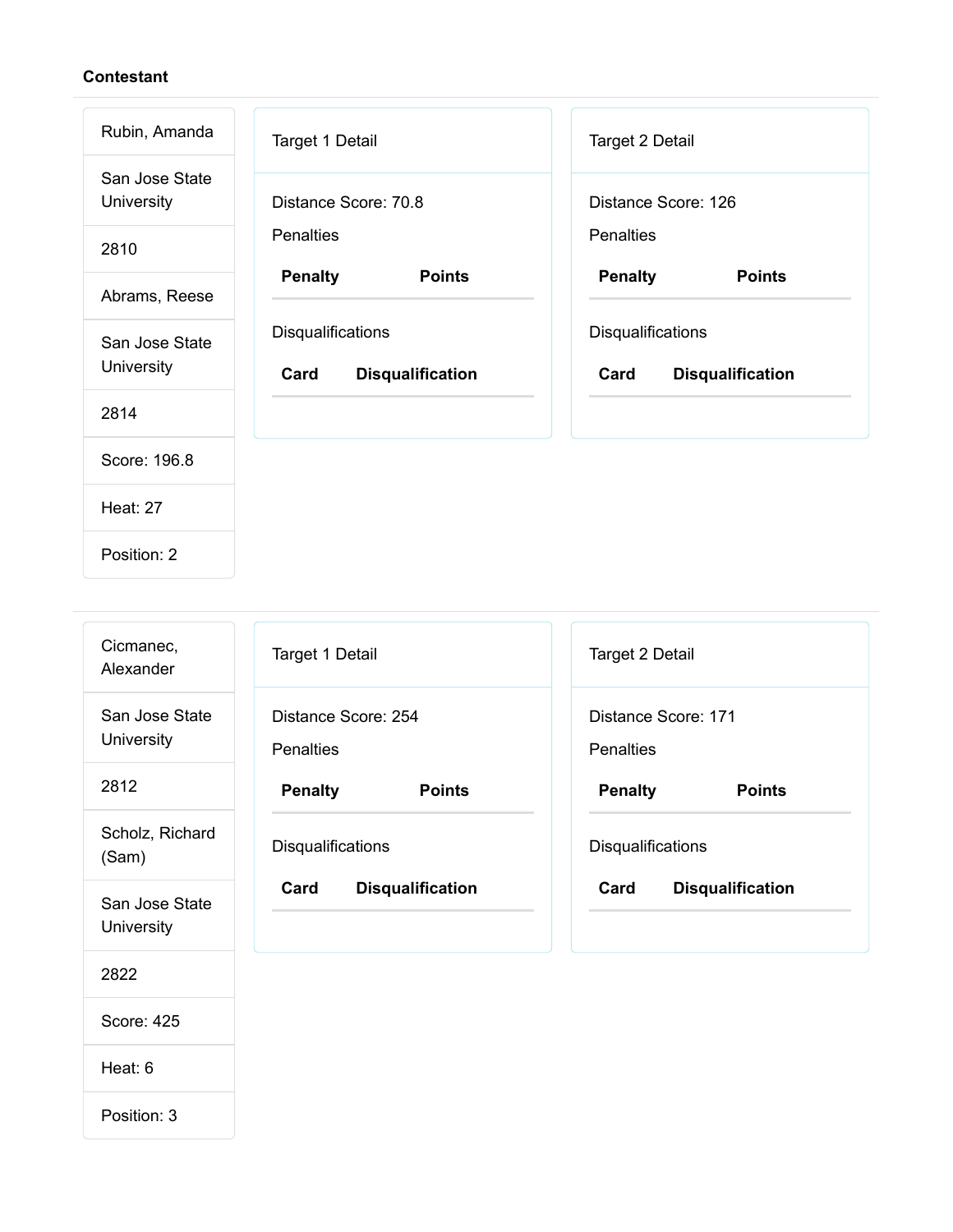| Shende,<br>Atharva           | Target 1 Detail                         | <b>Target 2 Detail</b>           |
|------------------------------|-----------------------------------------|----------------------------------|
| San Jose State<br>University | Distance Score: 459<br><b>Penalties</b> | Distance Score: 201<br>Penalties |
| 2813                         | <b>Penalty</b><br><b>Points</b>         | <b>Penalty</b><br><b>Points</b>  |
| Liu, Kevin                   | Disqualifications                       | Disqualifications                |
| San Jose State<br>University | Card<br><b>Disqualification</b>         | Card<br><b>Disqualification</b>  |
| 2818                         |                                         |                                  |
| Score: 660                   |                                         |                                  |
| <b>Heat: 13</b>              |                                         |                                  |
| Position: 4                  |                                         |                                  |

| Perez, Eddie                 | Target 1 Detail                 | <b>Target 2 Detail</b>          |
|------------------------------|---------------------------------|---------------------------------|
| San Jose State<br>University | Distance Score: 166             | Distance Score: 20.9            |
| 2817                         | <b>Penalties</b>                | <b>Penalties</b>                |
| Simbirsky,                   | <b>Penalty</b><br><b>Points</b> | <b>Penalty</b><br><b>Points</b> |
| <b>Boris</b>                 | Disqualifications               | Disqualifications               |
| San Jose State<br>University | Card<br><b>Disqualification</b> | Card<br><b>Disqualification</b> |
| 2819                         |                                 |                                 |
| Score: 186.9                 |                                 |                                 |

Heat: 20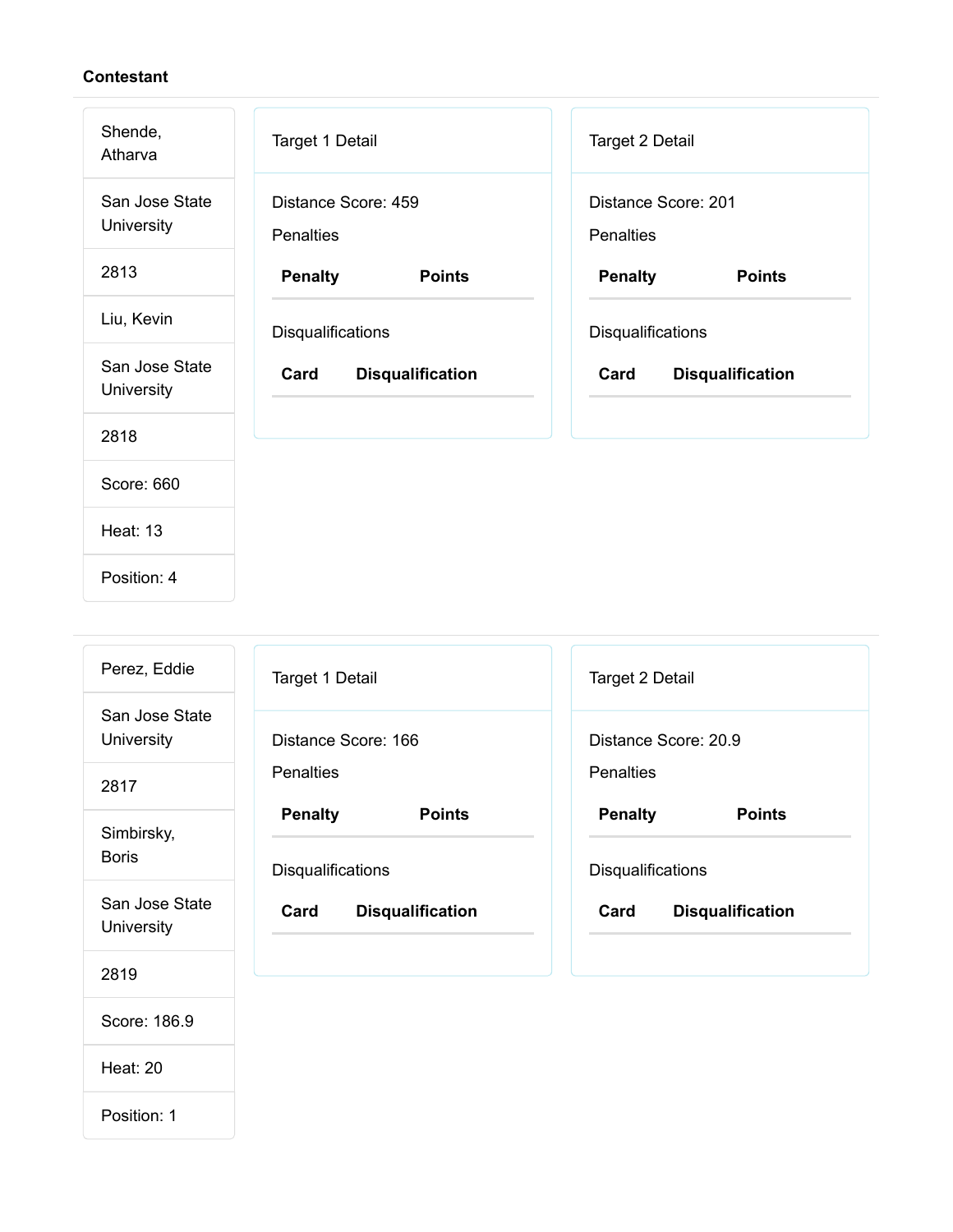| Borden IV,<br>John           | Target 1 Detail                          | Target 2 Detail                   |
|------------------------------|------------------------------------------|-----------------------------------|
| San Jose State<br>University | Distance Score: 47.9<br><b>Penalties</b> | Distance Score: 80.4<br>Penalties |
| 2820                         | <b>Penalty</b><br><b>Points</b>          | <b>Penalty</b><br><b>Points</b>   |
| Akarte, Akshay               | Disqualifications                        | Disqualifications                 |
| San Jose State<br>University | Card<br><b>Disqualification</b>          | <b>Disqualification</b><br>Card   |
| 2811                         |                                          |                                   |
| Score: 128.3                 |                                          |                                   |
| <b>Heat: 34</b>              |                                          |                                   |
|                              |                                          |                                   |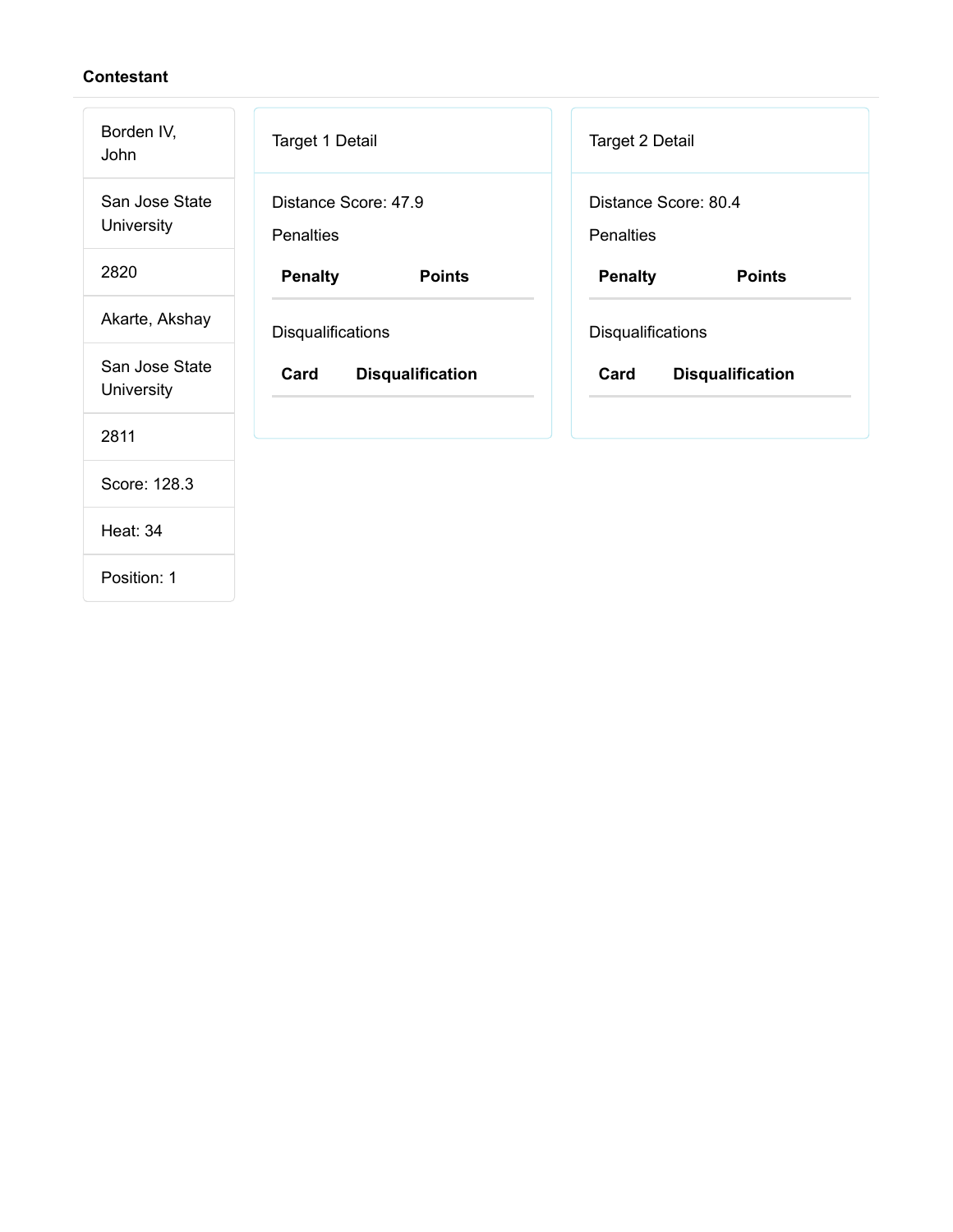| Craycraft, Alex                               | Target 1 Detail                           | Target 2 Detail                                         |
|-----------------------------------------------|-------------------------------------------|---------------------------------------------------------|
| Southeastern<br>Oklahoma<br><b>State Univ</b> | Distance Score: 264.4<br><b>Penalties</b> | Distance Score: 76.8<br><b>Penalties</b>                |
| 2912                                          | <b>Penalty</b><br><b>Points</b>           | <b>Penalty</b><br><b>Points</b>                         |
| Lopez, Nathan                                 | <b>Disqualifications</b>                  | 300<br><b>Streamer Fails to</b>                         |
| Southeastern<br>Oklahoma<br><b>State Univ</b> | Card<br><b>Disqualification</b>           | Deploy (or separates in<br>flight)<br>Disqualifications |
| 2914                                          |                                           | Card<br><b>Disqualification</b>                         |
| Score: 641.2                                  |                                           |                                                         |
| Heat: 9                                       |                                           |                                                         |
| Position: 4                                   |                                           |                                                         |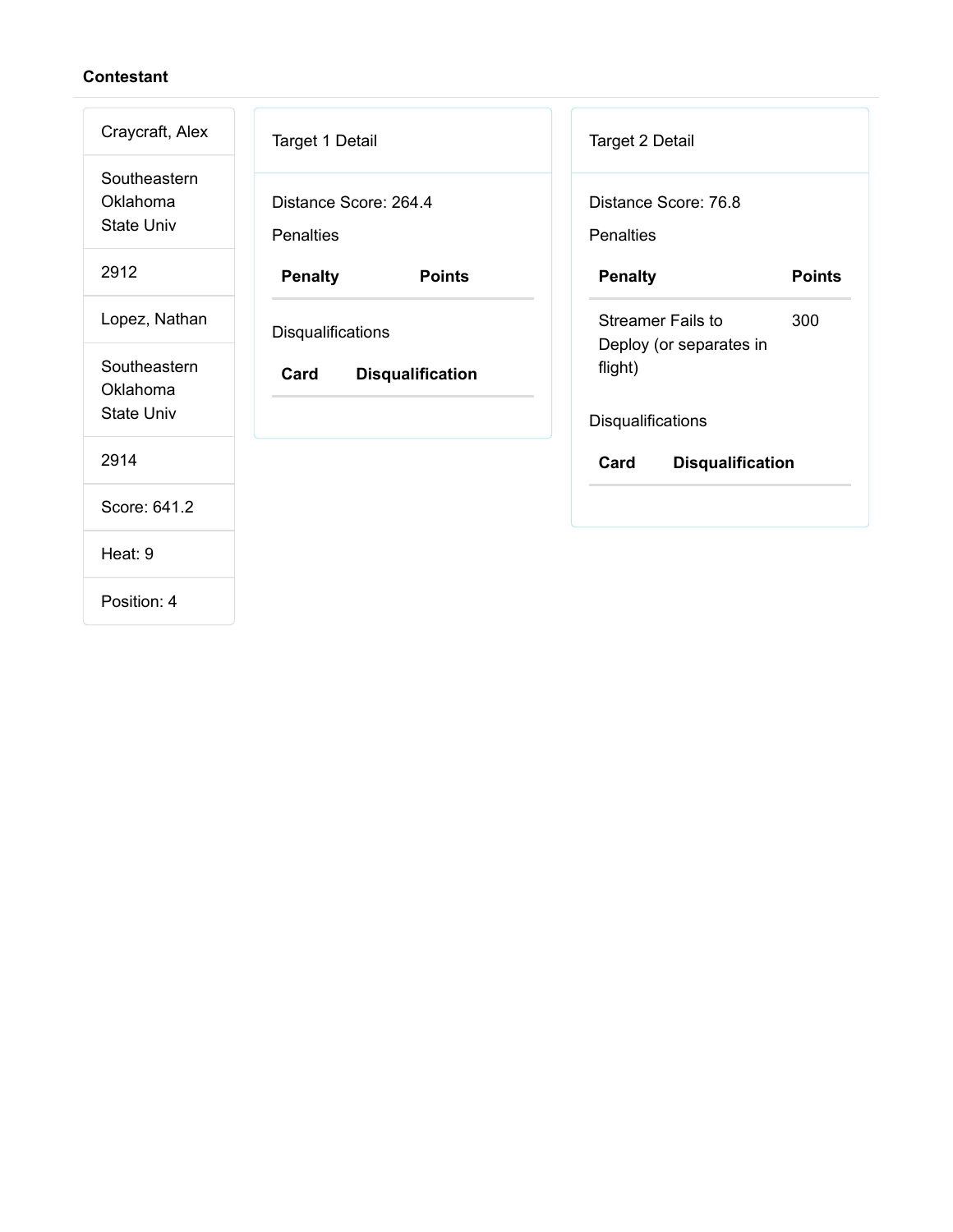| Roberts,<br>Joseph                            | Target 1 Detail                                      | Target 2 Detail                                      |
|-----------------------------------------------|------------------------------------------------------|------------------------------------------------------|
| Southeastern<br>Oklahoma<br><b>State Univ</b> | Distance Score: 68.7<br><b>Penalties</b>             | Distance Score: 36<br><b>Penalties</b>               |
| 2913                                          | <b>Penalty</b><br><b>Points</b>                      | <b>Penalty</b><br><b>Points</b>                      |
| Brown,<br>Danilynn                            | Disqualifications<br>Card<br><b>Disqualification</b> | Disqualifications<br>Card<br><b>Disqualification</b> |
| Southeastern<br>Oklahoma<br><b>State Univ</b> |                                                      |                                                      |
| 2917                                          |                                                      |                                                      |
| Score: 104.7                                  |                                                      |                                                      |
| <b>Heat: 16</b>                               |                                                      |                                                      |
| Position: 1                                   |                                                      |                                                      |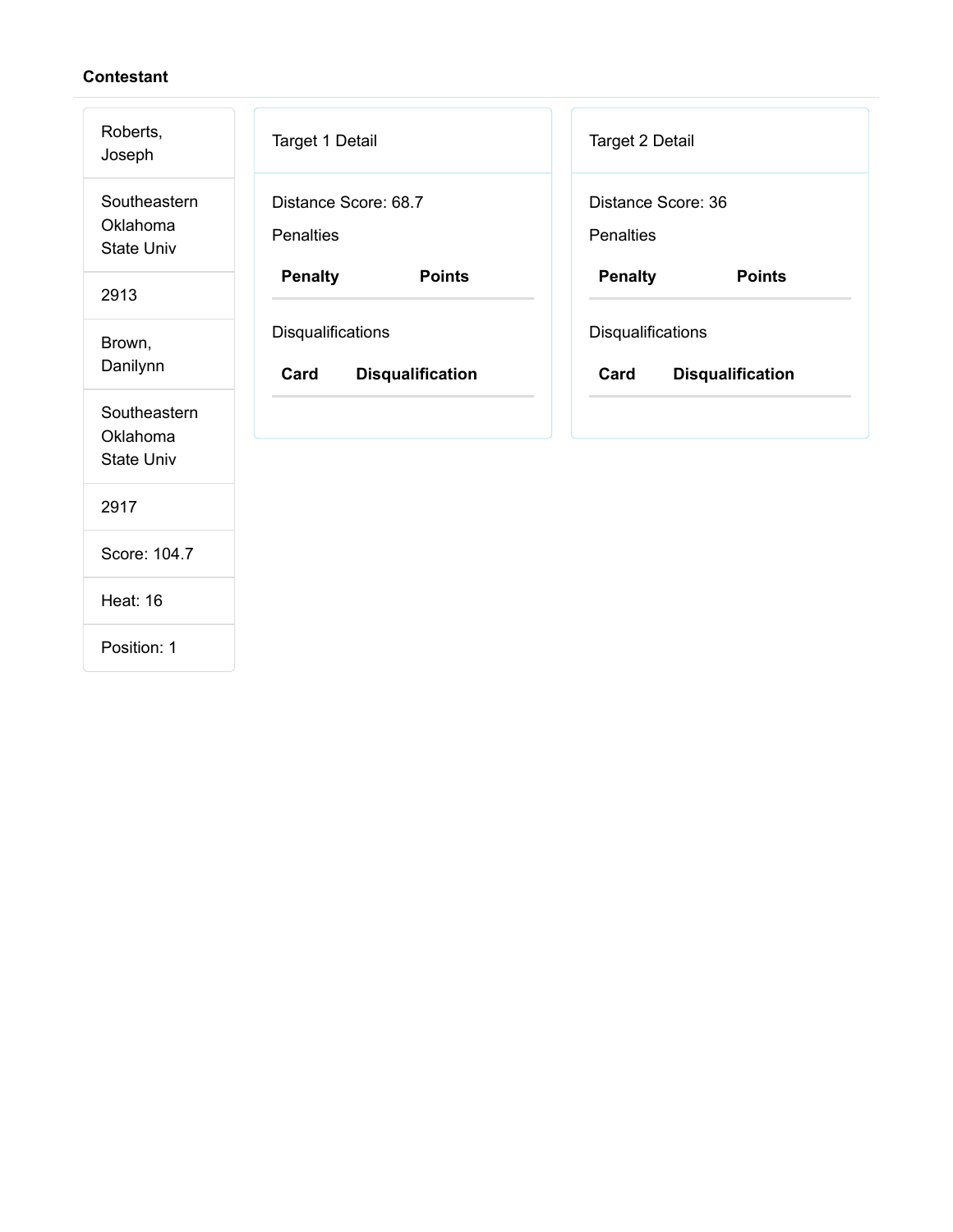| park, Jinseong                                | Target 1 Detail                         | Target 2 Detail                 |
|-----------------------------------------------|-----------------------------------------|---------------------------------|
| Southeastern<br>Oklahoma<br><b>State Univ</b> | Distance Score: 788<br><b>Penalties</b> | Distance Score: 30<br>Penalties |
| 2915                                          | <b>Penalty</b><br><b>Points</b>         | <b>Penalty</b><br><b>Points</b> |
| Beach, Tatiana                                | Disqualifications                       | Disqualifications               |
| Southeastern<br>Oklahoma<br><b>State Univ</b> | Card<br><b>Disqualification</b>         | Card<br><b>Disqualification</b> |
| 2916                                          |                                         |                                 |
| Score: 818                                    |                                         |                                 |
| Heat: 2                                       |                                         |                                 |
|                                               |                                         |                                 |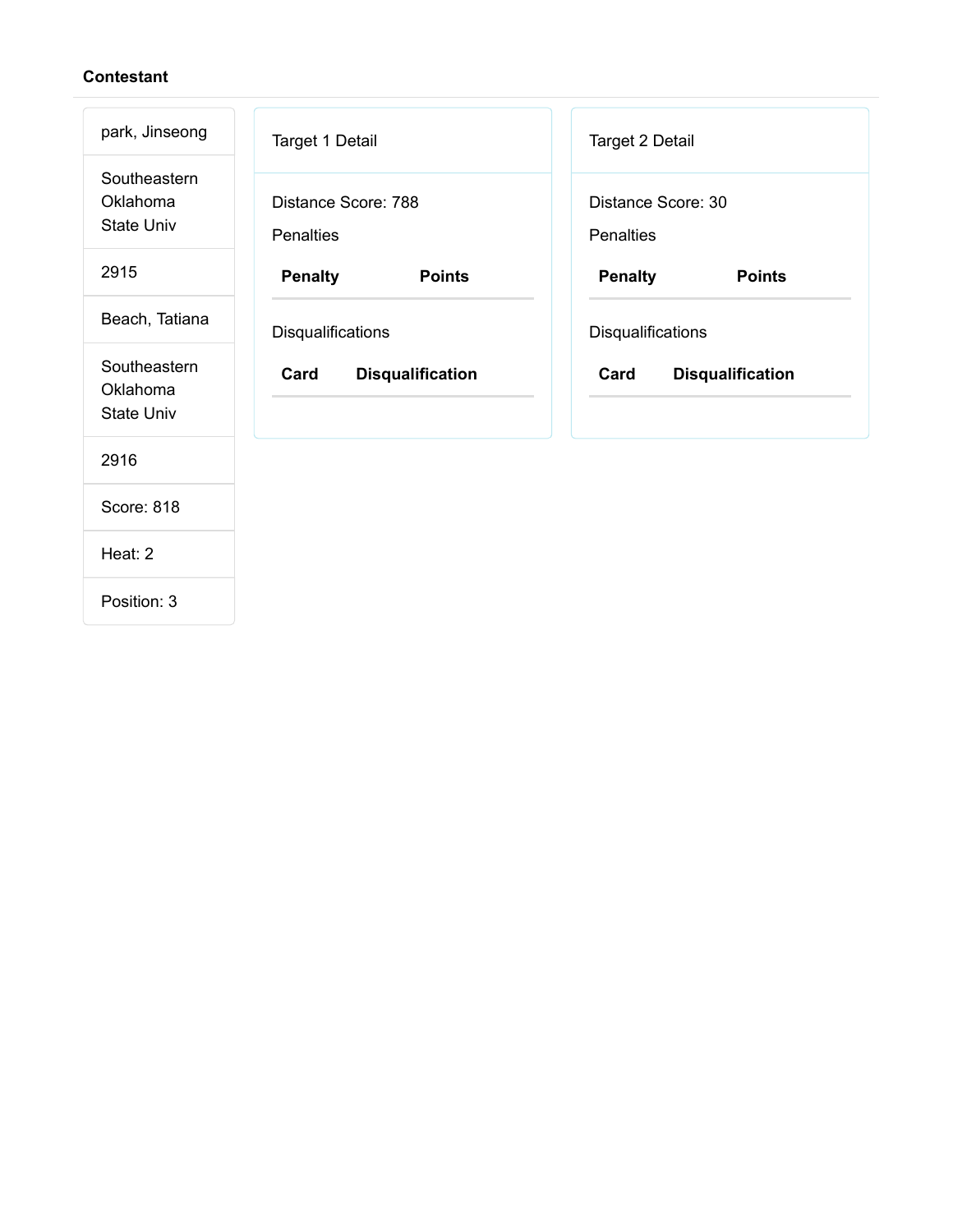| Brown,<br>Danilynn                            | Target 1 Detail                                      | Target 2 Detail                                      |
|-----------------------------------------------|------------------------------------------------------|------------------------------------------------------|
| Southeastern<br>Oklahoma<br><b>State Univ</b> | Distance Score: 99.4<br><b>Penalties</b>             | Distance Score: 54.8<br><b>Penalties</b>             |
| 2917                                          | <b>Penalty</b><br><b>Points</b>                      | <b>Penalty</b><br><b>Points</b>                      |
| Bradshaw,<br>Walter                           | Disqualifications<br>Card<br><b>Disqualification</b> | Disqualifications<br>Card<br><b>Disqualification</b> |
| Southeastern<br>Oklahoma<br><b>State Univ</b> |                                                      |                                                      |
| 2911                                          |                                                      |                                                      |
| Score: 154.2                                  |                                                      |                                                      |
| <b>Heat: 30</b>                               |                                                      |                                                      |
| Position: 1                                   |                                                      |                                                      |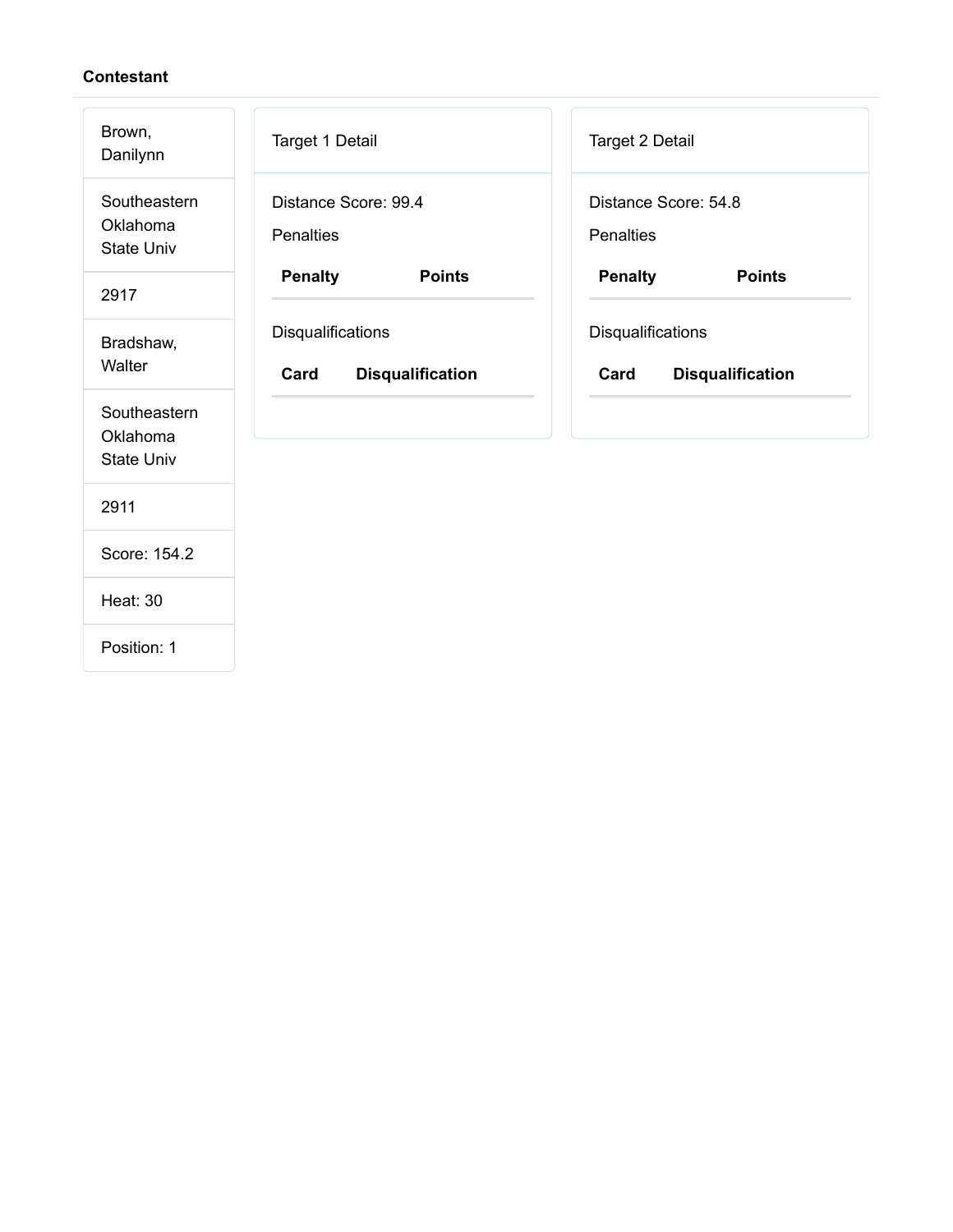| Nichols, Justin                               | Target 1 Detail                          | Target 2 Detail                          |
|-----------------------------------------------|------------------------------------------|------------------------------------------|
| Southeastern<br>Oklahoma<br><b>State Univ</b> | Distance Score: 66.2<br><b>Penalties</b> | Distance Score: 87.3<br><b>Penalties</b> |
| 2920                                          | <b>Penalty</b><br><b>Points</b>          | <b>Penalty</b><br><b>Points</b>          |
| Beach, Tatiana                                | Disqualifications                        | Disqualifications                        |
| Southeastern<br>Oklahoma<br><b>State Univ</b> | Card<br><b>Disqualification</b>          | Card<br><b>Disqualification</b>          |
| 2916                                          |                                          |                                          |
| Score: 153.5                                  |                                          |                                          |
| <b>Heat: 23</b>                               |                                          |                                          |
|                                               |                                          |                                          |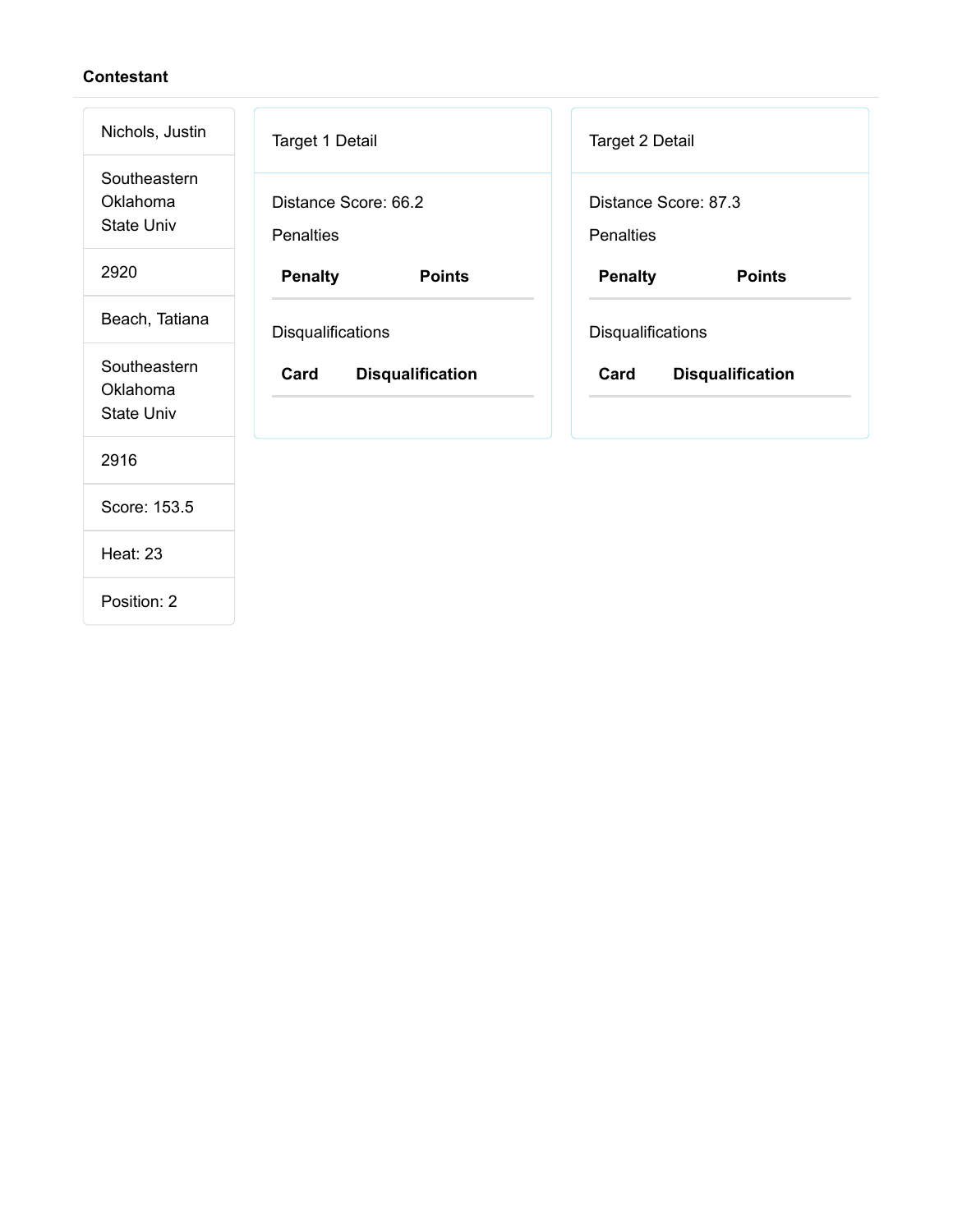| Crider, Derrick                           | Target 1 Detail                          | <b>Target 2 Detail</b>           |
|-------------------------------------------|------------------------------------------|----------------------------------|
| Southern<br><b>Illinois</b><br>University | Distance Score: 53.3<br><b>Penalties</b> | Distance Score: 135<br>Penalties |
| 3014                                      | <b>Penalty</b><br><b>Points</b>          | <b>Penalty</b><br><b>Points</b>  |
| Edgar, Thomas                             | Disqualifications                        | Disqualifications                |
| Southern<br><b>Illinois</b><br>University | Card<br><b>Disqualification</b>          | Card<br><b>Disqualification</b>  |
| 3015                                      |                                          |                                  |
| Score: 188.3                              |                                          |                                  |
| Heat: 6                                   |                                          |                                  |
|                                           |                                          |                                  |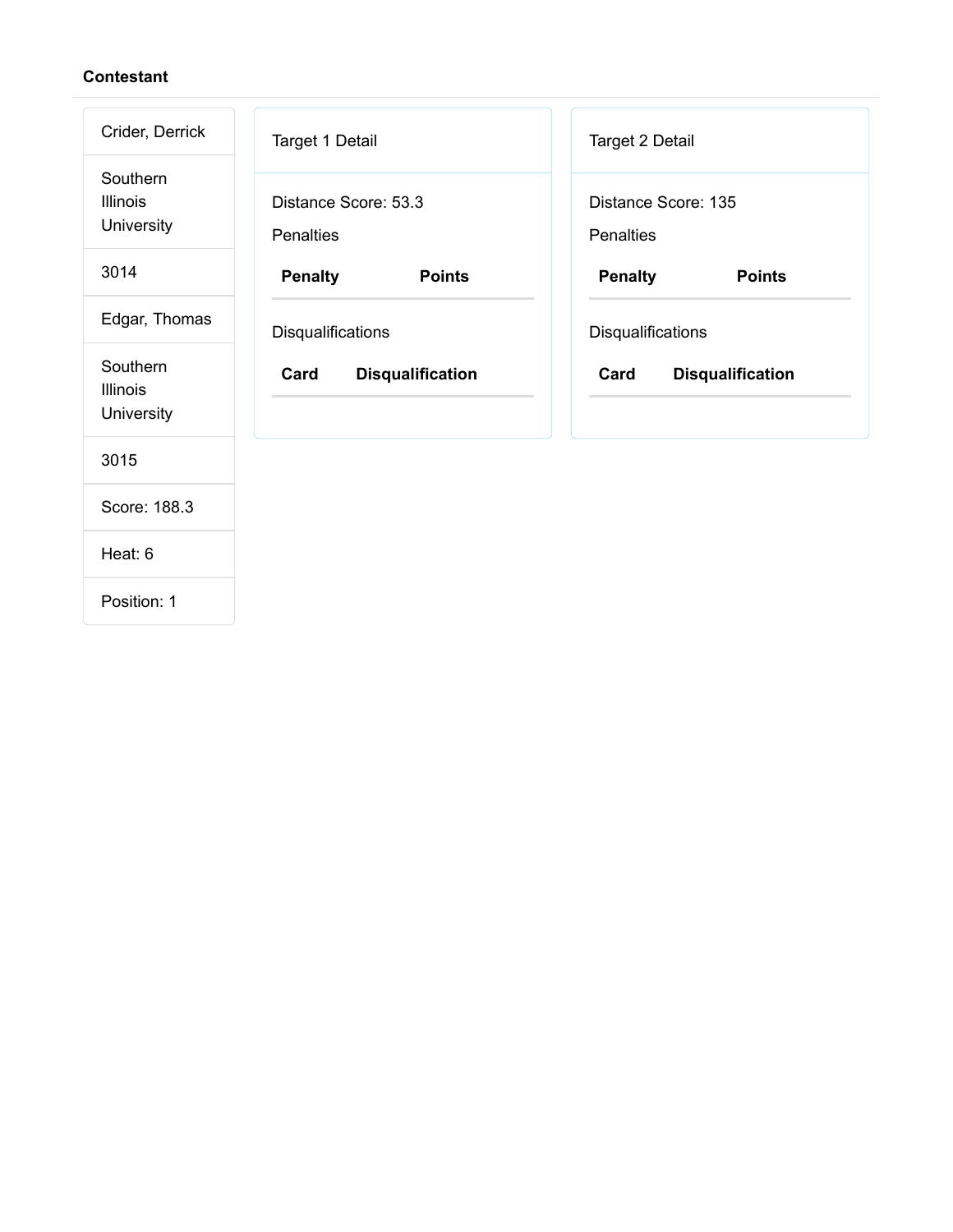| Kapp, Angelina                            | Target 1 Detail                           | Target 2 Detail                   |
|-------------------------------------------|-------------------------------------------|-----------------------------------|
| Southern<br><b>Illinois</b><br>University | Distance Score: 127.7<br><b>Penalties</b> | Distance Score: 23.3<br>Penalties |
| 3018                                      | <b>Penalty</b><br><b>Points</b>           | <b>Penalty</b><br><b>Points</b>   |
| Morris,<br>Benjamin                       | Disqualifications                         | Disqualifications                 |
| Southern<br>Illinois<br>University        | <b>Disqualification</b><br>Card           | Card<br><b>Disqualification</b>   |
| 3012                                      |                                           |                                   |
| Score: 151                                |                                           |                                   |
| <b>Heat: 13</b>                           |                                           |                                   |
| Position: 2                               |                                           |                                   |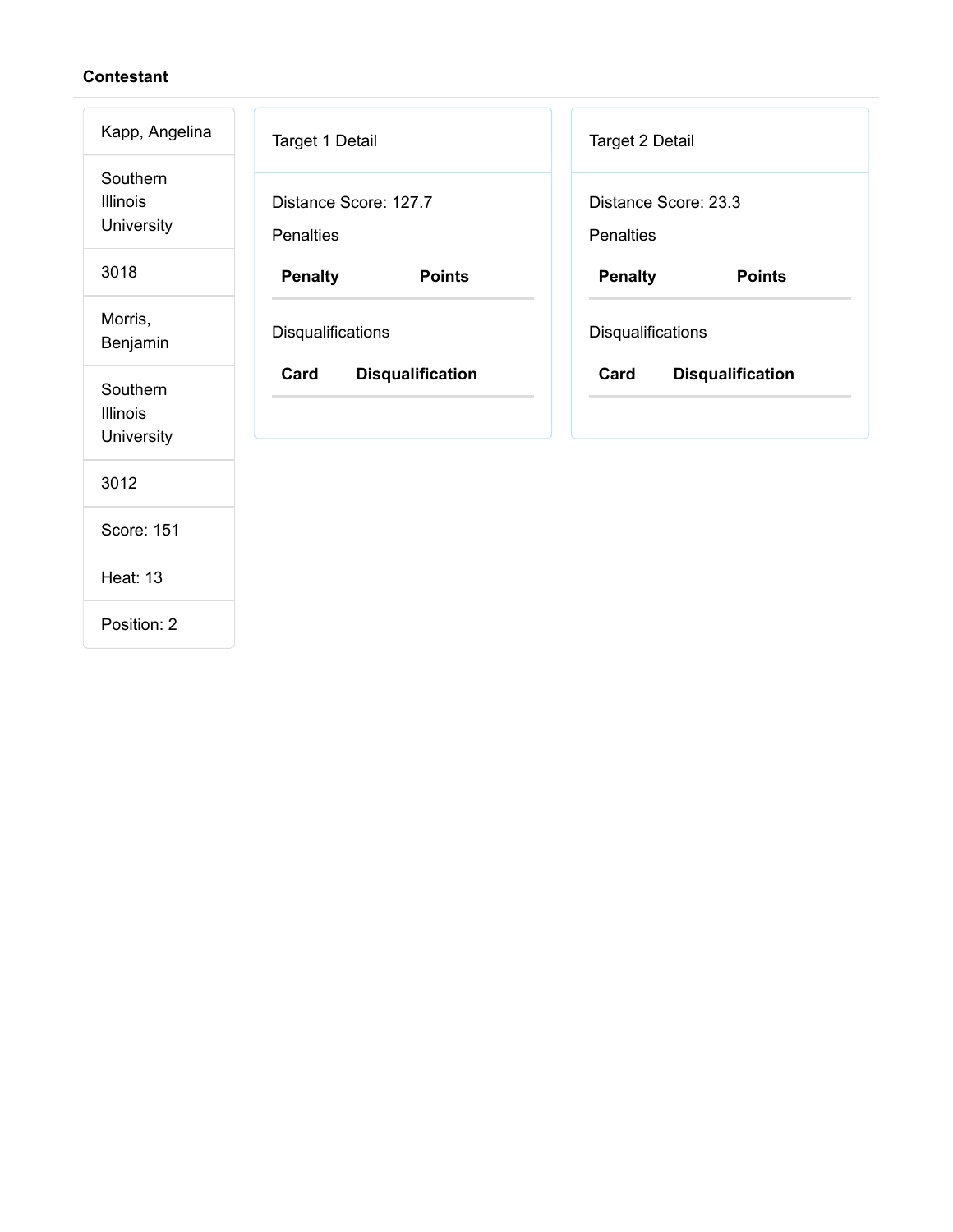| Skubisz,<br>Krzysztof              | Target 1 Detail                        |                         | Target 2 Detail   |                         |
|------------------------------------|----------------------------------------|-------------------------|-------------------|-------------------------|
| Southern<br>Illinois<br>University | Distance Score: 87<br>Penalties        |                         | <b>Penalties</b>  | Distance Score: 93.2    |
| 3020                               | <b>Penalty</b>                         | <b>Points</b>           | <b>Penalty</b>    | <b>Points</b>           |
| Crider, Derrick                    | Disqualifications                      |                         | Disqualifications |                         |
| Southern<br>Illinois<br>University | Card<br>Altitude less<br>than 200 feet | <b>Disqualification</b> | Card              | <b>Disqualification</b> |
| 3014                               | <b>AGL during</b><br>the drop run.     |                         |                   |                         |
| Score: DQ                          |                                        |                         |                   |                         |
| <b>Heat: 20</b>                    |                                        |                         |                   |                         |
| Position: 3                        |                                        |                         |                   |                         |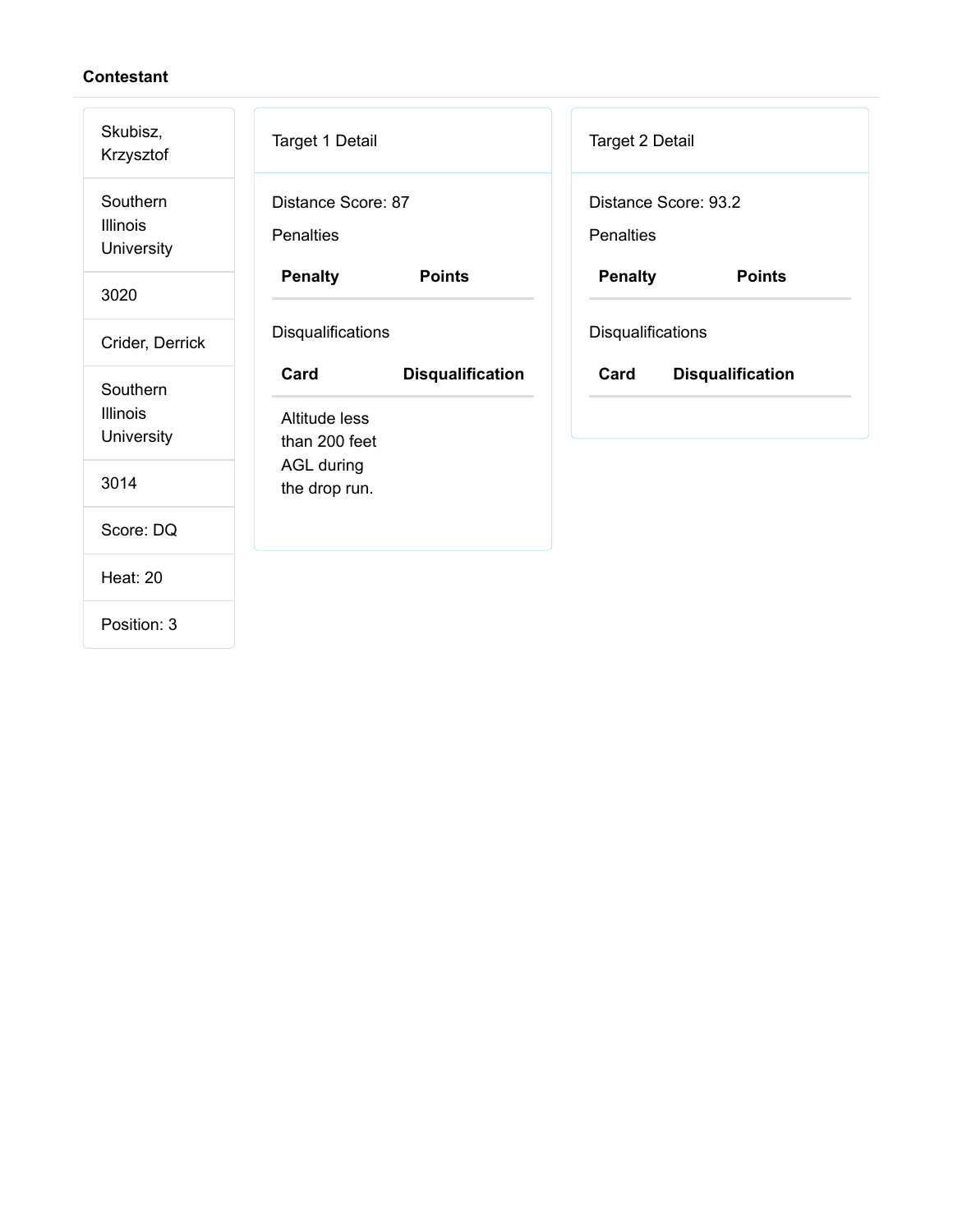| Gillespie, Grant                          | Target 1 Detail                          | Target 2 Detail                        |
|-------------------------------------------|------------------------------------------|----------------------------------------|
| Southern<br><b>Illinois</b><br>University | Distance Score: 53.7<br><b>Penalties</b> | Distance Score: 49<br><b>Penalties</b> |
| 3021                                      | <b>Penalty</b><br><b>Points</b>          | <b>Penalty</b><br><b>Points</b>        |
| Ciocca, Noah                              | Disqualifications                        | Disqualifications                      |
| Southern<br><b>Illinois</b><br>University | Card<br><b>Disqualification</b>          | Card<br><b>Disqualification</b>        |
| 3011                                      |                                          |                                        |
| Score: 102.7                              |                                          |                                        |
| <b>Heat: 34</b>                           |                                          |                                        |
| Position: 2                               |                                          |                                        |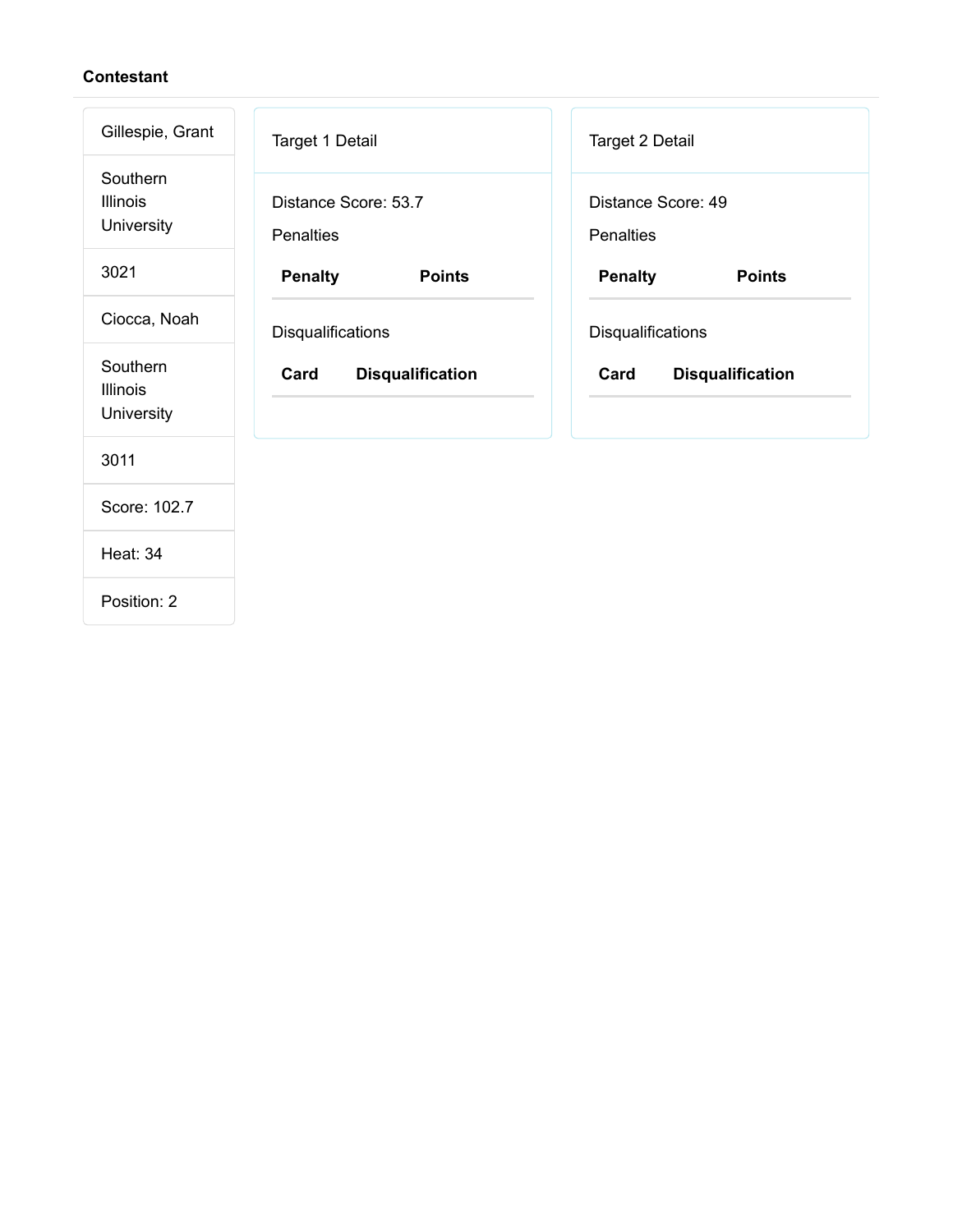| Cogan, Samuel                             | Target 1 Detail                          | Target 2 Detail                   |
|-------------------------------------------|------------------------------------------|-----------------------------------|
| Southern<br><b>Illinois</b><br>University | Distance Score: 48.5<br><b>Penalties</b> | Distance Score: 45.8<br>Penalties |
| 3024                                      | <b>Penalty</b><br><b>Points</b>          | <b>Penalty</b><br><b>Points</b>   |
| Miller, Dale                              | Disqualifications                        | Disqualifications                 |
| Southern<br><b>Illinois</b><br>University | Card<br><b>Disqualification</b>          | Card<br><b>Disqualification</b>   |
| 3013                                      |                                          |                                   |
| Score: 94.3                               |                                          |                                   |
| <b>Heat: 27</b>                           |                                          |                                   |
| Position: 4                               |                                          |                                   |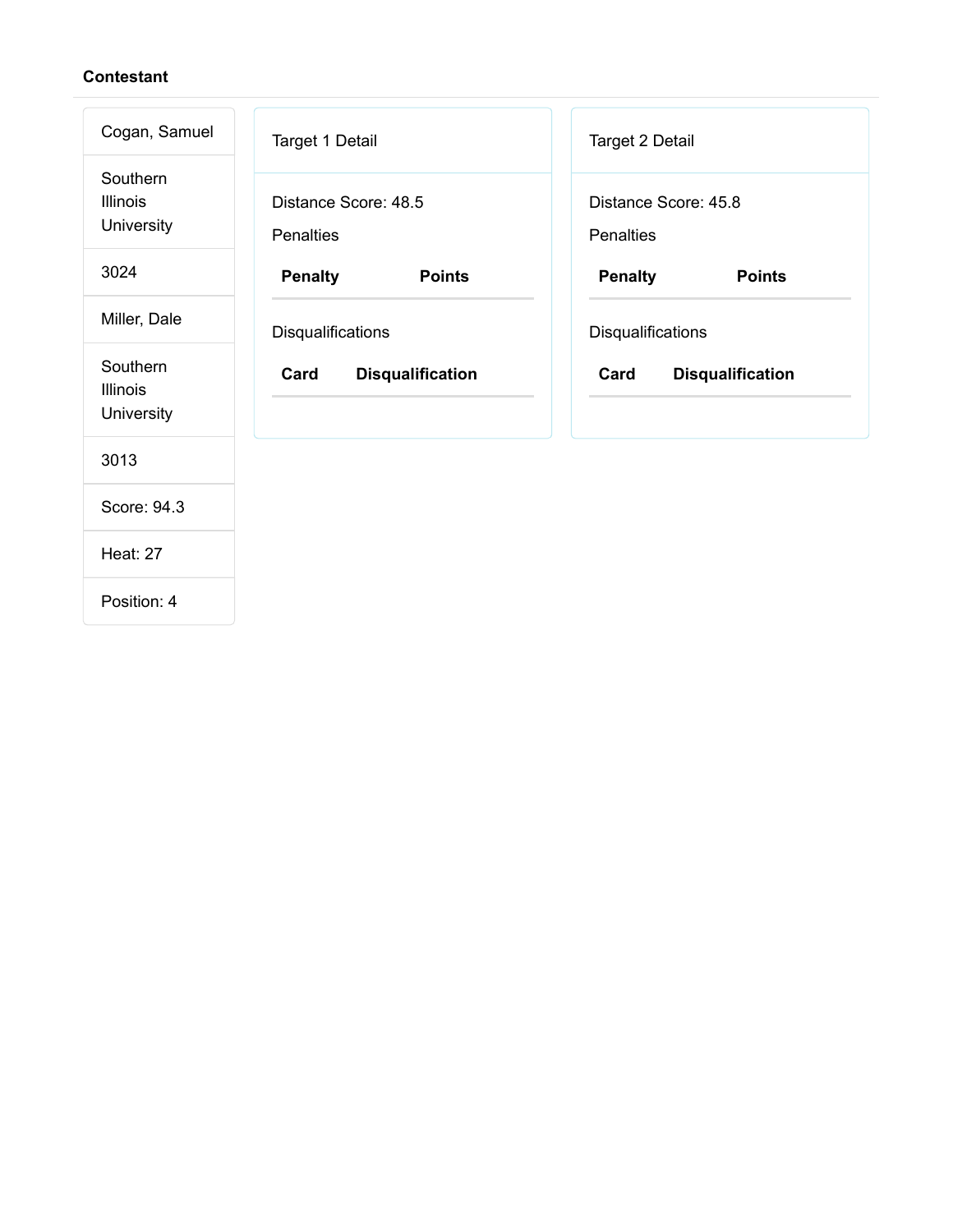| Stamps,<br>Sydney                  | Target 1 Detail                        | Target 2 Detail                  |
|------------------------------------|----------------------------------------|----------------------------------|
| St. Louis Univ. -<br>Parks College | Distance Score: 76<br><b>Penalties</b> | Distance Score: 234<br>Penalties |
| 3111                               | <b>Penalty</b><br><b>Points</b>        | <b>Penalty</b><br><b>Points</b>  |
| Mushkin,<br>Darren                 | Disqualifications                      | Disqualifications                |
| St. Louis Univ. -<br>Parks College | Card<br><b>Disqualification</b>        | Card<br><b>Disqualification</b>  |
| 3110                               |                                        |                                  |
| Score: 310                         |                                        |                                  |
| Heat: 8                            |                                        |                                  |
|                                    |                                        |                                  |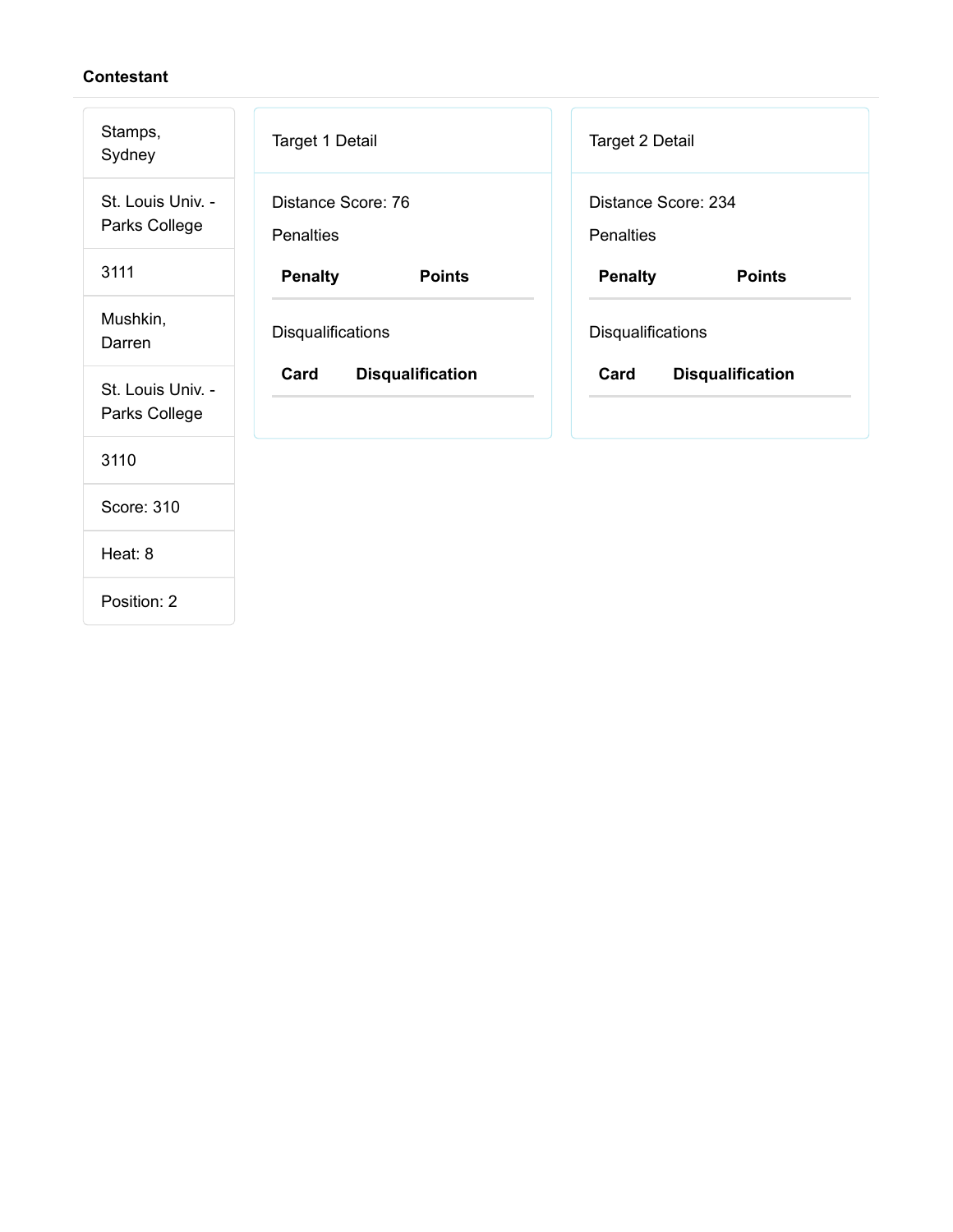| Fines, Jordan-<br>Chase            | Target 1 Detail                         | Target 2 Detail                         |
|------------------------------------|-----------------------------------------|-----------------------------------------|
| St. Louis Univ. -<br>Parks College | Distance Score: 223<br><b>Penalties</b> | Distance Score: 159<br><b>Penalties</b> |
| 3112                               | <b>Penalty</b><br><b>Points</b>         | <b>Penalty</b><br><b>Points</b>         |
| Park, Jongchan                     | Disqualifications                       | Disqualifications                       |
| St. Louis Univ. -<br>Parks College | Card<br><b>Disqualification</b>         | Card<br><b>Disqualification</b>         |
| 3116                               |                                         |                                         |
| Score: 382                         |                                         |                                         |
| Heat: 1                            |                                         |                                         |
| Position: 1                        |                                         |                                         |

| Pipal, Timothy                     | Target 1 Detail                 | Target 2 Detail                 |
|------------------------------------|---------------------------------|---------------------------------|
| St. Louis Univ. -<br>Parks College | Distance Score: 121             | Distance Score: 165             |
| 3115                               | <b>Penalties</b>                | <b>Penalties</b>                |
| Valenzuela,                        | <b>Penalty</b><br><b>Points</b> | <b>Penalty</b><br><b>Points</b> |
| Sebastian                          | <b>Disqualifications</b>        | <b>Disqualifications</b>        |
| St. Louis Univ. -<br>Parks College | Card<br><b>Disqualification</b> | Card<br><b>Disqualification</b> |
| 3113                               |                                 |                                 |
| Score: 286                         |                                 |                                 |

Heat: 15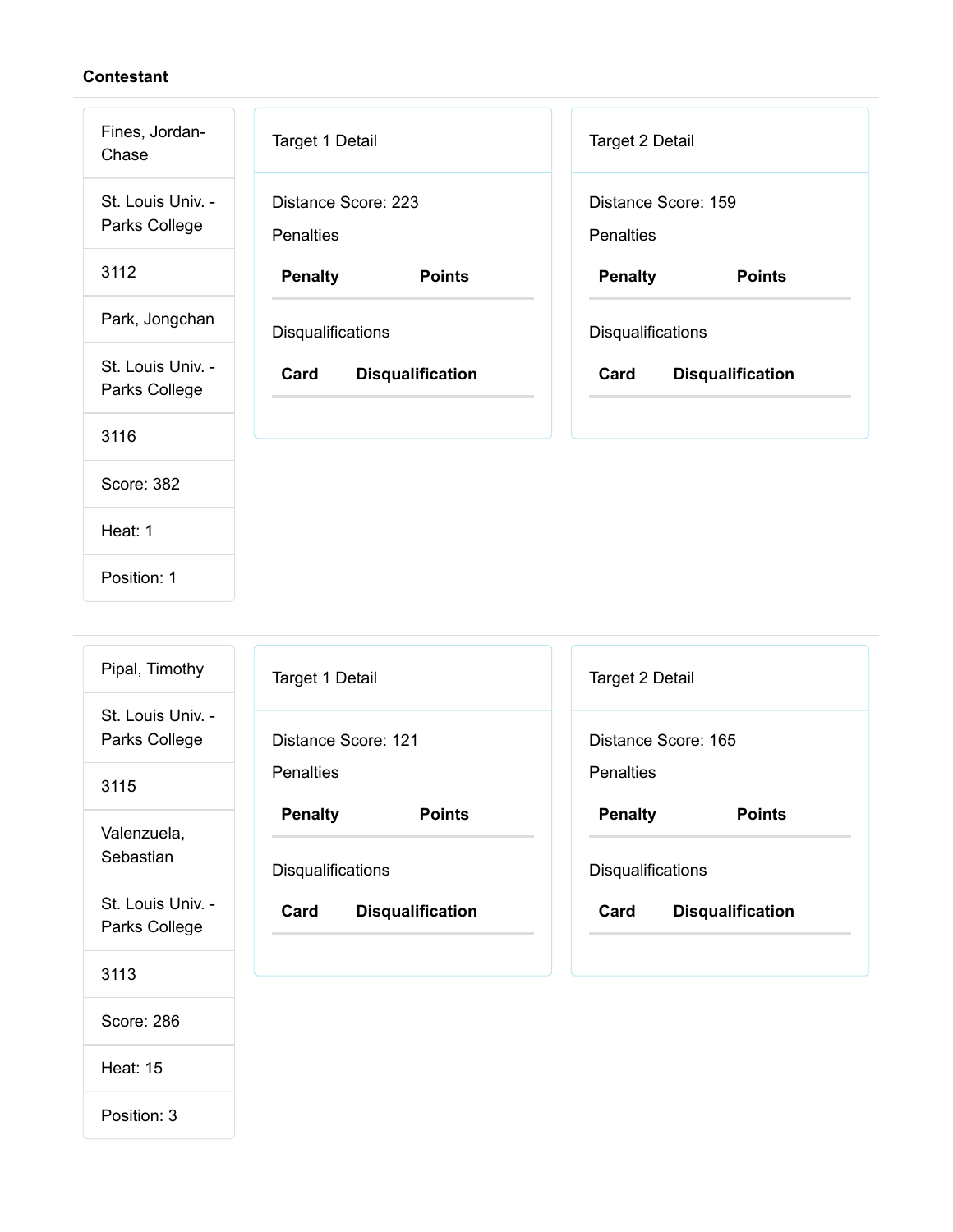| Mickan,<br>Christian               | Target 1 Detail                          | Target 2 Detail                   |
|------------------------------------|------------------------------------------|-----------------------------------|
| St. Louis Univ. -<br>Parks College | Distance Score: 78.7<br><b>Penalties</b> | Distance Score: 52.3<br>Penalties |
| 3117                               | <b>Penalty</b><br><b>Points</b>          | <b>Penalty</b><br><b>Points</b>   |
| Jacob, Peter                       | Disqualifications                        | <b>Disqualifications</b>          |
| St. Louis Univ. -<br>Parks College | Card<br><b>Disqualification</b>          | Card<br><b>Disqualification</b>   |
| 3118                               |                                          |                                   |
| Score: 131                         |                                          |                                   |
| <b>Heat: 29</b>                    |                                          |                                   |
| Position: 1                        |                                          |                                   |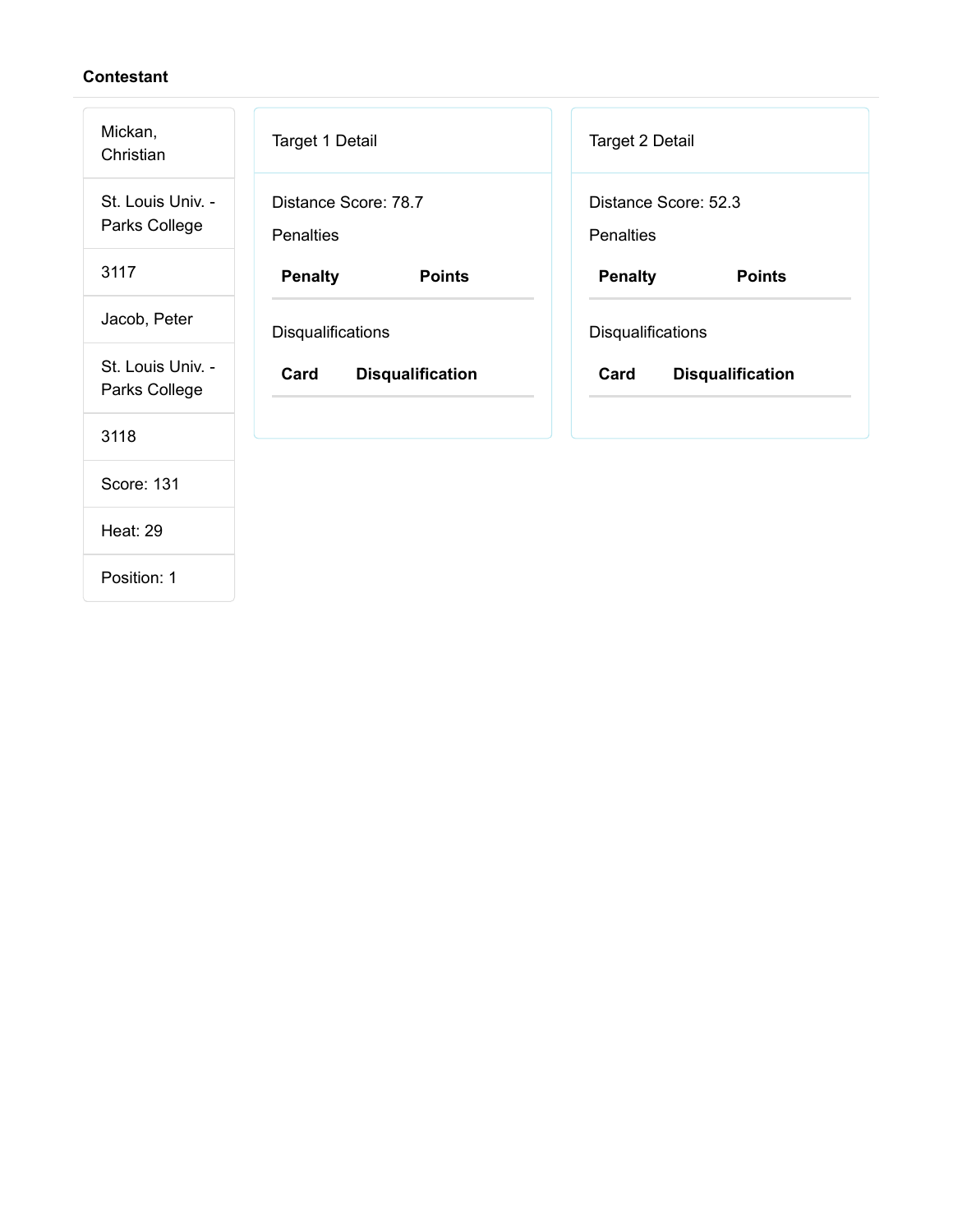| Seliner,<br>Nathaniel              | Target 1 Detail                          | Target 2 Detail                  |
|------------------------------------|------------------------------------------|----------------------------------|
| St. Louis Univ. -<br>Parks College | Distance Score: 89.2<br><b>Penalties</b> | Distance Score: 150<br>Penalties |
| 3119                               | <b>Penalty</b><br><b>Points</b>          | <b>Penalty</b><br><b>Points</b>  |
| Lehmann,<br>Chase                  | Disqualifications                        | Disqualifications                |
| St. Louis Univ. -<br>Parks College | Card<br><b>Disqualification</b>          | Card<br><b>Disqualification</b>  |
| 3114                               |                                          |                                  |
| Score: 239.2                       |                                          |                                  |
| <b>Heat: 22</b>                    |                                          |                                  |
| Position: 4                        |                                          |                                  |

| Wilson, Isabelle             | Target 1 Detail                                             | Target 2 Detail                                             |
|------------------------------|-------------------------------------------------------------|-------------------------------------------------------------|
| The Ohio State<br>University | Distance Score: 74.6                                        | Distance Score: 67.4                                        |
| 3210                         | <b>Penalties</b>                                            | <b>Penalties</b>                                            |
| Clouse, Mason                | <b>Penalty</b><br><b>Points</b>                             | <b>Penalty</b><br><b>Points</b>                             |
| The Ohio State<br>University | <b>Disqualifications</b><br>Card<br><b>Disqualification</b> | <b>Disqualifications</b><br>Card<br><b>Disqualification</b> |
| 3215                         |                                                             |                                                             |
| Score: 142                   |                                                             |                                                             |
| <b>Heat: 23</b>              |                                                             |                                                             |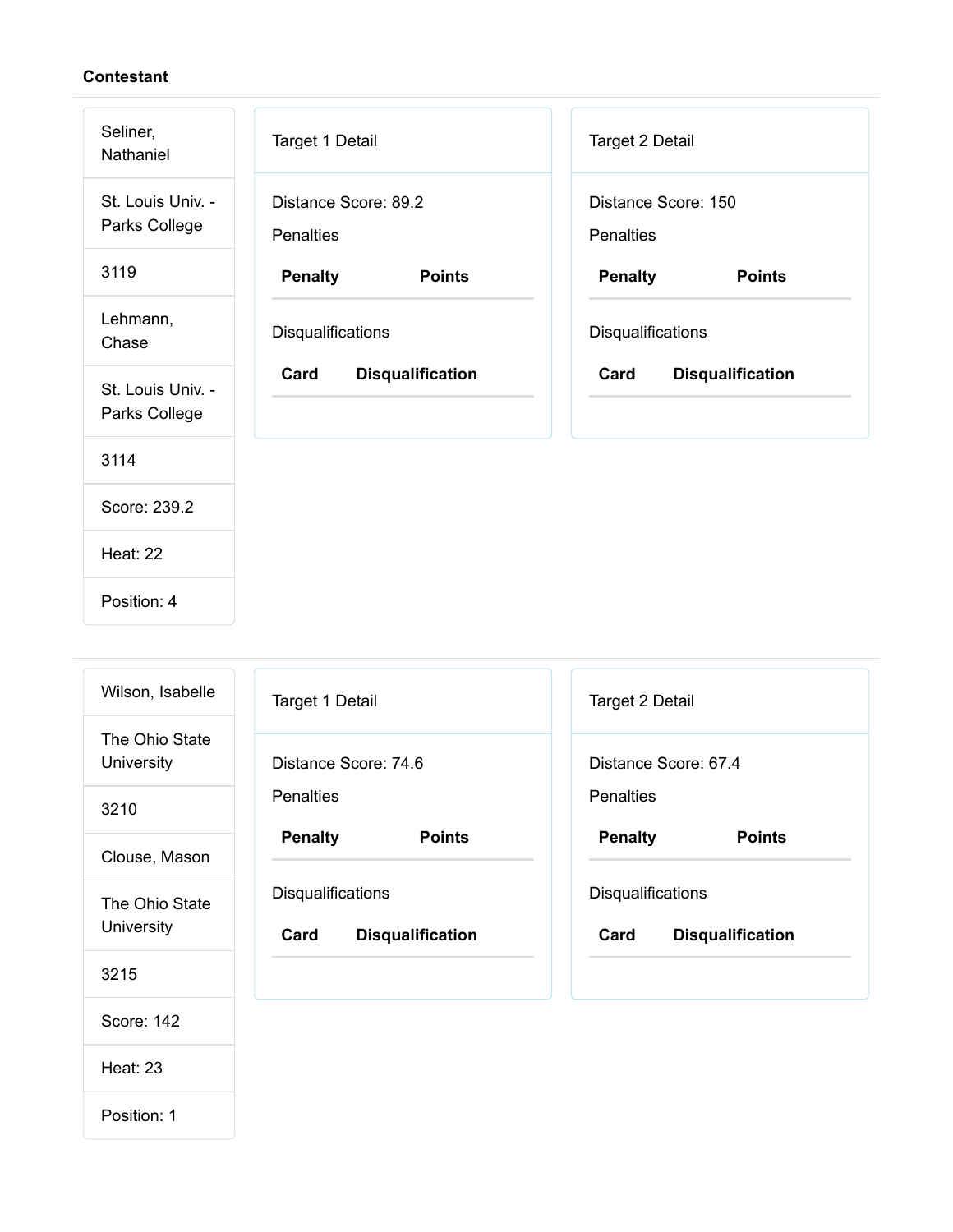| Scolnick,<br>Jackson         | Target 1 Detail                           | <b>Target 2 Detail</b>                 |
|------------------------------|-------------------------------------------|----------------------------------------|
| The Ohio State<br>University | Distance Score: 120.1<br><b>Penalties</b> | Distance Score: 38<br><b>Penalties</b> |
| 3212                         | <b>Penalty</b><br><b>Points</b>           | <b>Penalty</b><br><b>Points</b>        |
| Thurman,<br>Devyn            | Disqualifications                         | Disqualifications                      |
| The Ohio State<br>University | Card<br><b>Disqualification</b>           | Card<br><b>Disqualification</b>        |
| 3224                         |                                           |                                        |
| Score: 158.1                 |                                           |                                        |
| Heat: 9                      |                                           |                                        |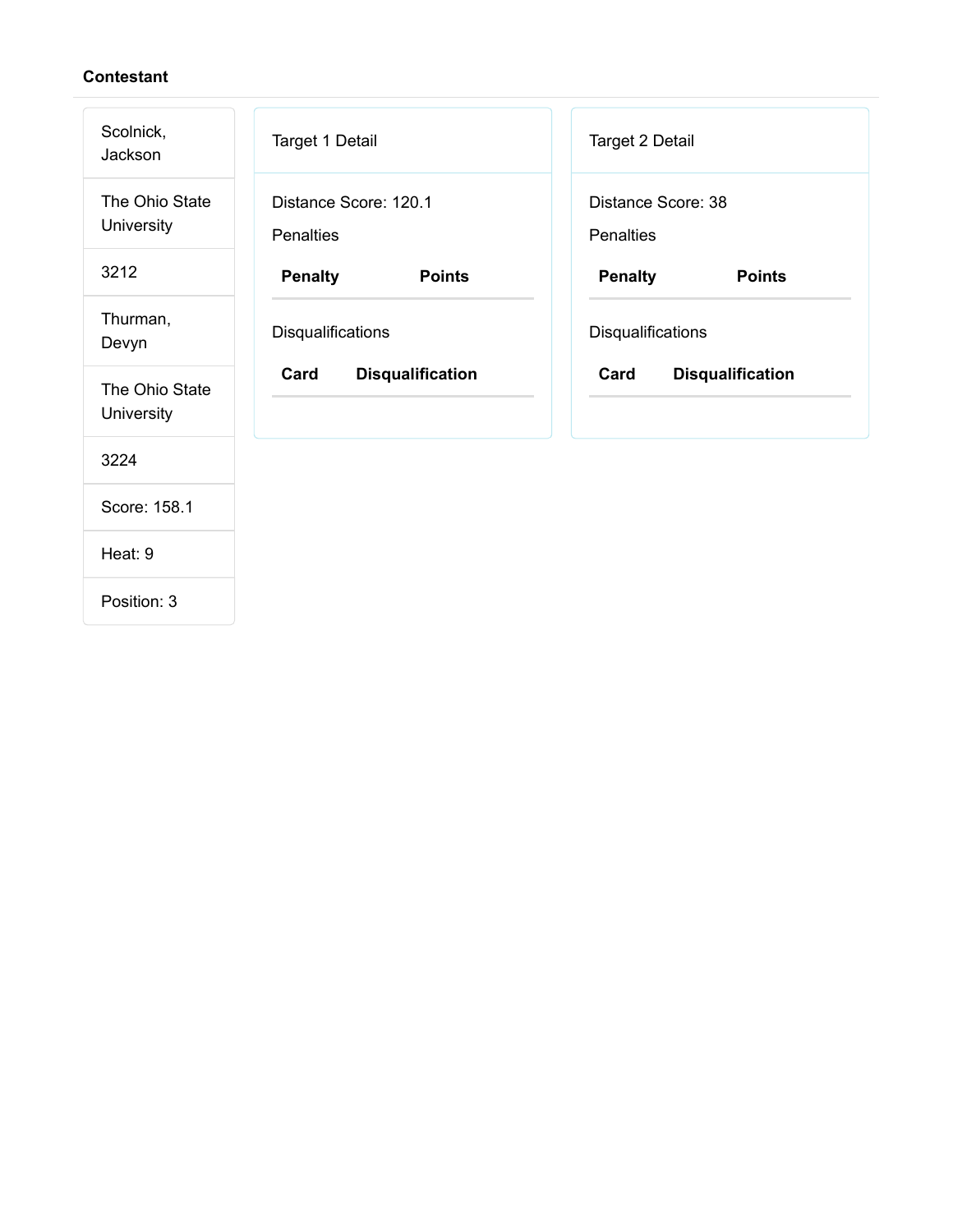| Jimenez,<br>Walter           | <b>Target 1 Detail</b>                   | Target 2 Detail                 |
|------------------------------|------------------------------------------|---------------------------------|
| The Ohio State<br>University | Distance Score: 99.7<br><b>Penalties</b> | Distance Score: 92<br>Penalties |
| 3217                         | <b>Penalty</b><br><b>Points</b>          | <b>Penalty</b><br><b>Points</b> |
| Sterling, Mike               | Disqualifications                        | Disqualifications               |
| The Ohio State<br>University | Card<br><b>Disqualification</b>          | Card<br><b>Disqualification</b> |
| 3216                         |                                          |                                 |
| Score: 191.7                 |                                          |                                 |
| <b>Heat: 30</b>              |                                          |                                 |
| Position: 4                  |                                          |                                 |

| Pattan, Noah                 | Target 1 Detail                 | Target 2 Detail                 |
|------------------------------|---------------------------------|---------------------------------|
| The Ohio State<br>University | Distance Score: 135.25          | Distance Score: 96              |
| 3219                         | <b>Penalties</b>                | <b>Penalties</b>                |
| Parenti,                     | <b>Penalty</b><br><b>Points</b> | <b>Penalty</b><br><b>Points</b> |
| Dominic                      | <b>Disqualifications</b>        | <b>Disqualifications</b>        |
| The Ohio State<br>University | Card<br><b>Disqualification</b> | Card<br><b>Disqualification</b> |
| 3211                         |                                 |                                 |
| Score: 231.25                |                                 |                                 |

Heat: 16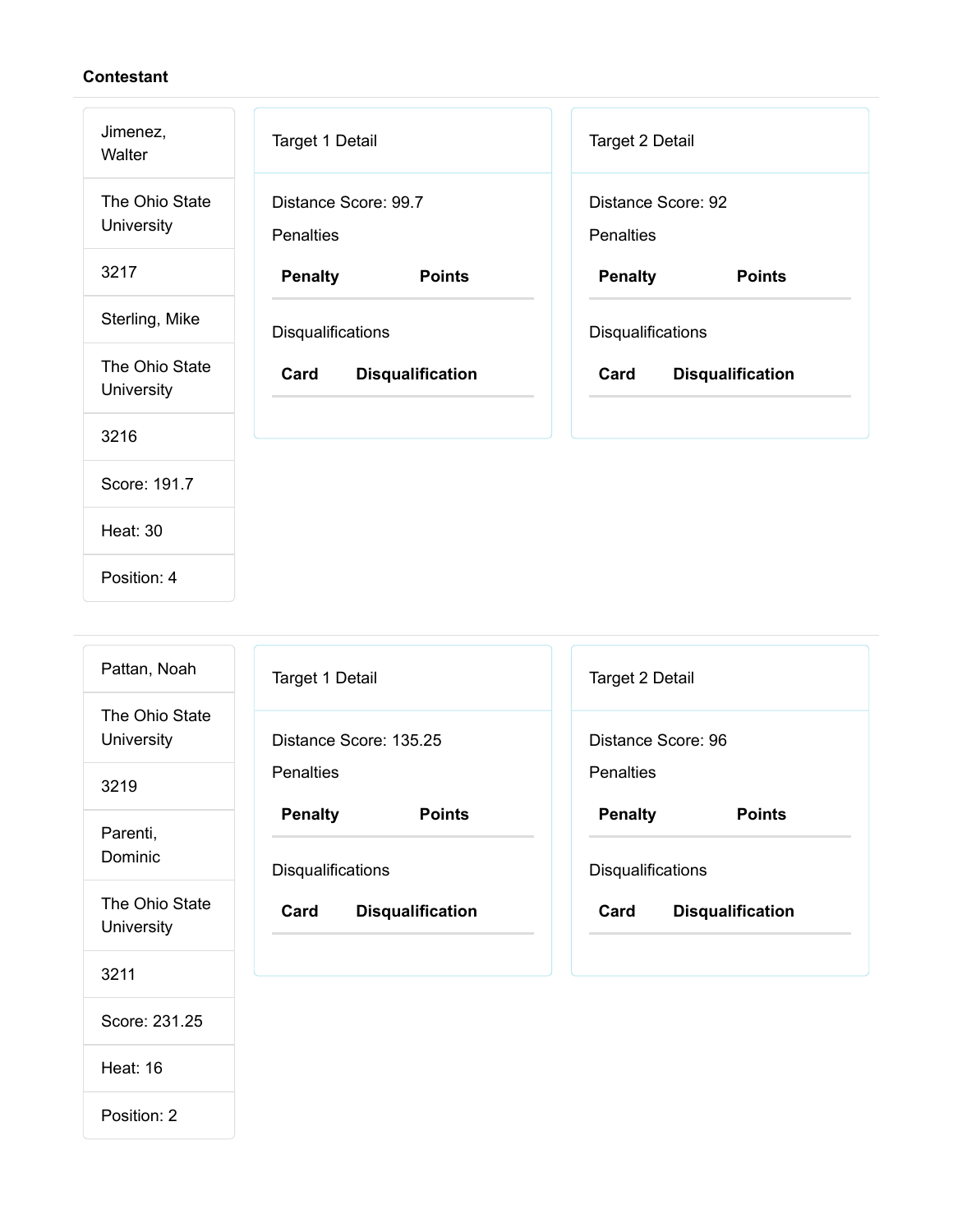| Brown, Eleanor               | Target 1 Detail                                      | Target 2 Detail                                      |
|------------------------------|------------------------------------------------------|------------------------------------------------------|
| The Ohio State<br>University | Distance Score: 102                                  | Distance Score: 168                                  |
| 3220                         | <b>Penalties</b>                                     | <b>Penalties</b>                                     |
| Du, Chris                    | <b>Penalty</b><br><b>Points</b>                      | <b>Penalty</b><br><b>Points</b>                      |
| The Ohio State<br>University | Disqualifications<br>Card<br><b>Disqualification</b> | Disqualifications<br>Card<br><b>Disqualification</b> |
| 3221                         |                                                      |                                                      |
| Score: 270                   |                                                      |                                                      |
| Heat: 2                      |                                                      |                                                      |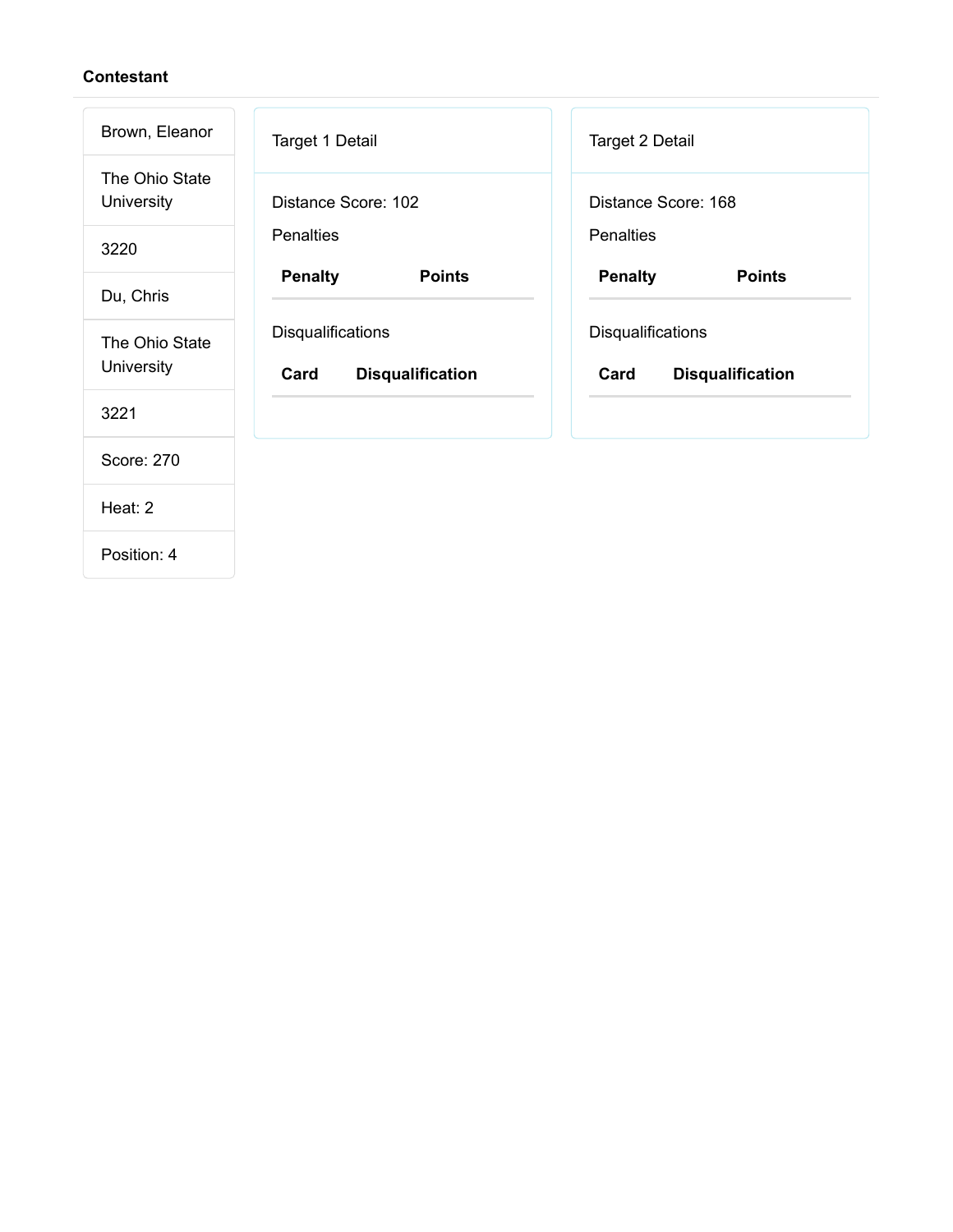| Oatman, Shane                                | Target 1 Detail                          | Target 2 Detail                          |
|----------------------------------------------|------------------------------------------|------------------------------------------|
| <b>United States</b><br>Air Force<br>Academy | Distance Score: 16.6<br><b>Penalties</b> | Distance Score: 44.6<br><b>Penalties</b> |
| 3317                                         | <b>Penalty</b><br><b>Points</b>          | <b>Penalty</b><br><b>Points</b>          |
| Giles Beebe,<br>Giles                        | Disqualifications                        | Disqualifications                        |
| <b>United States</b><br>Air Force<br>Academy | Card<br><b>Disqualification</b>          | Card<br><b>Disqualification</b>          |
| 3330                                         |                                          |                                          |
| Score: 61.2                                  |                                          |                                          |
| <b>Heat: 25</b>                              |                                          |                                          |
| Position: 1                                  |                                          |                                          |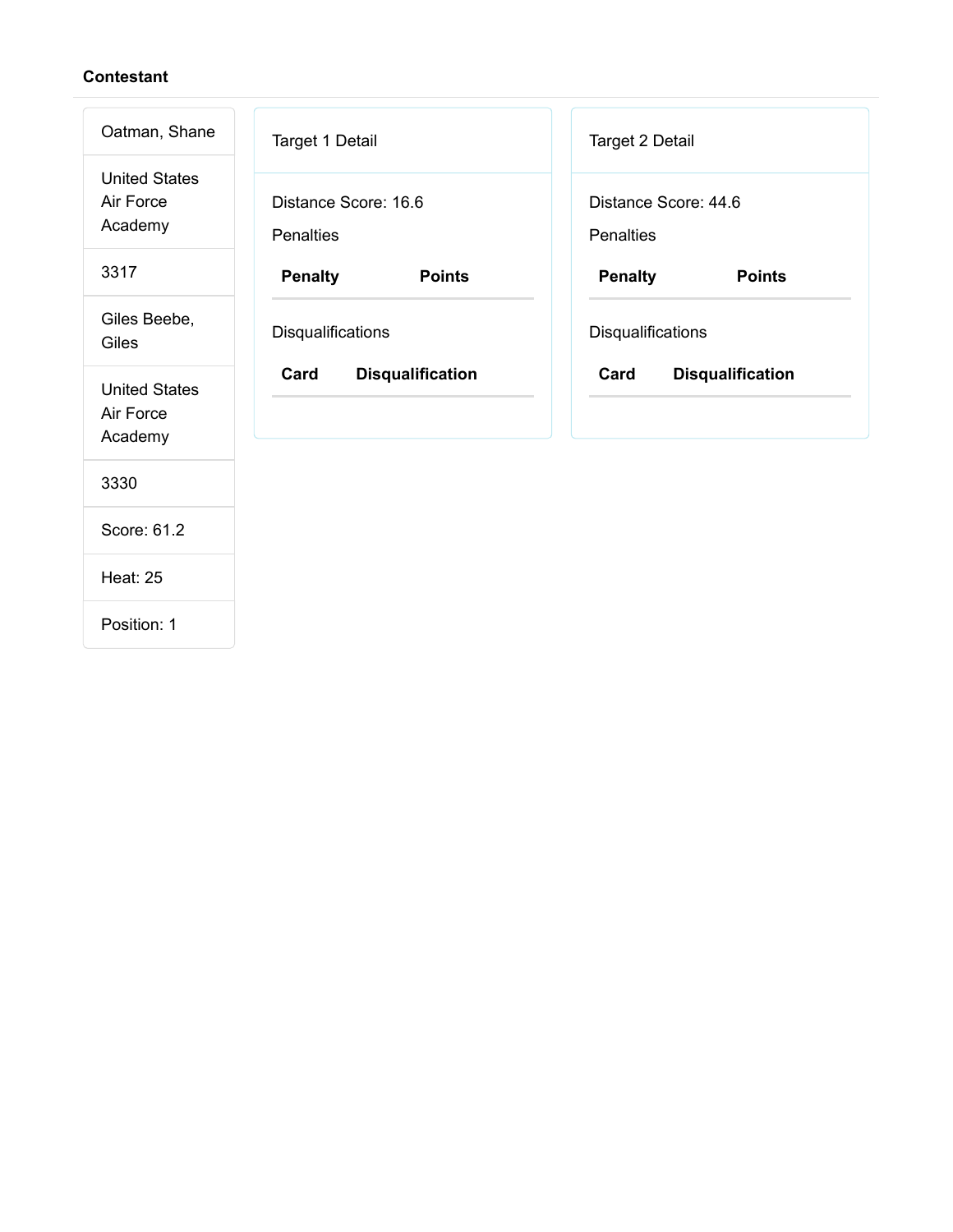| Stenslie, Jacob                              | Target 1 Detail                     |                         |                  | <b>Target 2 Detail</b> |                         |
|----------------------------------------------|-------------------------------------|-------------------------|------------------|------------------------|-------------------------|
| <b>United States</b><br>Air Force<br>Academy | Distance Score:<br><b>Penalties</b> |                         | <b>Penalties</b> | Distance Score: 71.1   |                         |
| 3319                                         | <b>Penalty</b>                      | <b>Points</b>           |                  | <b>Penalty</b>         | <b>Points</b>           |
| Melton, Claire                               | Disqualifications                   |                         |                  | Disqualifications      |                         |
| <b>United States</b><br>Air Force            | Card                                | <b>Disqualification</b> | Card             |                        | <b>Disqualification</b> |
| Academy                                      | Failure to                          |                         |                  |                        |                         |
| 3315                                         | drop two<br>containers on           |                         |                  |                        |                         |
| Score: DQ                                    | the run                             |                         |                  |                        |                         |
| Heat: 4                                      |                                     |                         |                  |                        |                         |
| Position: 3                                  |                                     |                         |                  |                        |                         |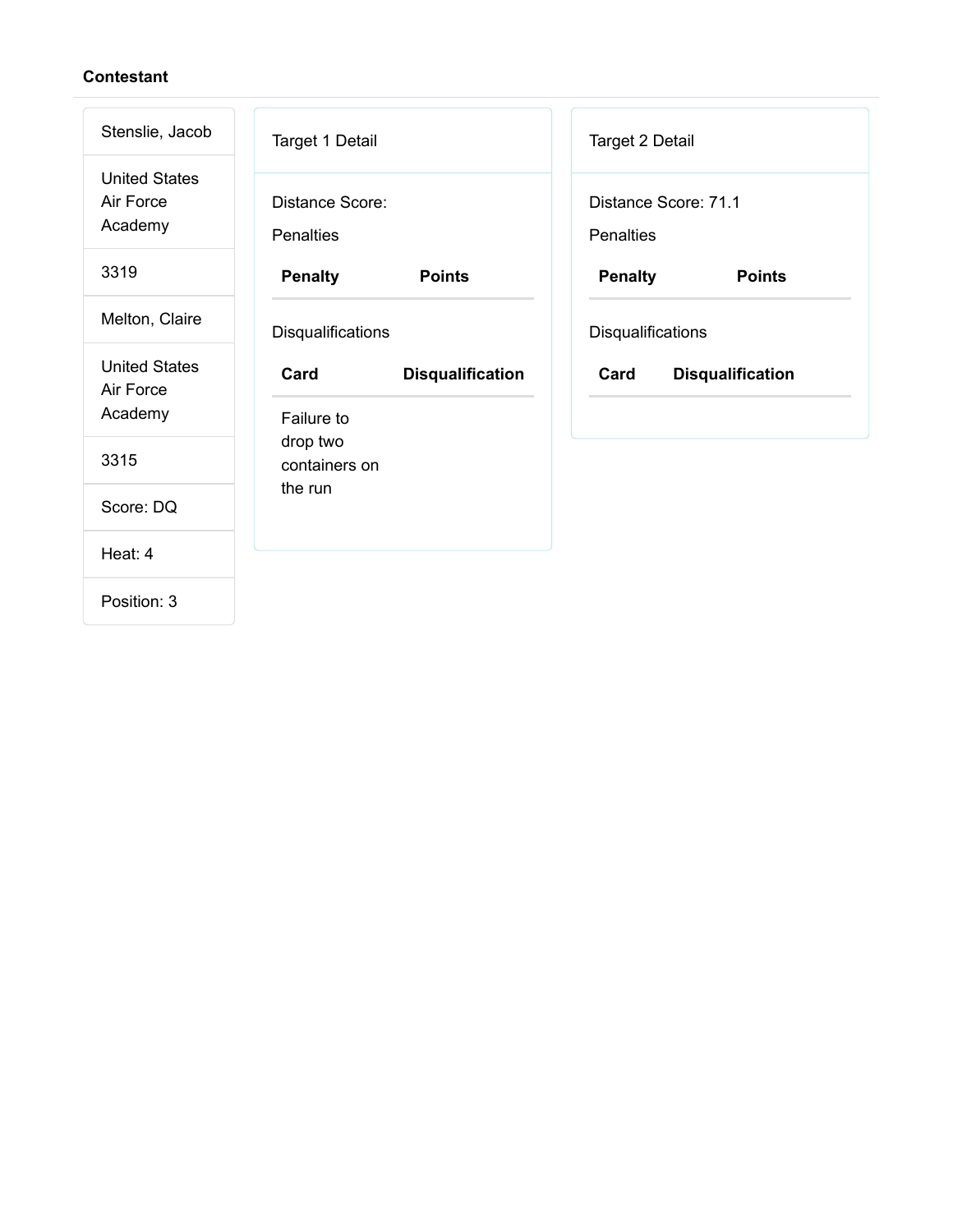| Biery, George                                | Target 1 Detail                          | Target 2 Detail                          |
|----------------------------------------------|------------------------------------------|------------------------------------------|
| <b>United States</b><br>Air Force<br>Academy | Distance Score: 25.3<br><b>Penalties</b> | Distance Score: 19.3<br><b>Penalties</b> |
| 3325                                         | <b>Penalty</b><br><b>Points</b>          | <b>Penalty</b><br><b>Points</b>          |
| Leach, Ryan                                  | Disqualifications                        | Disqualifications                        |
| <b>United States</b><br>Air Force<br>Academy | Card<br><b>Disqualification</b>          | Card<br><b>Disqualification</b>          |
| 3318                                         |                                          |                                          |
| Score: 44.6                                  |                                          |                                          |
| <b>Heat: 11</b>                              |                                          |                                          |
|                                              |                                          |                                          |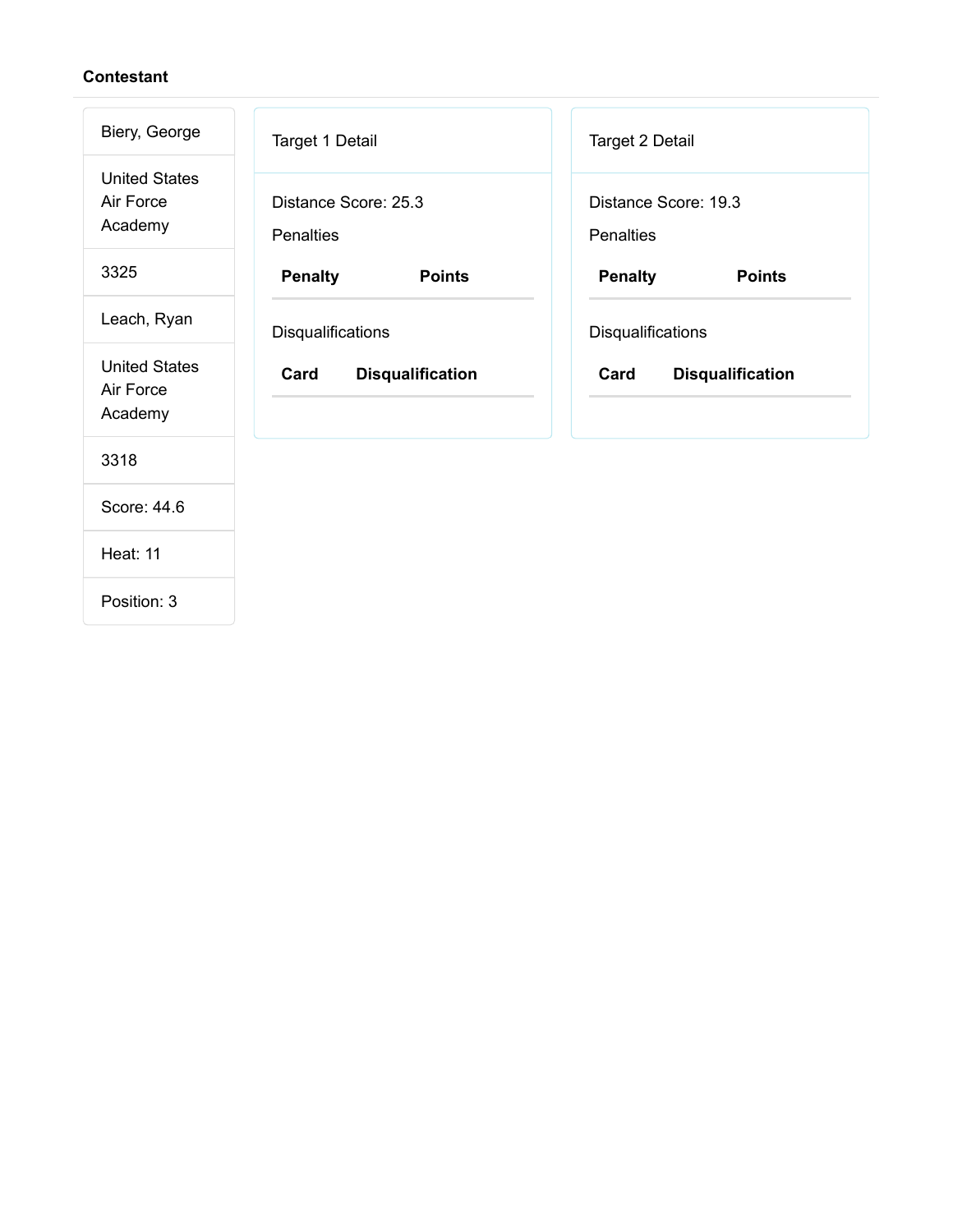| Portlock,<br>Connor                          | Target 1 Detail                          | Target 2 Detail                   |
|----------------------------------------------|------------------------------------------|-----------------------------------|
| <b>United States</b><br>Air Force<br>Academy | Distance Score: 56.4<br><b>Penalties</b> | Distance Score: 81.3<br>Penalties |
| 3328                                         | <b>Penalty</b><br><b>Points</b>          | <b>Penalty</b><br><b>Points</b>   |
| Breyfogle, Seth                              | Disqualifications                        | Disqualifications                 |
| <b>United States</b><br>Air Force<br>Academy | Card<br><b>Disqualification</b>          | Card<br><b>Disqualification</b>   |
| 3314                                         |                                          |                                   |
| Score: 137.7                                 |                                          |                                   |
| <b>Heat: 32</b>                              |                                          |                                   |
| Position: 2                                  |                                          |                                   |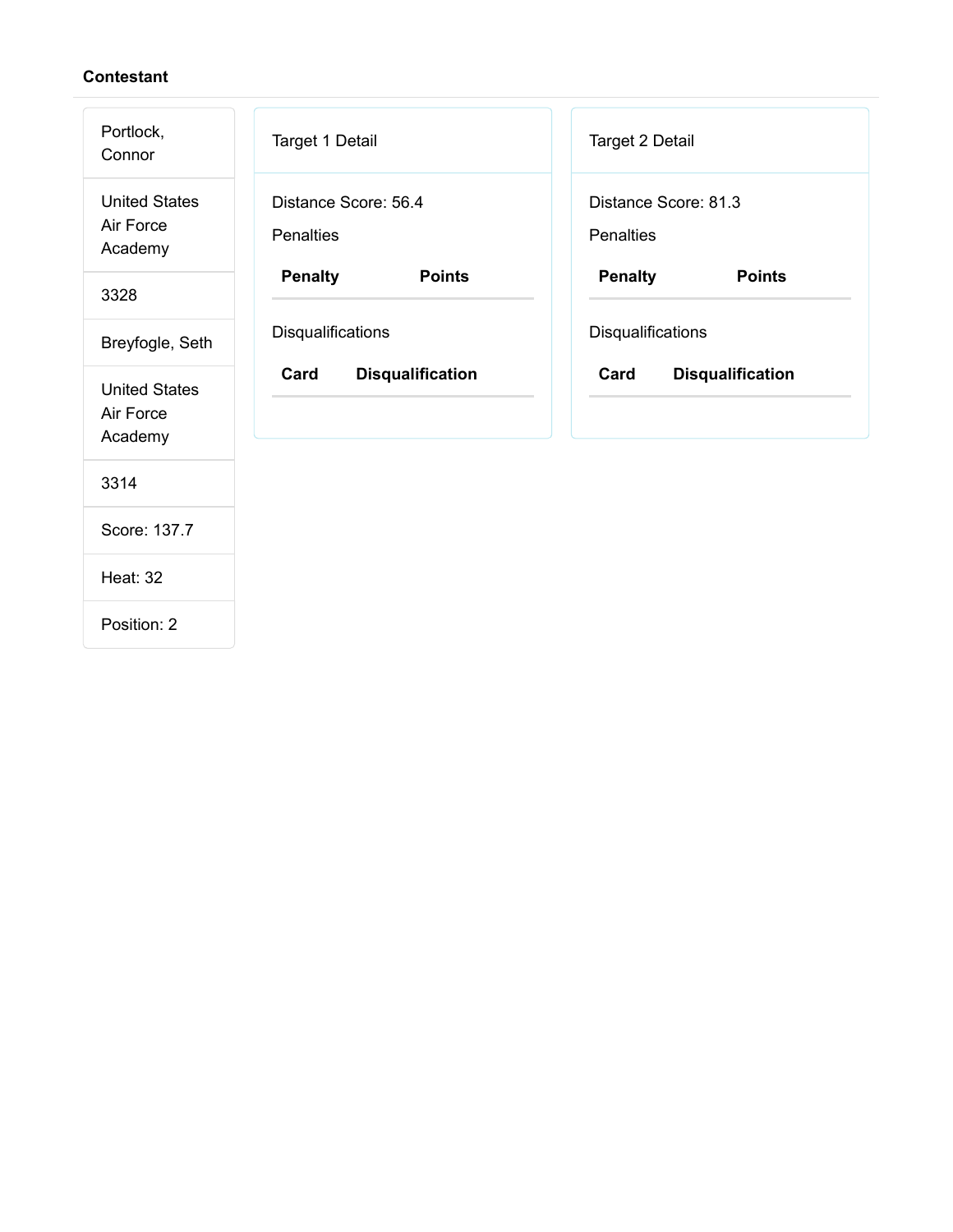| Modica,<br>Morgan                            | Target 1 Detail                          | Target 2 Detail                          |
|----------------------------------------------|------------------------------------------|------------------------------------------|
| <b>United States</b><br>Air Force<br>Academy | Distance Score: 50.3<br><b>Penalties</b> | Distance Score: 30.6<br><b>Penalties</b> |
| 3333                                         | <b>Penalty</b><br><b>Points</b>          | <b>Penalty</b><br><b>Points</b>          |
| Edgerly, Luke                                | Disqualifications                        | Disqualifications                        |
| <b>United States</b><br>Air Force<br>Academy | Card<br><b>Disqualification</b>          | Card<br><b>Disqualification</b>          |
| 3316                                         |                                          |                                          |
| Score: 80.9                                  |                                          |                                          |
| <b>Heat: 18</b>                              |                                          |                                          |
| Position: 1                                  |                                          |                                          |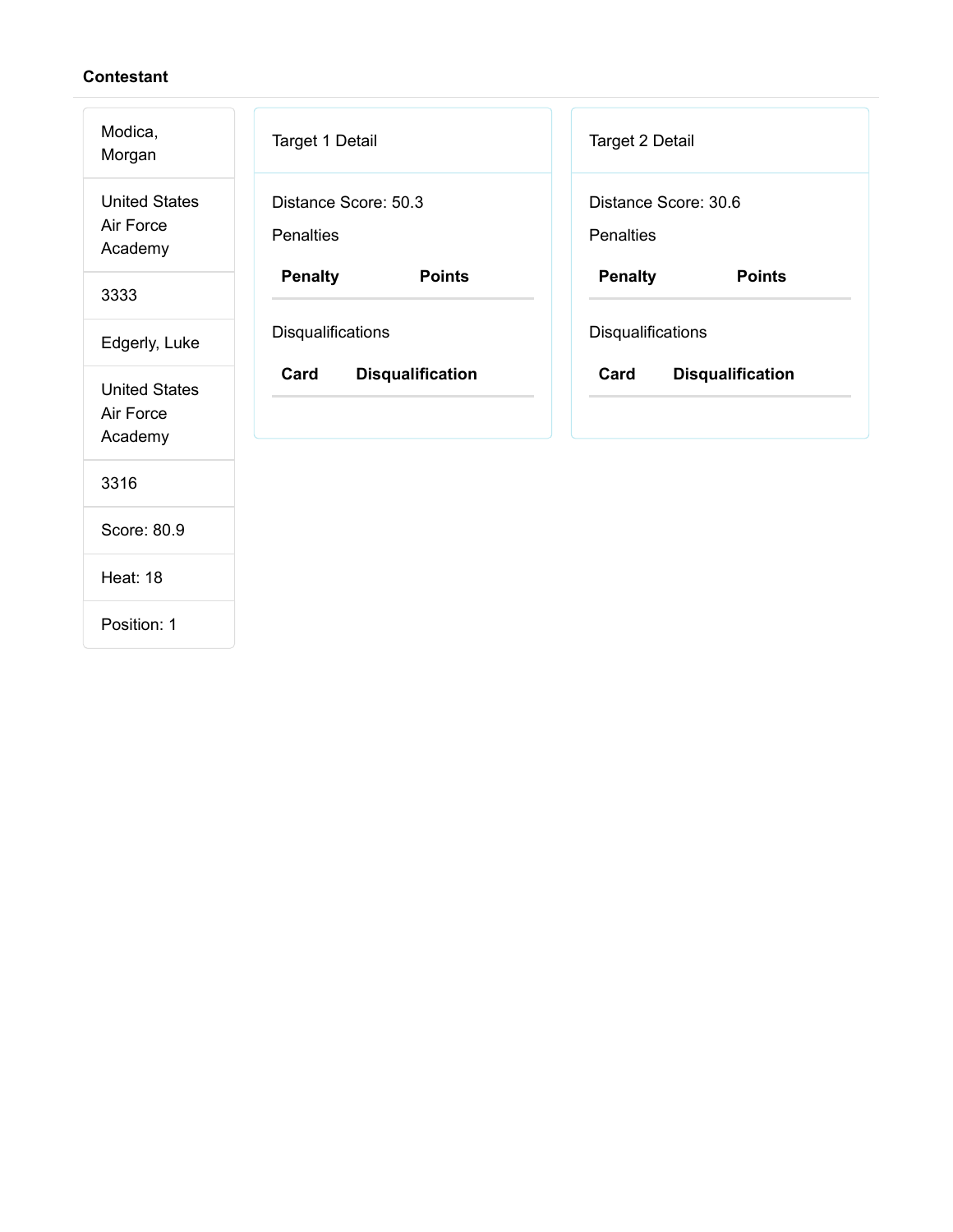| Pehrson,<br>Hunter                   | Target 1 Detail                          | Target 2 Detail                          |
|--------------------------------------|------------------------------------------|------------------------------------------|
| University of<br>Nebraska -<br>Omaha | Distance Score: 58.5<br><b>Penalties</b> | Distance Score: 39.8<br><b>Penalties</b> |
| 3411                                 | <b>Penalty</b><br><b>Points</b>          | <b>Penalty</b><br><b>Points</b>          |
| Brennan, Owen                        | Disqualifications                        | Disqualifications                        |
| University of<br>Nebraska -<br>Omaha | Card<br><b>Disqualification</b>          | Card<br><b>Disqualification</b>          |
| 3417                                 |                                          |                                          |
| Score: 98.3                          |                                          |                                          |
| <b>Heat: 31</b>                      |                                          |                                          |
| Position: 1                          |                                          |                                          |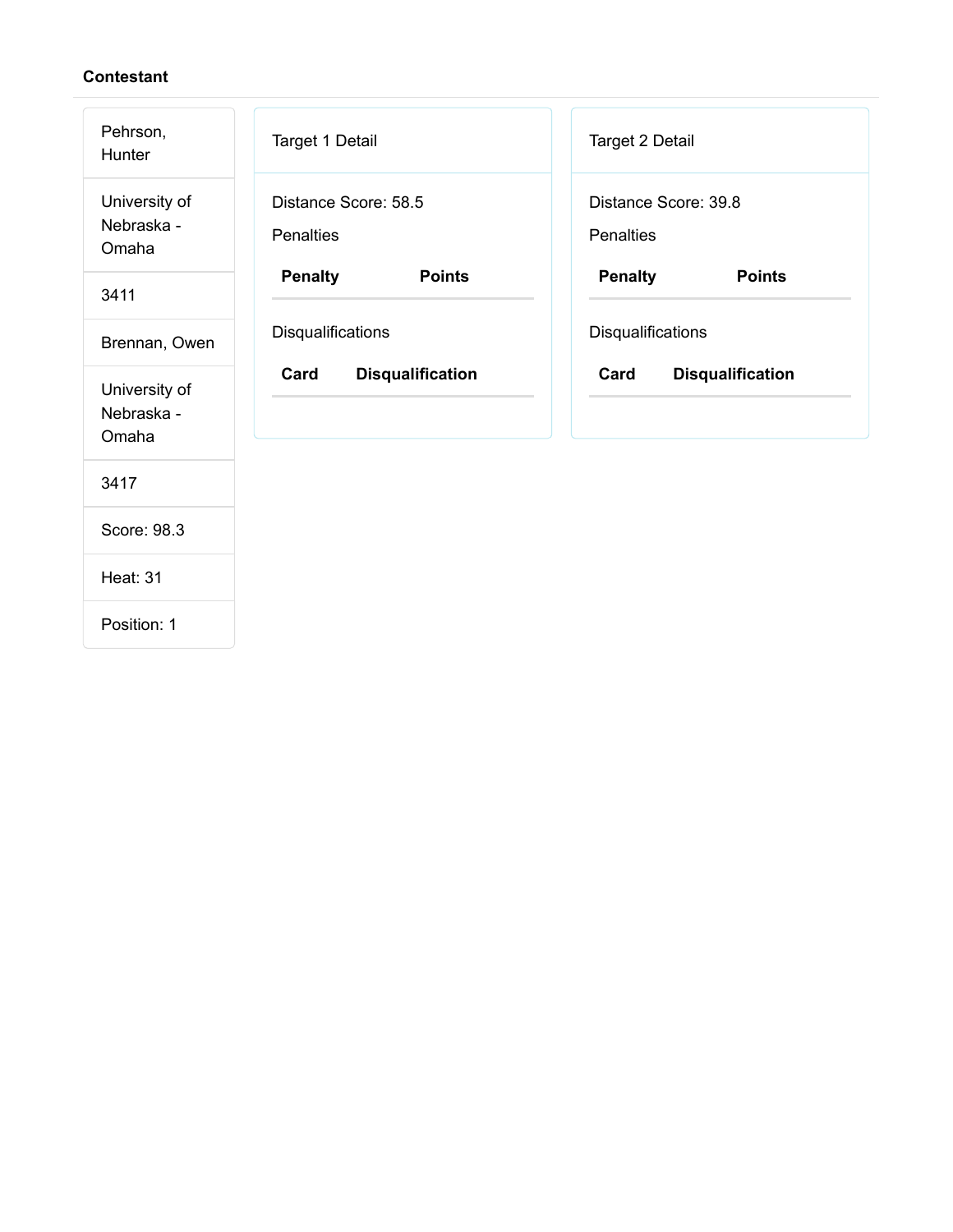| Adams, Daniel                        | Target 1 Detail                        | Target 2 Detail                          |
|--------------------------------------|----------------------------------------|------------------------------------------|
| University of<br>Nebraska -<br>Omaha | Distance Score: 83<br><b>Penalties</b> | Distance Score: 37.5<br><b>Penalties</b> |
| 3412                                 | <b>Penalty</b><br><b>Points</b>        | <b>Penalty</b><br><b>Points</b>          |
| Ferguson,<br>Garrett                 | Disqualifications                      | Disqualifications                        |
| University of<br>Nebraska -<br>Omaha | Card<br><b>Disqualification</b>        | Card<br><b>Disqualification</b>          |
| 3414                                 |                                        |                                          |
| Score: 120.5                         |                                        |                                          |
| <b>Heat: 17</b>                      |                                        |                                          |
| Position: 2                          |                                        |                                          |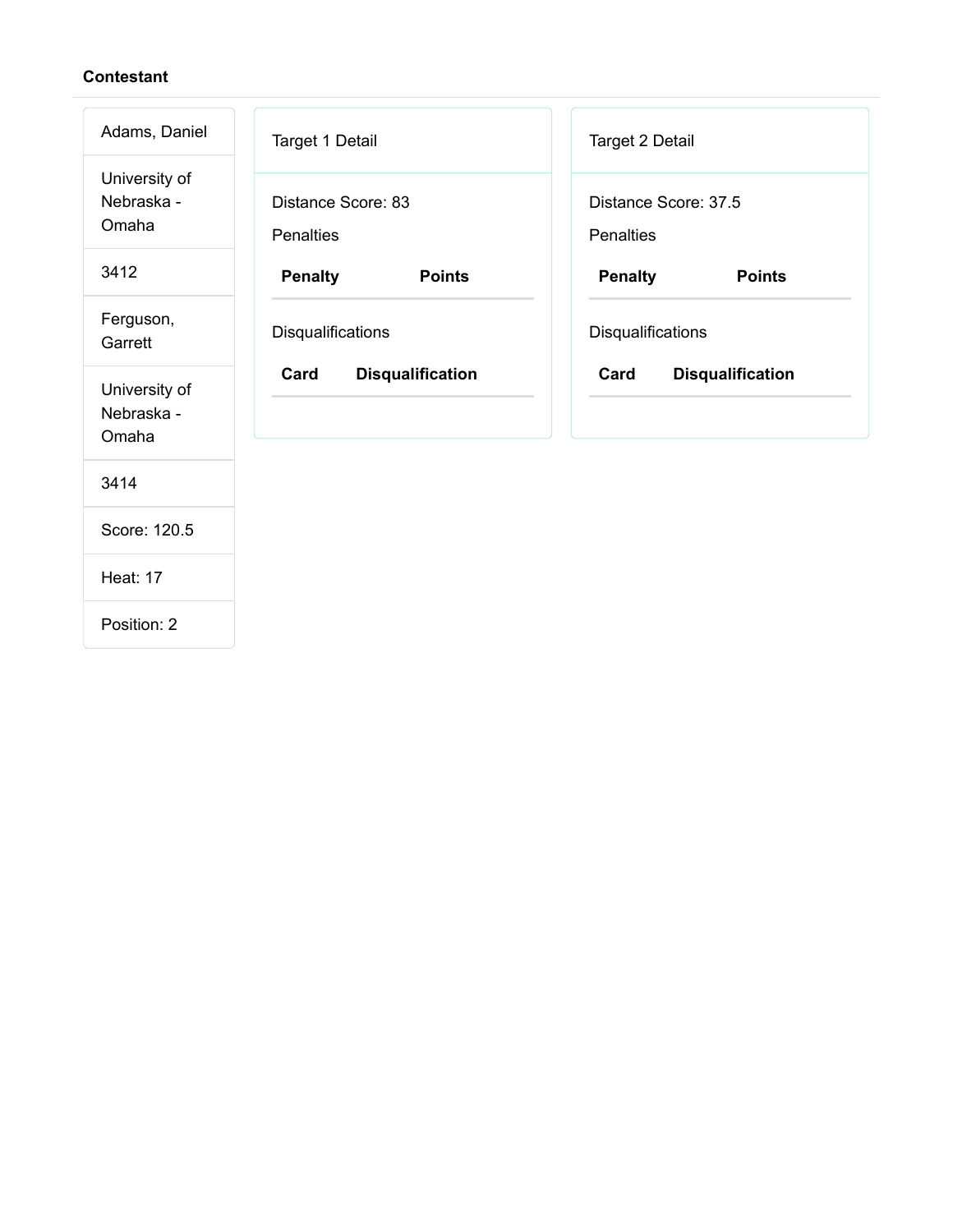| Corey,<br>Jonathan                   | Target 1 Detail                   | Target 2 Detail                        |
|--------------------------------------|-----------------------------------|----------------------------------------|
| University of<br>Nebraska -<br>Omaha | Distance Score: 62.2<br>Penalties | Distance Score: 42<br><b>Penalties</b> |
| 3413                                 | <b>Penalty</b><br><b>Points</b>   | <b>Penalty</b><br><b>Points</b>        |
| Craft, Tyler                         | Disqualifications                 | Disqualifications                      |
| University of<br>Nebraska -<br>Omaha | Card<br><b>Disqualification</b>   | Card<br><b>Disqualification</b>        |
| 3415                                 |                                   |                                        |
| Score: 104.2                         |                                   |                                        |
| Heat: 24                             |                                   |                                        |
| Position: 1                          |                                   |                                        |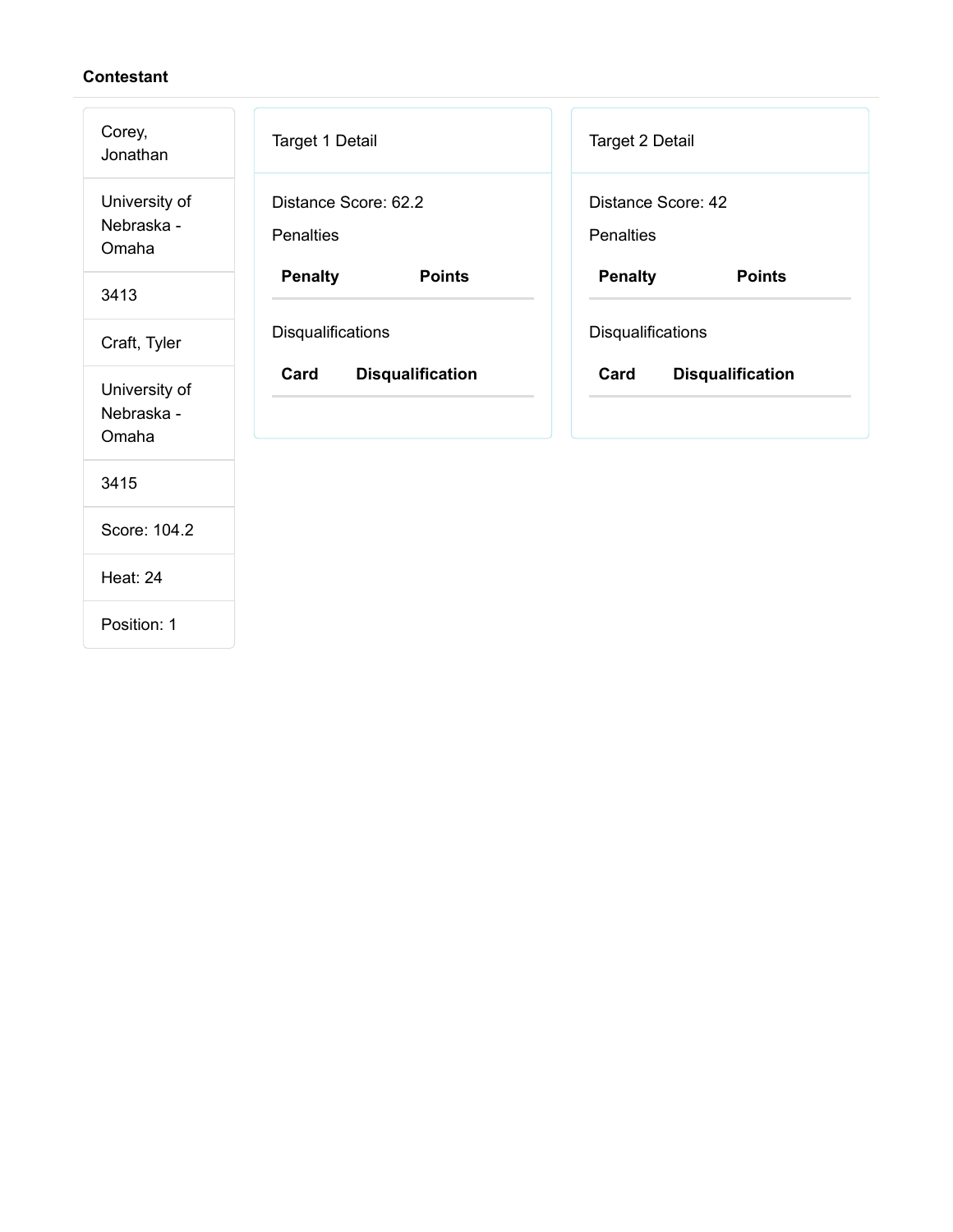| Craft, Tyler                         | Target 1 Detail                          | Target 2 Detail                          |
|--------------------------------------|------------------------------------------|------------------------------------------|
| University of<br>Nebraska -<br>Omaha | Distance Score: 93.8<br><b>Penalties</b> | Distance Score: 91.6<br><b>Penalties</b> |
| 3415                                 | <b>Penalty</b><br><b>Points</b>          | <b>Penalty</b><br><b>Points</b>          |
| Corey,<br>Jonathan                   | Disqualifications                        | Disqualifications                        |
| University of<br>Nebraska -<br>Omaha | Card<br><b>Disqualification</b>          | Card<br><b>Disqualification</b>          |
| 3413                                 |                                          |                                          |
| Score: 185.4                         |                                          |                                          |
| <b>Heat: 10</b>                      |                                          |                                          |
| Position: 3                          |                                          |                                          |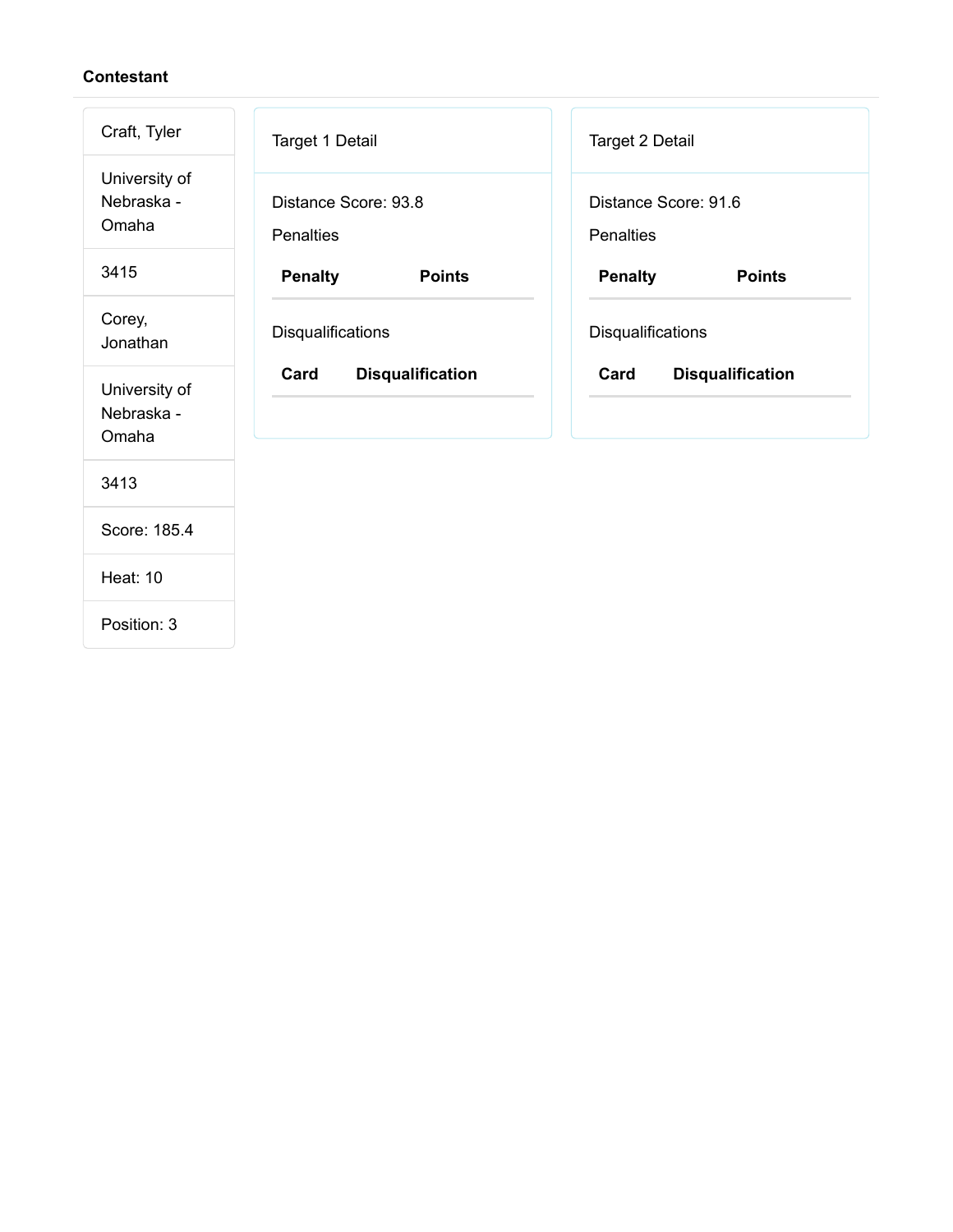| Brennan, Owen                        | Target 1 Detail                            | Target 2 Detail                         |
|--------------------------------------|--------------------------------------------|-----------------------------------------|
| University of<br>Nebraska -<br>Omaha | Distance Score: 151.75<br><b>Penalties</b> | Distance Score: 129<br><b>Penalties</b> |
| 3417                                 | <b>Penalty</b><br><b>Points</b>            | <b>Penalty</b><br><b>Points</b>         |
| Pehrson,<br>Hunter                   | Disqualifications                          | Disqualifications                       |
| University of<br>Nebraska -<br>Omaha | Card<br><b>Disqualification</b>            | Card<br><b>Disqualification</b>         |
| 3411                                 |                                            |                                         |
| Score: 280.75                        |                                            |                                         |
| Heat: 3                              |                                            |                                         |
| Position: 4                          |                                            |                                         |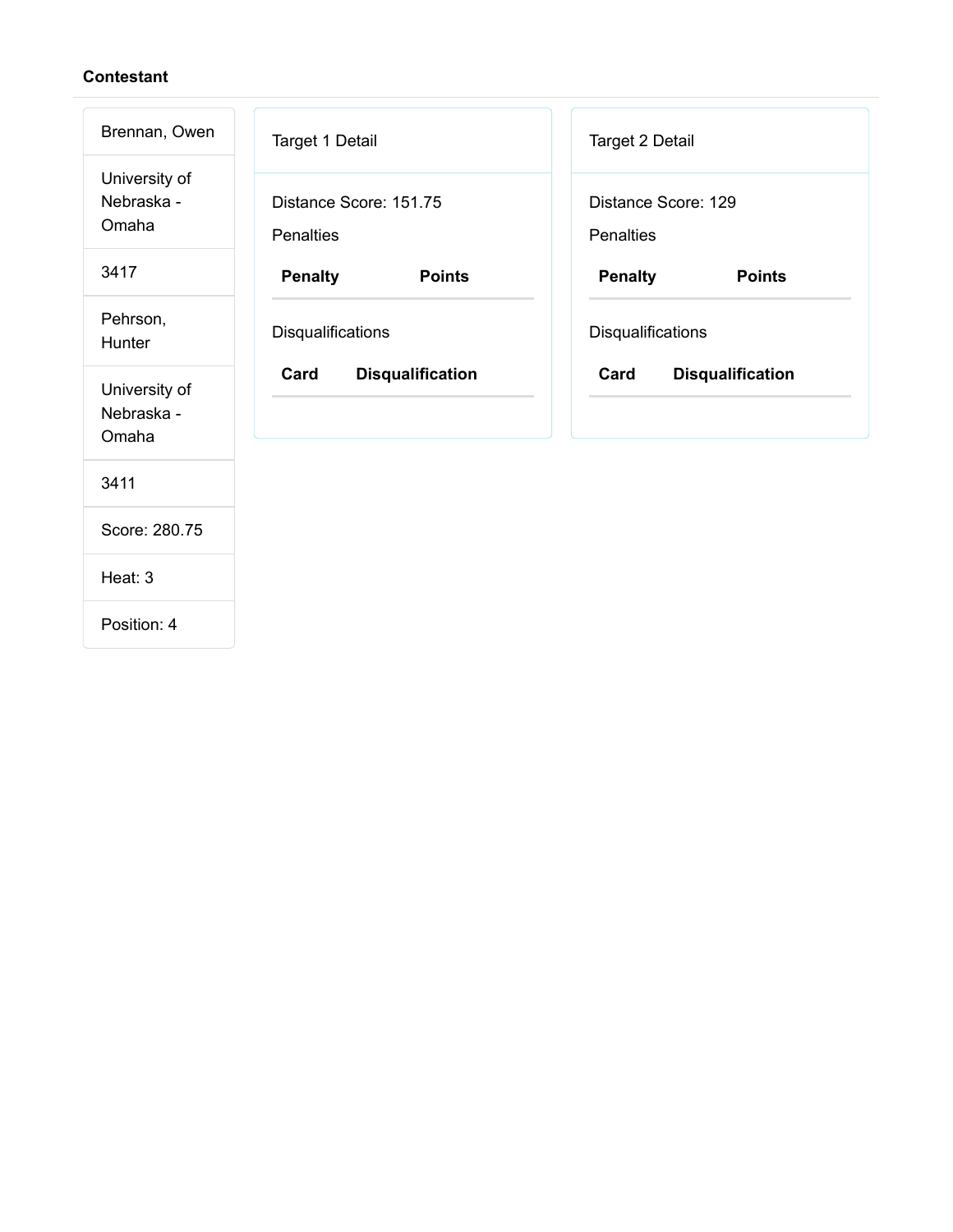| Wells, Carson                 | Target 1 Detail                                      | Target 2 Detail                                      |
|-------------------------------|------------------------------------------------------|------------------------------------------------------|
| University of<br>North Dakota | Distance Score: 11.8                                 | Distance Score: 20.5                                 |
| 3511                          | <b>Penalties</b>                                     | Penalties                                            |
| Schwartz,<br>Aaron            | <b>Penalty</b><br><b>Points</b><br>Disqualifications | <b>Penalty</b><br><b>Points</b><br>Disqualifications |
| University of<br>North Dakota | Card<br><b>Disqualification</b>                      | Card<br><b>Disqualification</b>                      |
| 3516                          |                                                      |                                                      |
| Score: 32.3                   |                                                      |                                                      |
| <b>Heat: 33</b>               |                                                      |                                                      |
| Position: 1                   |                                                      |                                                      |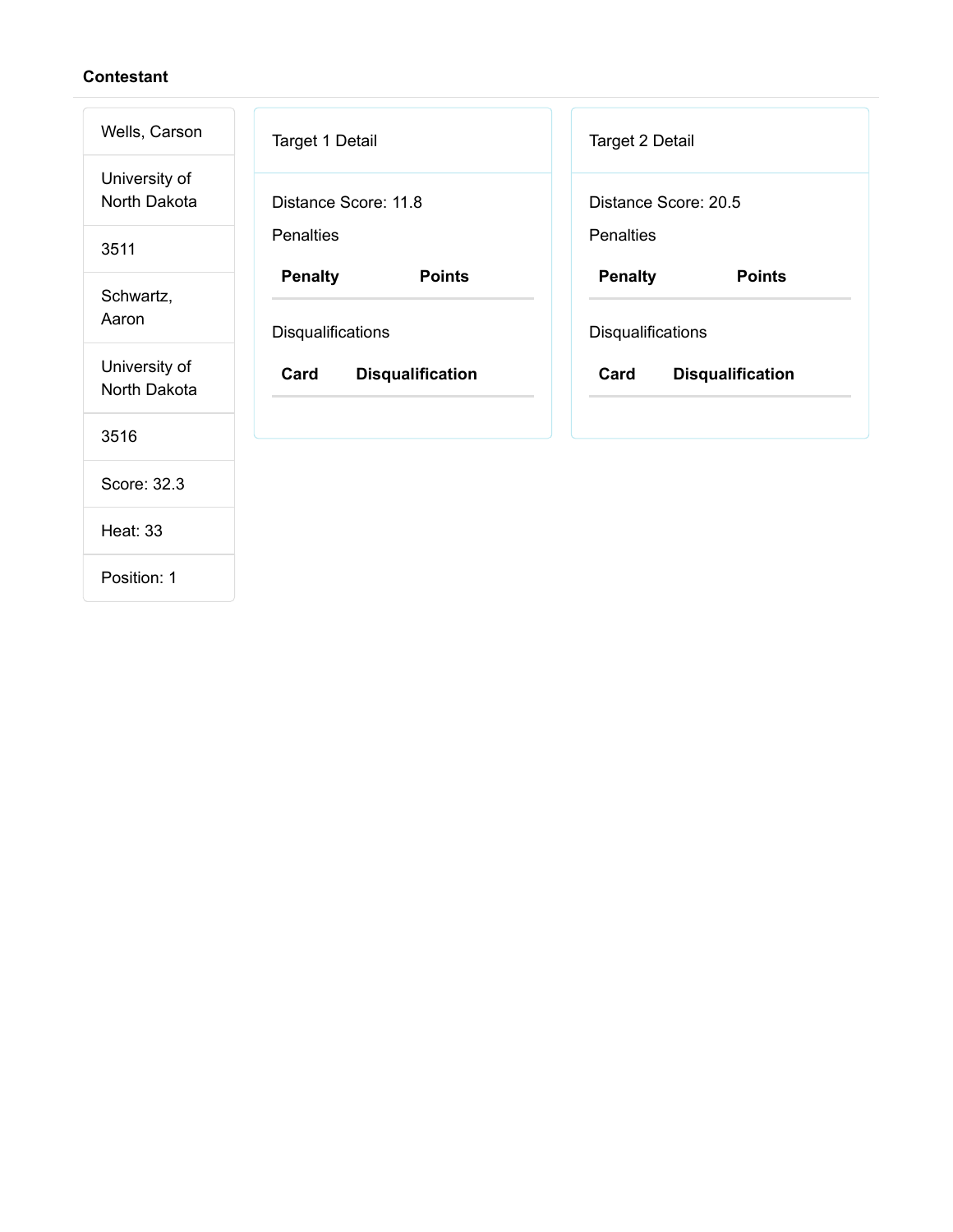| Cleveland,<br>Matthew         | Target 1 Detail                          | Target 2 Detail                   |
|-------------------------------|------------------------------------------|-----------------------------------|
| University of<br>North Dakota | Distance Score: 65.5<br><b>Penalties</b> | Distance Score: 69.2<br>Penalties |
| 3515                          | <b>Penalty</b><br><b>Points</b>          | <b>Penalty</b><br><b>Points</b>   |
| Schwartz,<br>Aaron            | Disqualifications                        | Disqualifications                 |
| University of<br>North Dakota | Card<br><b>Disqualification</b>          | Card<br><b>Disqualification</b>   |
| 3516                          |                                          |                                   |
| Score: 134.7                  |                                          |                                   |
| Heat: 5                       |                                          |                                   |
| Position: 1                   |                                          |                                   |

| Pimental, Cobi                | Target 1 Detail                                      | Target 2 Detail                                      |
|-------------------------------|------------------------------------------------------|------------------------------------------------------|
| University of<br>North Dakota | Distance Score: 66.8                                 | Distance Score: 94.6                                 |
| 3517                          | <b>Penalties</b>                                     | <b>Penalties</b>                                     |
| Taylor, Joe                   | <b>Penalty</b><br><b>Points</b>                      | <b>Penalty</b><br><b>Points</b>                      |
| University of<br>North Dakota | Disqualifications<br>Card<br><b>Disqualification</b> | Disqualifications<br>Card<br><b>Disqualification</b> |
| 3524                          |                                                      |                                                      |
| Score: 161.4                  |                                                      |                                                      |
| <b>Heat: 12</b>               |                                                      |                                                      |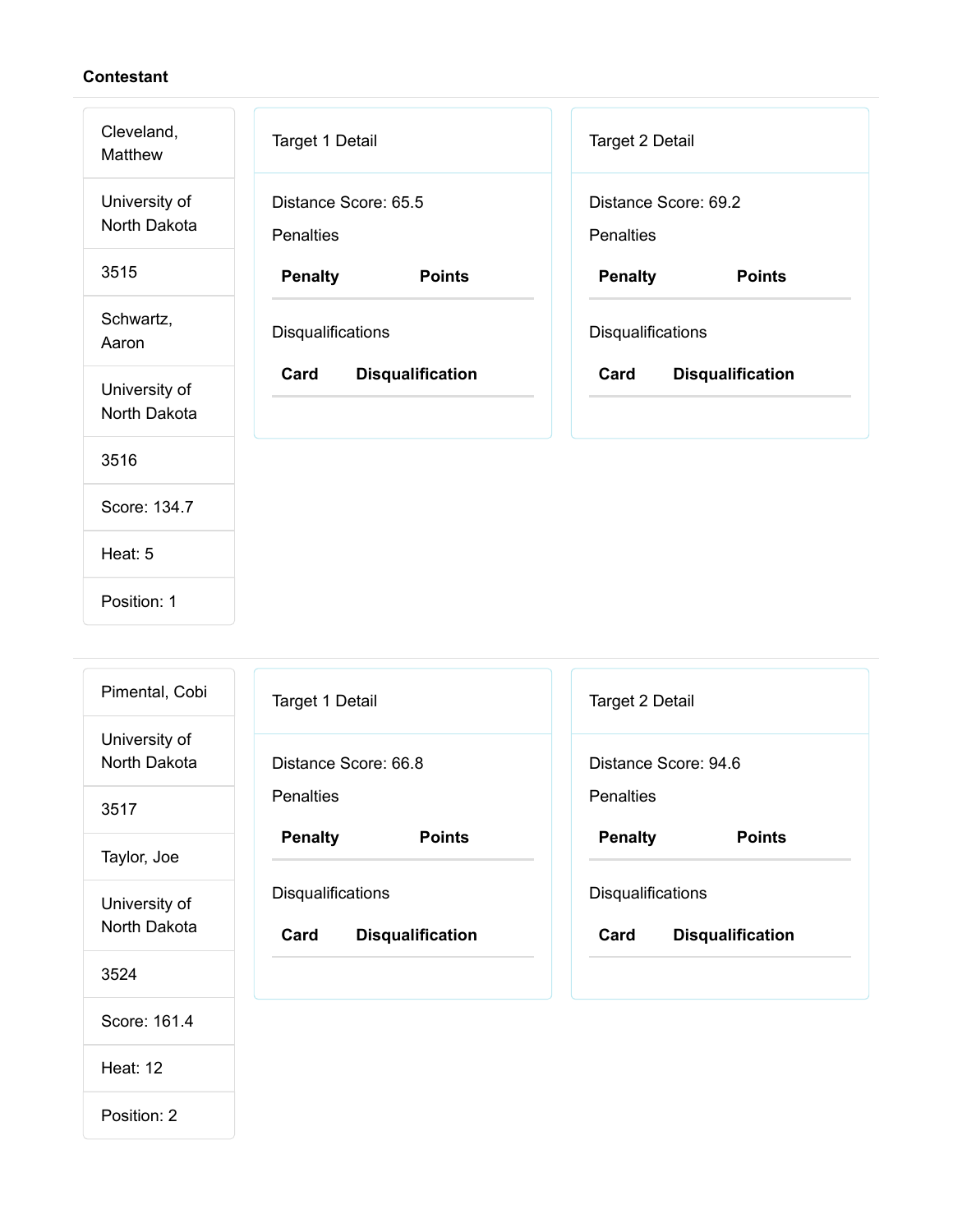Heat: 19

| Yokoyama,<br>Cole             | Target 1 Detail                         | Target 2 Detail                   |
|-------------------------------|-----------------------------------------|-----------------------------------|
| University of<br>North Dakota | Distance Score: 131<br><b>Penalties</b> | Distance Score: 84.3<br>Penalties |
| 3523                          | <b>Penalty</b><br><b>Points</b>         | <b>Penalty</b><br><b>Points</b>   |
| Wells, Carson                 | Disqualifications                       | Disqualifications                 |
| University of<br>North Dakota | Card<br><b>Disqualification</b>         | Card<br><b>Disqualification</b>   |
| 3511                          |                                         |                                   |
| Score: 215.3                  |                                         |                                   |
| <b>Heat: 26</b>               |                                         |                                   |
| Position: 4                   |                                         |                                   |

| Taylor, Joe                   | Target 1 Detail                                             | Target 2 Detail                                      |
|-------------------------------|-------------------------------------------------------------|------------------------------------------------------|
| University of<br>North Dakota | Distance Score: 56.8                                        | Distance Score: 48.8                                 |
| 3524                          | <b>Penalties</b>                                            | <b>Penalties</b>                                     |
| Harris, Bailey                | <b>Penalty</b><br><b>Points</b>                             | <b>Penalty</b><br><b>Points</b>                      |
| University of<br>North Dakota | <b>Disqualifications</b><br>Card<br><b>Disqualification</b> | Disqualifications<br><b>Disqualification</b><br>Card |
| 3518                          |                                                             |                                                      |
| Score: 105.6                  |                                                             |                                                      |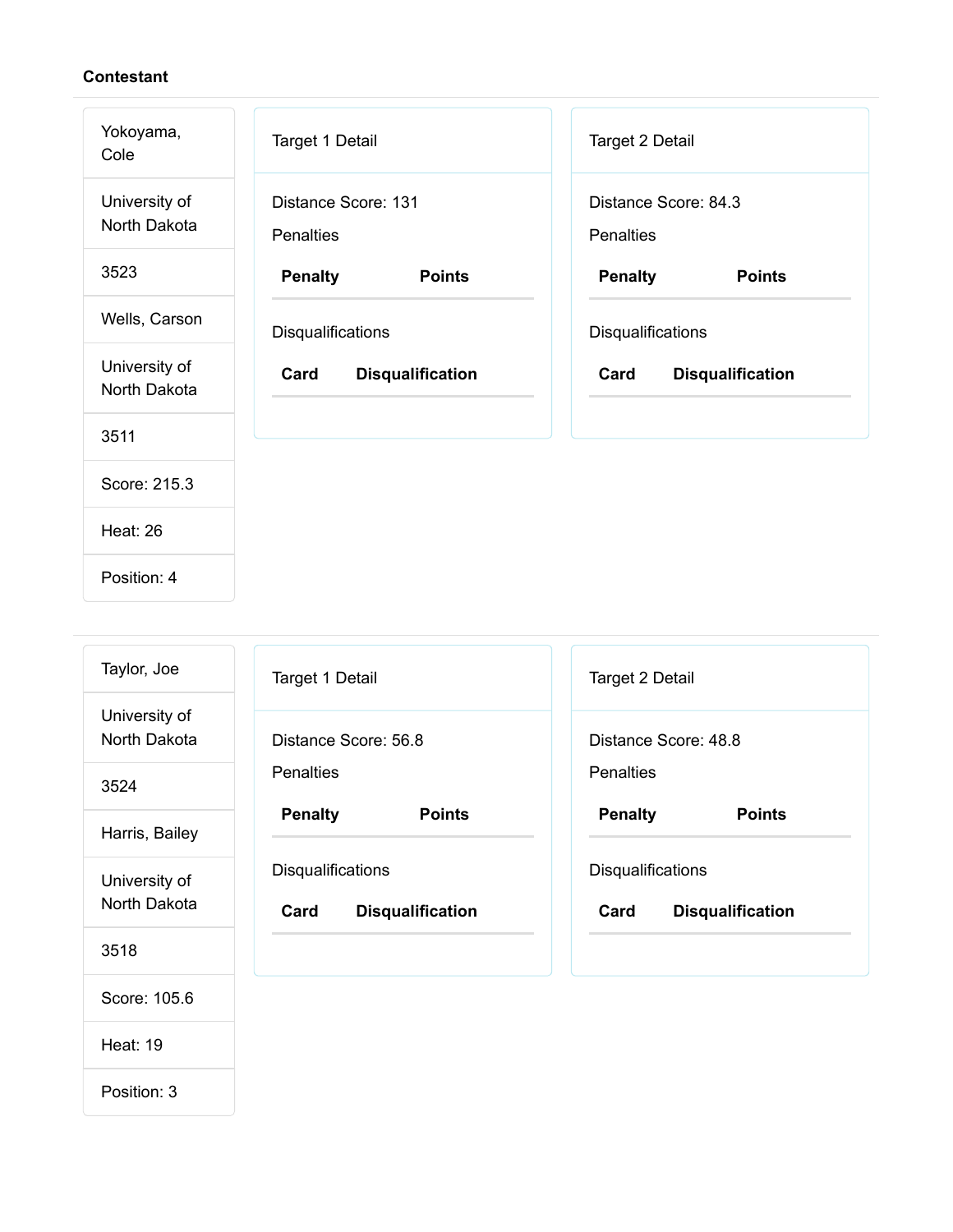| Bartlett, Brady                        | Target 1 Detail                                      | Target 2 Detail                                      |
|----------------------------------------|------------------------------------------------------|------------------------------------------------------|
| <b>Utah State</b><br><b>University</b> | Distance Score: 234.25                               | Distance Score: 123                                  |
| 3610                                   | <b>Penalties</b>                                     | <b>Penalties</b>                                     |
| Greenough,<br>Aaron                    | <b>Penalty</b><br><b>Points</b><br>Disqualifications | <b>Penalty</b><br><b>Points</b><br>Disqualifications |
| <b>Utah State</b><br>University        | Card<br><b>Disqualification</b>                      | Card<br><b>Disqualification</b>                      |
| 3612                                   |                                                      |                                                      |
| Score: 357.25                          |                                                      |                                                      |
| <b>Heat: 11</b>                        |                                                      |                                                      |
|                                        |                                                      |                                                      |

| Thurow,<br>Christopher          | Target 1 Detail                         | Target 2 Detail                          |
|---------------------------------|-----------------------------------------|------------------------------------------|
| <b>Utah State</b><br>University | Distance Score: 122<br><b>Penalties</b> | Distance Score: 84.6<br><b>Penalties</b> |
| 3613                            | <b>Penalty</b><br><b>Points</b>         | <b>Penalty</b><br><b>Points</b>          |
| Dunn, Michael                   | Disqualifications                       | Disqualifications                        |
| <b>Utah State</b><br>University | Card<br><b>Disqualification</b>         | Card<br><b>Disqualification</b>          |
| 3614                            |                                         |                                          |
| Score: 206.6                    |                                         |                                          |

Heat: 25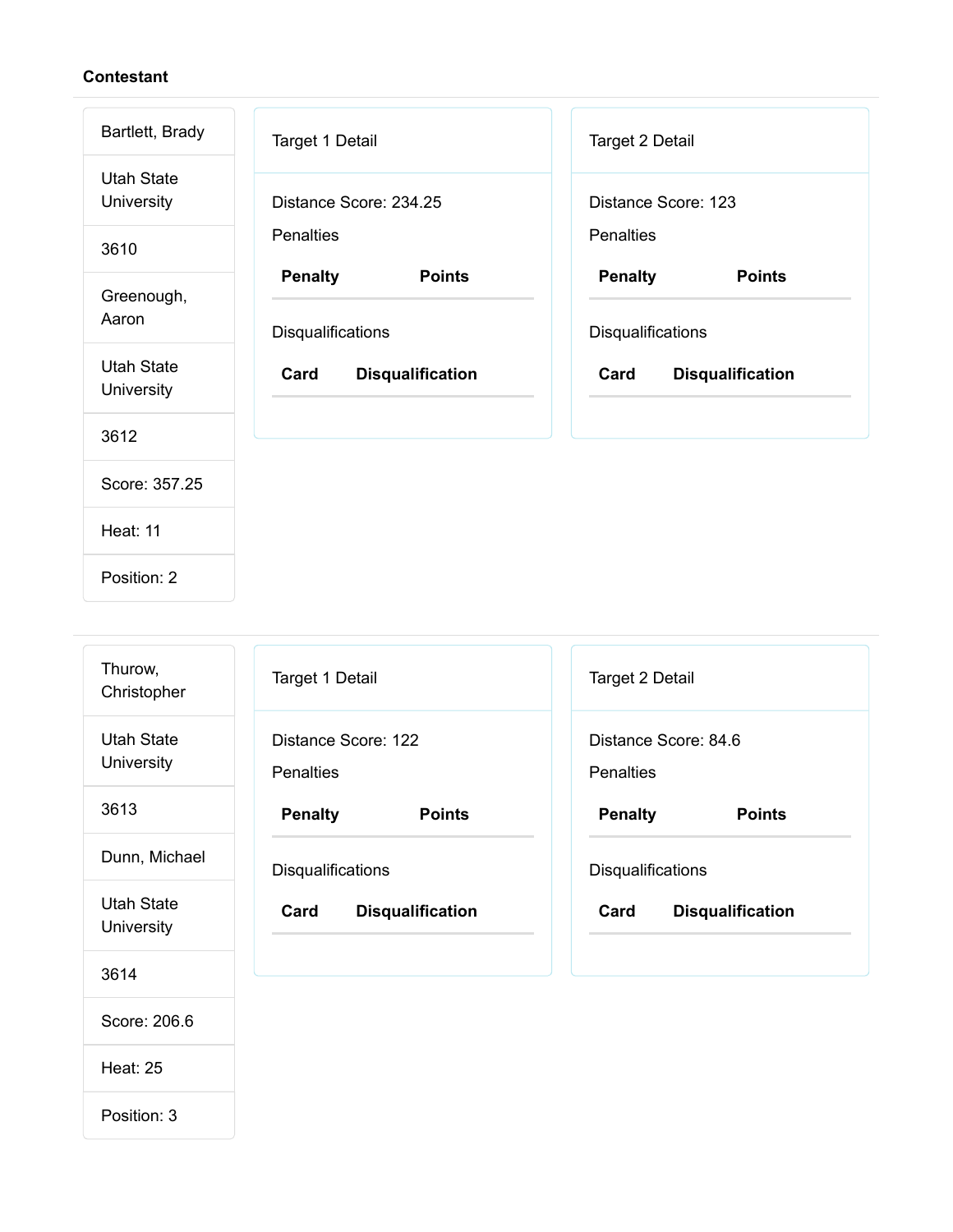| Bullock, William                | Target 1 Detail                                             | Target 2 Detail                                      |
|---------------------------------|-------------------------------------------------------------|------------------------------------------------------|
| <b>Utah State</b><br>University | Distance Score: 152                                         | Distance Score: 174                                  |
| 3615                            | <b>Penalties</b>                                            | <b>Penalties</b>                                     |
| Hunter,<br>Christopher          | <b>Penalty</b><br><b>Points</b><br><b>Disqualifications</b> | <b>Penalty</b><br><b>Points</b><br>Disqualifications |
| <b>Utah State</b><br>University | Card<br><b>Disqualification</b>                             | Card<br><b>Disqualification</b>                      |
| 3611                            |                                                             |                                                      |
| Score: 326                      |                                                             |                                                      |
| <b>Heat: 18</b>                 |                                                             |                                                      |
| Position: 2                     |                                                             |                                                      |

| Barrus, Jared                   | Target 1 Detail                                             | <b>Target 2 Detail</b>                                      |
|---------------------------------|-------------------------------------------------------------|-------------------------------------------------------------|
| Utah State<br>University        | Distance Score: 72.1                                        | Distance Score: 150                                         |
| 3619                            | <b>Penalties</b>                                            | <b>Penalties</b>                                            |
| Jensen, Hunter                  | <b>Penalty</b><br><b>Points</b>                             | <b>Penalty</b><br><b>Points</b>                             |
| <b>Utah State</b><br>University | <b>Disqualifications</b><br>Card<br><b>Disqualification</b> | <b>Disqualifications</b><br>Card<br><b>Disqualification</b> |
| 3620                            |                                                             |                                                             |
| Score: 222.1                    |                                                             |                                                             |

Heat: 32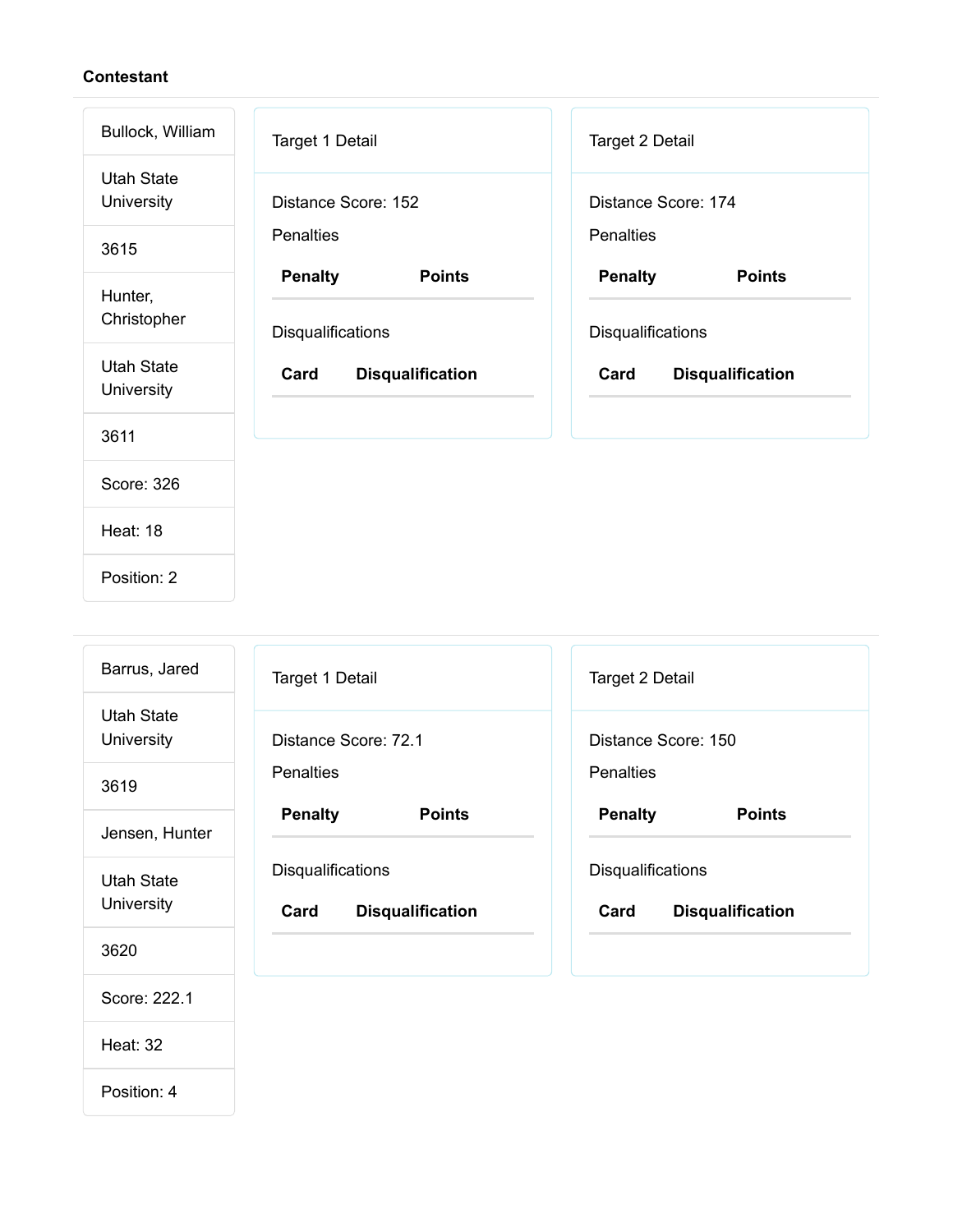| Burkett, Jordan                 | Target 1 Detail                                      | Target 2 Detail                                      |
|---------------------------------|------------------------------------------------------|------------------------------------------------------|
| Utah State<br>University        | Distance Score: 233                                  | Distance Score: 192                                  |
| 3621                            | <b>Penalties</b>                                     | <b>Penalties</b>                                     |
| Rose, Richard                   | <b>Penalty</b><br><b>Points</b>                      | <b>Penalty</b><br><b>Points</b>                      |
| <b>Utah State</b><br>University | Disqualifications<br>Card<br><b>Disqualification</b> | Disqualifications<br>Card<br><b>Disqualification</b> |
| 3618                            |                                                      |                                                      |
| Score: 425                      |                                                      |                                                      |
| Heat: 4                         |                                                      |                                                      |
|                                 |                                                      |                                                      |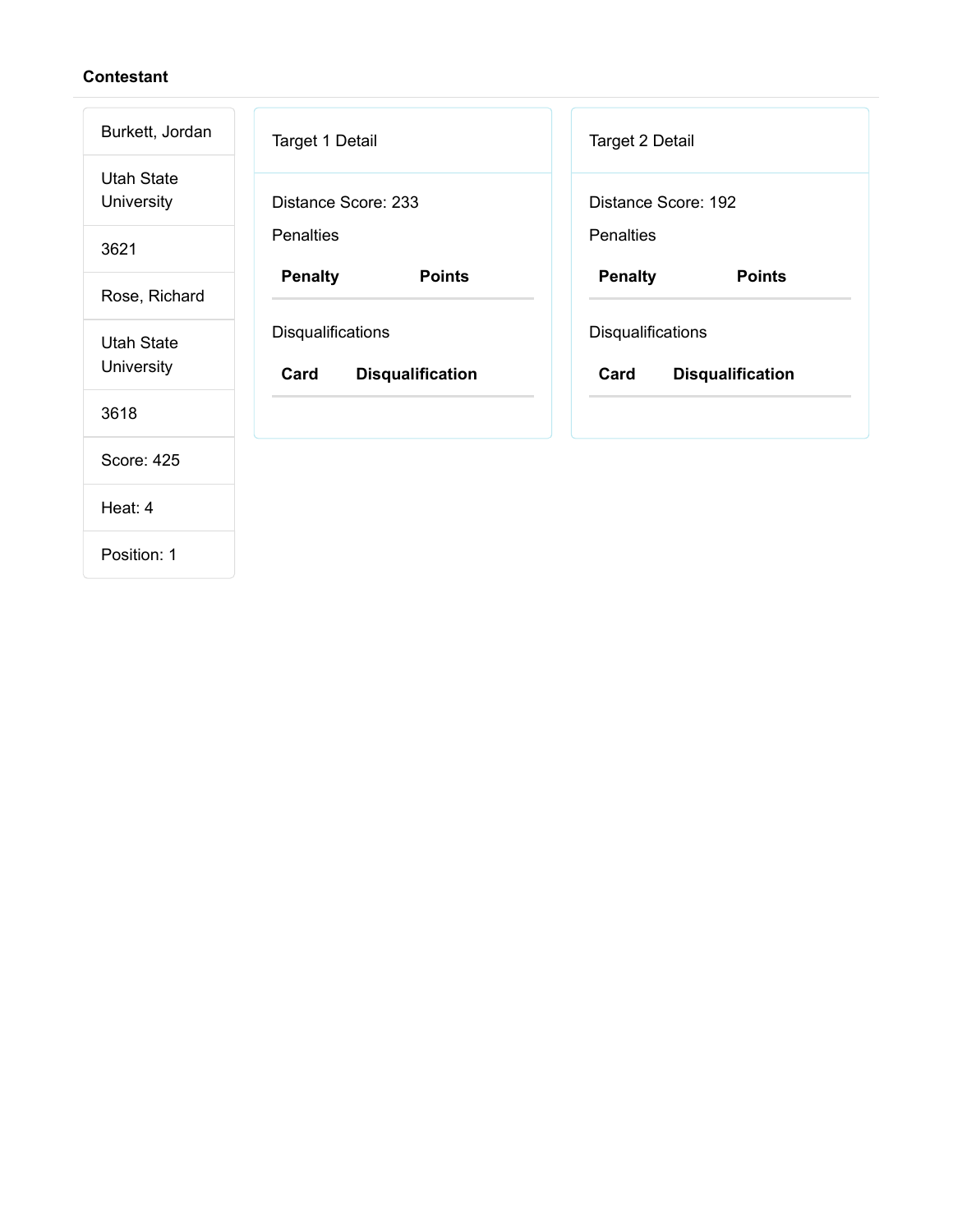| Albrecht, Kyle                    | Target 1 Detail                          | Target 2 Detail                   |
|-----------------------------------|------------------------------------------|-----------------------------------|
| Western<br>Michigan<br>University | Distance Score: 72.5<br><b>Penalties</b> | Distance Score: 71.5<br>Penalties |
| 3711                              | <b>Penalty</b><br><b>Points</b>          | <b>Penalty</b><br><b>Points</b>   |
| Olnhausen,<br><b>Nicholas</b>     | Disqualifications                        | Disqualifications                 |
| Western<br>Michigan<br>University | Card<br><b>Disqualification</b>          | Card<br><b>Disqualification</b>   |
| 3721                              |                                          |                                   |
| Score: 144                        |                                          |                                   |
| Heat: 4                           |                                          |                                   |
| Position: 2                       |                                          |                                   |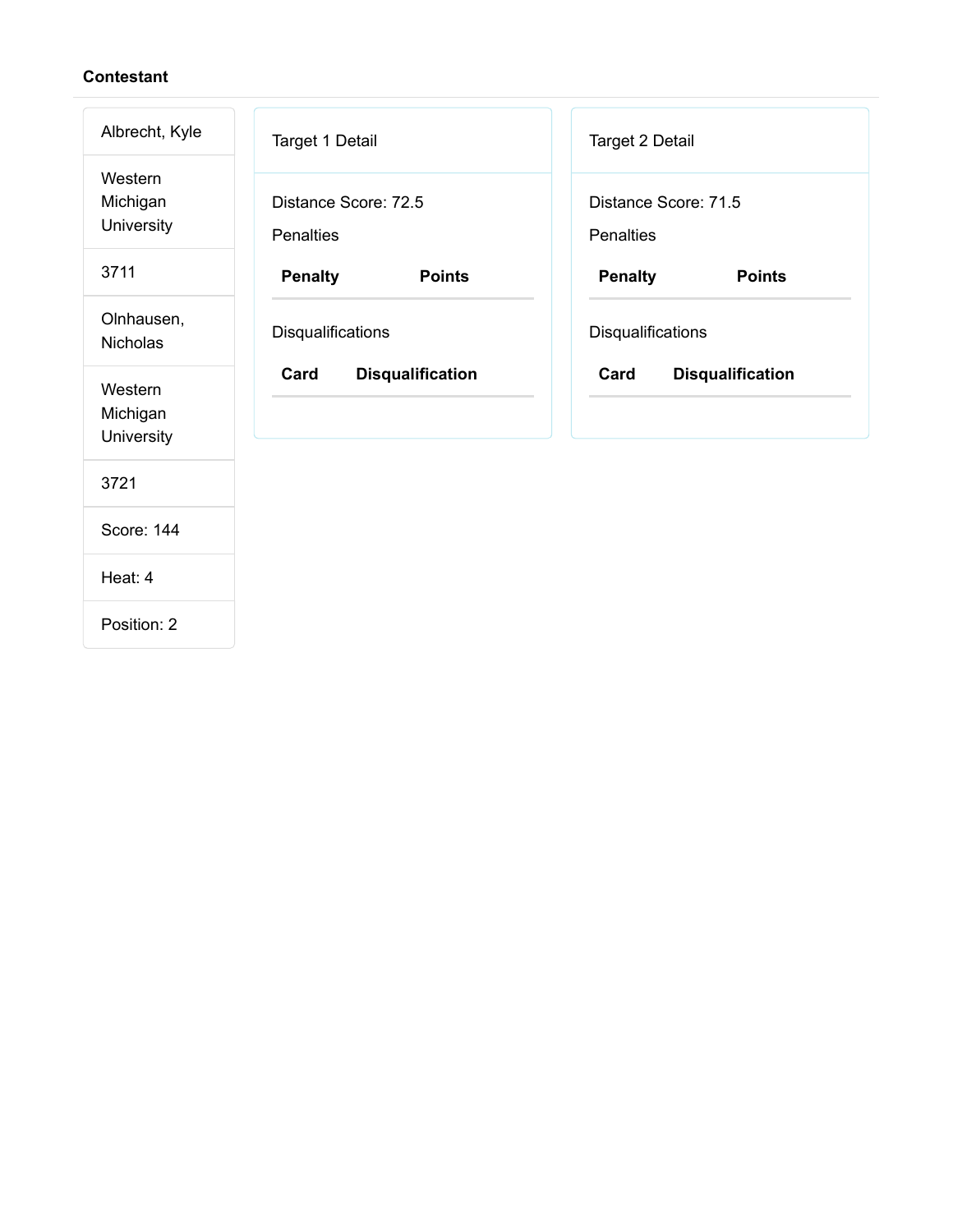| Bernin, Jessica                   | Target 1 Detail                          | Target 2 Detail                   |
|-----------------------------------|------------------------------------------|-----------------------------------|
| Western<br>Michigan<br>University | Distance Score: 28.8<br><b>Penalties</b> | Distance Score: 63.8<br>Penalties |
| 3712                              | <b>Penalty</b><br><b>Points</b>          | <b>Penalty</b><br><b>Points</b>   |
| Skoczen, Jack                     | Disqualifications                        | Disqualifications                 |
| Western<br>Michigan<br>University | <b>Disqualification</b><br>Card          | Card<br><b>Disqualification</b>   |
| 3714                              |                                          |                                   |
| Score: 92.6                       |                                          |                                   |
| <b>Heat: 32</b>                   |                                          |                                   |
|                                   |                                          |                                   |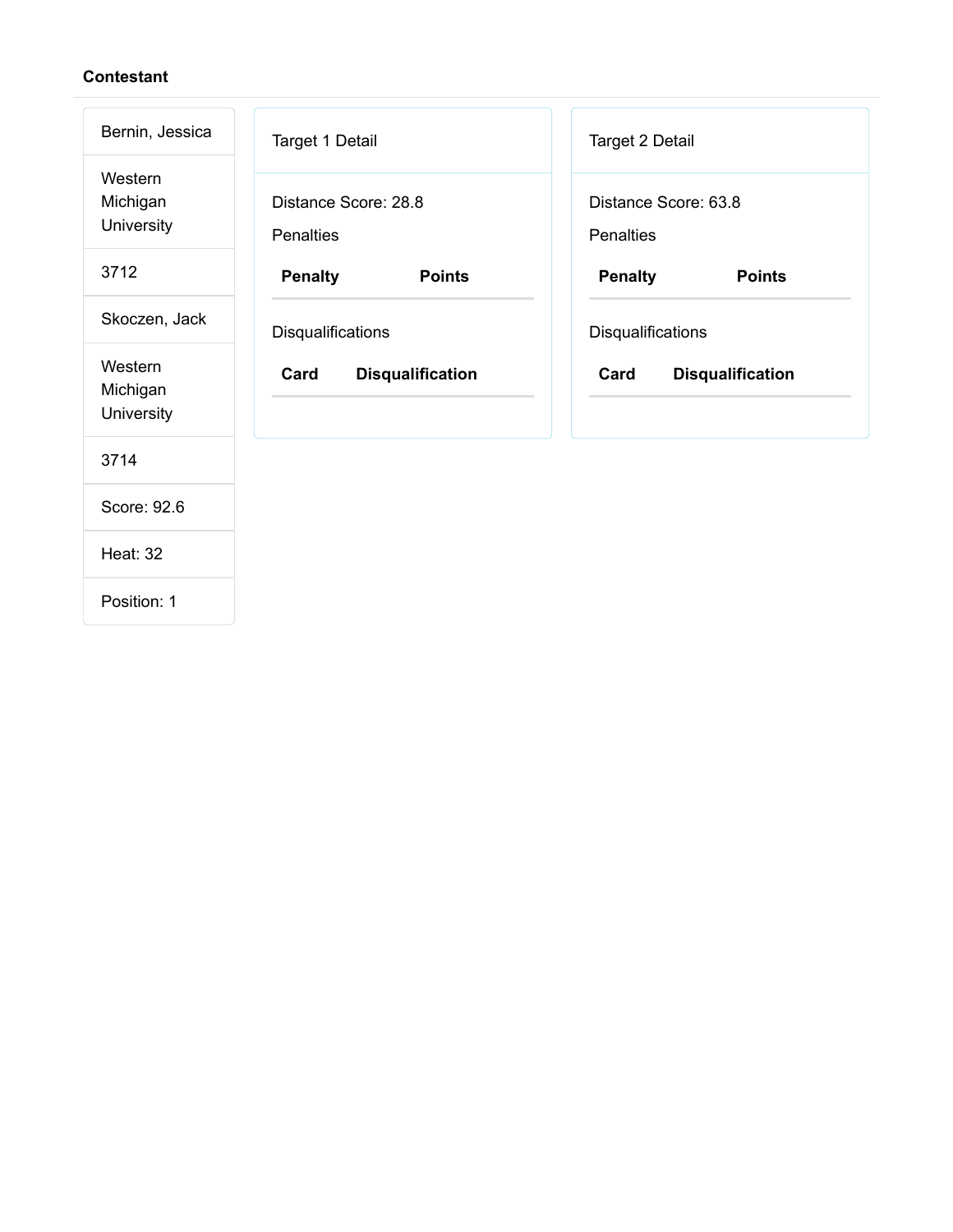| Peterson,<br>Carter               | Target 1 Detail                         | Target 2 Detail                  |  |  |
|-----------------------------------|-----------------------------------------|----------------------------------|--|--|
| Western<br>Michigan<br>University | Distance Score: 115<br><b>Penalties</b> | Distance Score: 114<br>Penalties |  |  |
| 3715                              | <b>Penalty</b><br><b>Points</b>         | <b>Penalty</b><br><b>Points</b>  |  |  |
| Albrecht, Kyle                    | Disqualifications                       | Disqualifications                |  |  |
| Western<br>Michigan<br>University | Card<br><b>Disqualification</b>         | Card<br><b>Disqualification</b>  |  |  |
| 3711                              |                                         |                                  |  |  |
| Score: 229                        |                                         |                                  |  |  |
| <b>Heat: 11</b>                   |                                         |                                  |  |  |
| Position: 1                       |                                         |                                  |  |  |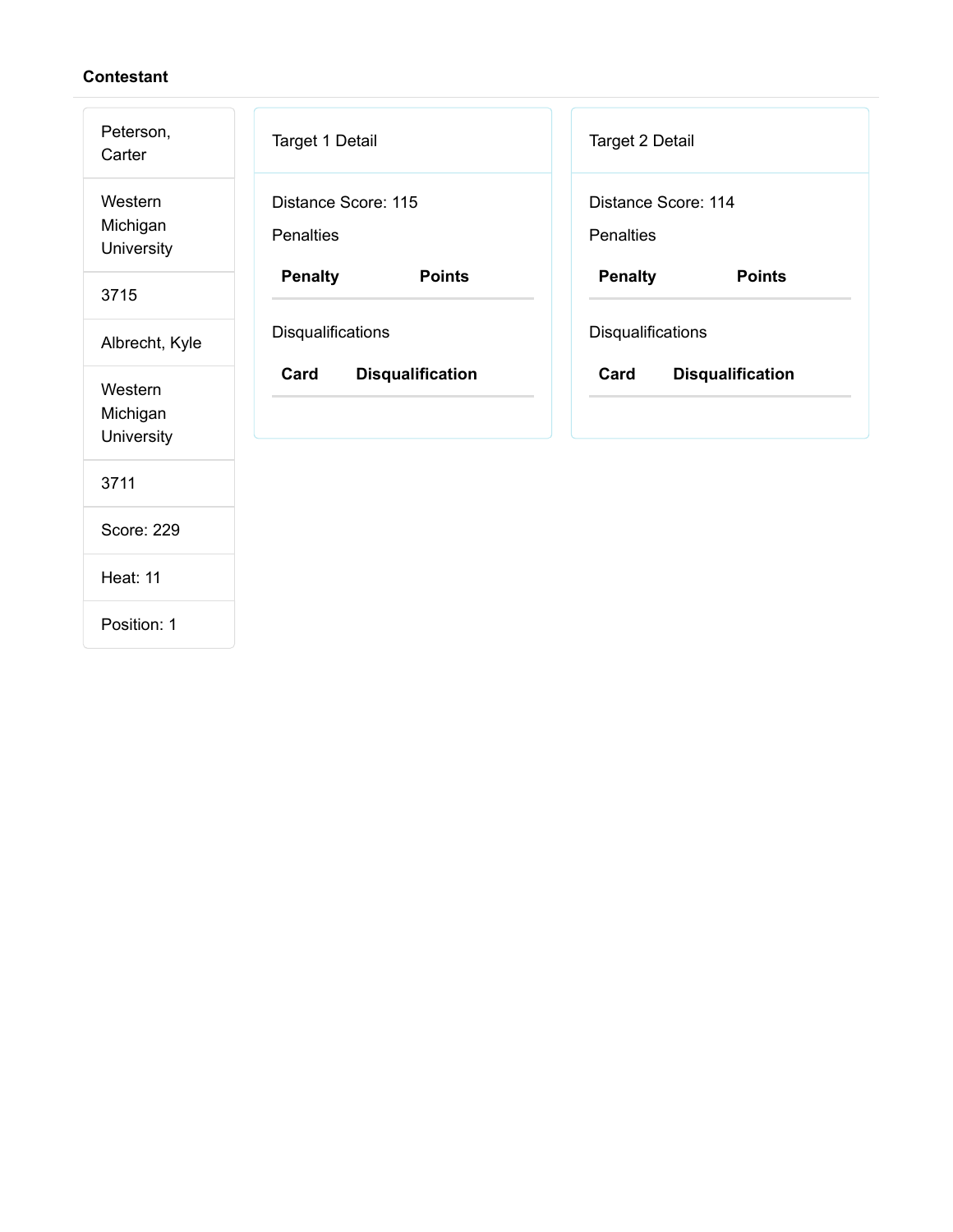| Fransen, Brock                    | Target 1 Detail                                     |                         | Target 2 Detail   |                         |  |
|-----------------------------------|-----------------------------------------------------|-------------------------|-------------------|-------------------------|--|
| Western<br>Michigan<br>University | Distance Score: 84.4<br><b>Penalties</b>            |                         | <b>Penalties</b>  | Distance Score: 83.2    |  |
| 3719                              | <b>Penalty</b>                                      | <b>Points</b>           | <b>Penalty</b>    | <b>Points</b>           |  |
| Skoczen, Jack                     | Disqualifications                                   |                         | Disqualifications |                         |  |
| Western<br>Michigan<br>University | Card                                                | <b>Disqualification</b> | Card              | <b>Disqualification</b> |  |
| 3714                              | Altitude less<br>than 200 feet<br><b>AGL during</b> |                         |                   |                         |  |
| Score: DQ                         | the drop run.                                       |                         |                   |                         |  |
| <b>Heat: 25</b>                   |                                                     |                         |                   |                         |  |
| Position: 2                       |                                                     |                         |                   |                         |  |